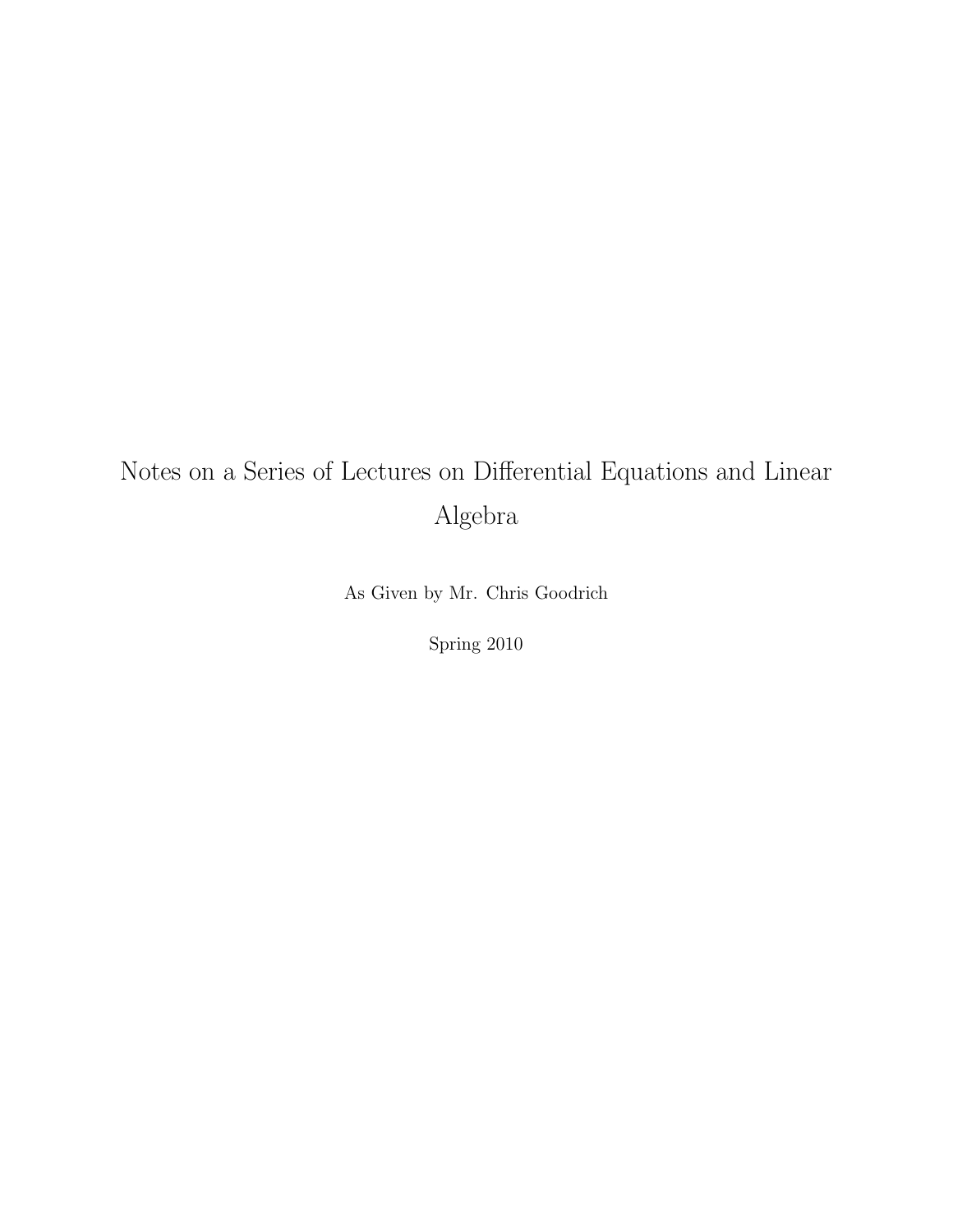Defintion 1: A differential equation (DE) is an equation involving an unknown function and certain of its derivatives on some interval.

Remark: We'll initially be interested in

$$
y' = f(t, y)
$$

**Definition 2:** The solution to a DE is a function  $y(t)$  satisfying the equation on some set I. Definition 3: An ordinary differential equation (ODE) is called linear if it has the following form

$$
a_n(t)y^{(n)}(t) + a_{n-1}(t)y^{(n-1)}(t) + \dots + a_1(t)y'(t) + a_0(t)y(t) = f(t)
$$

**Remark:** For  $n = 1$ ,

$$
a_1(t)y'(t) + a_0(t)y(t) = f(t)
$$

and for  $n = 2$ 

$$
a_2(t)y''(t) + a_1(t)y'(t) + a_0(t)y(t) = f(t)
$$

Definition 4: The order of a DE is equal to the highest derivative present. **Example 5:** We find the slope field for  $y' = t - y$ .

Definition 6: An ODE of the form

$$
\frac{dy}{dt} = f(y)
$$

is called autonomous.

Example 7:

$$
y' = y \left(1 - \frac{y}{L}\right)
$$

$$
y' = 0 \Rightarrow y \left(1 - \frac{y}{L}\right) = 0
$$

Therfore the equilibrium solutions are  $y \equiv 0$  and  $y \equiv L$ . Now draw a phase line and find that  $y \equiv L$  is stable (a sink) while  $y \equiv 0$  is unstable (a source).

Definition 8: A first-order DE is called seperable if it has the form

$$
y' = f(t)g(y)
$$

Theorem 9: Given a seperable DE, a solution is given by

$$
\int \frac{1}{g(y)} dy = \int f(t) dt
$$

Example 10:

$$
y' = ty, y(0) = 1
$$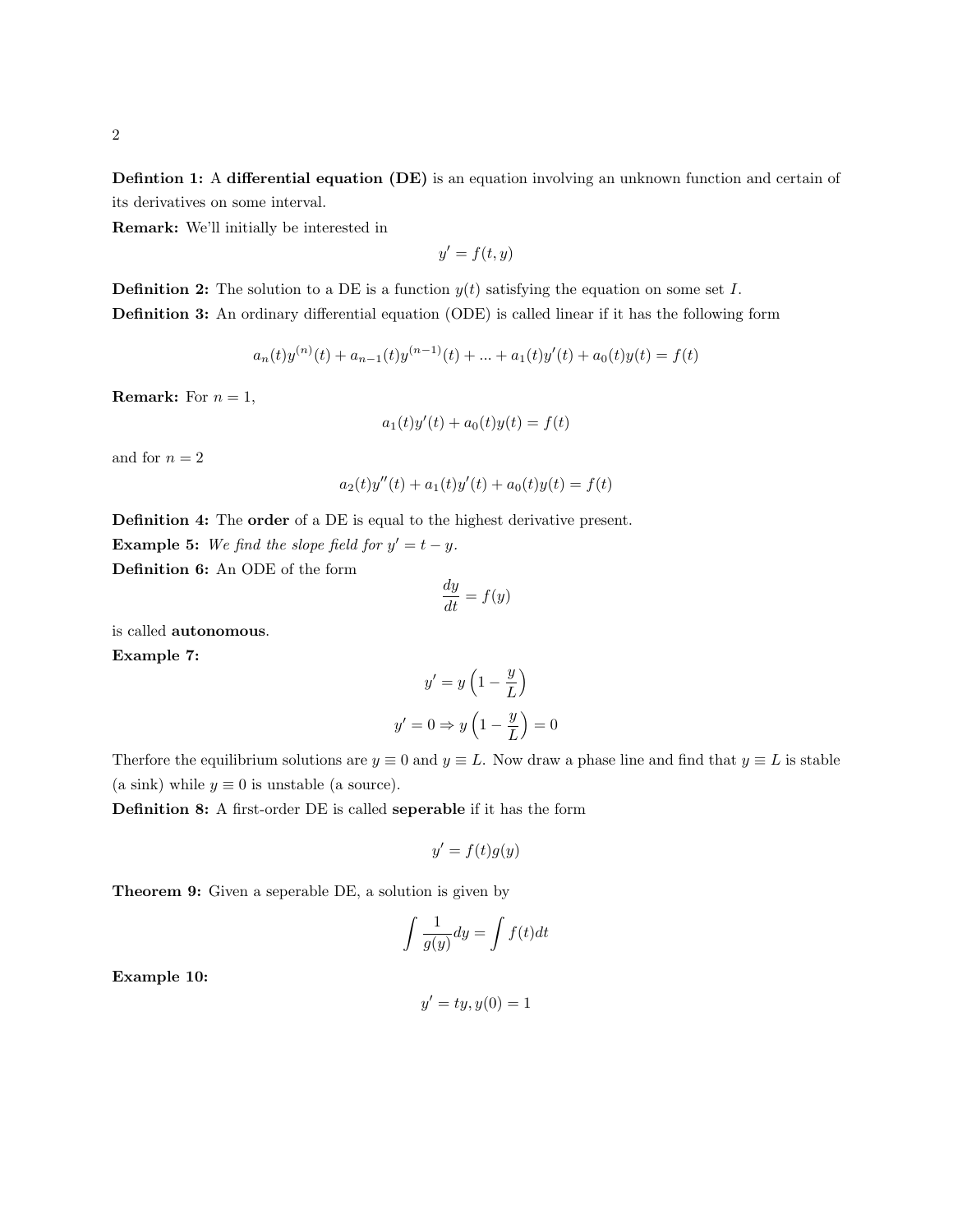$$
\int \frac{1}{y} dy = \int t dt
$$
  
\n
$$
\ln|y| = \frac{1}{2}t^2 + C
$$
  
\n
$$
y(t) = Ae^{\frac{1}{2}t^2}, A := \pm e^C
$$

Now plug in the initial condition and we have

$$
y(t) = e^{\frac{1}{2}t^2}
$$

**Platform 9**<sup>3</sup>/<sub>4</sub> (Euler's Method): Given  $y' = f(t, y)$ ,  $y(t_0) = y_0$ , the slope of a solution y at point  $(t_0, y_0)$ is simply  $f(t_0, y_0)$ . So, pick a step size h, assume the solution is affine or pretty close, and we get that

$$
t_n = t_{n-1} + h
$$

and

$$
y_n = y_{n-1} + h f(t_{n-1}, y_{n-1})
$$

Platform  $9\frac{3}{4}$  Again (That Was Quick) (Existance and Uniqueness): Let's take a look at a DE with  $f(t, y)$  continuous. Perhaps this will guarantee uniqueness. Example 11:

$$
y' = y^{\frac{2}{3}}, y(0) = 0
$$

$$
\int \frac{1}{y^{\frac{2}{3}}} dy = \int 1 dt
$$

$$
3y^{\frac{1}{3}} = t + C
$$

$$
y_1(t) = \frac{1}{27}t^3
$$

But wait!

$$
y_2(t)\equiv 0
$$

is also a solution (the trivial solution). Moreover,

$$
y_{\xi}(t) = \begin{cases} 0, & t \leq \xi \\ \frac{1}{27}(t-\xi)^3, & t > \xi \end{cases}
$$

since this is a shift of the right side of  $y_1 \xi$  units right, with the left side replaced by  $y_2$ . Notice that this works  $\forall \xi \geq 0, \xi \in \mathbb{R}$ . So there are infinitely many solutions.

Well that failed. Looks like we have to look for stronger criteria than continuity or differentiablity for uniquness.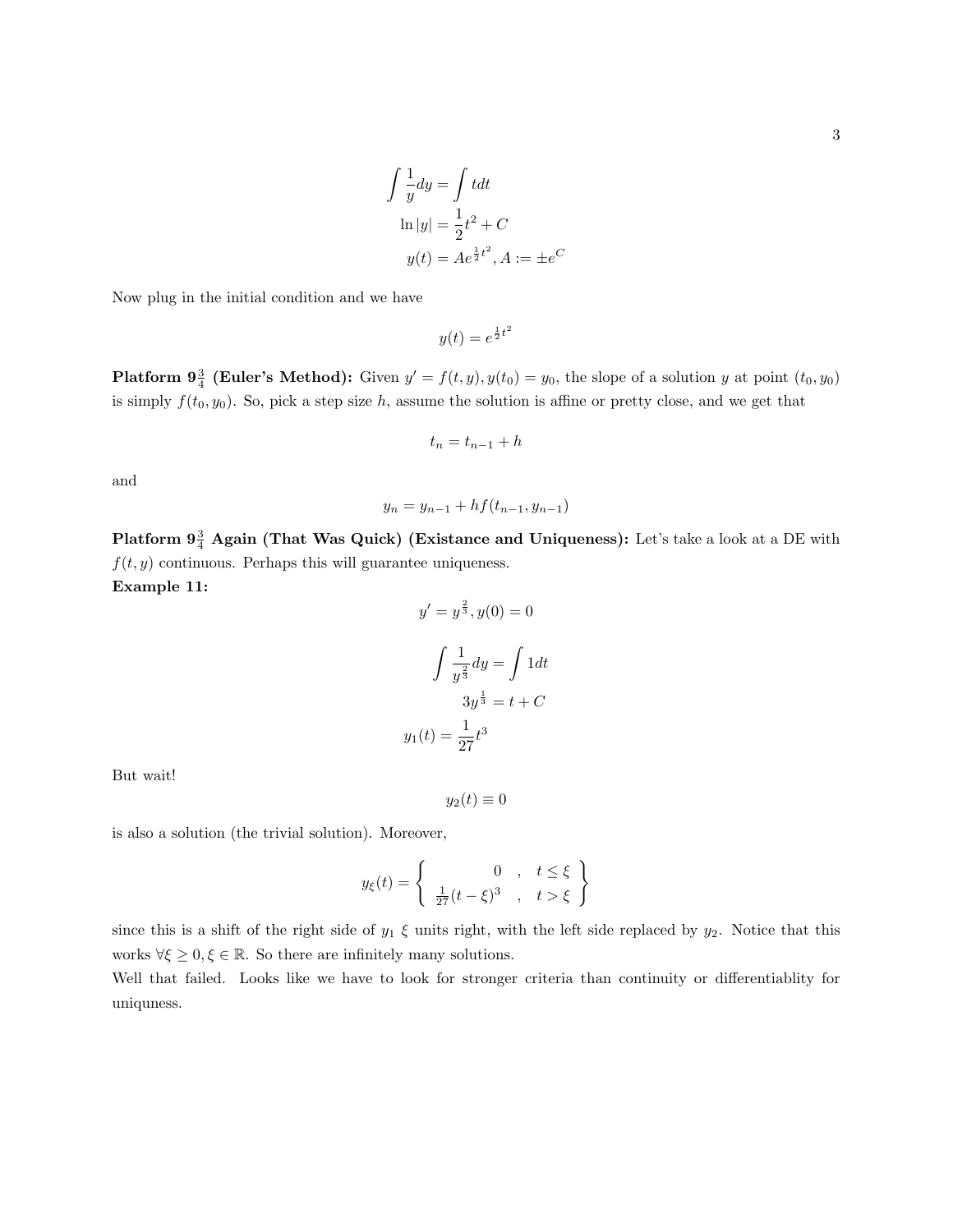#### Theorem 12 (Picard-Lindelof): Consider the IVP

$$
y' = f(t, y), y(t_0) = y_0
$$

and suppose that f is Lipschitz continuous in y - that is,  $\exists L > 0 \ni |f(t, y_1) - f(t, y_2)| \leq L|y_2 - y_1|$  (it doesn't have to be Lipschitz in t) - on some rectangle about  $(t_0, y_0)$ . Then the IVP has a unique solution. Theorem 13: Consider the IVP

$$
y' = f(t, y), y(t_0) = y_0
$$

Assume that both f and  $f_y$  are continuous on some rectangle about  $(t_0, y_0)$ . Then there is a unique solution that exists on some subrectangle of the rectangle about  $(t_0, y_0)$ .

Theorem 14 (Cauchy-Peano): Given the IVP

$$
y' = f(t, y), y(t_0) = y_0
$$

if f is continuous on some rectangle about  $(t_0, y_0)$ , then the IVP has a solution.

**Platform**  $9\frac{3}{4}$  **(Linear Equations):** Why? Because even though nothing interesting in the real world is linear, understanding linear equations will help us understand nonlinear equations.

**Definition 15:** Let  $L$  be an operator mapping from some vector space  $V$  to some vector space  $W$  - that is,  $L: V \to W$ . Then L is called linear if

- 1.  $L(y+z) = Ly + Lz, \forall y, z \in V$
- 2.  $L(\alpha y) = \alpha L y, \forall \alpha \in \mathbb{R}$  and  $\forall y \in V$

Example 16: Some examples of linear operators:

1. 
$$
\frac{dy}{dt} =: Ly
$$
  
2. 
$$
\int_a^b ydt =: Ly
$$
  
3. 
$$
y'' + 2y' - 3y =: Ly
$$

4.  $y' + \int_0^t y(\tau) d\tau =: Ly$ 

To prove that say

$$
Ly := y'' + 2y' - 3y
$$

is linear we would show that

$$
L(y_1 + y_2) = (y_1 + y_2)'' + 2(y_1 + y_2)' - 3(y_1 + y_2)
$$
  
=  $(y_1'' + 2y_1' - 3y_1) + (y_2'' + 2y_2' - 3y_2)$   
=  $Ly_1 + Ly_2$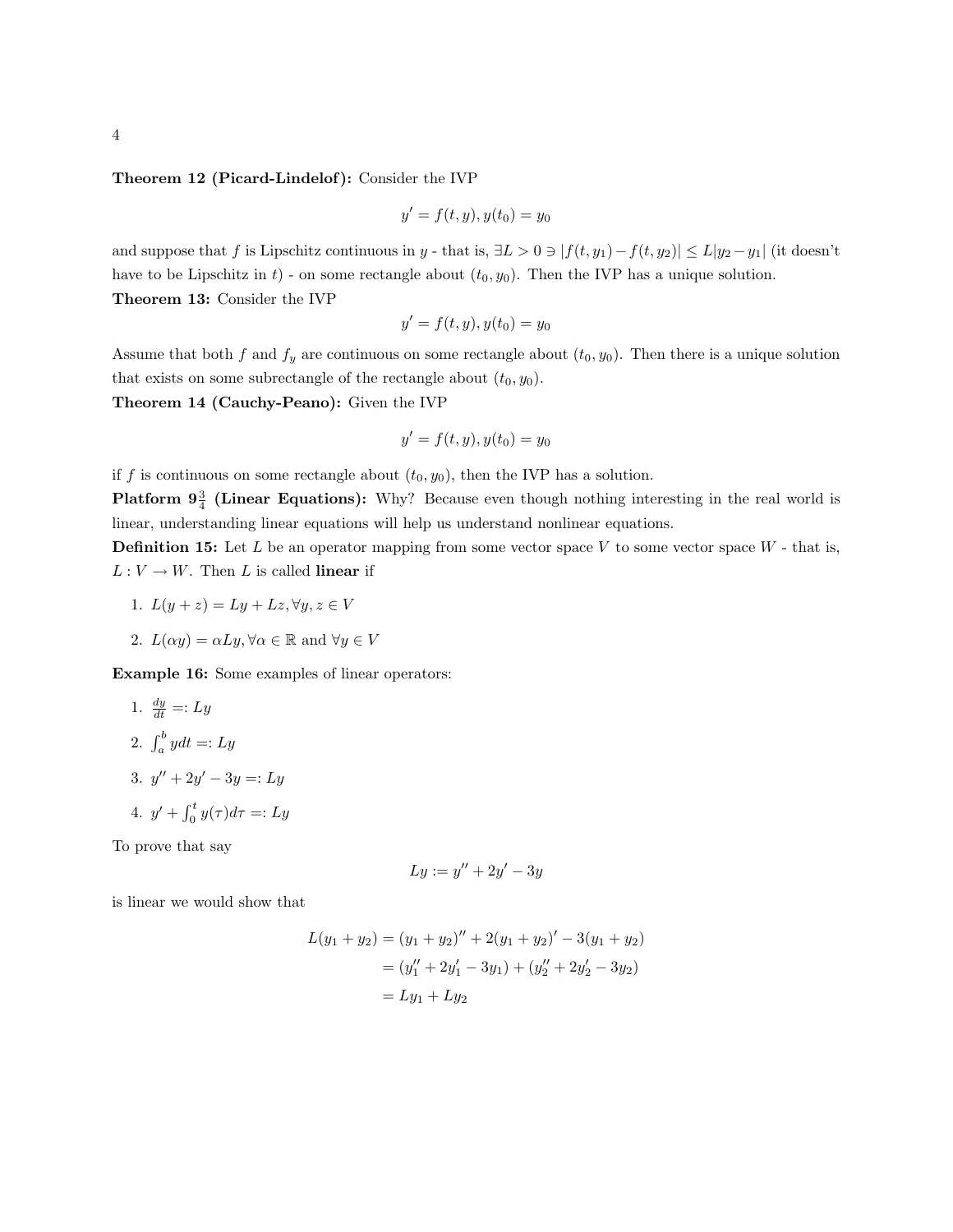and

$$
L(\alpha y_1) = (\alpha y_1)'' + 2(\alpha y_1)' - 3(\alpha y_1)
$$
  
=  $\alpha[y_1'' + 2y_1' - 3y_1]$   
=  $\alpha L y_1$ 

Theorem 17: Let L be linear. Then if

$$
Ly_1 = Ly_2 = 0
$$

then

1.  $L(y_1 + y_2) = 0$ 

2. 
$$
L(\alpha y_1) = 0, \forall \alpha \in \mathbb{R}
$$

Proof: The proof is practically trivial and no, I'm not going to write it out.

**Theorem 18 (Nonhomogeneous Principle):** Let L be linear. Then if  $y_n$  solves  $Ly = 0$  and  $y_p$  solves  $Ly = f$  (that is,  $y_p$  is any one solution to  $Ly = f$ ), for some f, then  $y := y_n + y_p$  solves  $Ly = f$ . Moreover, every solution to  $Ly = f$  has the form  $y_n + y_p$ . Example 19:

 $y' + ay = b$ , where  $a, b \in \mathbb{R}$  are fixed

Put  $Ly := y' + ay$ . Then the DE reads  $Ly = b$ . Now we solve  $Ly = 0$ .

$$
Ly = 0
$$
  

$$
y' + ay = 0
$$
  

$$
y' = -ay
$$
  

$$
y_h(t) = Ae^{-at}
$$

Now find any one solution to  $Ly = b$  which can be rewritten  $y' + ay = b$ . Note that

$$
y_p(t) \equiv \frac{b}{a}
$$

solves  $Ly = b$ . Thus the general solution to  $y' + ay = b$  is

$$
y(t) = y_h + y_p = \frac{b}{a} + Ae^{-at}
$$

Example 20:

 $x + y = 5$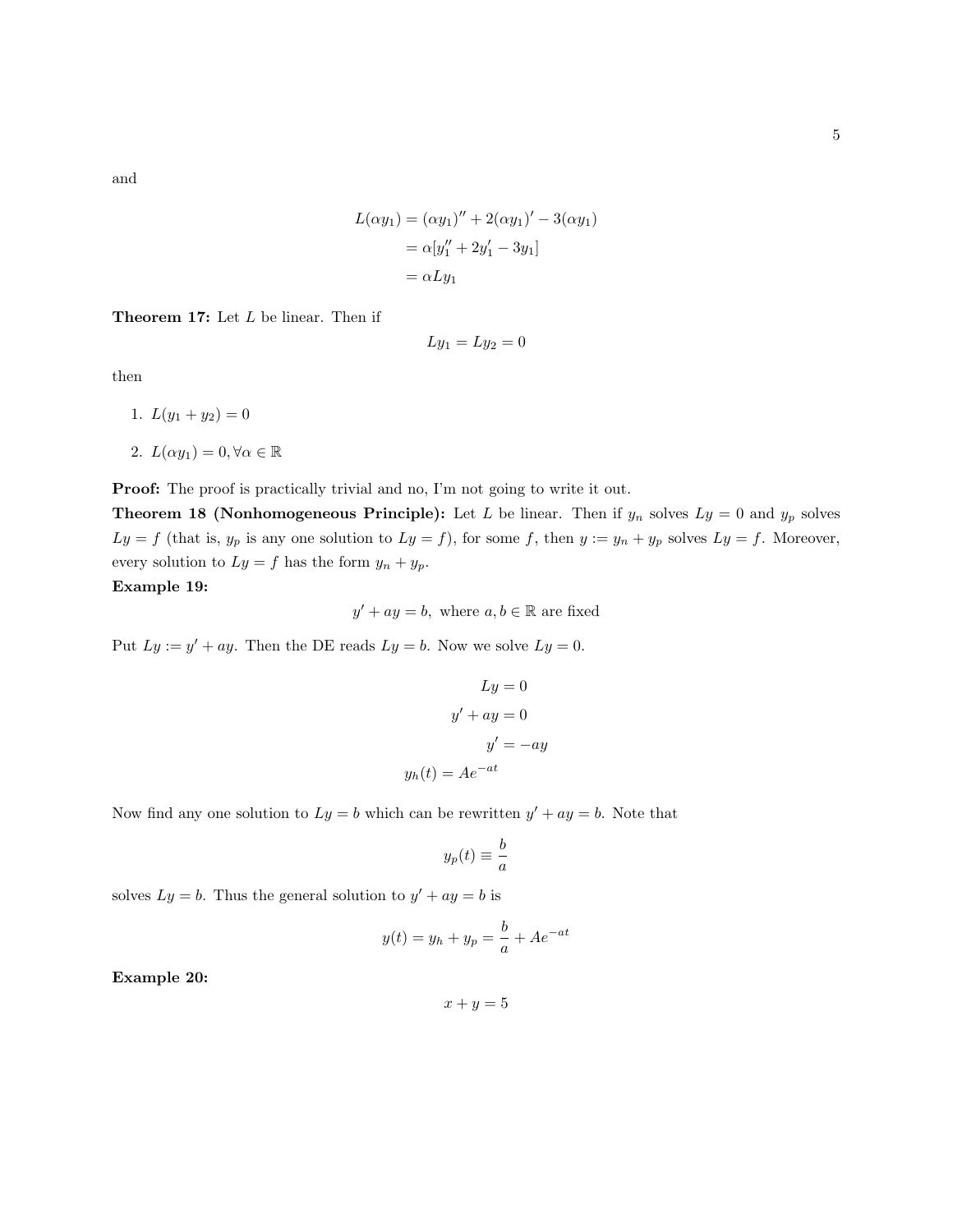First find  $\vec{x}_h$  which solves  $x + y = 0$ .

$$
x + y = 0
$$
  
\n
$$
y = -x
$$
  
\n
$$
\vec{x}_h = \begin{bmatrix} c \\ -c \end{bmatrix} = c \begin{bmatrix} 1 \\ -1 \end{bmatrix}, \forall c \in \mathbb{R}
$$

Now find a  $\vec{x}_p$ , any particular solution to  $x + y = 5$ . Note that

$$
\vec{x}_p = \left[ \begin{array}{c} 0 \\ 5 \end{array} \right]
$$

works. Thus our solution is

$$
\vec{x} = \vec{x}_h + \vec{x}_p = \begin{bmatrix} 0 \\ 5 \end{bmatrix} + c \begin{bmatrix} 1 \\ -1 \end{bmatrix}, \forall c \in \mathbb{R}
$$

**Platform 9**<sup>3</sup>/<sub>4</sub> (Euler-Lagrange Method): Consider the DE  $y' + p(t)y = f(t)$ . Put  $Ly := y' + p(t)y$ . Now solve  $Ly = 0$ .

$$
Ly = 0
$$
  

$$
y' + p(t)y = 0
$$
  

$$
y' = -p(t)y
$$
  

$$
\int \frac{1}{y} dy = \int -p(t)dt + C
$$
  

$$
\ln|y| = \int -p(t)dt + C
$$
  

$$
y_h(t) := Ae^{-\int p(t)dt}
$$

where  $A := \pm e^C$ . Now solve  $Ly = f$ . Pick as an ansatz

$$
y_p(t) := v(t)e^{-\int p(t)dt}
$$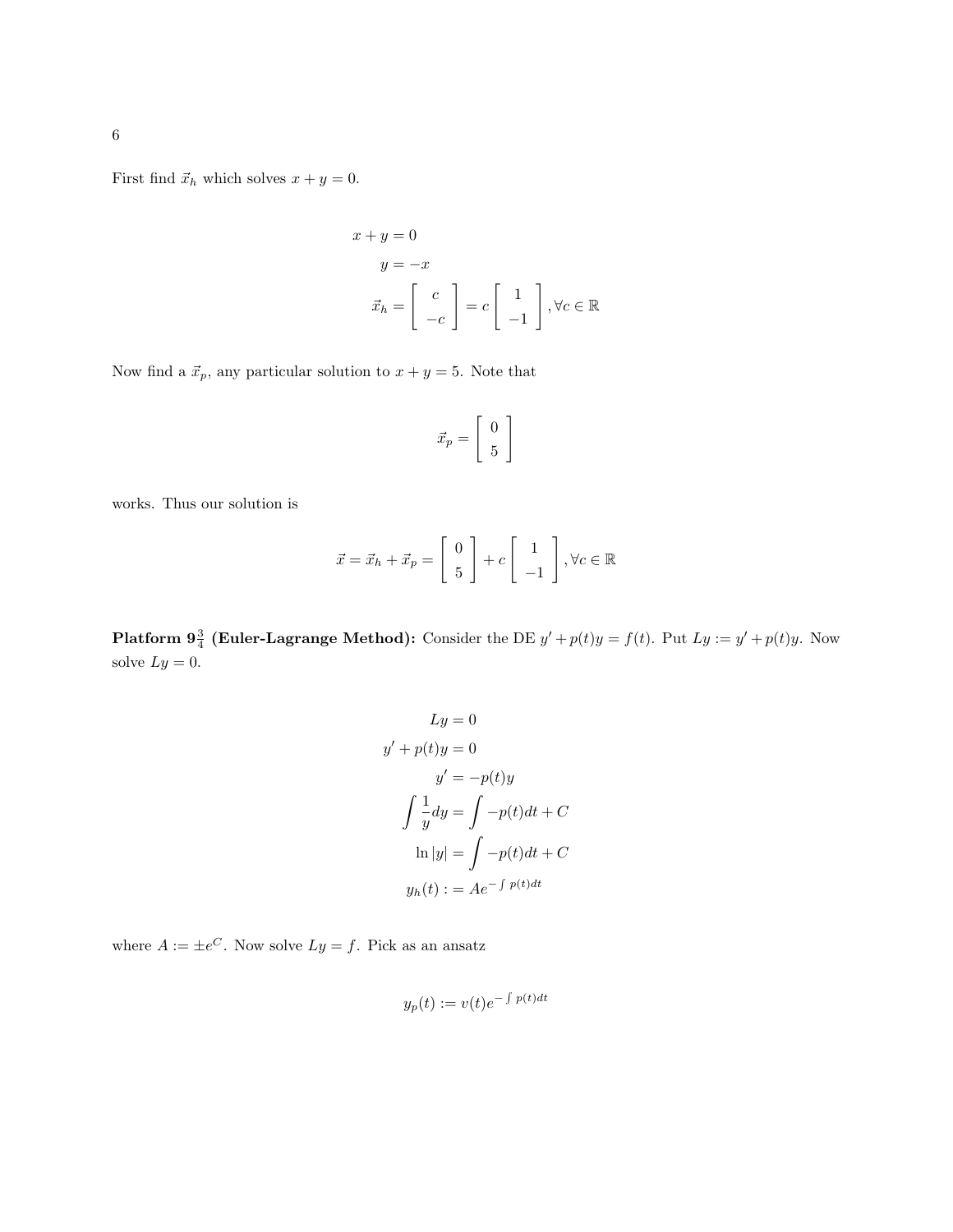Therefore

$$
y_p'(t) = v'(t)e^{-\int p(t)dt} + v(t)\left[-p(t)e^{-\int p(t)dt}\right]
$$
  
\n
$$
y_p'(t) + p(t)y_p = v'(t)e^{-\int p(t)dt} - v(t)p(t)e^{-\int p(t)dt} + v(t)p(t)e^{-\int p(t)dt}
$$
  
\n
$$
y_p'(t) + p(t)y_p = v'(t)e^{-\int p(t)dt}
$$
  
\n
$$
f(t) = v'(t)e^{-\int p(t)dt}
$$
  
\n
$$
v'(t) = e^{\int p(t)dt} f(t)dt
$$
  
\n
$$
y_p(t) = \int e^{\int p(t)dt} f(t)dt \Bigg] e^{-\int p(t)dt}
$$

Thus our final solution is

$$
y = y_p + y_h = e^{-\int p(t)dt} \left[ A + \int e^{\int p(t)dt} f(t)dt \right]
$$

Platform  $9\frac{3}{4}$  (Integrating Factor Method): Start with

$$
y' + p(t)y = f(t)
$$

Multiply through by some integrating factor  $\mu(t)$  to get

$$
\mu(t)y' + \mu(t)p(t)y = \mu(t)f(t)
$$

The question is if we can find a  $\mu(t)$  so that

$$
\mu(t)y' + \mu(t)p(t)y = [\mu(t)y]'
$$

Solving for this  $\mu$  we get

$$
\mu' y + \mu y' = \mu y' + \mu py
$$

$$
\mu' y = \mu py
$$

$$
\frac{\mu'(t)}{\mu(t)} = p(t)
$$

$$
[\ln(\mu(t))]' = p(t)
$$

$$
\ln(\mu(t)) = \int p(t)dt
$$

$$
\mu(t) = e^{\int p(t)dt}
$$

The key facts are this formula for picking  $\mu$ , the fact from which all this is derived,

$$
[\mu y]' = \mu f
$$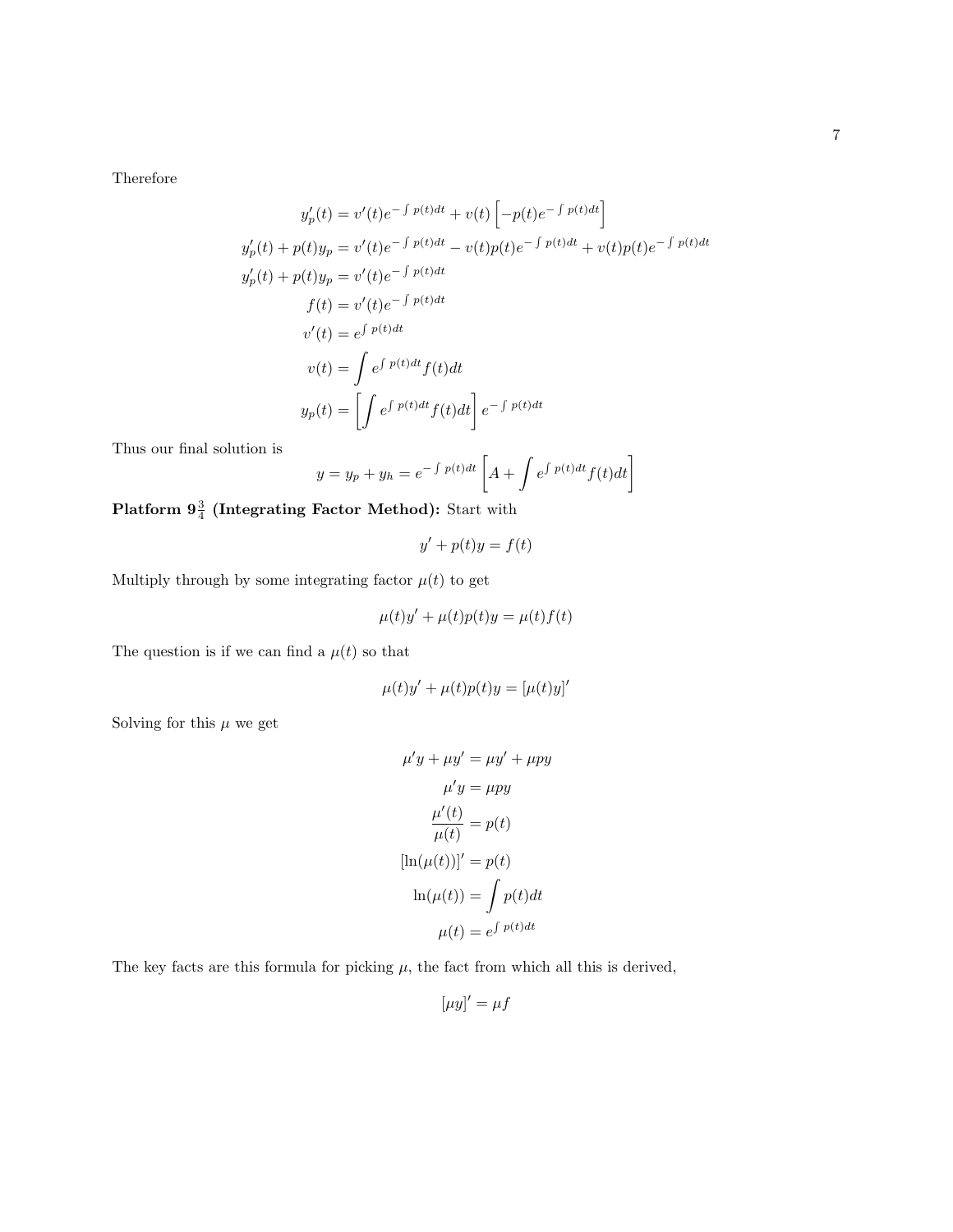and

$$
y = \frac{1}{\mu} \int \mu f dt + \frac{C}{\mu}
$$

Example 21:

 $y' + 2y = 0$ 

First use the IFM. Put  $\mu(t) := e^{\int 2dt} = e^{2t}$ . Now

$$
[e^{2t}y]' = e^{2t} \cdot 0 = 0
$$

$$
e^{2t}y = \int 0 dt = 0 + C
$$

$$
y(t) = Ce^{-2t}
$$

Alternatively, you can use Linear Operator Theory. Clearly

$$
y_p\equiv 0
$$

On the other hand,

$$
y_h = Ce^{-2t}
$$

because

$$
y' = -2y \Rightarrow y = Ce^{-2t}
$$

Therefore

$$
y = y_h + y_p = Ce^{-2t}
$$

**Definition 22:** We call  $R: C^1(I) \to C(I)$  the **Riccati operator** if R has the form

$$
Rz(t) := z'(t) + q(t) + \frac{1}{p(t)}z^{2}(t)
$$

for  $t \in I$ . (Assume that  $p, q \in C(I)$ .) Also, the DE

$$
z'+q+\frac{1}{p(t)z^2}=0
$$

is called the Riccati DE.

Remark: The Riccati DE is used in

- 1. Oscillation theory (Fite-Winthes, Emden-Fowler)
- 2. Calculus of variations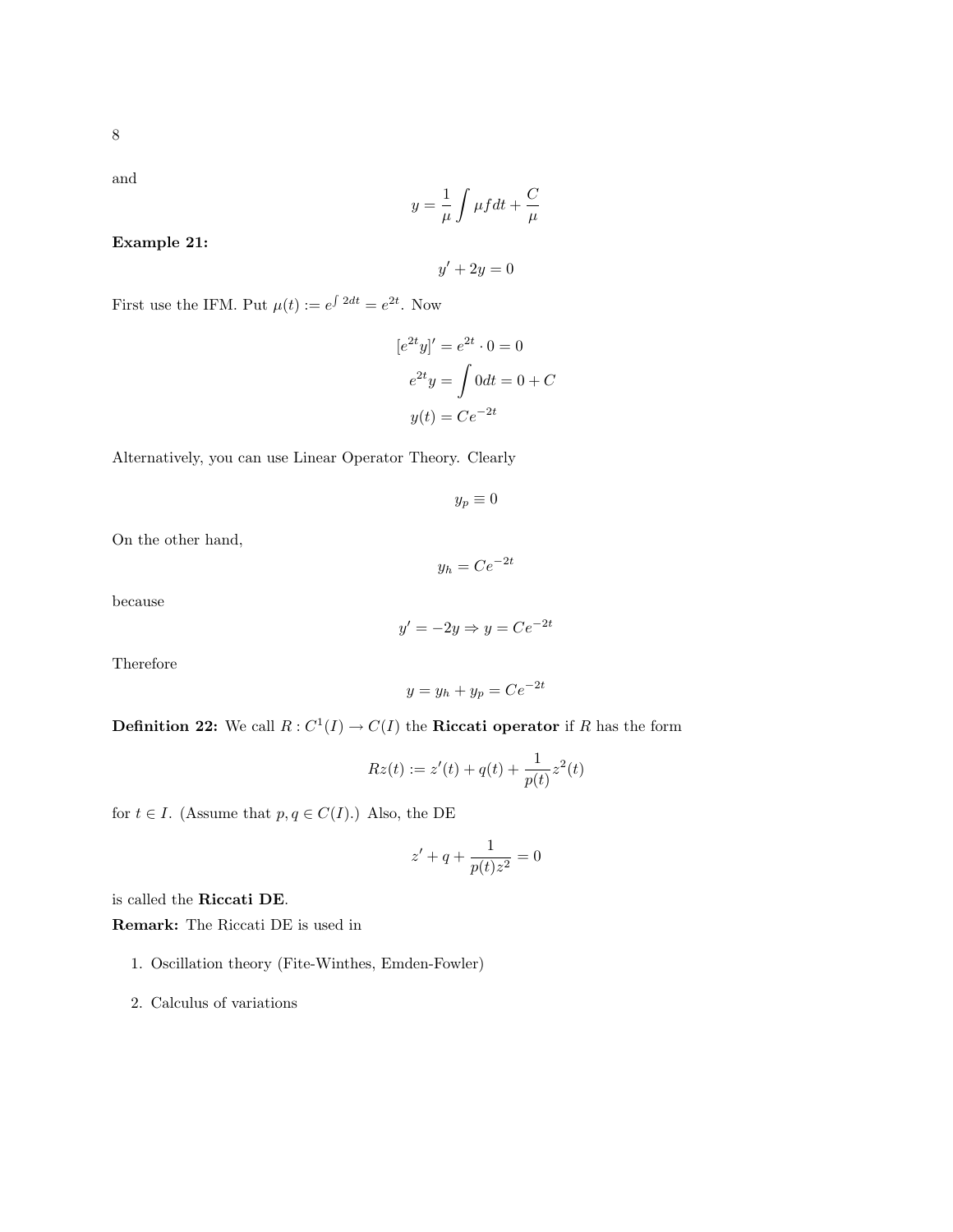**Theorem 23 (Factorization Theorem):** Assume  $x \in C^1(J)$ , where  $J \subseteq \mathbb{R}$ , and  $x(t) \neq 0$  on J. Then if

$$
z(t) := \frac{p(t)x'(t)}{x(t)}, t \in J
$$

then

$$
Lx(t) = x(t)Rz(t), \forall t \in J
$$

where  $R$  is the Riccati operator and  $L$  is the operator

$$
Lx := (p(t)x'(t))' + q(t)x(t)
$$

which is the second order self-adjoint operator.

**Proof:** Assume that  $x \in C^1(J)$ ,  $x(t) \neq 0$ , and put

$$
z(t) := \frac{p(t)x'(t)}{x(t)}, t \in J
$$

which is the so-called Riccati substitution. So:

$$
xRz = x\left[z' + q + \frac{z^2}{p}\right]
$$
  
=  $x\left[\left(\frac{px'}{x}\right)' + q + \frac{1}{p}\left(\frac{px'}{x}\right)^2\right]$   
=  $x\left(\frac{px'}{x}\right)' + qx + \frac{x}{p}\left(\frac{px'}{x}\right)^2$   
=  $x\left[\frac{(px')'x - (px')x'}{x^2}\right] + qx + \frac{x}{p} \cdot \frac{p^2(x')^2}{x^2}$   
=  $\frac{x^2(px')'}{x^2} - \frac{(px')x'x}{x^2} + qx + \frac{p^2x(x')^2}{px^2}$   
=  $(px')' + qx$   
= Lx

King's Cross Station (Applications): Platform  $9\frac{3}{4}$  (Exponential Decay/Growth): Malthusian growth, circa 1797, says

$$
\frac{dy}{dt} = ry
$$

where y is the amount of some quantity and r is the decay rate if  $r < 0$  and the growth rate is  $r > 0$ . To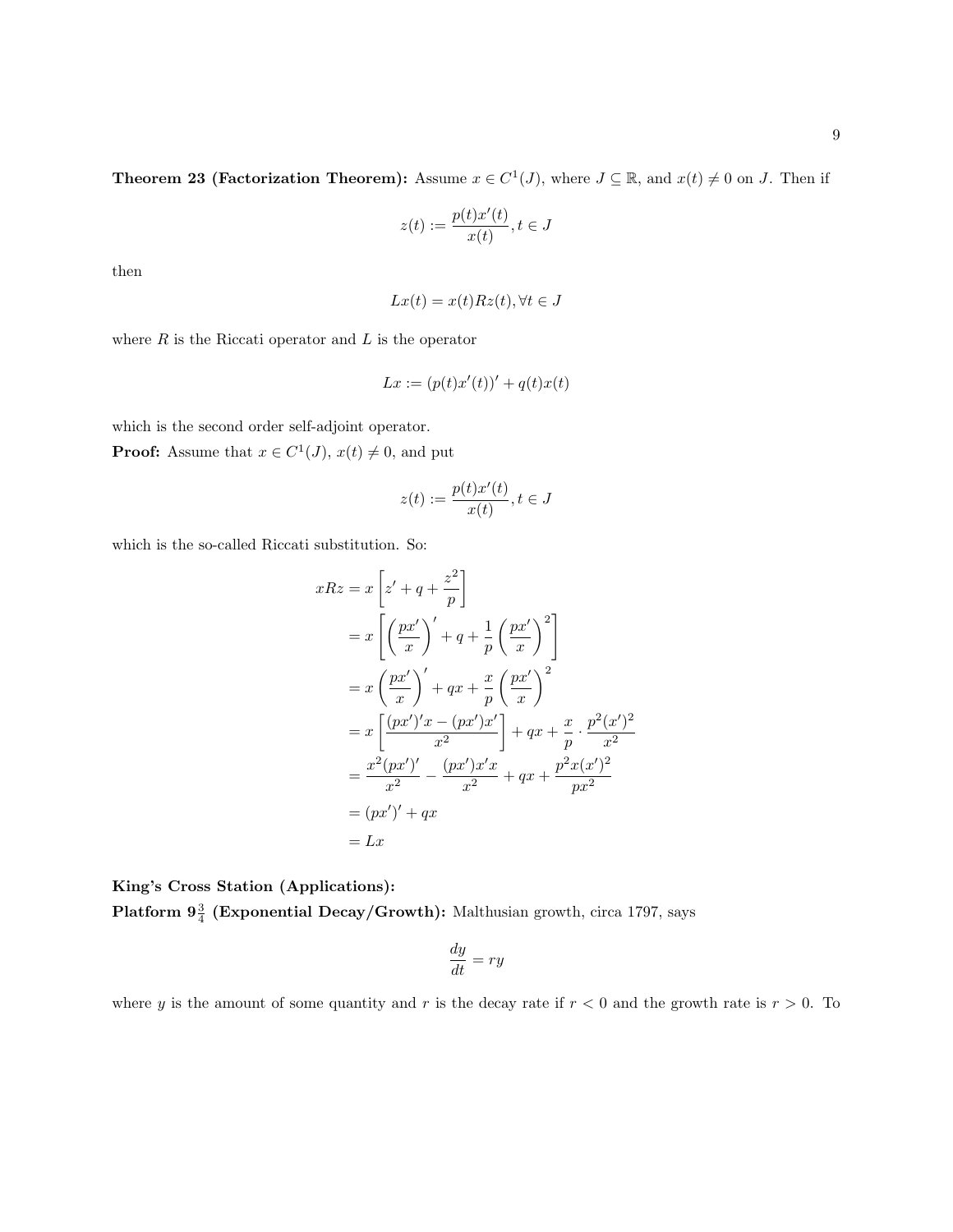solve this

$$
\frac{dy}{dt} = ry
$$

$$
\int \frac{1}{y} dy = \int r dt
$$

$$
\ln|y| = rt + C
$$

$$
y(t) = Ae^{rt}
$$

and after solving for A given initial condition  $y(0) = y_0$ 

$$
y(t) = y_0 e^{rt}
$$

Platform  $9\frac{3}{4}$  (Annuity Problem):

$$
\frac{dA}{dt} = rA + a, A(0) = A_0
$$

where  $A$  is the amount of money,  $a$  is the amount deposited per time unit,  $r$  is the interest rate, and  $A_0$  is the initial deposit. The units on  $\frac{dA}{dt}$  are money per time, the units on A are money, the units on r are per time and the units on a is money per time. Solving this using the IFM, first rewriting it in the proper form

$$
A' = rA + a
$$

$$
A' - rA = a
$$

then finding  $\mu(t)$ 

$$
\mu(t) = e^{\int -rdt} = e^{-rt}
$$

and finally solving for  $A(t)$ 

$$
[e^{-rt}A]' = ae^{-rt}
$$

$$
e^{-rt}A = -\frac{a}{r}e^{-rt} + C
$$

$$
A(t) = -\frac{a}{r} + Ce^{rt}
$$

and then go back to solve for C

$$
A(0) = A_0
$$

$$
= C - \frac{a}{r}
$$

$$
C = A_0 + \frac{a}{r}
$$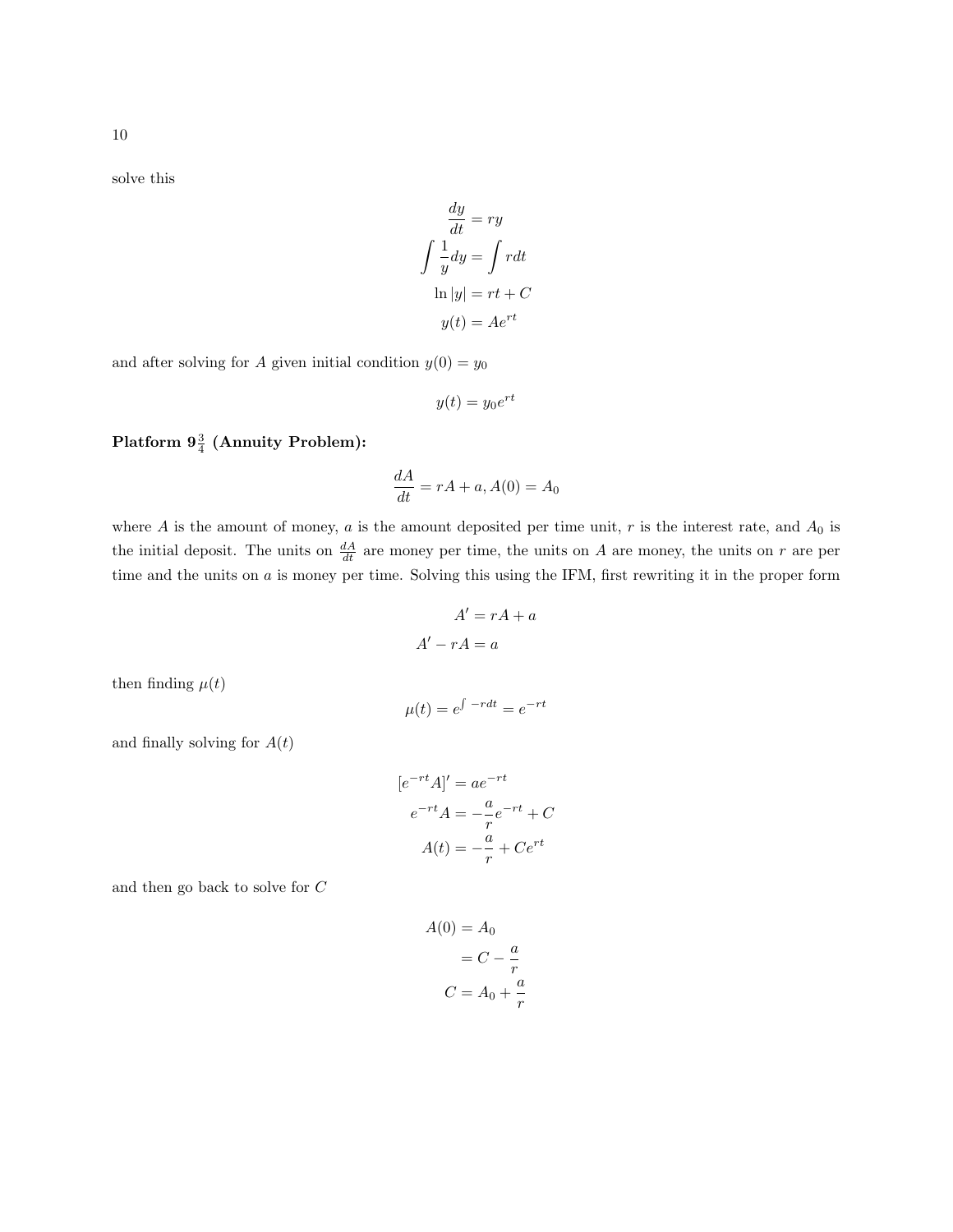so

$$
A(t) = -\frac{a}{r} + \left(A_0 + \frac{a}{r}\right)e^{rt}
$$

$$
= \frac{a}{r}(e^{rt}) + A_0e^{rt}
$$

# Platform  $9\frac{3}{4}$  (Newton's Law of Cooling):

$$
\frac{dT}{dt} = k(M_0 - T), k > 0
$$

where T is the object's temperature,  $M_0$  is the surrounding temperature, and k is the thermal diffusity constant.

 ${\rm Platform} \; 9^{\frac{3}{4}}$  (Mixing Tanks):

$$
\frac{dx}{dt} = r_i c_i - r_o c_o
$$

where  $c_i$  is the concentration of liquid flowing into the tank,  $r_i$  is the rate of flow into the tank,  $c_o$  is the concentration of liquid flowing out of the tank,  $r<sub>o</sub>$  is the rate of flow out of the tank, and x is the amount of substance in the tank. The units on  $\frac{dx}{dt}$  are amount per time, the units on  $c_i$  and  $c_o$  are amount per volume, and the units on  $r_i$  and  $r_o$  are volume per time.

Example 24a (Logistic Model):

$$
y'=ry\left(1-\frac{y}{L}\right)
$$

where  $L$  is the carrying capacity,  $y$  is the number of individuals, and  $r$  is the intrinsic exponential growth rate. We can draw a phase line to see that there is a stable equilibrium at  $y = L$  and an unstable equilibrium at  $y=0$ .

#### Example 24b (Logistic Model with Threshold):

$$
y'=ry\left(1-\frac{y}{L}\right)\left(\frac{y}{T}-1\right)
$$

where  $T < L$  is the threshold population. Drawing the phase line again, we find a stable equilibrium at  $y = L$ , an unstable equilibrium at  $y = T$ . All populations below T crash to 0 and all 0 populations remain there.

#### Example 25 (Supercritical Pitchfork Bifurcation):

$$
\frac{dy}{dt} = \alpha y - y^3, \alpha \in \mathbb{R}
$$

For example, for  $\alpha = 0$ , we get

 $y'=-y^3$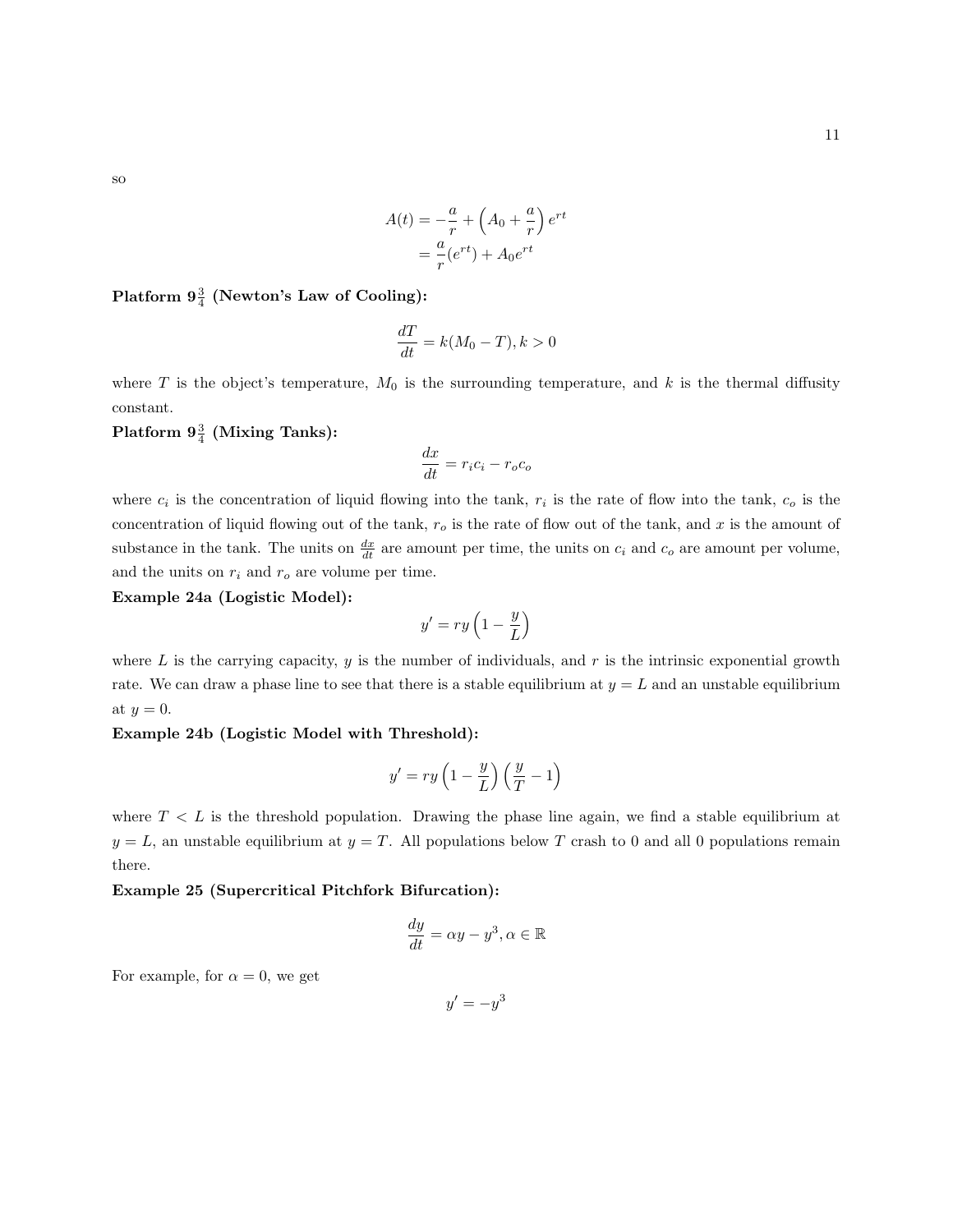and so  $y = 0$  is a stable equilibrium. Instead of doing this for all  $\alpha$ , we can draw a bifurcation diagram. Solving when  $\alpha > 0$ ,

$$
\alpha y - y^3 = 0
$$

$$
\alpha - y^2 = 0
$$

$$
y^2 = \alpha
$$

$$
y = \pm \sqrt{\alpha}
$$

Drawing the phase line for this, we get that there are stable equilibria at  $y = \sqrt{\alpha}$  and  $y = -\sqrt{\alpha}$  and an unstable equilibrium at  $y = 0$ . Now for  $\alpha < 0$ , there are no  $\alpha \in \mathbb{R}$  that satisfy  $\alpha y - y^3 = 0$ , so there is only a stable equilibrium at  $y = 0$ .

**Platform**  $9\frac{3}{4}$  **(Systems):** Consider the general autonomous first-order system

$$
\begin{cases} \frac{dx}{dt} = f(x, y) , x(t_0) = x_0 \\ \frac{dy}{dt} = g(x, y) , y(t_0) = y_0 \end{cases}
$$

Basically you plot the solution parametrically surpressing the dependence on time. Now by the parametric derivate rule

$$
\frac{dy}{dx} = \frac{dy/dt}{dx/dt}
$$

Now, for a point to be an equilibrium, both  $\frac{dx}{dt}$  and  $\frac{dy}{dt}$  must be 0.

Example 26 (Lotka-Voltera Model):

Ideas:

- Foxes are predators.
- Rabbits are prey.
- In the absence of rabbits, the fox population decreases exponentially.
- In the absense of foxes, the rabbit population increases exponentially.
- We model the interaction between rabbits and foxes by a mass-action term namely, (number of  $f$ (number of rabbits).

So we have

$$
\frac{dR}{dt} = a_R R - c_R R F
$$

$$
\frac{dF}{dT} = -a_F F + c_F R F
$$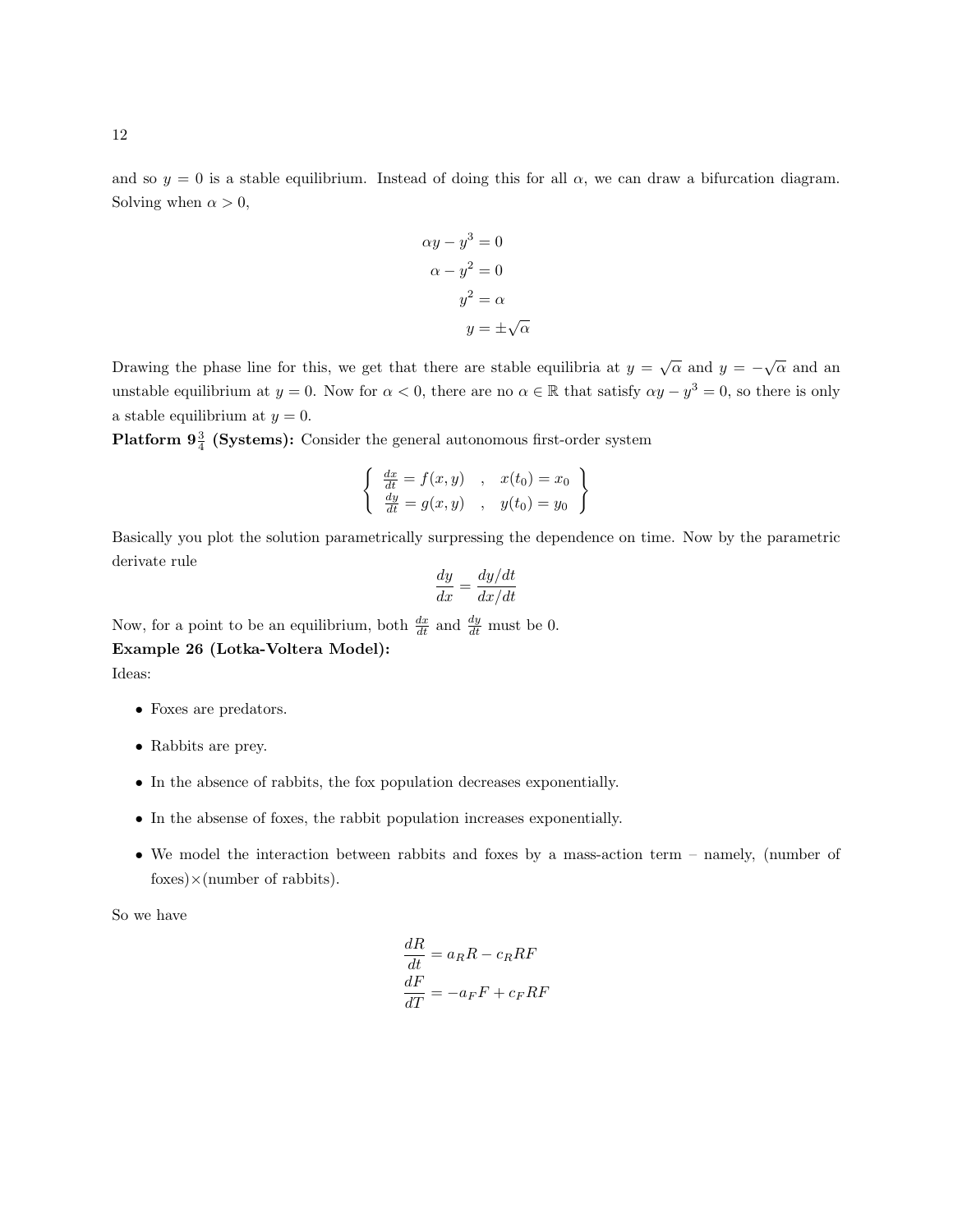where R is the number of rabbits, F is the number of foxes,  $a_R$  is the intrinsic growth rate for rabbits,  $a_F$  is the intrinsic decay rate for foxes, and  $c_R$  and  $c_F$  describe how bad an encounter of a rabbit with a fox is for the rabbit and how good it is for the fox, respectively. Note that all the constants are always nonnegative. Plugging in some constants for the sake of the example, namely, we get

$$
\frac{dR}{dt} = 2R - RF
$$

$$
\frac{dF}{dT} = -3F + 2RF
$$

Solving this for equlibria we get

$$
R(2 - F) = 0
$$

$$
F(-3 + 2R) = 0
$$

To continue, we can find the h-nullclines (lines made of points where the slope is horizontal). So set  $\frac{dF}{dt} = 0$ and solve.

$$
-3F + 2RF = 0
$$

$$
F(-3 + 2R) = 0
$$

So we have h-nullclines at  $F = 0$  and  $R = \frac{3}{2}$ . Now finding the v-nullclines (lines made of points where the slope is vertical). So set  $\frac{dR}{dt} = 0$  and solve.

$$
2R - RF = 0
$$

$$
R(2 - F) = 0
$$

So we have v-nullclines at  $R = 0$  and  $F = 2$ . Now pick tests points in each reagion between nullclines to see that some sort of counterclockwise rotation is going on here. However, we don't know if solutions spiral out, spiral in, or cirlce forever. However, the solutions do turn out to be closed loops. So obvioulsy it's the circle of life and we need to watch The Lion King.

#### Example 27 (Competition Model):

$$
\frac{dR}{dt} = R(3 - R - 2S) = R(3 - R) - 2RS
$$

$$
\frac{dS}{dt} = S(2 - S - R) = S(2 - S) - SR
$$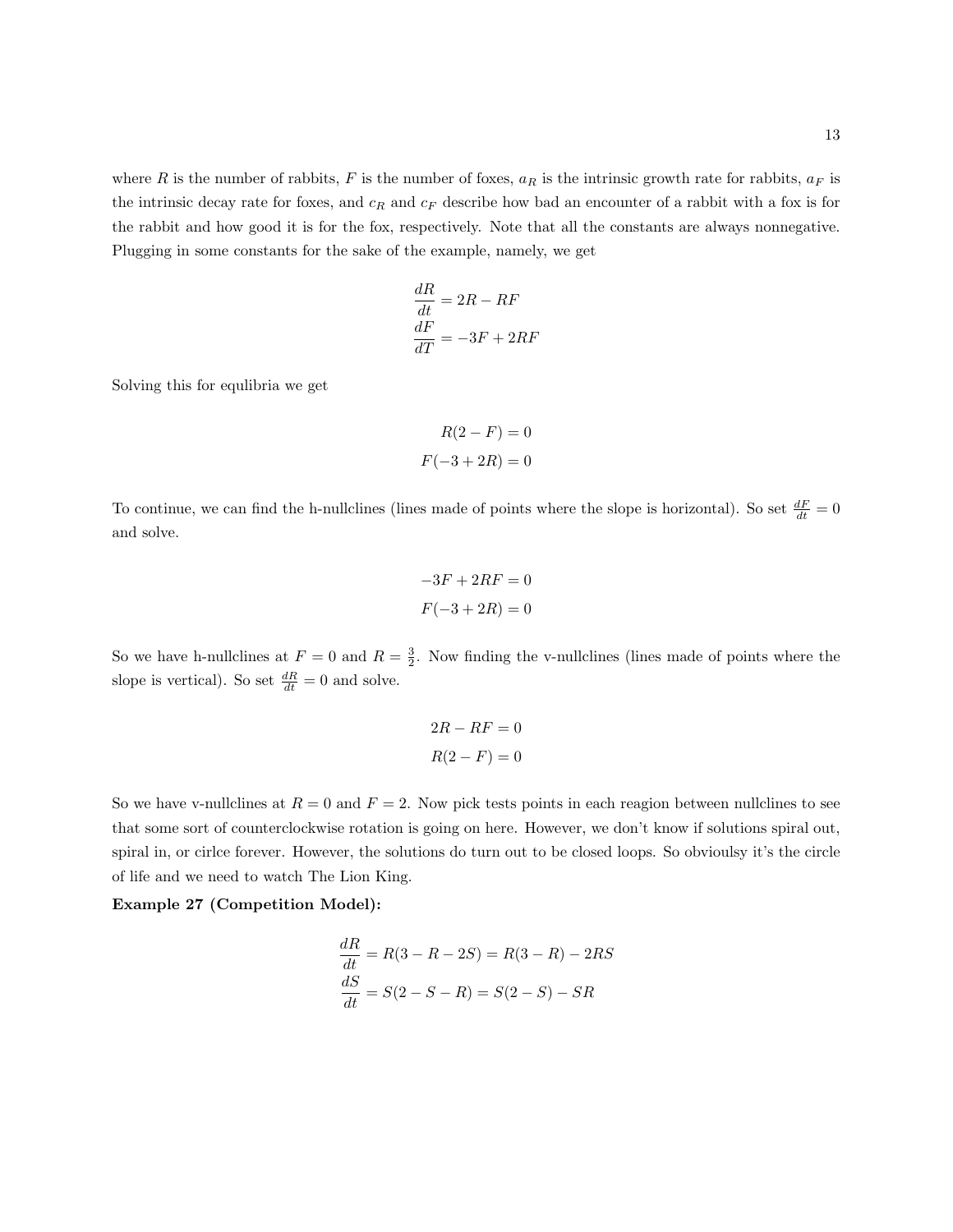Find the equilibrium:

$$
R(3 - R - 2S) = 0 \Longrightarrow R = 0
$$

$$
R = 3 - 2S
$$

$$
S(2 - S - R) = 0 \Longrightarrow S = 0
$$

$$
S = 2 - S
$$

So the equilibria are  $(0,0)$ ,  $(0,2)$ ,  $(3,0)$ , and  $(1,1)$ . The h-nullclines are

$$
S = 0
$$

$$
S = -R + 2
$$

and the v-nullclines are

$$
R = 0
$$
  

$$
S = -\frac{1}{2}R + \frac{3}{2}
$$

**Platform**  $9\frac{3}{4}$  **(Math Epidemiology):** Some possible things to model: susceptibles, infectives, recovered, vector, contageous asymptomatic, quarantine. This model was developed in the 1920s by Kermack and McKendrick.

Example 28 (SI Model):

$$
\frac{dS}{dt} = -\alpha SI, S(0) = S_0
$$

$$
\frac{dI}{dt} = \alpha SI, I(0) = I_0
$$

where S is the number of susceptibles, I is the number of infectives, and  $\alpha$  is the rate of infectivity. Notice that

$$
\frac{dS}{dt} + \frac{dI}{dt} \equiv 0 \Leftrightarrow (S + I)(t) \equiv N
$$

Therefore

$$
S'(t) = -\alpha S(N - S)
$$

and by seperation of variables

$$
S(t) = \frac{(N-1)N}{(N-1) + e^{N\alpha t}}
$$

Example 29 (SIS model):

$$
\frac{dS}{dt} = -\alpha SI + \beta I, S(0) = S_0
$$

$$
\frac{dI}{dt} = \alpha SI - \beta I, I(0) = I_0
$$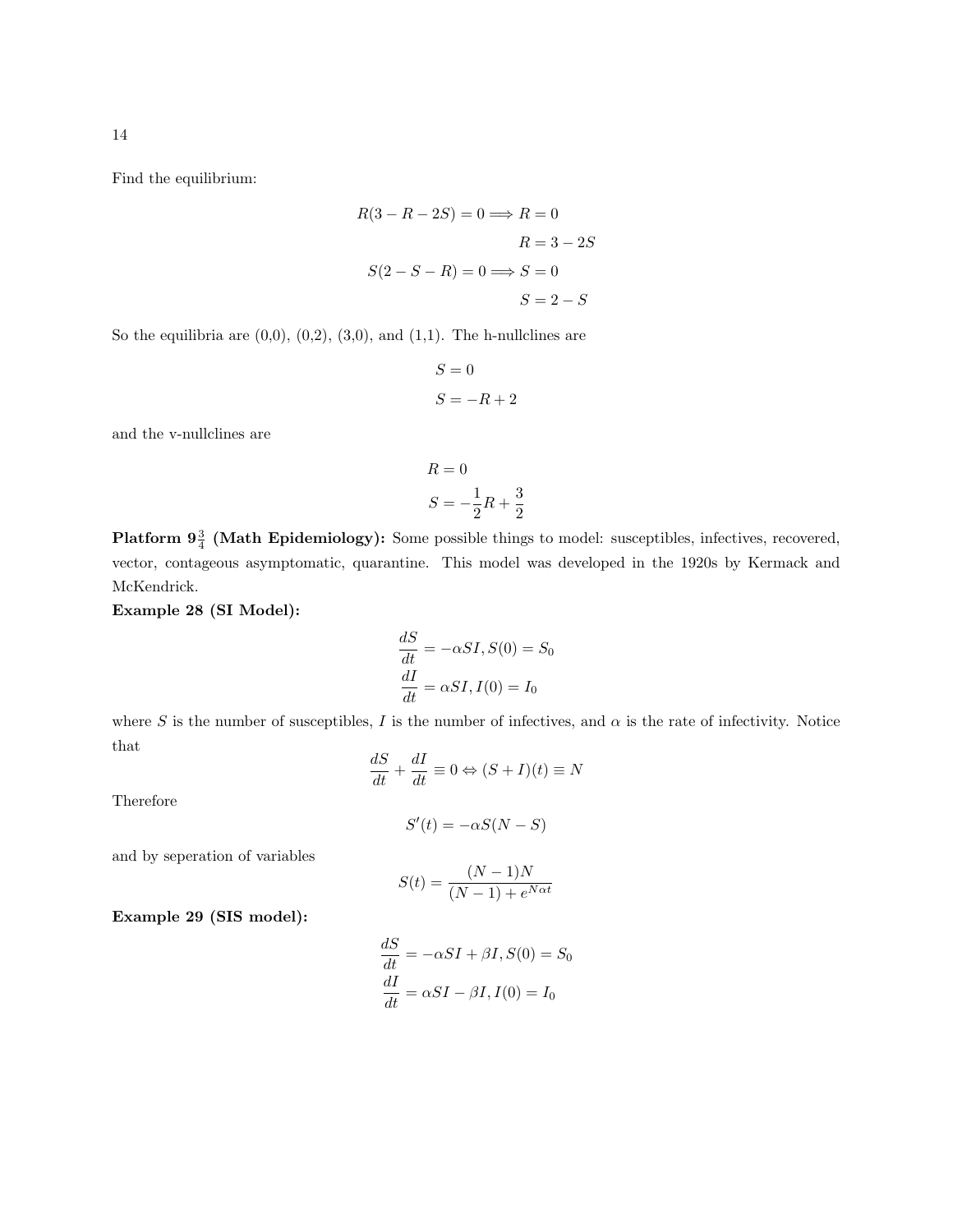where S is the number of susceptibles, I is the number of infectives,  $\alpha$  is the rate of infectivity, and  $\beta$  is the rate of recovery. Note that

$$
\frac{dS}{dt} + \frac{dI}{dt} \equiv 0 \Leftrightarrow (S + I)(t) \equiv N
$$

Therefore

$$
I'(t) = \alpha S(N - I) - \beta I
$$

$$
= (\alpha N - \beta)I - \alpha I^2
$$

$$
= \kappa I - \alpha I^2
$$

where  $\kappa := \alpha N - \beta$ . Solving this we get

$$
I(t)=\left\{\begin{array}{c} \frac{e^{\kappa t}}{\frac{\alpha}{\kappa}[e^{\kappa t}-1]+\frac{1}{I_0}} & , \quad \kappa\neq 0 \\ \frac{1}{\alpha t+\frac{1}{I_0}} & , \quad \kappa=0 \end{array}\right\}
$$

Now consider the following limits:

$$
\kappa > 0 \Rightarrow \lim_{t \to 0} I(t) = \frac{\kappa}{\alpha}
$$

$$
\kappa = 0 \Rightarrow \lim_{t \to 0} I(t) = 0
$$

$$
\kappa < 0 \Rightarrow \lim_{t \to 0} I(t) = 0
$$

so for  $\kappa > 0$ , an epidemic occurs, and for  $\kappa \leq 0$ , no epidemic occurs. Example 30 (Anderson et al., 1986, HIV→AIDS):

$$
\frac{dx}{dt} = -\nu(t)x, x(0) = 1
$$

$$
\frac{dy}{dt} = \nu(t)x, y(0) = 0
$$

where  $x$  is the proportion of the population in the HIV state and  $y$  is the proportion of the population in the AIDS state.  $\nu(t)$  is a given function, which was statistically approximated by  $\nu(t) = 0.237t$ . Note that  $x + y = 1$ . Solving for x, we get

$$
\frac{dx}{dt} + \nu(t)x(t) = 0
$$

$$
\ln x(t) = \int -\nu(t)dt + C
$$

$$
\ln x(t) = -\frac{0.237}{2}t^2 + C
$$

$$
x(t) = e^{-\frac{0.237}{2}t^2}
$$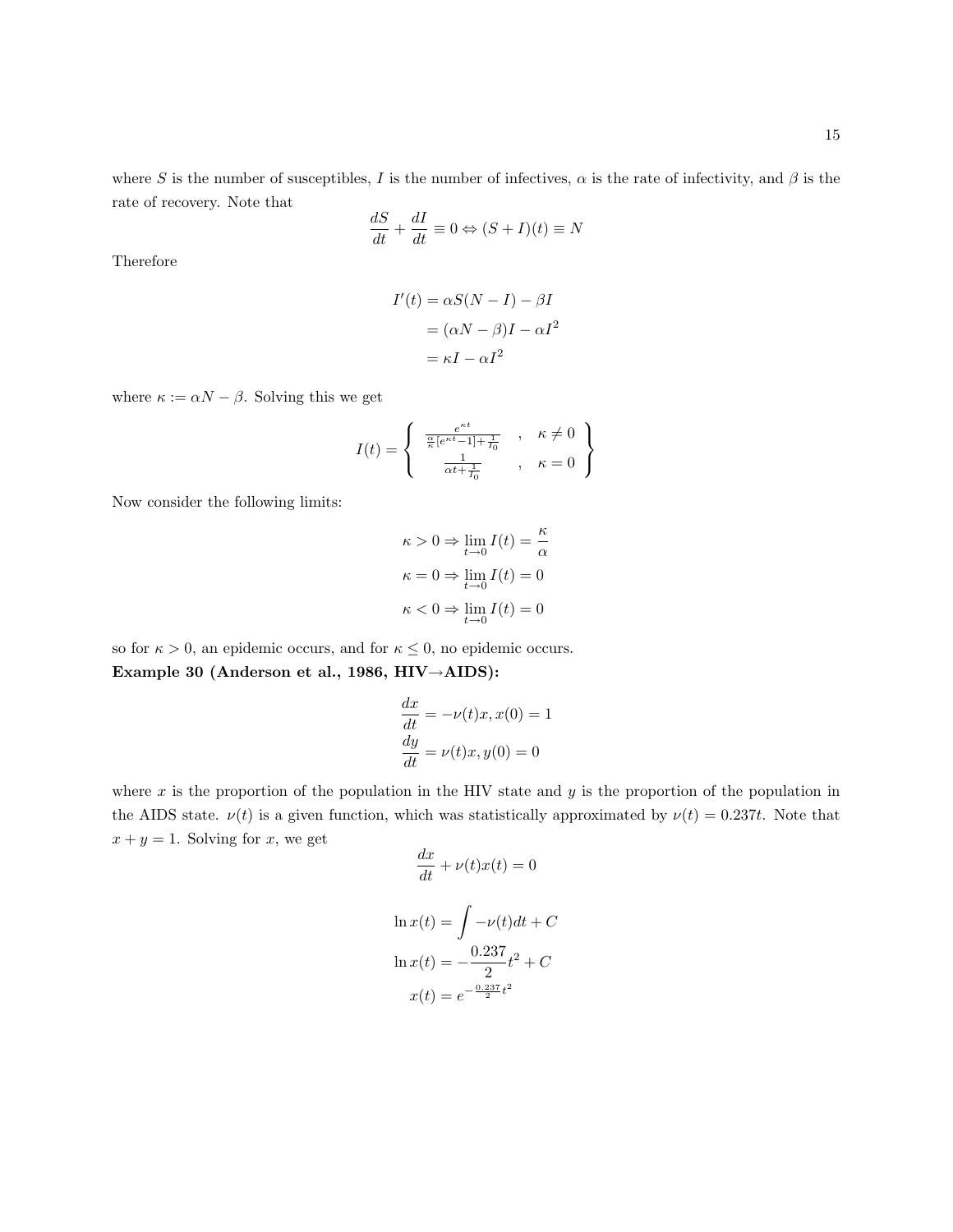and so

$$
y(t) = 1 - e^{-\frac{0.237}{2}t^2}
$$

 ${\rm Platform}$   $9\frac{3}{4}$  (Some Notation):

$$
\begin{cases} \frac{dx}{dt} = f(x, y) , & x(t_0) = x_0 \\ \frac{dy}{dt} = g(x, y) , & y(t_0) = y_0 \end{cases} \Leftrightarrow \vec{y}' = \vec{f}(t, \vec{y})
$$

**Definition 31:** Consider the ODE  $\vec{x}'(t) = \vec{f}(t, \vec{x})$ , where  $f : T \times \Omega \to \mathbb{R}^n$ , where  $T \subseteq \mathbb{R}, \Omega \subseteq \mathbb{R}^n$ . Then  $\vec{\phi}(t, \vec{x}_0)$  detnotes the collection of all solutions to the DE with initial condition  $\vec{x}(0) = \vec{x}_0$ . Thus,  $\vec{\phi}$  is the flow of the DE.

# Example 32:

 $y' - 2ty = 8t$ 

We will use Euler-Lagrange to solve this. First find  $y_h$ :

$$
y' - 2ty = 0
$$

$$
y' = 2ty
$$

$$
y_h = Ae^{t^2}
$$

Now for  $y_p$ :

$$
v' = 8te^{-t^2}
$$

$$
v = -4e^{-t^2}
$$

Therefore

And so

$$
y_p = -4e^{-t^2}e^{t^2} = -4
$$

$$
y = y_h + y_p = Ae^{t^2} - 4
$$

Now to find the flow, set an initial condition  $y(0) = y^*$ . Then

$$
y^* = Ae^{0^2} - 4
$$

$$
A = y^* + 4
$$

And so

$$
y(t) = (y^* + 4)e^{t^2} - 4
$$

And the flow is written as

$$
\phi(t, y) = (y + 4)e^{t^2} - 4
$$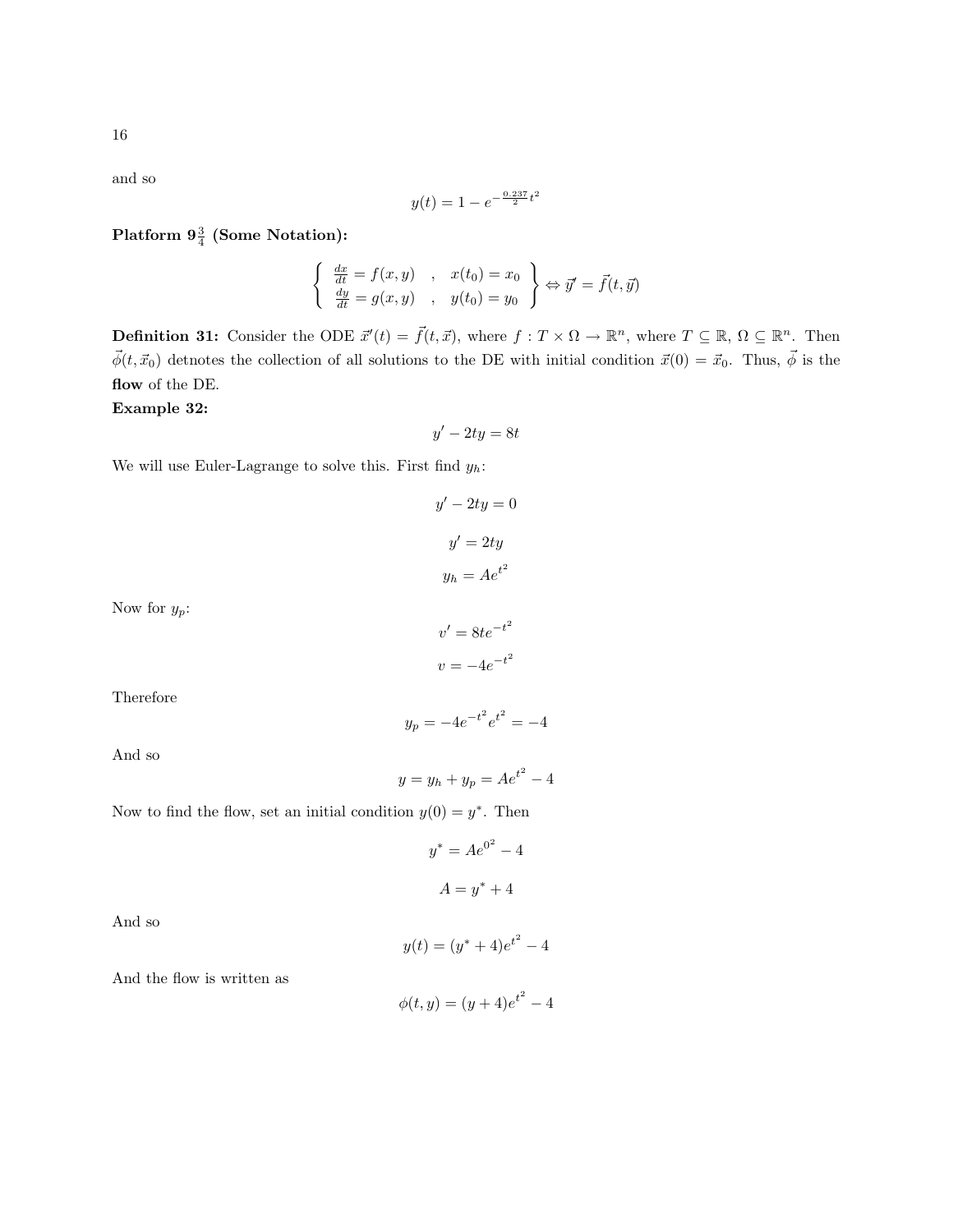From this we can analyze the solutions qualitatively.

# Example 33:

$$
x_1' = -2x_1x_2' = -3x_2 + 1
$$

Note that this can be written in the form  $\vec{x}' = A\vec{x} + \vec{f}$ ; specifically,

$$
\left[\begin{array}{c} x_1' \\ x_2' \end{array}\right] = \left[\begin{array}{cc} -2 & 0 \\ 0 & -3 \end{array}\right] \left[\begin{array}{c} x_1 \\ x_2 \end{array}\right] + \left[\begin{array}{c} 0 \\ 1 \end{array}\right]
$$

Looking at the first equation, we have

 $x_1 = Ae^{-2t}$ 

The second equation can be solved by the integrating factor method.

$$
\mu(t) = e^{\int 3dt} = e^{3t}
$$

$$
(x_2e^{3t})' = e^{3t} \cdot 1
$$

$$
x_2e^{3t} = \frac{1}{3}e^{3t} + C
$$

$$
x_2 = \frac{1}{3} + Ce^{-3t}
$$

Now apply the initial condition  $x_1(0) = x_1^0$  and  $x_2(0) = x_2^0$ .

$$
x_1(0) = A = x_1^0
$$

$$
x_2(0) = \frac{1}{3} + C = x_2^0
$$
  

$$
C = x_2^0 - \frac{1}{3}
$$

1

And therefore the flow is

$$
\phi(t, x_1, x_2) = \left(x_1 e^{-2t}, \frac{1}{3} + \left(x_2 - \frac{1}{3}\right) e^{-3t}\right)
$$

**Definition 34:** Let  $\vec{x}_0 \in \mathbb{R}^n$  and  $r > 0$ . Let  $\vec{x}'(t) = f(\vec{x})$  be an ODE in n unknown functions and in n equations. Suppose that  $\vec{x}_0$  is an equilibrium point for  $\vec{x}' = f(\vec{x})$  (that is,  $f(\vec{x}_0) = \vec{0} \forall t$ ). Then:

- 1.  $\vec{x}_0$  is stable if for each open ball  $\beta_r(\vec{x}_0)$  there is another open ball  $\beta_s(\vec{x}_0)$ , then  $\phi(t, \vec{x}) \in \beta_r(\vec{x}_0)$ ,  $\forall t > 0$ .
- 2. If, in addition to (1.),  $\exists \beta_p(\vec{x}_0)$  so that for each  $\vec{x} \in \beta_p(\vec{x}_0)$ ,  $\phi(t, \vec{x}) \to \vec{x}_0$  as  $t \to \infty$ , then  $\vec{x}_0$  is asymptotically stable.
- 3. If neither (1.) nor (2.) holds, then  $\vec{x}_0$  is **unstable**.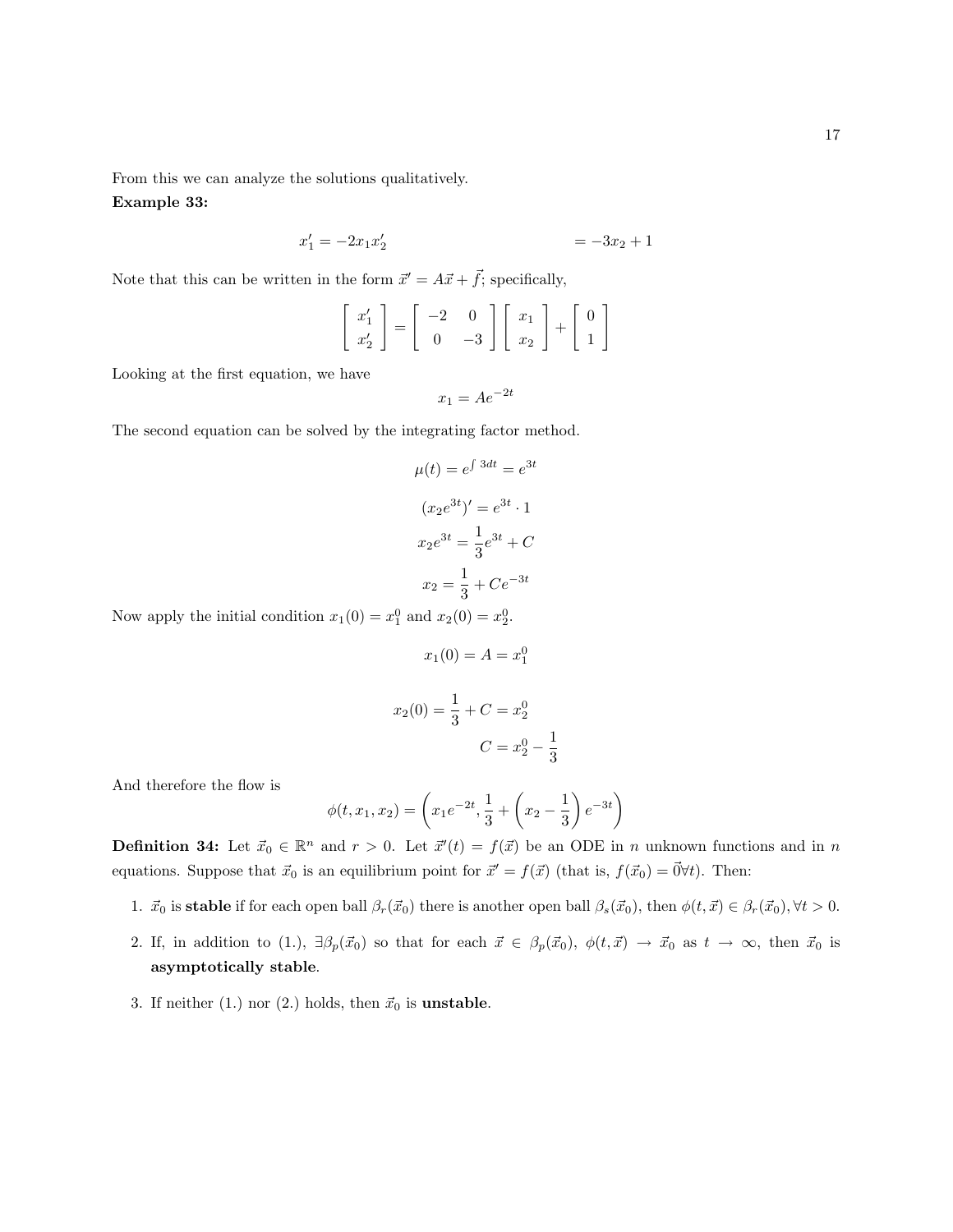Definition 35: A set  $S \subset \mathbb{R}^n$  is said to be **positively** or forward invariant under the system

$$
\vec{x}'(t) = \vec{f}(\vec{x})
$$

if for each  $\vec{x}_0 \in S$ ,

$$
\phi(t, \vec{x}_0) \in S, \forall t \ge 0
$$

**Definition 36:** The  $\omega$ -limit set of a flow  $\phi(t, \vec{x}_0)$  is

$$
\omega(\vec{x}_0) := \{ \vec{x} \in \mathbb{R}^n : \exists (t_k)_{k=1}^\infty \ni t_k \to \infty \Rightarrow \phi(t_k, \vec{x}_0) \to \vec{x} \}
$$

Also, the  $\alpha$ -limit set is

$$
\alpha(\vec{x}_0):=\{\vec{z}\in\mathbb{R}^n:\exists (t_k)_{k=1}^\infty\ni t_k\to-\infty\Rightarrow\phi(t_k,\vec{x}_0)\to\vec{z}\}
$$

Example 37:

$$
y' = -5y
$$

$$
y(t) = Ae^{-5t}
$$

$$
y(0) = y_0 \Rightarrow y_0 = Ae^0 \Rightarrow A = y_0
$$

Therfore the flow is

$$
\phi(t, y) = y e^{-5t}
$$

Now analyzing the solutions, we see that all solutions tend to zero and therefore

$$
\omega(y) = \{0\}, \forall y \in \mathbb{R}
$$

Now looking at the reverse direction,

$$
\alpha(y) = \left\{ \begin{array}{ccc} \emptyset & , & y \neq 0 \\ \{0\} & , & y = 0 \end{array} \right\}
$$

Example 38:

$$
x'_1 = -x_1
$$
  
\n
$$
x'_2 = x_2 + x_1^2
$$
  
\n
$$
x_1(t) = Ae^{-t}
$$

Plugging this into the second equation we get

$$
x_2' - x_2 = A^2 e^{-2t}
$$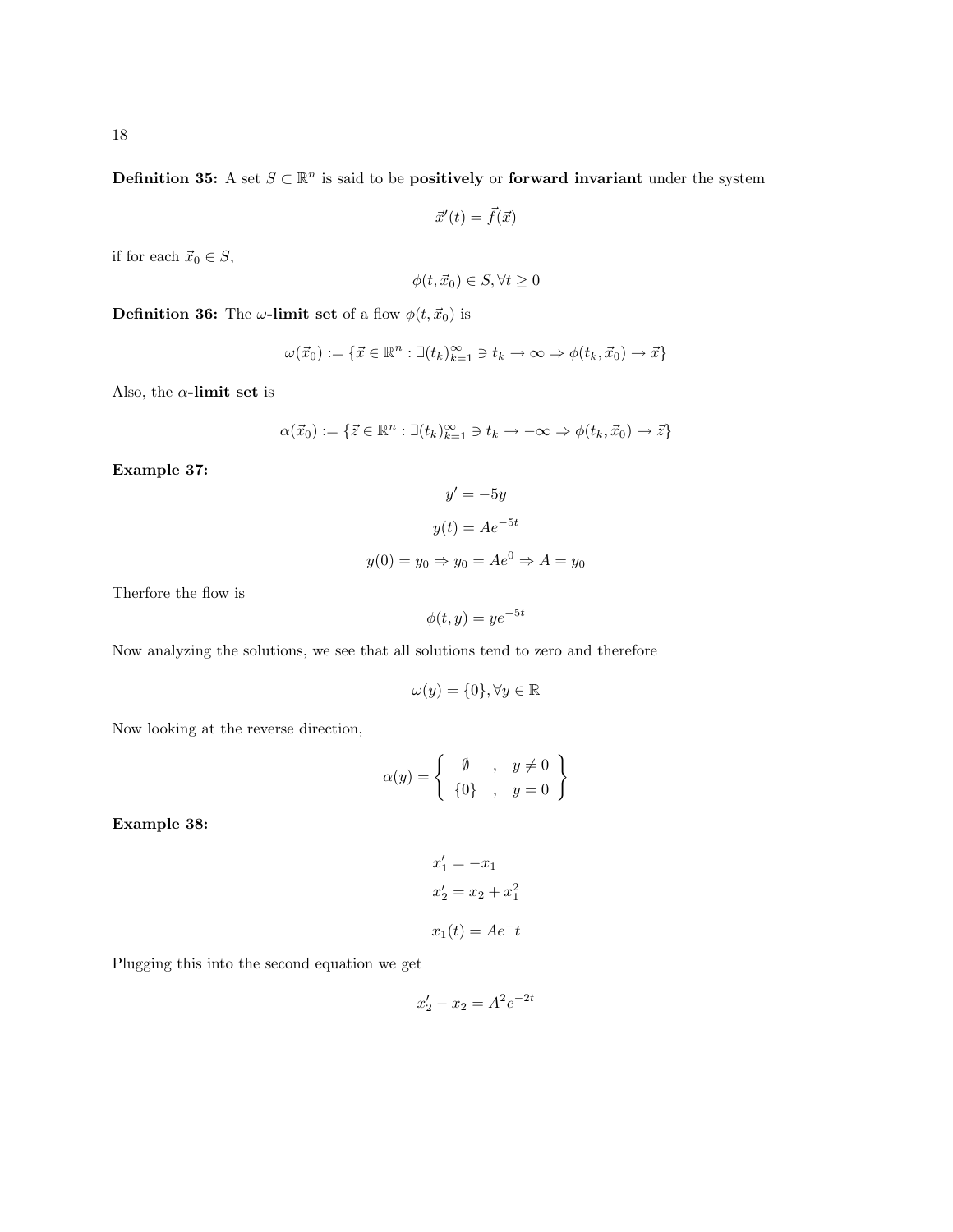Solving this you eventually get

$$
x_2(t) = -\frac{A^2}{3}e^{-2t} + Be^t
$$

Now to find the flow consider the initial conditions  $x_1(0) = x_1^0$  and  $x_2(0) = x_2^0$ . So

 $x_1^0 = A$ 

and

$$
x_2^0 = -\frac{A^2}{3} + B
$$
  
=  $-\frac{(x_1^0)^2}{3} + B$   

$$
B = x_2^0 + \frac{(x_1^0)^2}{3}
$$

And therefore the flow is

$$
\vec{\phi}(t, x_1, x_2) = \left(x_1 e^{-t}, -\frac{x_1^2}{3} e^{-2t} + \left(\frac{x_1^2}{3} + x_2\right) e^t\right)
$$

Now notice that

$$
\phi(t, x_1, x_2) \to \vec{0} \Leftrightarrow \frac{x_1^2}{3} + x_2 = 0
$$

and

$$
\frac{x_1^2}{3} + x_2 \neq 0 \Rightarrow ||\vec{\phi}(t, x_1, x_2)||_2 \to \infty
$$

So  $x_2 = -\frac{x_1^2}{3}$  is called a stable manifold of this system. This holds because the set

$$
\mathcal{S} := \left\{ \vec{x} \in \mathbb{R}^2 : x_2 = -\frac{x_1^2}{3} \right\}
$$

is invariant since

$$
\vec{\phi}(t, x_1, x_2) = \left(x_1 e^{-t}, -\frac{x_1^2}{3} e^{-2t} + \left(\frac{x_1^2}{3} - \frac{x_1^2}{3}\right) e^t\right)
$$

$$
= \left(x_1 e^{-t}, -\frac{x_1^2}{3} e^{-2t}\right)
$$

which is in  $S$ .

**Definition 39:** Let  $\vec{x}_0$  be an equilibrium point for the system  $\vec{x}' = f(\vec{x})$ , where  $\vec{f} \in C^1(\Omega)$  and  $\Omega \in \mathbb{R}^n$ . A continuously differentiable function V defined in  $\Omega_0 \in \Omega$  with  $\vec{x}_0 \in \Omega_0$  is called a **Lyapunov function** for the system  $\vec{x}' = f(\vec{x})$  on  $\Omega_0$  provided that  $V(\vec{x}_0) = 0$ ,  $V(\vec{x}) > 0$  for  $\vec{x} \neq \vec{x}_0$ , and  $\frac{d}{dt}V(\vec{x}) = \nabla V(\vec{x}) \cdot f(\vec{x}) \leq$  $0, \forall \vec{x} \in \Omega_0$ . If we replace  $\frac{d}{dt} V(\vec{x}) \leq 0$  with  $\frac{d}{dt} V(\vec{x}) < 0$ , then V is **strict Lyapunov**.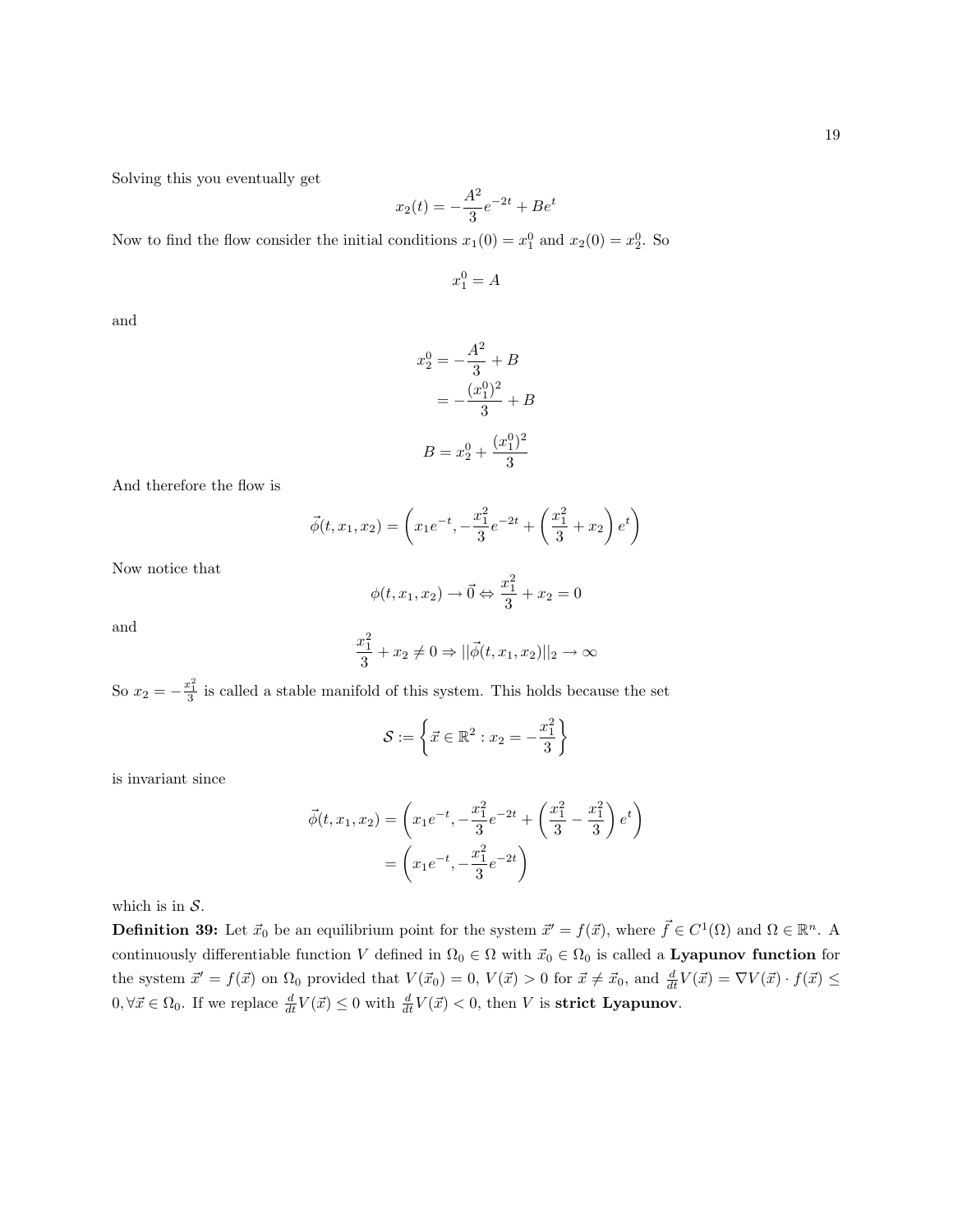**Theorem 40 (Lyapunov's Direct Method, 1892):** If V is Lyapunov for  $\vec{x}' = f(\vec{x})$  on an open set  $\Omega$ containing  $\vec{x}_0$ , then  $\vec{x}_0$  is stable. Furthermore, if V is strict Lyapunov, then  $\vec{x}_0$  is asymptotically stable. Finally, if  $V>0, \forall \vec{x} \in \Omega \backslash \{ \vec{x}_0 \},$  then  $\vec{x}_0$  is unstable.

Corollary 41: If V is Lyapunov for  $\vec{x}' = f(\vec{x})$  on a bounded open set  $\Omega$ , then  $\forall c > 0$  constant such that  $\{\vec{x} \in \Omega : V(\vec{x} \leq c)\}$  is closed, the set  $\{\vec{x} \in \Omega : V(\vec{x} \leq c)\}$  is positively invariant. Example 42:

$$
x' = -x - xy^2
$$

$$
y' = -y + 3x^2y
$$

Now (0,0) is an equilibrium. Put

$$
V(x, y) = \alpha x^2 + \beta y^2
$$

Now

$$
\frac{d}{dt}V(x,y) = \nabla V \cdot \vec{f}
$$
\n
$$
= (a\alpha x, 2\beta y) \cdot (-x - xy^2, -y + 3x^2y)
$$
\n
$$
= -2\alpha x^2 - 2\alpha x^2 y^2 - 2\beta y^2 + 6\beta x^2 y^2
$$

Pick  $\alpha = 3$  and  $\beta = 1$ . Then

$$
\dot{V}=-6x^2-2y^2<0, \forall \vec{x}\in\mathbb{R}^2\backslash\{(0,0)\}
$$

Since  $V(vec0) = 0$  and  $V > 0$  on  $\mathbb{R}^2 \setminus {\{0\}}$ , V is a Lyapunov function and  $(0,0)$  is globally asymptotically stable. You can then build a set

$$
S := \{ \vec{x} \in \mathbb{R}^2 : 3x^2 + y^2 \le c \}
$$

which is positively invariant.

Example 43:

$$
x' = -2y + yz
$$

$$
y' = x - xz
$$

$$
z' = xy
$$

Note that  $(0,0,0)$  is an equilibrium. Put

$$
V(x, y, z) := \alpha x^2 + \beta y^2 + \gamma z^2
$$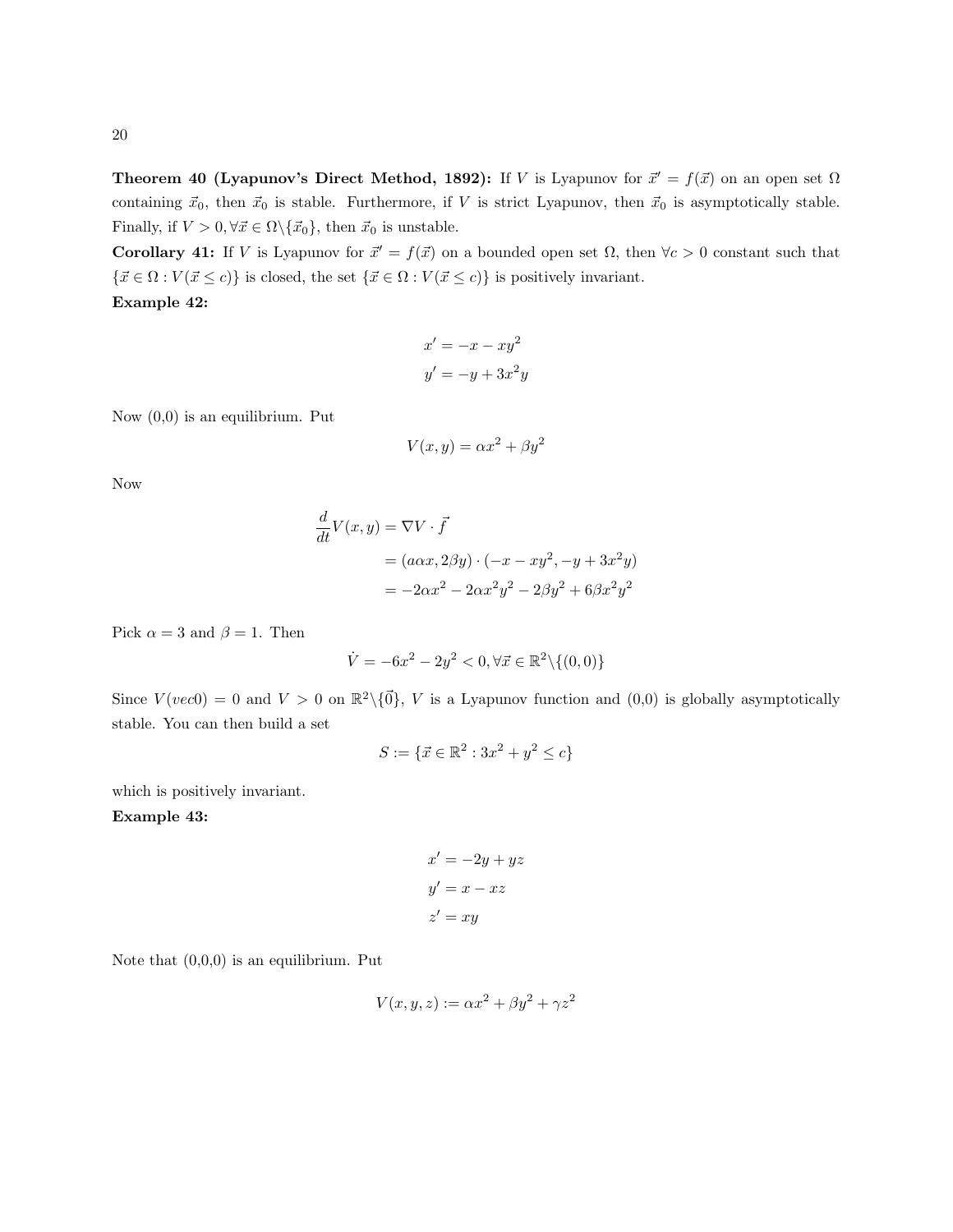Now

$$
\dot{V} = (2\alpha x, 2\beta y, 2\gamma z) \cdot (-2y + yz, x - xz, xy)
$$
  
=  $-4\alpha xy + 2\alpha xyz + 2\beta xy - 2\beta xyz + 2\gamma xyz$   
=  $xy(-4\alpha + 2\beta) + xyz(2\alpha - 2\beta + 2\gamma)$ 

So we need a solution to

$$
-4\alpha + 2\beta = 0
$$

$$
2\alpha - 2\beta + 2\gamma = 0
$$

one of which is  $\alpha = \gamma = 1, \beta = 2$ . Therefore V is a non-strict Lyapunov function.

**Theorem 44 (LaSalle's Invariance Theorem, ca. 1964):** Let V be Lyapunov for  $\vec{x}' = f(\vec{x})$  on a bounded open set  $\Omega \subseteq \mathbb{R}^n \ni \vec{x}_0 \in \Omega$ , where  $\vec{x}_0$  is an equilibrium point. If  $c > 0$  is a constant so that  $S := \{\vec{x} : V(\vec{x}) \le c\}$  is a closed set in  $\mathbb{R}^n$ , and if there exists no  $\vec{x} \ne \vec{x}_0$  in S such that  $V(\phi(t, \vec{x}))$  is constant for  $t \geq 0$ , then  $\forall \vec{x} \in S$ ,  $\phi(t, \vec{x}) \rightarrow \vec{x}_0$  as  $t \rightarrow \infty$ .

Example 45:

$$
x' = y
$$
  

$$
y' = -x - y
$$
  

$$
V(x, y) = x2 + y2
$$

Example 46:

$$
x' = y
$$
  

$$
y' = -x + y5 - 2y
$$
  

$$
V(x, y) = x2 + y2
$$

 ${\rm Platform}$   $9\frac{3}{4}$  (Vector Spaces, Revisited):

Flashback: Definition 1 from Notes on a Series of Lectures on Vector Calculus: Let V be a set.  $\mathbb {V}$  is called a vector space provided that  $\forall x,y,z \in \mathbb {V}$  and  $\alpha,\beta \in \mathbb {R} \colon$ 

- 1.  $x + y = y + x$
- 2.  $\alpha(x+y) = \alpha x + \alpha y$
- 3.  $(\alpha + \beta)x = \alpha x + \beta x$
- 4.  $\exists 0 \in \mathbb{V} \ni x + 0$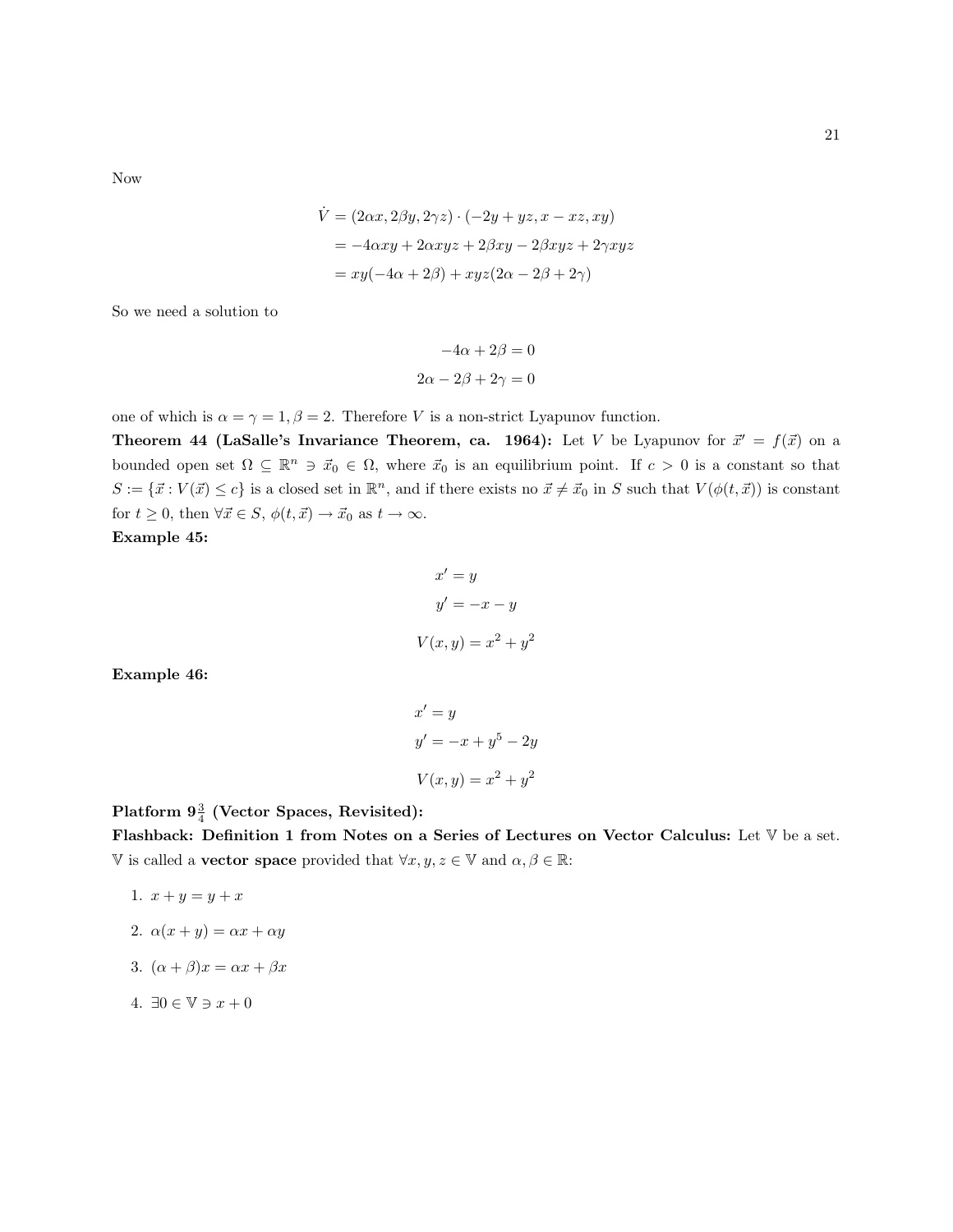5.  $1 \cdot x = x$ 6.  $(x + y) + z = x + (y + z)$ 7.  $\exists \tilde{x} \ni x + \tilde{x} = 0$ 8.  $\alpha(\beta x) = (\alpha \cdot \beta)x$ 9.  $x + y \in \mathbb{V}$ 10.  $\alpha x \in V$ 

Example 47: Some examples of vector spaces include

$$
\mathbb{R}^{n}
$$

$$
C^{k}(\Omega)
$$

$$
M_{m \times n}(\mathbb{R})
$$

$$
\mathbb{P}_{n}(\mathbb{R})
$$

Example 48: Some sets that are not vector spaces:

 $\mathbb{R}^3_+$ 

 $\mathbb{P}_E$ 

Example 49: Let S be the solutions to

$$
y'' + p(t)y' + q(t)y = 0
$$

where  $p, q : C(\tau) \to \mathbb{R}$  are given.

Claim: S is a vector space.

Outline of Proof:

Closure under scalar multiplication: Let  $u \in \mathbb{S}$ . So, u solves the DE. Let  $c \in \mathbb{R}$ . Then:

$$
(cu)'' + p(t)(cu)' + q(t)(cu) = cu'' + cp(t)u' + cq(t)u
$$

$$
= c[u'' + p(t)u' + q(t)u]
$$

$$
= c \cdot 0
$$

$$
= 0
$$

Therefore  $cu \in \mathbb{S}$ .

22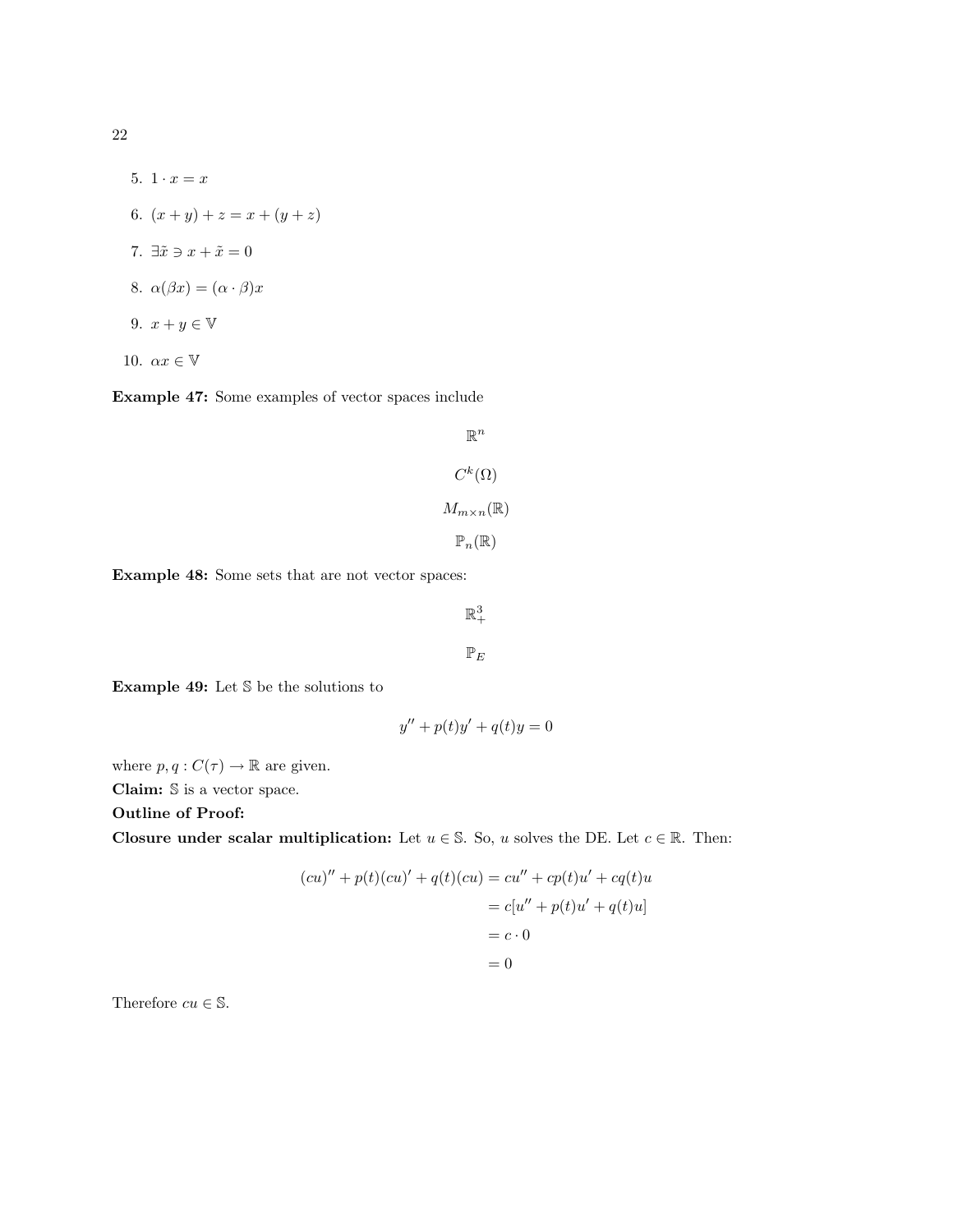Closure under vector addition: Let  $u, v \in \mathbb{S}$ . Then:

$$
[u + v]'' + p(t)[u + v]' + q(t)[u + v] = [u'' + p(t)u' + q(t)u] + [v'' + p(t)v' + q(t)v]
$$
  
= 0 + 0  
= 0

Therefore  $u + v \in \mathbb{S}$ .

**Theorem 50 (Cancellation Law):** If  $x, y, z \in V$  a vector space such that  $x + z = y + z$ , then  $x = y$ . Corollary 51: Given a vector space, the zero vector is unique.

**Theorem 52:** In any vector space  $V$ , the following hold:

1. 
$$
0x = 0, \forall x \in \mathbb{V}
$$

2.  $(-a)x = -(ax) = a(-x), \forall a \in \mathbb{R}, x \in \mathbb{V}$ 

3. 
$$
a0 = 0, \forall a \in \mathbb{R}
$$

**Definition 53:** A subset W of a vector space V over a field  $F$  is called a **subspace** of V if W is a vector space over  $F$  with the operations of addition and scalar multiplication defined on  $V$ .

**Remark:** Given any  $V$ ,  $\{0\}$  and  $V$  are trivial subspaces.

**Theorem 54:** Let  $V$  be a vector space and  $W \subseteq V$ . Then  $W$  is a subspace if and only if

- 1.  $0 \in \mathbb{W}$
- 2.  $x + y \in \mathbb{W}$  wherever  $x, y \in \mathbb{W}$
- 3.  $\alpha x \in \mathbb{W}$  wherever  $x \in \mathbb{W}, \alpha \in \mathbb{R}$

Example 55 (Example of a Subspace):

$$
V := C([0,1])
$$

Prove: That

$$
W := \{ f \in C([0,1]) : f(0) = f(1) = 0 \}
$$

is a subspace.

#### Proof:

1.  $0 \in W$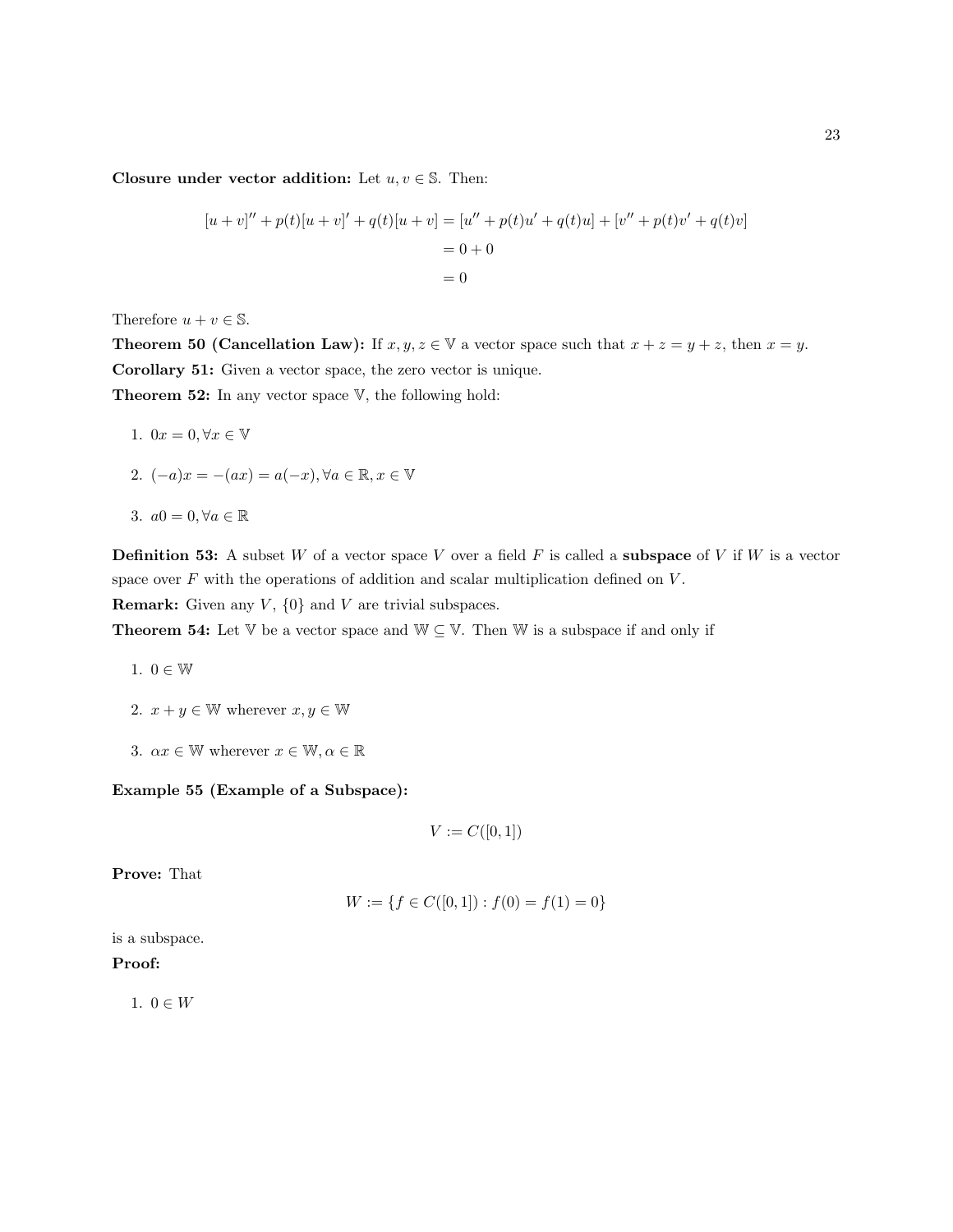$$
(x + y)(0) = x(0) + y(0) = 0 + 0 = 0
$$
  

$$
(x + y)(1) = x(1) + y(1) = 0 + 0 = 0
$$

3.  $cx \in W$  whenever  $c \in \mathbb{R}$ ,  $x \in W$ 

$$
cx(0) = 0
$$

$$
cx(1) = 0
$$

Nonexample:

$$
W := \{(a, 0, b, 1, c) : a, b, c \in \mathbb{R}\} \subseteq \mathbb{R}^5
$$

is not a subspace of  $\mathbb{R}^5$  since  $\vec{0} \notin W$ .

**Definition 56:** Let V be a vector space and  $S \subseteq V$  with  $S \neq \emptyset$ . A vector  $v \in V$  is called a linear combination of vectors in S if there exist vectors  $u_1, ..., u_n \in V$  and scalars  $a_1, ..., a_n \in \mathbb{R}$  such that

$$
v = \sum_{i=1}^{n} a_i u_i
$$

**Example 57:** Write  $(2, 6, 8) \in \mathbb{R}^3$  as a linear combination of

$$
u_1 = (1, 2, 1)
$$
  
\n
$$
u_2 = (-2, -4, -2)
$$
  
\n
$$
u_3 = (0, 2, 3)
$$
  
\n
$$
u_4 = (2, 0, -3)
$$
  
\n
$$
u_5 = (-3, 8, 16)
$$

So

$$
(2,6,5) = a_1u_1 + a_2u_2 + a_3u_3 + a_4u_4 + a_5u_5
$$

and to solve this, solve the system

$$
a_1 - 2a_2 + 2a_4 - 3a_5 = 2
$$

$$
2a_1 - 4a_2 + 2a_3 + 8a_5 = 6
$$

$$
a_1 - 2a_2 + 3a_3 - 3a_4 + 16a_5
$$

24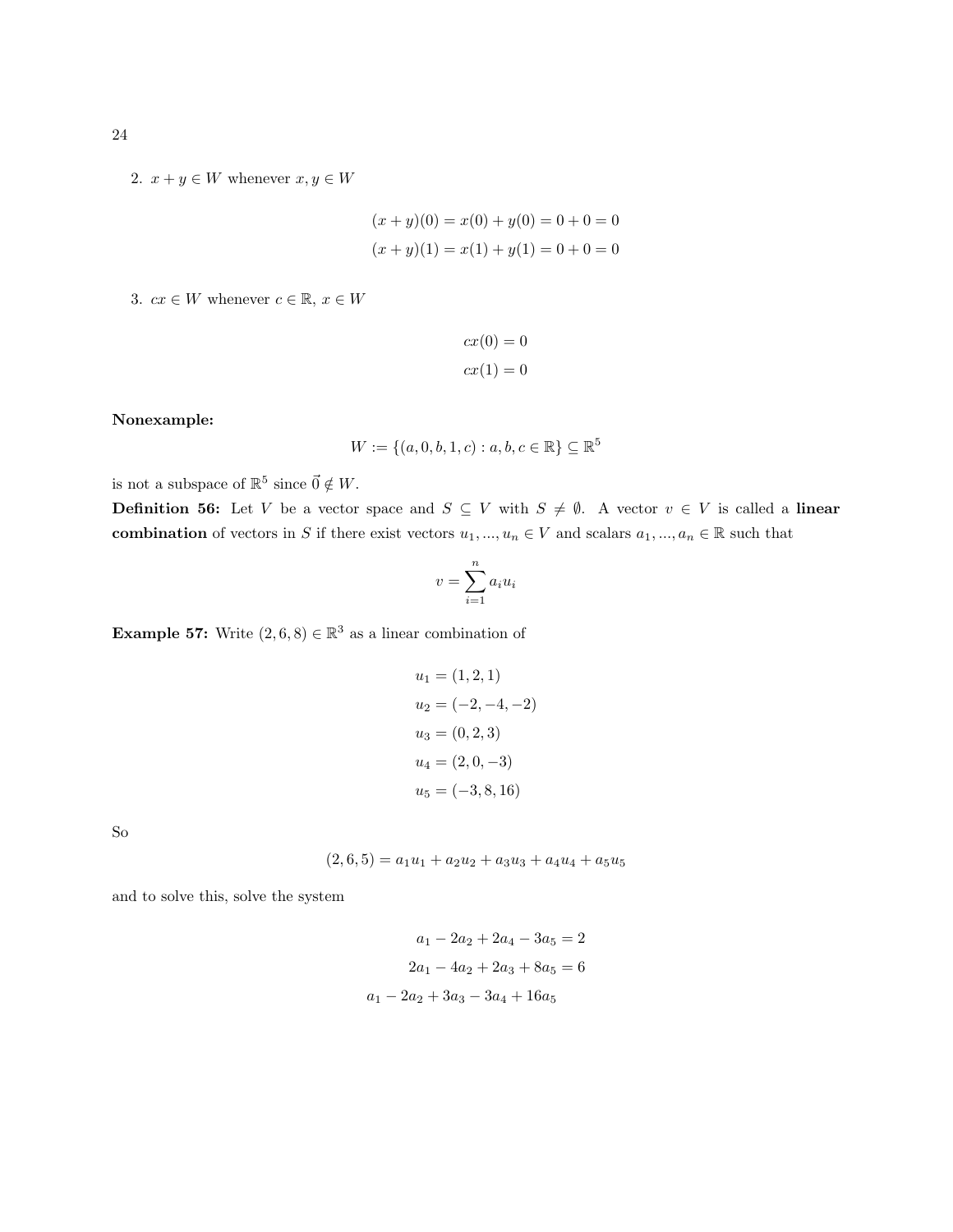And after some intermediate steps we find that one possible solution is

$$
a_1 = -4
$$
  
\n
$$
a_2 = 0
$$
  
\n
$$
a_3 = 7
$$
  
\n
$$
a_4 = 3
$$
  
\n
$$
a_5 = 0
$$

**Definition 58:** Let  $S \neq \emptyset$  satisfy  $S \subseteq V$ , where V is a vector space. Then the **span** of S, denoted span(S), is the set consisting of all linear combinations of the vectors in S.

Remark:  $\text{span}(\emptyset) := \{0\}$ Example 59:

$$
span({(1,0,0),(0,1,0)}) = xy
$$
-plane

**Theorem 60:** The span of any subset S of a vector space V is a subspace of V. Moreover, any subspace of V containing  $S$  must contain the span $(S)$ , or, in other words,

$$
V \supseteq S \Rightarrow V \supseteq \text{span}(S)
$$

**Definition 61:** A subset S of a vector space V generates (or spans) V if  $\text{span}(S) = V$ . In this case, we say taht the vectors of  $S$  generate  $V$ .

Example 62:

$$
S := \left\{ \left[ \begin{array}{rr} 1 & 0 \\ -1 & 0 \end{array} \right], \left[ \begin{array}{rr} 0 & 1 \\ 0 & 1 \end{array} \right], \left[ \begin{array}{rr} 1 & 1 \\ 0 & 0 \end{array} \right] \right\}
$$

Prove or disprove that

$$
I = \left[ \begin{array}{cc} 1 & 0 \\ 0 & 1 \end{array} \right] \in \text{span}(S)
$$

Does

$$
\begin{bmatrix} 1 & 0 \ 0 & 1 \end{bmatrix} = c_1v_1 + c_2v_2 + c_3v_3
$$

have a solution?

$$
\begin{bmatrix} 1 & 0 \ 0 & 1 \end{bmatrix} = c_1v_1 + c_2v_2 + c_3v_3
$$

$$
\begin{bmatrix} 1 & 0 \ 0 & 1 \end{bmatrix} = \begin{bmatrix} c_1 + c_2 & c_2 + c_3 \ -c_1 & c_2 \end{bmatrix}
$$

1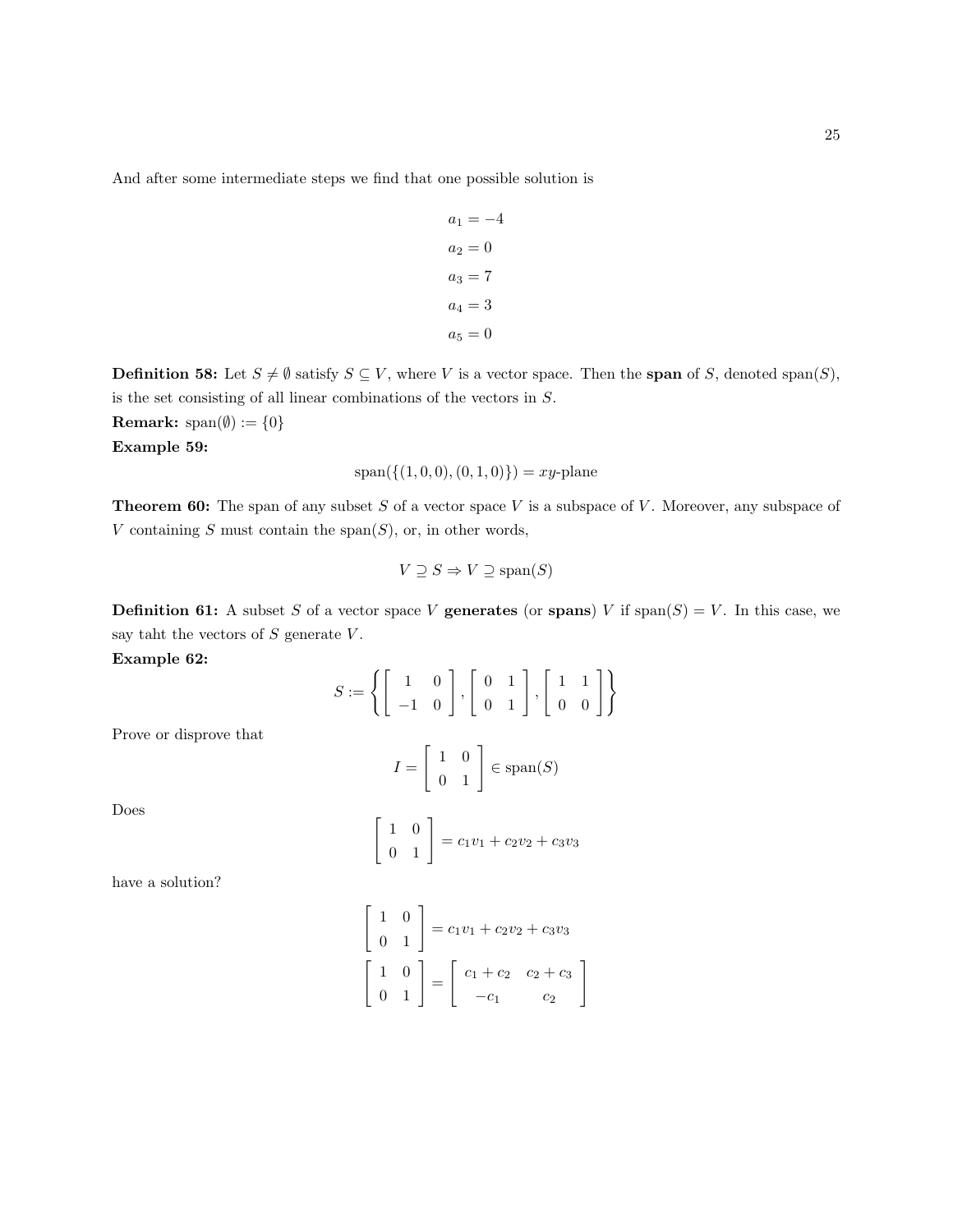So we have the system

$$
1 = c1 + c2
$$

$$
0 = c2 + c3
$$

$$
0 = -c1
$$

$$
1 = c2
$$

But this has no solution, Therefore our equation above has no solution and therfore

$$
I = \left[ \begin{array}{cc} 1 & 0 \\ 0 & 1 \end{array} \right] \notin \text{span}(S)
$$

**Definition 63:** A subset S of a vector space V is called **linearly dependent** (LD) if there exist finitely many distinct vectors  $u_1, ..., u_n \in S$  and scalars  $a_1, ..., a_n$  not all zero so that

$$
\sum_{i=1}^{n} a_i u_i = 0
$$

Alternatively, if the only representation of 0 as a linear combination of the vectors in  $S$  is the trivial one, then  $S$  is linearly independent  $(LI)$ . Factoids:

1. ∅ is LI.

2. A set consisting of exactly one vector in LI.

**Theorem 64:** Let V be a vector space and let  $S_1 \subseteq S_2 \subseteq V$ . Then if  $S_1$  is LD, then  $S_2$  is LD, and if  $S_2$  is LI, then  $S_1$  is LI.

**Theorem 65:** Let S be a LI subset of a vector space V, and let  $v \in V \ni v \notin S$ , then  $S \cup \{v\}$  is LD if and only if  $v \in \text{span}(S)$ .

**Definition 66:** A basis  $\beta$  for a vector space V is a LI generating set for V.

Example 67: Some examples:

- 1.  $\beta := {\vec{e_1}, ..., \vec{e_n}}$  is a basis for  $\mathbb{R}^n$ , where  $\vec{e_i}$  has  $i^{\text{th}}$  component 1 and all others 0.
- 2.  $\beta := \{1, x, x^2, ..., x^n\}$  is a basis for  $\mathbb{P}_n(\mathbb{R})$ .
- 3.  $\beta := \left\{ \begin{bmatrix} 1 & 0 \\ 0 & 0 \end{bmatrix} \right\}$ ,  $\left[\begin{array}{cc} 0 & 1 \\ 0 & 0 \end{array}\right]$ ,  $\left[\begin{array}{cc} 0 & 0 \\ 1 & 0 \end{array}\right]$ ,  $\begin{bmatrix} 0 & 0 \\ 0 & 1 \end{bmatrix}$  is a basis for  $M_{2\times2}(\mathbb{R})$ .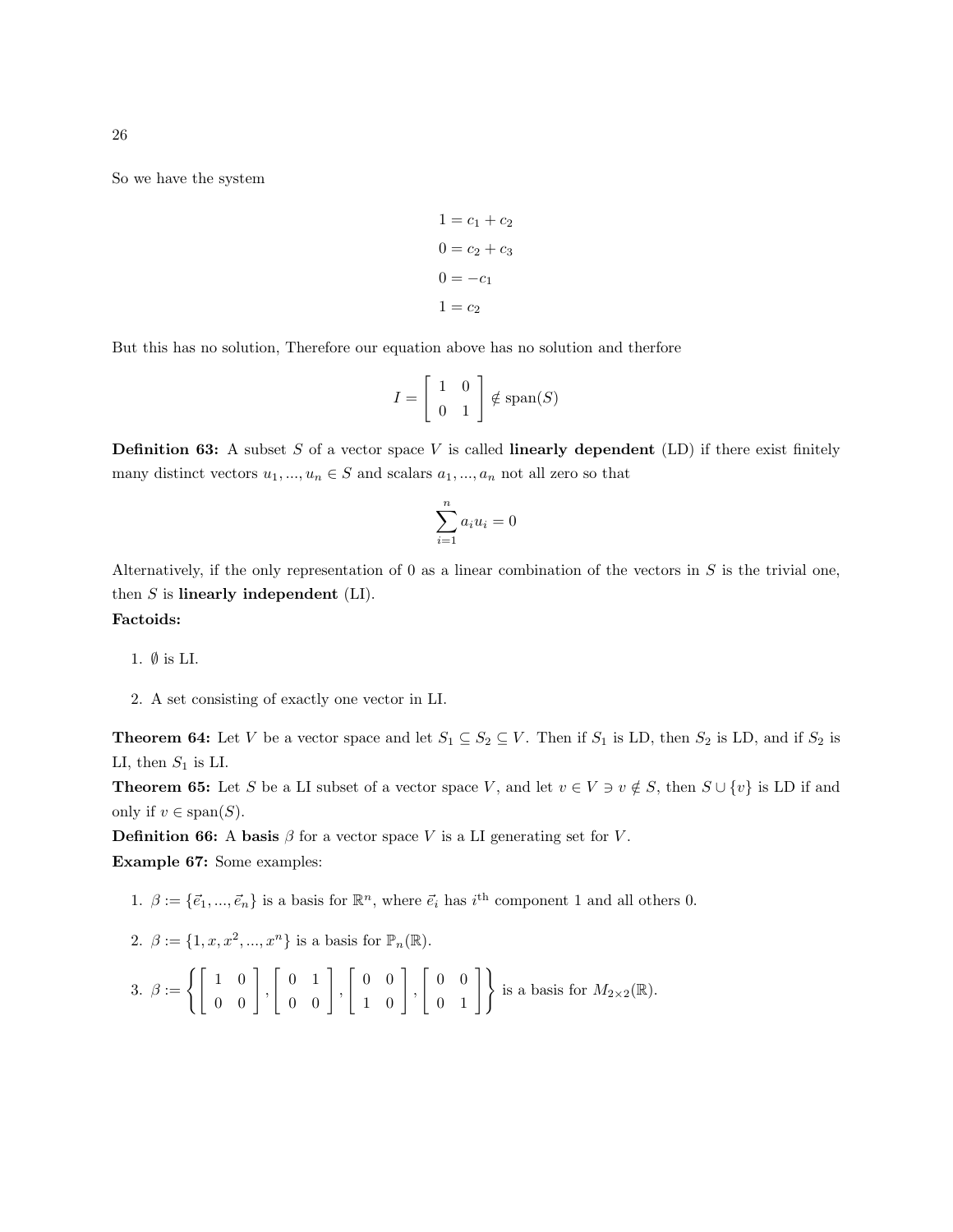**Theorem 68:** Let V be a vector space and  $\beta = \{u_1, ..., u_n\} \subseteq V$ . Then  $\beta$  is a basis for V if and only if each  $v \in V$  can be uniquely expressed in the form

$$
v = a_1 u_1 + \dots + a_n u_n
$$

for some  $a_i \in \mathbb{R}, 1 \leq i \leq n$ .

**Theorem 69:** If a vector space V is generated by a finite set S, then some subset of S is a basis for V. Hence,  $V$  has a finite basis.

**Theorem 70 (Replacement Theorem):** Let  $V$  be a vector space generated by a set  $G$  containing exactly n vectors, and let L be an LI subset of V containing exactly m vectors. Then  $m \leq n$  and  $\exists H \subseteq G \ni H$ contains exactly  $n - m$  vectors and  $L \cup H$  generates V.

**Corollary 71:** If you let  $V$  be a vector space with finite basis, then every basis for  $V$  has the same number of vectors.

Definition 72: A vector space is called finite dimensional if it has a basis consisting of a finite number of vectors. A vector space that does not satisfy this is infinite dimensional. The unique number of vectors in each basis for  $V$  is called the **dimension** of  $V$ , denoted dim( $V$ ).

Example 73: Another laundry list:

- 1.  $\dim({0}) = 0$
- 2. dim $(\mathbb{R}^n) = n$
- 3. dim $(\mathbb{P}_n(\mathbb{R})) = n + 1$
- 4. dim $(M_{m \times n}(\mathbb{R})) = mn$

Example 74: Observe that the set

 $S = \{(1, 0, 0, -1), (0, 1, 0, -1), (0, 0, 1, -1), (0, 0, 0, 1)\} \subseteq \mathbb{R}^4$ 

is LI. So we get by Corollary 75 that S generates  $\mathbb{R}^4$  and thus is a basis for  $\mathbb{R}^4$ .

**Corollary 75:** Let  $V$  be a vector space with dimension  $n$ .

- 1. Any finite generating set for  $V$  has at least  $n$  vectors, and a generating set with exactly  $n$  vectors is a basis.
- 2. Any LI subset of  $V$  with exactly  $n$  vectors is a basis for  $V$ .
- 3. Every LI subset of  $V$  can be extended to a basis for  $V$ .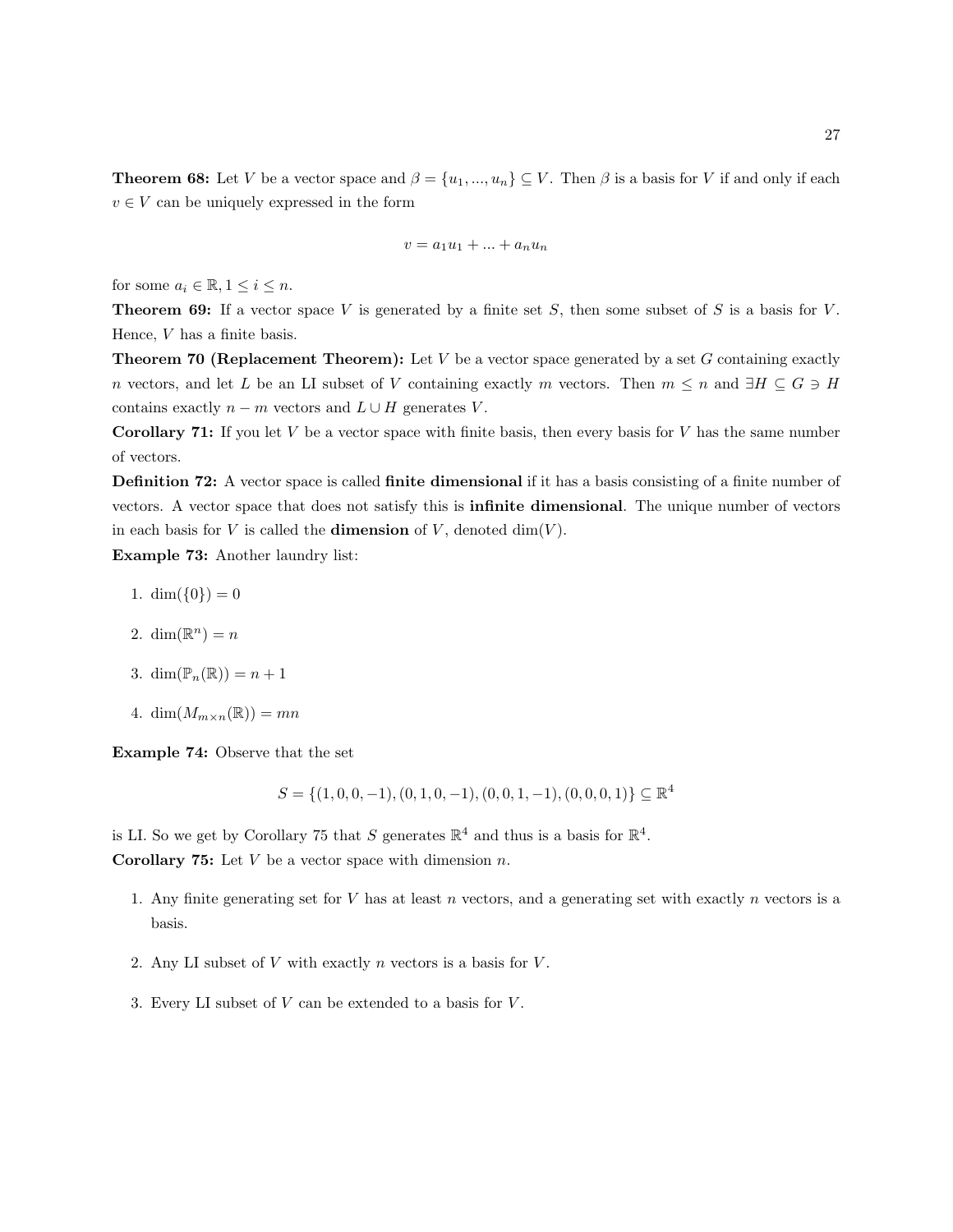**Theorem 76:** Let W be a subspace of a finite dimensional vector space V, then W is finite dinensional and  $\dim(W) \leq \dim(V)$ . If  $\dim(W) = \dim(V)$ , then  $W = V$ . Example 77: Find a basis for the set of solutions to

$$
x_1 - 2x_2 + x_3 = 0
$$
  

$$
2x_1 - 3x_2 + x_3 = 0
$$

Use Gaussian elimination to solve the system.

$$
\begin{bmatrix} 1 & -2 & 1 & 0 \ 2 & -3 & 1 & 0 \end{bmatrix}
$$
  
\n
$$
\begin{bmatrix} -2 & 4 & -2 & 0 \ 2 & -3 & 1 & 0 \end{bmatrix}
$$
  
\n
$$
\begin{bmatrix} -2 & 4 & -2 & 0 \ 0 & 1 & -1 & 0 \end{bmatrix}
$$
  
\n
$$
\begin{bmatrix} 1 & -2 & 1 & 0 \ 0 & 1 & -1 & 0 \end{bmatrix}
$$
  
\n
$$
\begin{bmatrix} 1 & 0 & -1 & 0 \ 0 & 1 & -1 & 0 \end{bmatrix}
$$

So we get

$$
x_1 = x_3
$$

$$
x_2 = x_3
$$

Now let  $t = x_3$ , where  $t \in \mathbb{R}$ . Then

$$
x_1 = t
$$

$$
x_2 = t
$$

$$
x_3 = t
$$

Or in other words  $t(1, 1, 1)$ . Therefore a basis for the set of solutions is  $\{(1, 1, 1)\}.$ 

# Platform  $9\frac{3}{4}$  (Wronskian and the Column Space):

**Definition 78:** A set of vector functions  $\{v_1(t), ..., v_n(t)\}$  in a vector space V is **linearly independant** on an interval  $I$  if for each  $t \in I$  the only solution to

$$
\sum_{i=1}^{n} c_i v_i(t) = 0
$$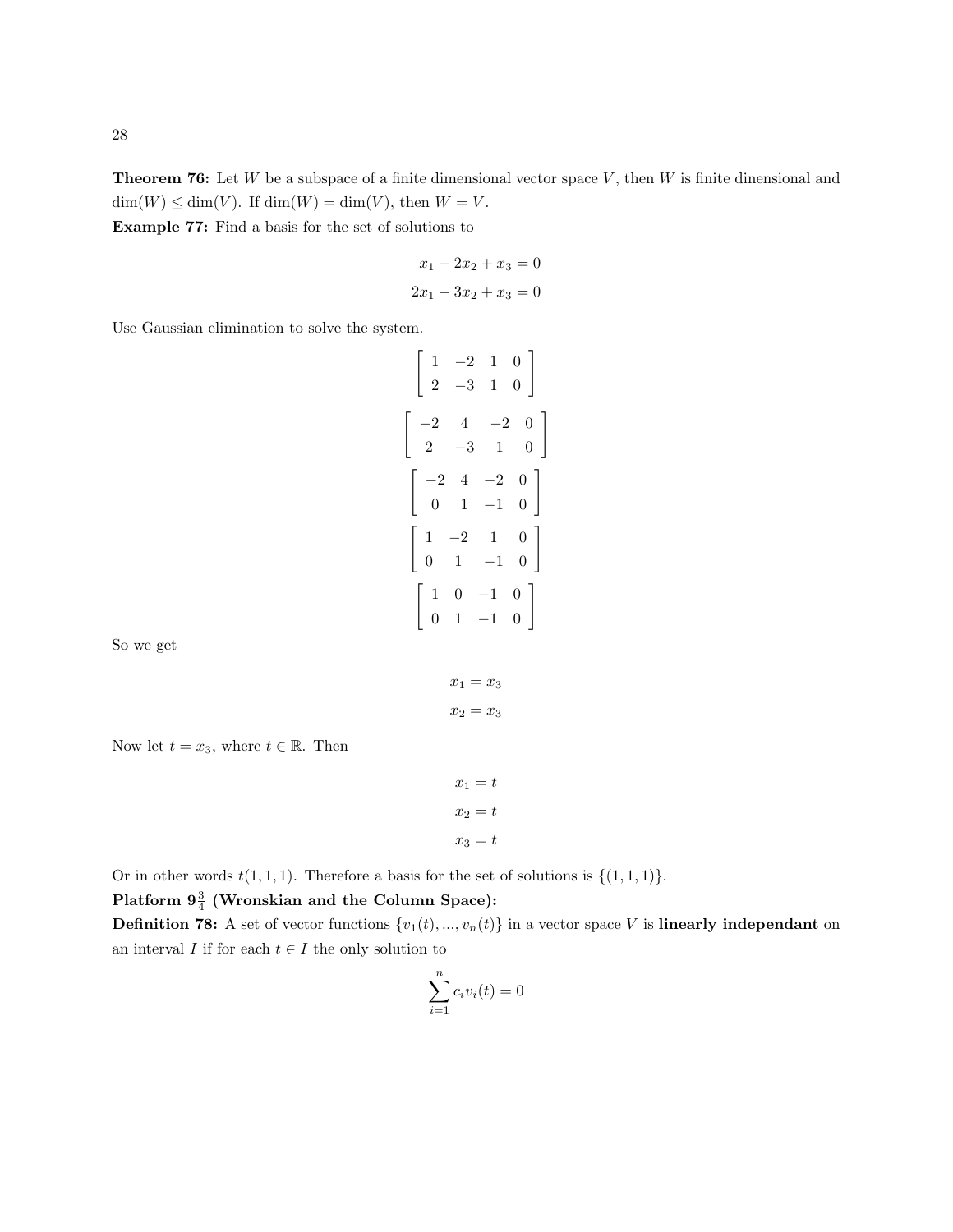is the trivial one  $(c_1 = ... = c_n = 0)$ . If  $\exists t_0 \in I \ni \sum_{i=1}^n c_i v_i(t_0) = 0$  has a nontrivial solution, then the set is linearly dependant.

**Definition 79:** Given a set of functions  $\{f_i(t)\}_{i=1}^n$  where  $f_i: I \subseteq \mathbb{R} \to \mathbb{R}$ , for each  $i = 1, ..., n$ , then

$$
W[f_1, ..., f_n](t) := \begin{vmatrix} f_1(t) & \cdots & f_n(t) \\ \vdots & \ddots & \vdots \\ f_1^{(n-1)}(t) & \cdots & f_n^{(n-1)}(t) \end{vmatrix}
$$

is called the **Wronskian** of  $f_1, ..., f_n$ .

**Theorem 80:** If  $W[f_1, ..., f_n](t) \neq 0, \forall t \in I$ , where  $f_i : I \subseteq \mathbb{R} \to \mathbb{R}, i = 1, ..., n$ , then  $\{f_1, ..., f_n\}$  are linearly independant of I.

**Remark:** If  $W[f_1, ..., f_n](t) \equiv 0$  on *I*, then  $\{f_1, ..., f_n\}$  need not be linearly independant. Example 81:

$$
S = \{t^2 + 1, t^2 - 1, 2t + 5\}
$$
  

$$
W[f_1, f_2, f_3](t) \begin{vmatrix} t^2 + 1 & t^2 - 1 & 2t + 5 \ 2t & 2t & 2 \ 2 & 2 & 0 \end{vmatrix} = -8 \neq 0
$$

Aside (Column Vectors): Say I have the matrix

$$
\left[\begin{array}{ccc} 1 & 0 & 0 \\ 0 & 1 & 0 \\ 2 & 4 & 7 \end{array}\right]
$$

Then I can treat each column of the matrix as a vector. Specifically, the vectors  $(1,0,2)$ ,  $(0,1,4)$ , and  $(0,0,7)$ . **Definition 82:** For any  $m \times n$  matrix A, the **column space**, denoted Col(A), is the span of the column vectors of A.

# Factoids:

- 1. The pivot columns of  $A$  are a basis for  $Col(A)$ .
- 2. dim $(Col(A)) = \text{rank}(A)$ .
- 3.  $A^{-1}$  exists if and only if rank $(A) = n$ .
- 4. The column space is a subspace.

Platform  $9\frac{3}{4}$  (Inro to Chapter 4): Say I have the DE

$$
a_n(t)y^{(n)}(t) + \dots + a_1(t)y'(t) + a_0(t)y(t) = f(t)
$$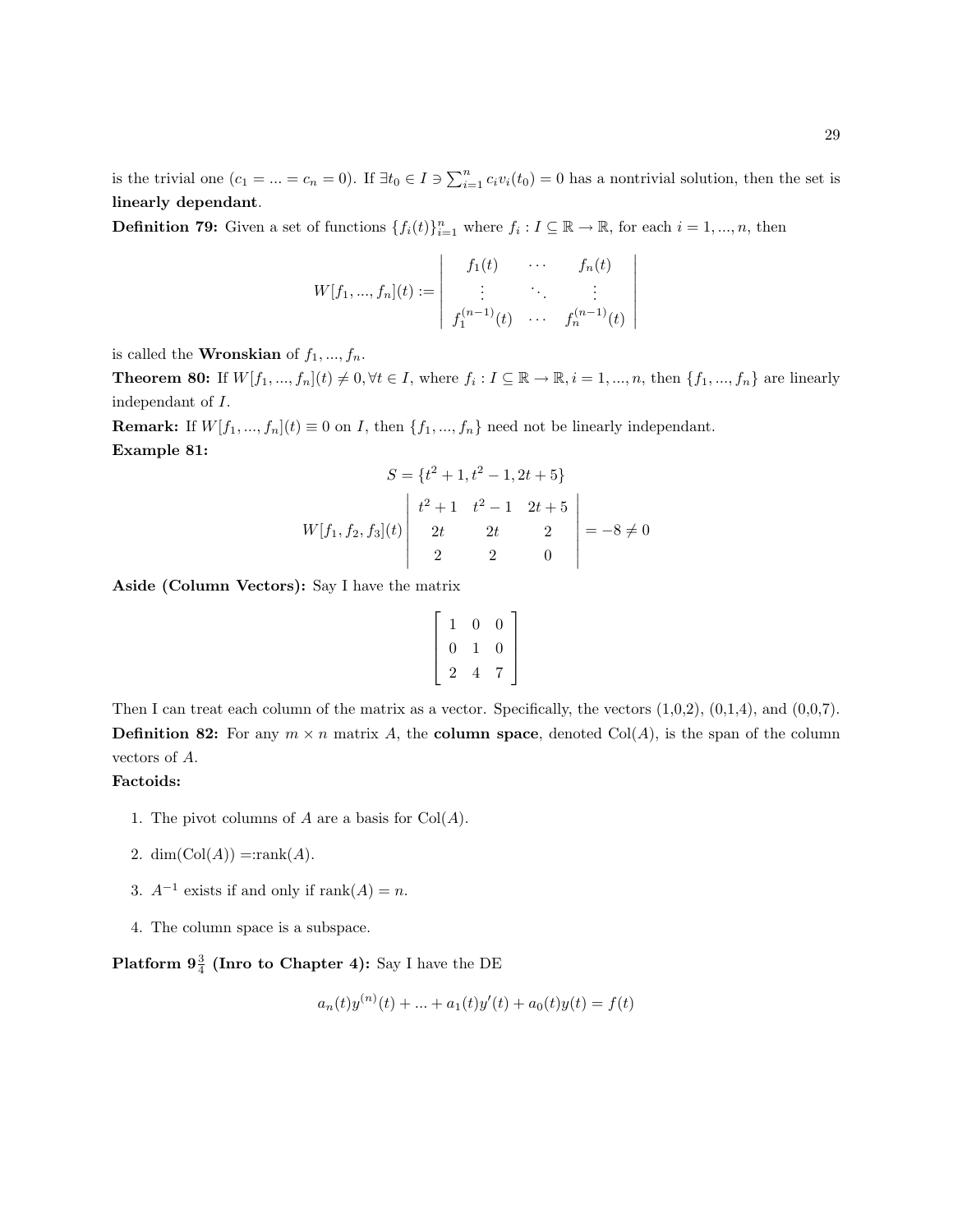This is hard if the  $a_n$ 's are actually dependant on time. So let's look at an easier situation, say

$$
ay'' + by' + cy = 0
$$

By ansatz, we guess that y will have the form  $y = e^{\alpha t}$ . Therefore

$$
y = e^{\alpha t}
$$

$$
y' = \alpha e^{\alpha t}
$$

$$
y'' = \alpha^2 e^{\alpha t}
$$

Plugging these into the DE we get

$$
a\alpha^2 e^{\alpha t} + b\alpha e^{\alpha t} + c e^{\alpha t} = 0
$$

$$
e^{\alpha t} [a\alpha^2 + b\alpha + c] = 0
$$

Since  $e^{\alpha t}$  is not zero unless  $\alpha = 0$ 

$$
a\alpha^{2} + b\alpha + c = 0
$$

$$
\alpha = \frac{-b \pm \sqrt{b^{2} - 4ac}}{2a}
$$

So we have two possible values for  $\alpha:$ 

$$
\alpha_1 = \frac{-b + \sqrt{b^2 - 4ac}}{2a}
$$

$$
\alpha_2 = \frac{-b - \sqrt{b^2 - 4ac}}{2a}
$$

And we always have two solutions:

$$
y_1 = e^{\alpha_1 t}
$$

$$
y_2 = e^{\alpha_2 t}
$$

And this works in general.

Aside: The equation

$$
a\alpha^2 + b\alpha + c = 0
$$

is known as the characteristic equation for this type of system. Example 83:

$$
y'' + 6y' + 5y = 0, y(0) = 0, y'(0) = 1
$$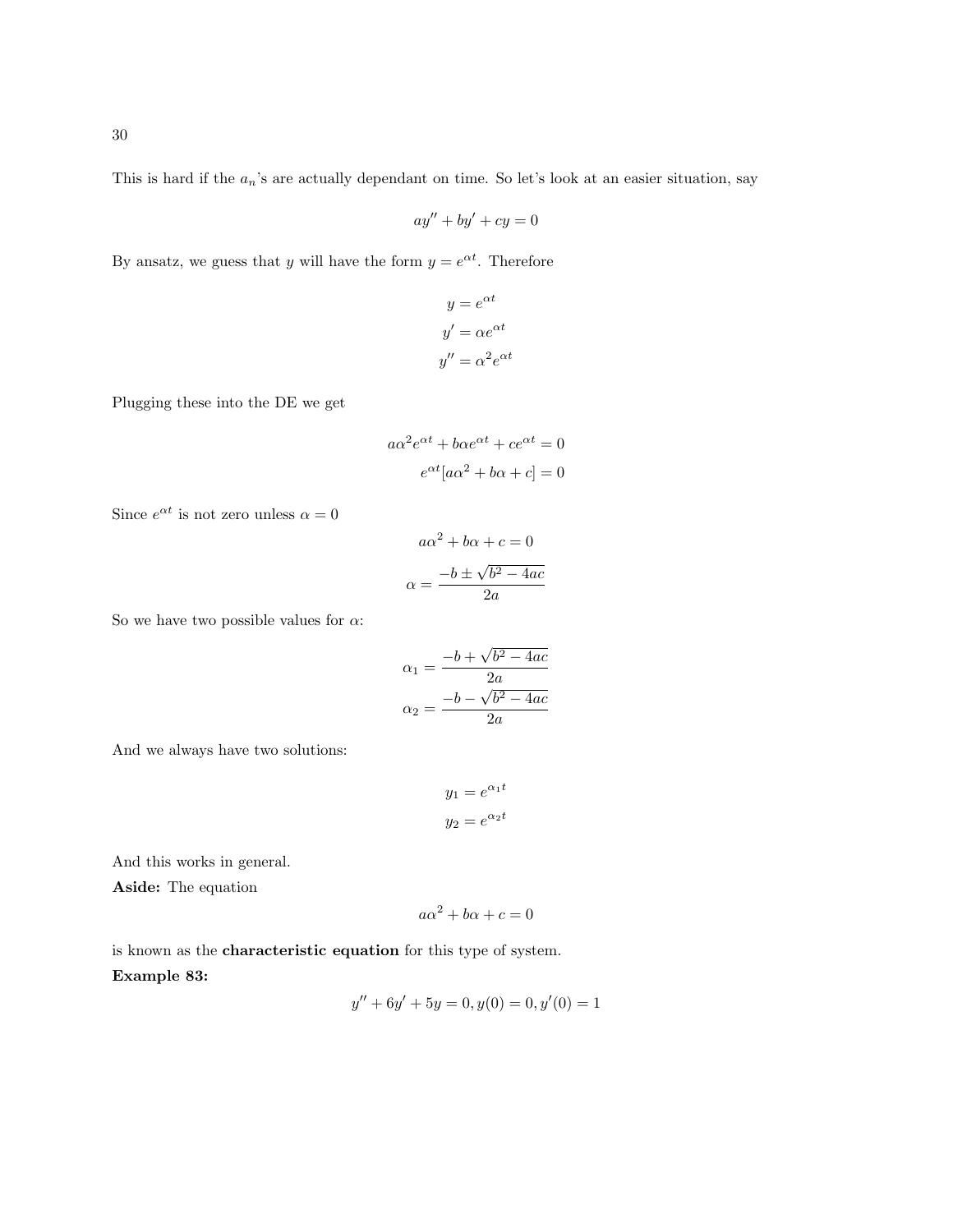By our work above, we get to

$$
\alpha^{2} + 6\alpha + 5 = 0
$$

$$
(\alpha + 5)(\alpha + 1) = 0
$$

$$
\alpha = \{-5, 1\}
$$

And so a basis for the solution space is  $S = \{e^{-5t}, e^{-t}\}\$ . Therefore, the solution is

$$
y(t) = c_1 e^{-5t} + c_2 e^{-t}
$$

And now solving for the constants we get

$$
y(0) = c_1 + c_2 = 0
$$

$$
v'(0) = -5c_1 - c_2 = 1
$$

Example 84:

$$
y'' + 2y' + y = 0
$$

$$
\alpha^{2} + 2\alpha + 1 = 0
$$

$$
(\alpha + 1)^{2} = 0
$$

$$
\alpha_{1} = \alpha_{2} = -1
$$

For some unknown reason,  $\gamma = \{e^{-t}, te^{-t}\}\$ is a basis for the solution space and therefore the solution is

$$
y(t) = c_1 e^{-t} + c_2 t e^{-t}
$$

because you can just multiply by a t to get a second solution (and you need a second solution to form your basis).

Example 85:

$$
y^{(4)} + 4y''' + 6y'' + 4y' + y = 0
$$

The characteristic equation here is

$$
r4 + 4r3 + 6r2 + 4r + 1 = 0
$$

$$
(r + 1)4 = 0
$$

$$
r1 = r2 = r3 = r4 = -1
$$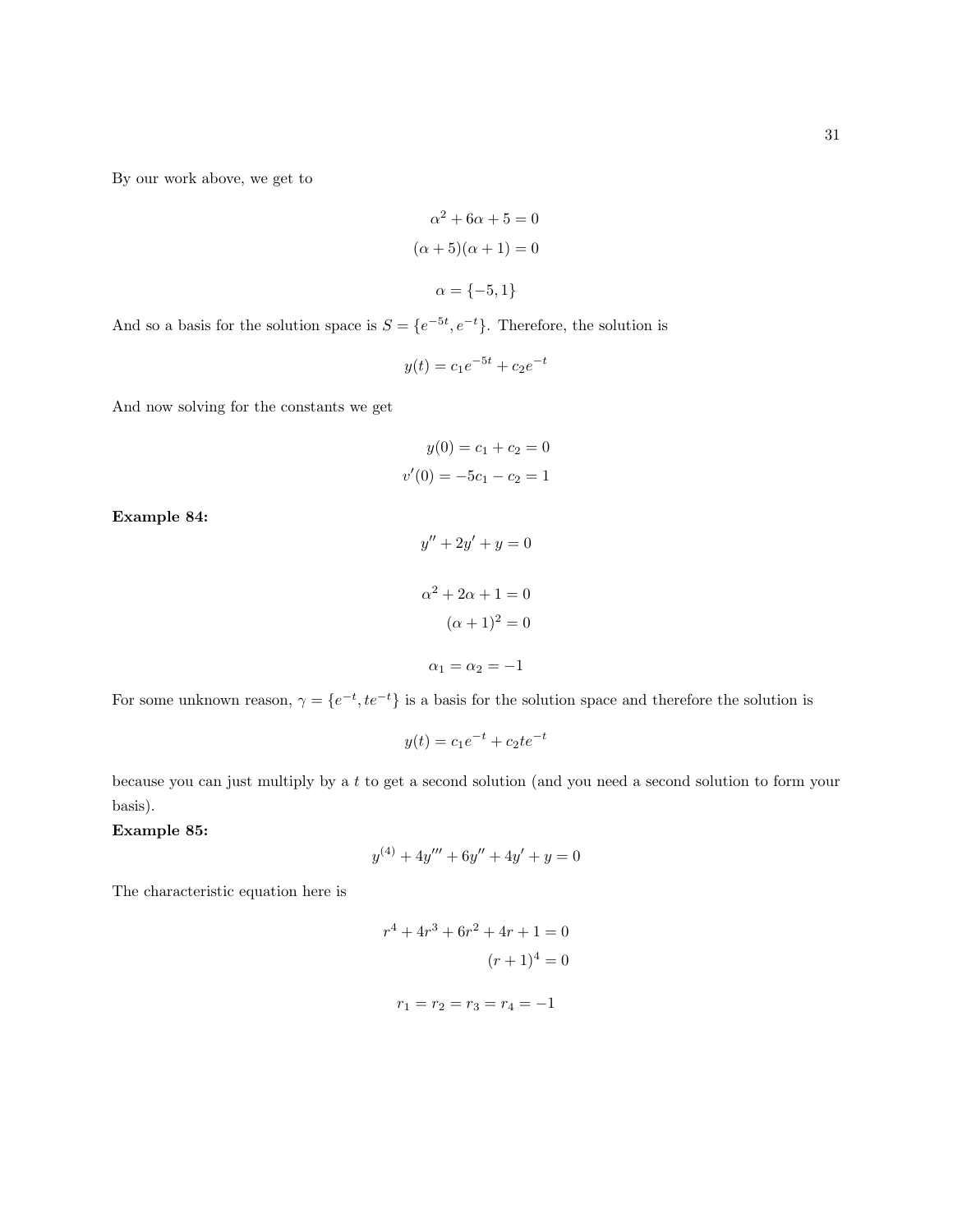But we need 4 parts in our basis so we make it  $\gamma = \{e^{-t}, te^{-t}, t^2e^{-t}, t^3e^{-t}\}\$  and therefore our solution is

$$
y(t) = c_1 e^{-t} + c_2 t e^{-t} + c_3 t^2 e^{-t} + c_4 t^3 e^{-t}
$$

Definition 86: The equation

$$
at^2y'' + bty' + cy = 0
$$

is called a (homogeneous) Euler-Cauchy problem. Example 87:

$$
t^2y'' + 2ty' - 12y = 0
$$

Ansatz:  $y = t^r$ 

$$
y = tr
$$
  

$$
y' = rtr-1
$$
  

$$
y'' = r(r - 1)tr-2
$$

Plugging these in, we get

$$
t^{2}(r(r-1)t^{r-2}) + 2t(rt^{r-1}) - 12t^{r} = 0
$$

$$
t^{r}[r(r-1) + 2r - 12] = 0
$$

So our characteristic equation is

$$
r2 + r - 12 = 0
$$

$$
(r - 3)(r + 4) = 0
$$

$$
r = \{3, -4\}
$$

So our basis is  $\gamma = \{t^3, t^{-4}\}\$ and therefore our solution is

$$
y(t) = c_1 t^3 + c_2 t^{-4}
$$

Aside: If  $r = r_1 = r_2$ , then

$$
y(t) = c_1 t^r + c_2 t^r \ln t
$$

 ${\bf Platform}$   $9\frac{3}{4}$  (Order Reduction):

$$
y'' + p(t)y' + q(t)y = 0
$$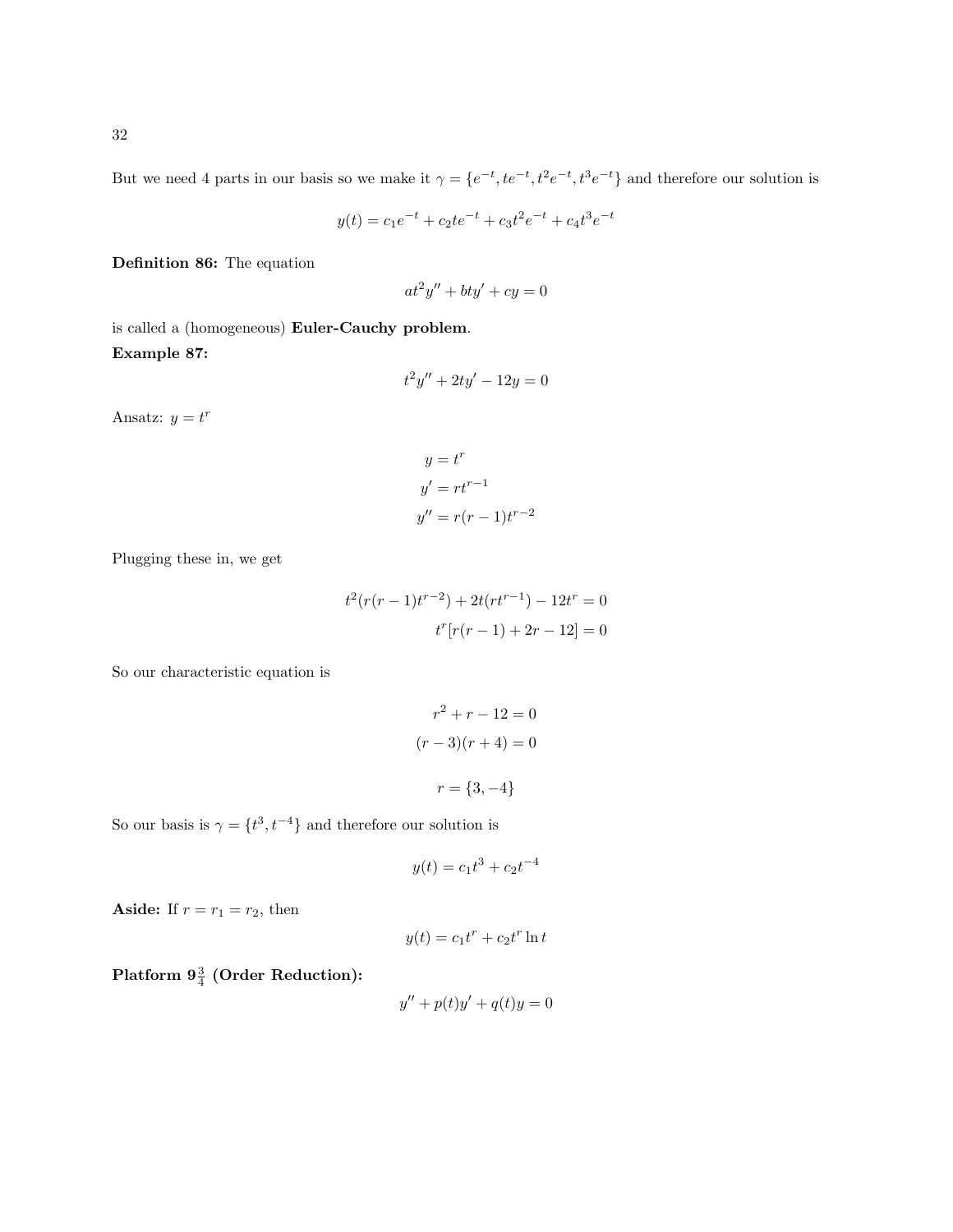$$
y_2 = v(t)y_1(t)
$$
  
\n
$$
y'_2 = v'y_1 + vy'_1
$$
  
\n
$$
y''_2 = v''y_1 + v'y'_1 + v'y'_1 + vy''_1
$$
  
\n
$$
= v''y_1 + 2v'y'_1 + vy''_1
$$

Plug that into the DE and you get

$$
0 = v''y_1 + 2v'y'_1 + vy''_1 + p(t)v'y_1 + p(t)v'y'_1 + q(t)v y_1
$$
  
=  $v''y_1 + 2v'y'_1 + pv'y_1 + v[y''_1 + py'_1 + qy_1]$   
=  $v''y_1 + 2v'y'_1 + pv'y_1$ 

Therefore

$$
v''y_1 + [2y_1' + py_1]v' = 0
$$

Let  $w(t) := v'$ . Then

$$
w'y_1 + [2y'_1 + py_1]w = 0
$$

$$
w' + \frac{2y'_1 + py_1}{y_1}w = 0
$$

Solve this by integrating factor method.

$$
\mu(t) = e^{\int \frac{2y'_1 + py_1}{y_1} dt}
$$

$$
= e^{\int \frac{2y_1}{y_1} dt + \int p dt}
$$

$$
= e^{\int 2\ln|y_1|} e^{\int p dt}
$$

And there are a bunch more steps and you get

$$
y_2(t) = y_1(t) \int \frac{e^{-\int p(t)dt}}{y_1^2(t)} dt
$$

Looking back up at the above steps, note that if  $v(t) \equiv C$ , this does not work. Thus the two solutions are linearly independant.

**Theorem 88 (Reduction of Order):** Let  $y_1$  be a known solution on interval  $I \subseteq \mathbb{R}$  to the ODE

$$
y'' + p(t)'y + q(t)y = 0
$$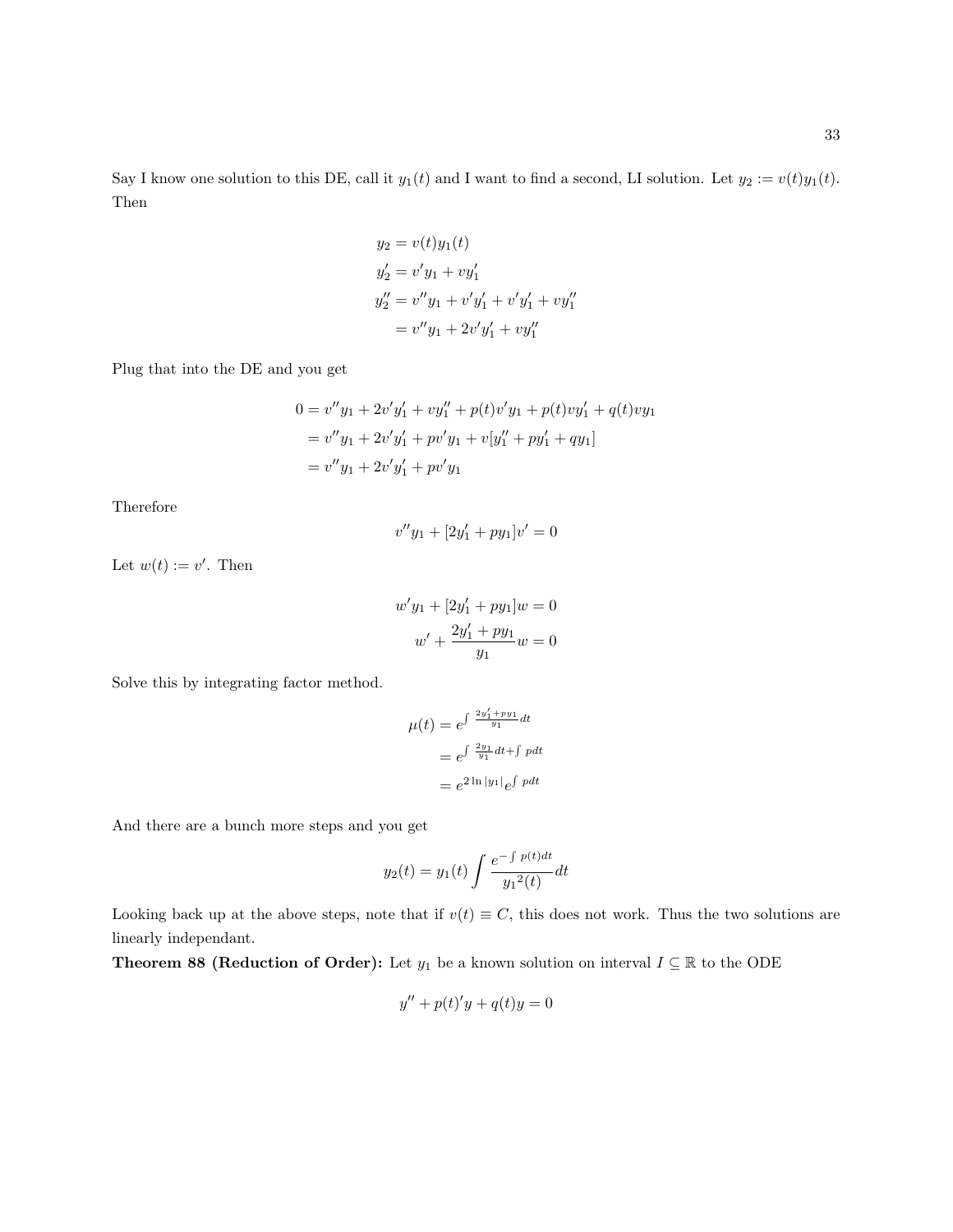where  $p, q \in C(I)$ . Then  $B := \{y_1, y_2\}$  is a basis for the solution space, where

$$
y_2(t) := y_1(t) \int \frac{e^{-\int p(t)dt}}{y_1^2(t)} dt
$$

 $y'' + 2y' + y = 0$ 

 $\alpha^2 + 2\alpha + 1 = 0$  $(\alpha + 1)^2 = 0$ 

Example 89:

So one solution is

$$
y_1 = e^{-t}
$$

 $\alpha_1 = \alpha_2 = -1$ 

Using Reduction of Order, we get

$$
y_2 = e^{-t} \int \frac{e^{-\int 2dt}}{e^{-2t}} dt
$$

$$
= e^{-t} \int \frac{e^{-2t}}{e^{-2t}} dt
$$

$$
= e^{-t} \int 1 dt
$$

$$
= e^{-t} t
$$

# Example 90 (Chebyshev's Equation): Find a second solution to

$$
(1 - t^2)y'' - ty' + y = 0
$$

Given that  $y_1(t) = t$  is a solution.

$$
y_2 = t \int \frac{e^{-\int -\frac{t}{1-t^2}dt}}{t^2} dt
$$
  
=  $t \int \frac{e^{-\frac{1}{2}\ln|1-t^2|}}{t^2} dt$   
=  $t \int \frac{1}{t^2 \sqrt{1-t^2}} dt$ 

And so our general solution is

$$
y(t) = c_1 t + c_2 t \int_{t_0}^{t} \frac{1}{\tau^2 \sqrt{1 - \tau^2}} d\tau
$$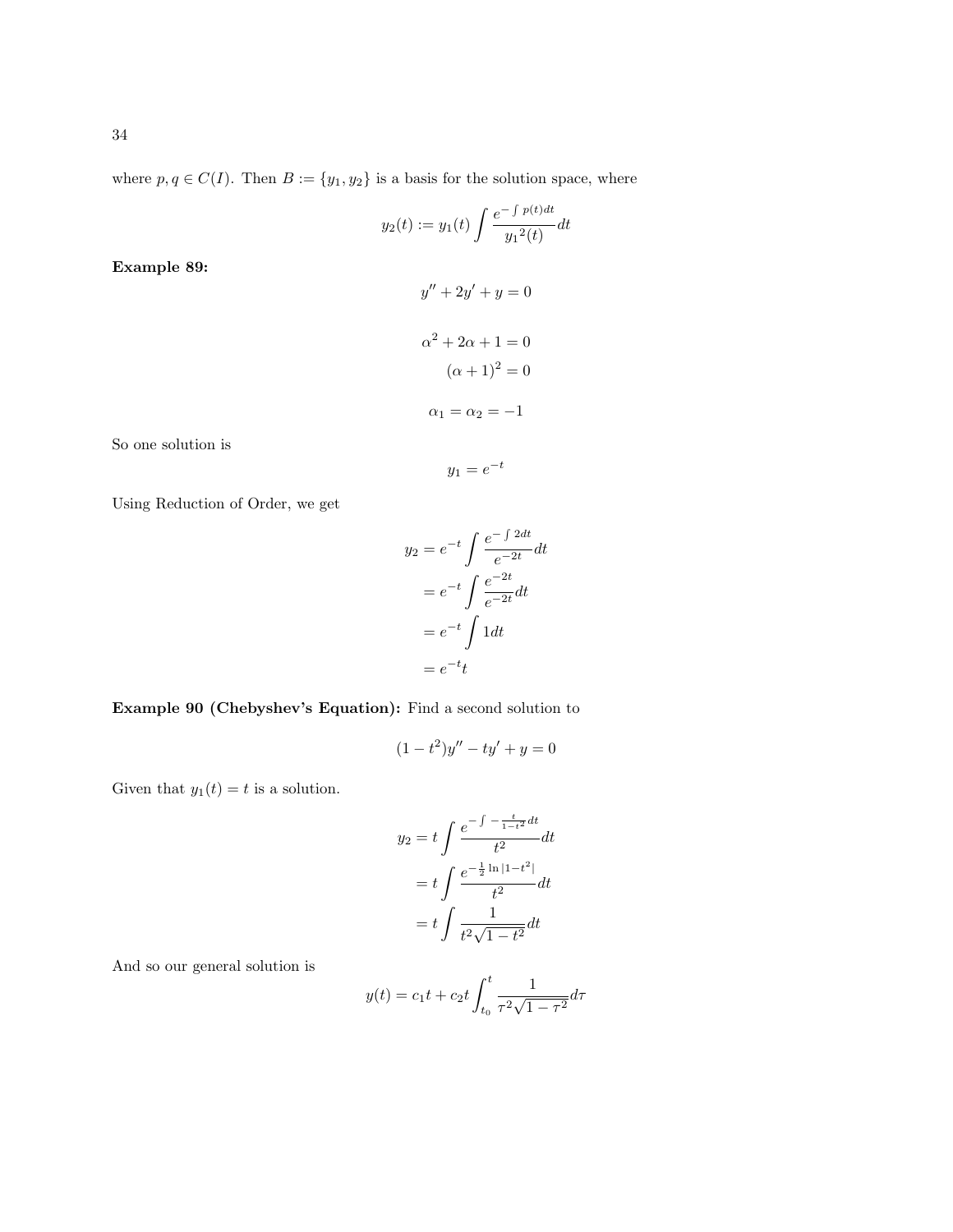**Platform**  $9\frac{3}{4}$ **:** Say we solve something and our basis is

$$
B=\{e^{(\alpha+\beta i)t},e^{(\alpha-\beta i)t}\}
$$

We usually rewrite it like this:

$$
y(t) = k_1 e^{(\alpha + \beta i)t} + k_2 e^{(\alpha - \beta i)t}
$$
  
=  $k_1 [e^{\alpha t} (\cos \beta t + i \sin \beta t)] + k_2 [e^{\alpha t} (\cos \beta t - i \sin \beta t)]$   
=  $k_1 [e^{\alpha t} (\cos \beta t + i \sin \beta t)] + k_2 [e^{\alpha t} (\cos(-\beta t) + i \sin(-\beta t))]$   
=  $e^{\alpha t} [(k_1 + k_2) \cos \beta t + (k_1 - k_2) i \sin \beta t]$   
=  $e^{\alpha t} [c_1 \cos \beta t + c_2 \sin \beta t]$ 

where

 $c_1 := k_1 - k_2$  $c_2 := (k_1 - k_2)i$ 

Example 91:

$$
y'' + 9y = 0
$$

Our characteristic equation is

$$
r^2 + 9 = 0
$$

$$
r = \pm 3i = 0 \pm 3i
$$

So

$$
r_1 = 0 + 3i
$$

$$
r_2 = 0 - 3i
$$

$$
y(t) = e^{0t}[c_1 \sin 3t + c_2 \cos 3t]
$$

$$
= c_1 \sin 3t + c_2 \cos 3t
$$

Platform  $9\frac{3}{4}$  (Inhomogeneous Equations):

$$
ay'' + by' + cy = f(t)
$$

Example 92:

$$
y'' + 4y' = t
$$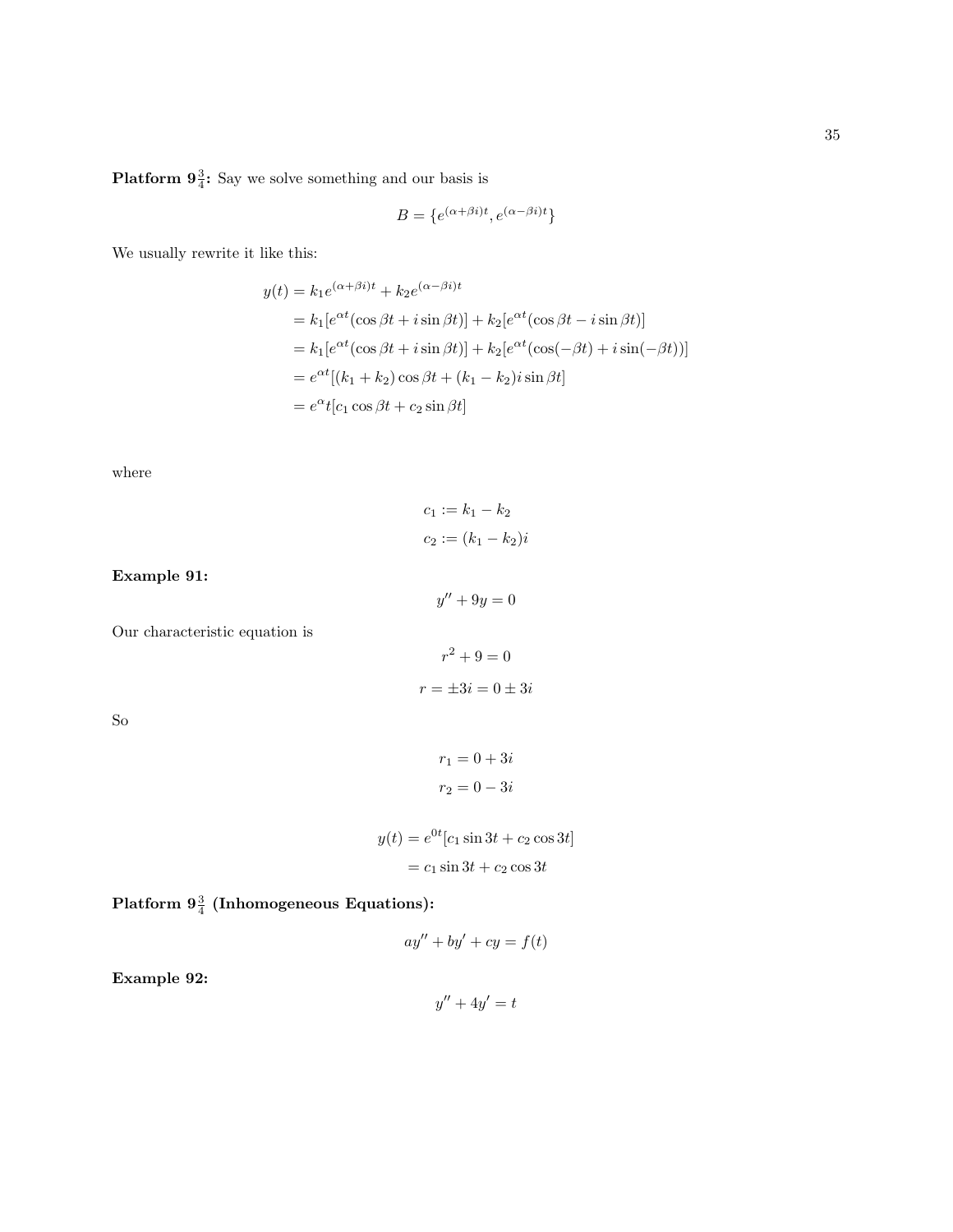Taking a guess at the form of the solution, we have

$$
y_p = At^2 + Bt + C
$$
  

$$
y'_p = 2A + B
$$
  

$$
y''_p = 2A
$$

Plugging these back in we have

$$
2A + 4(2At + B) = t
$$

$$
2A + 8At + 4B = t
$$

$$
8At + (2A + 4B) = t
$$

$$
8A = 1
$$

$$
2A + 4B = 0
$$

$$
A = \frac{1}{2}
$$

$$
A = \frac{1}{8}
$$

$$
B = -\frac{1}{16}
$$

Notice that the  $C$  dropped out because there was no  $y$  term in the DE, so it can be anything and so we might as well make it 0. So

$$
y_p(t) = \frac{1}{8}t^2 - \frac{1}{16}t
$$

and since the general solution to the homogeneous equation

$$
y'' + 4y' = 0
$$

is found from the characteristic equation

$$
r^{2} + 4r = 0
$$

$$
r_{1} = 0
$$

$$
r_{2} = -4
$$

to be

$$
y_h(t) = c_1 e^{0t} + c_1 e^{-4t}
$$

our final solution is

$$
y(t) = y_h + y_p = c_1 + c_2 e^{0t} + \frac{1}{8}t^2 - \frac{1}{16}t
$$

36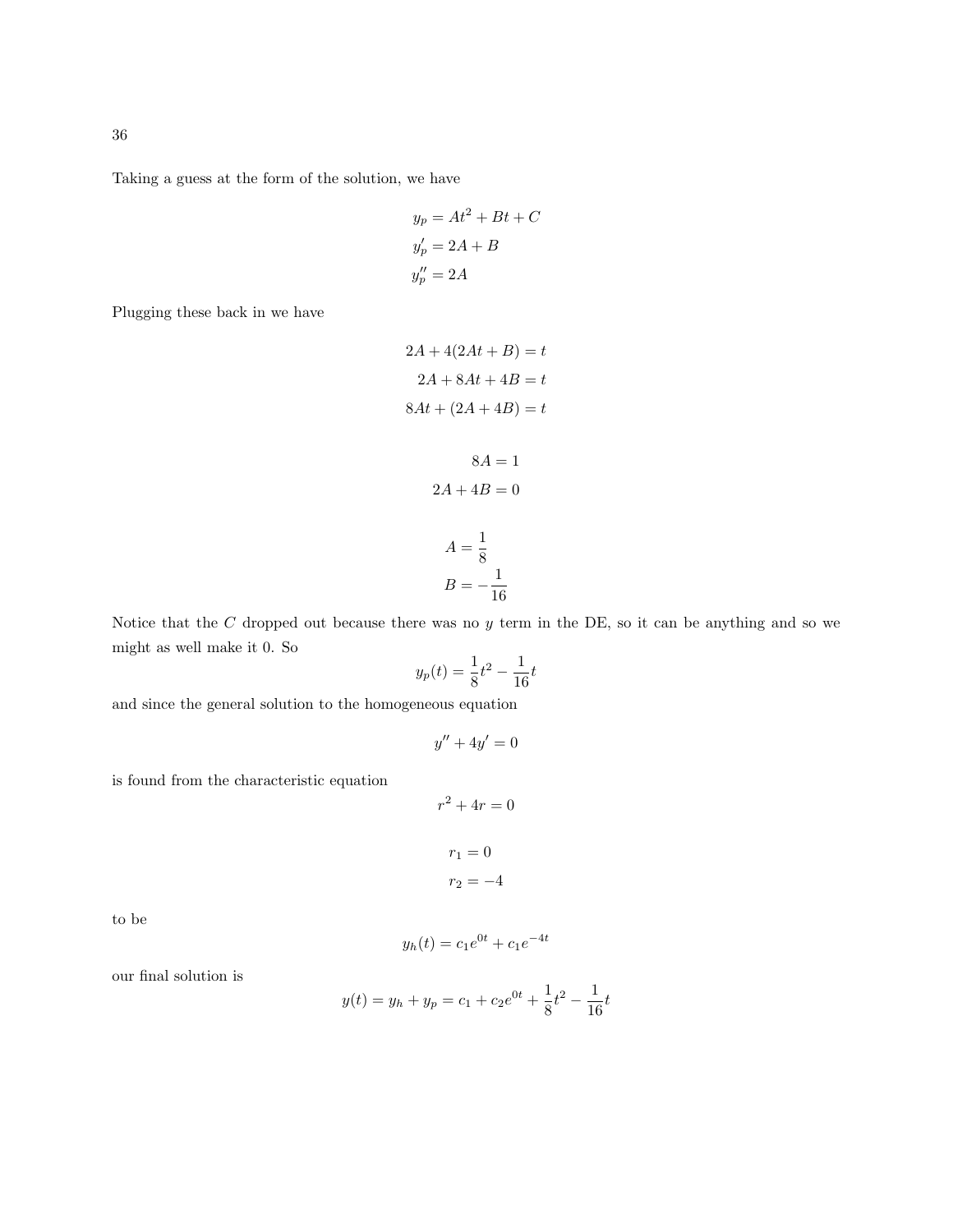### Example 93:

$$
y'' - y' - 2y = 6e^t
$$

The homogeneous equation

$$
y'' - y' - 2y = 0
$$

has characteristic equation

$$
r2 - r - 2 = 0
$$

$$
(r - 2)(r + 1) = 0
$$

and has general solution

$$
y_h(t) = c_1 e^{2t} + c_2 e^{-t}
$$

Our ansatz for the particular solution is

$$
y_p = y'_p = y''_p = Ae^t
$$

$$
Ae^t - Ae^t - 2Ae^t = 6e^t
$$

$$
Ae^t = -3Ae^t
$$

$$
A = -3
$$

So

$$
y_p = -3e^t
$$

and

$$
y(t) = y_h + y_p = -3e^t + c_1e^{2t} + c_2e^{-t}
$$

Example 94:

$$
y'' - 2y' + y = 3e^t
$$

First solve the homogeneous equation

$$
y'' - 2y' + y = 0
$$

which has characteristic equation

$$
r^{2} - 2r + 1 = 0
$$

$$
(r - 1)^{2} = 0
$$

Thus

$$
r_1=r_2=1
$$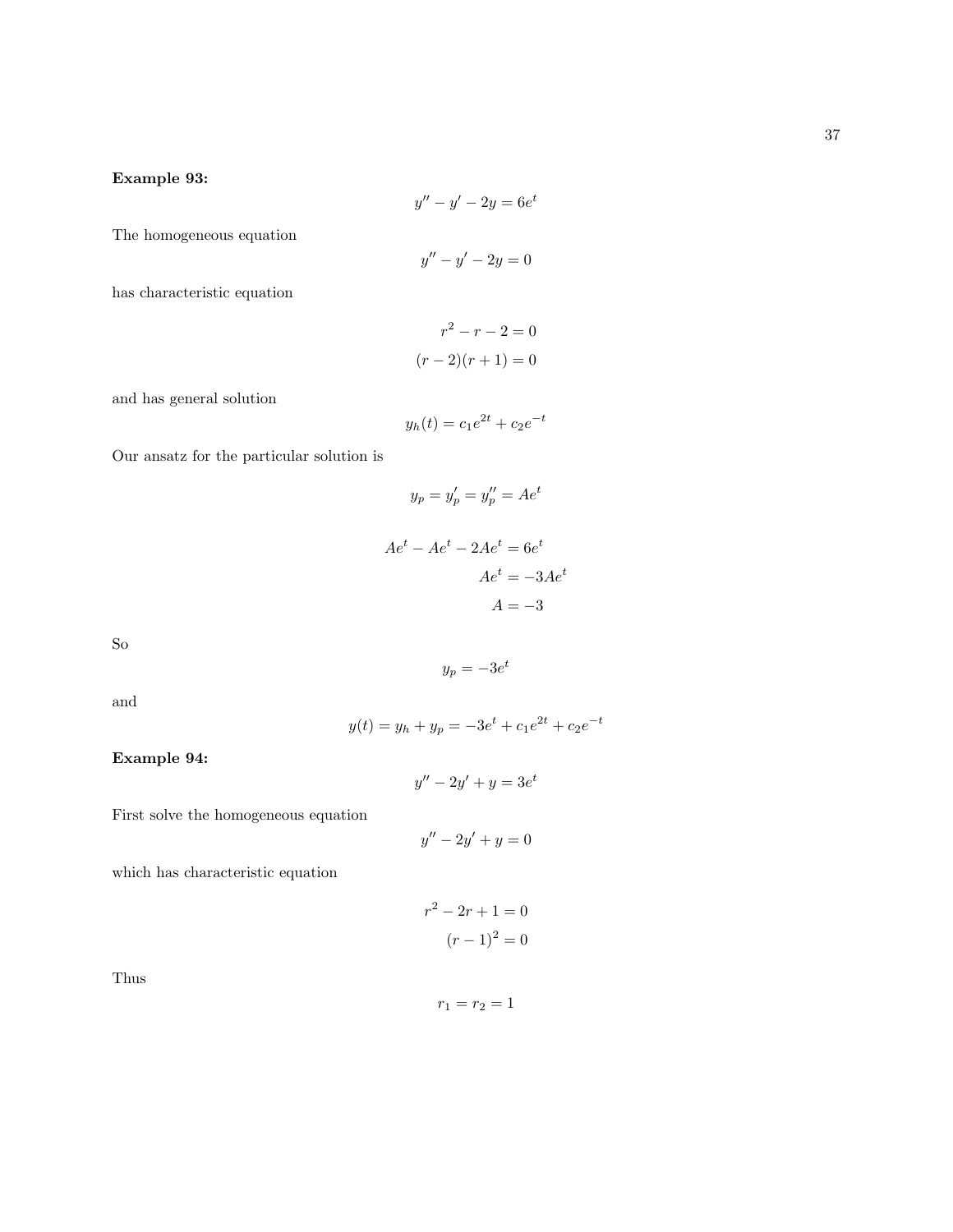the general solution is

$$
y_h(t) = c_1 e^t + c_2 t e^t
$$

and our basis is

$$
B = \{e^t, te^t\}
$$

For the particular solution, guess

$$
y_p = At^2 e^t
$$
  
\n
$$
y'_p = 2Ate^t + At^2 e^t
$$
  
\n
$$
y''_p = 2Ae^t + 4Ate^t + At^2 e^t
$$

Plugging all these in, you find that

$$
2Ae^t = 3e^t
$$

$$
A = \frac{3}{2}
$$

And so

$$
y_p(t)=\frac{3}{2}t^2e^t
$$

and therefore the final solution is

$$
y(t) = y_h + y_p = c_1 e^t + c_2 t e^t + \frac{3}{2} t^2 e^t
$$

 ${\rm Platform} \; 9\frac{3}{4} \; ({\rm Variation \; of \; Parameters/Constraints})$ :

$$
y'' + p(t)y' + q(t)y = f(t)
$$

The general solution to the forced equation is always going to be

$$
y_h(t) = c_1 y_1(t) + c_2 y_2(t)
$$

where  $B = \{y_1, y_2\}$  is a basis for the solution space. We claim that the particular solution to the original equation will be in the form

$$
y_p = v_1y_1 + v_2y_2
$$
  
\n
$$
y'_p = v'_1y_1 + v_1y'_1 + v'_2y_2 + v_2y'_2 = v_1y'_1 + v_2y'_2
$$
  
\n
$$
y''_p = v'_1y'_1 + v_1y''_1 + v'_2y'_2 + v_2y''_2
$$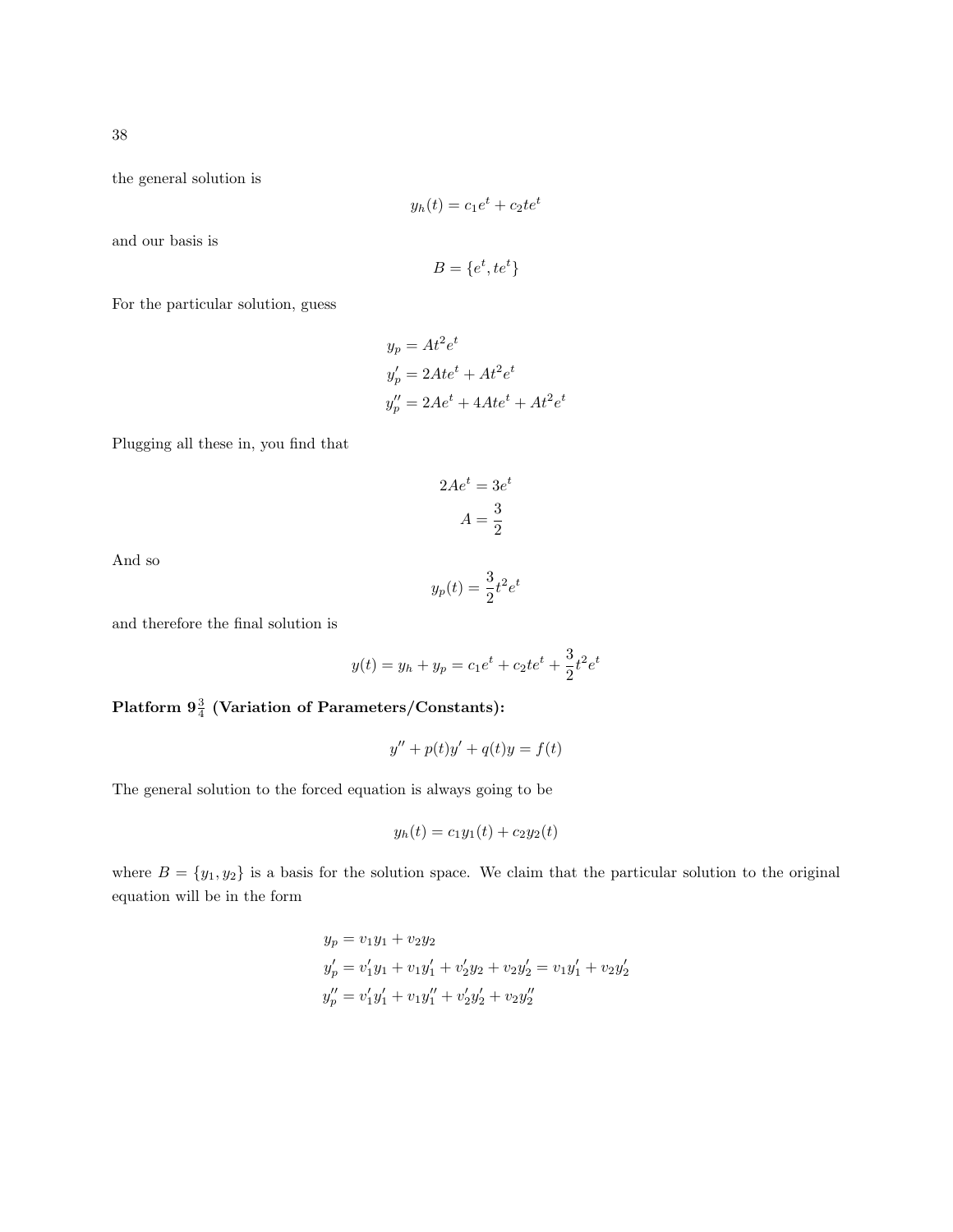To make this work we require  $v'_1y_1 + v'_2y_2 = 0$ . Now we plug these in to the original equation to get

$$
v'_1y'_1 + v_1y''_1 + v'_2y'_2 + v_2y''_2 + p[v_1y'_1 + v_2y'_2] + q[v_1y_1 + v_2y_2] = f(t)
$$
  

$$
v_1[y''_1 + py'_1 + qy_1] + v_2[y''_2 + py'_2 + qy_2] + v'_1y'_1 + v'_2y'_2 = f(t)
$$
  

$$
v'_1y'_1 + v'_2y'_2 = f(t)
$$

Now between this equation and our requirement from above, we get a system of two equations in two variables.

$$
v'_1y'_1 + v'_2y'_2 = f(t)
$$
  

$$
v'_1y_1 + v'_2y_2 = 0
$$

which can be rewritten with matrices as

$$
\left[\begin{array}{cc}y_1' & y_2'\\y_1 & y_2\end{array}\right]\left[\begin{array}{c}v_1'\\v_2'\end{array}\right]=\left[\begin{array}{c}f\\0\end{array}\right]
$$

Remark:

$$
v'_1 = -\frac{y_2 f}{W[y_1, y_2]}
$$

$$
v'_2 = -\frac{y_1 f}{W[y_1, y_2]}
$$

 $y'' + y = 4\sin t$ 

 $y'' + y = 0$ 

 $r^2 + 1 = 0$ 

#### Example 95:

The homogeneous equation is

and has cahracteristic equation

so

 $r = \pm i$ 

and its general solution is

$$
y_h(t) = c_1 \sin t + c_2 \cos t
$$

To find a particular solution to the original equation we first find the Wronskian

$$
W[\sin t, \cos t] = \begin{vmatrix} \sin t & \cos t \\ \cos t & -\sin t \end{vmatrix} = -1
$$

 $\mathcal{L}_{\mathcal{A}}$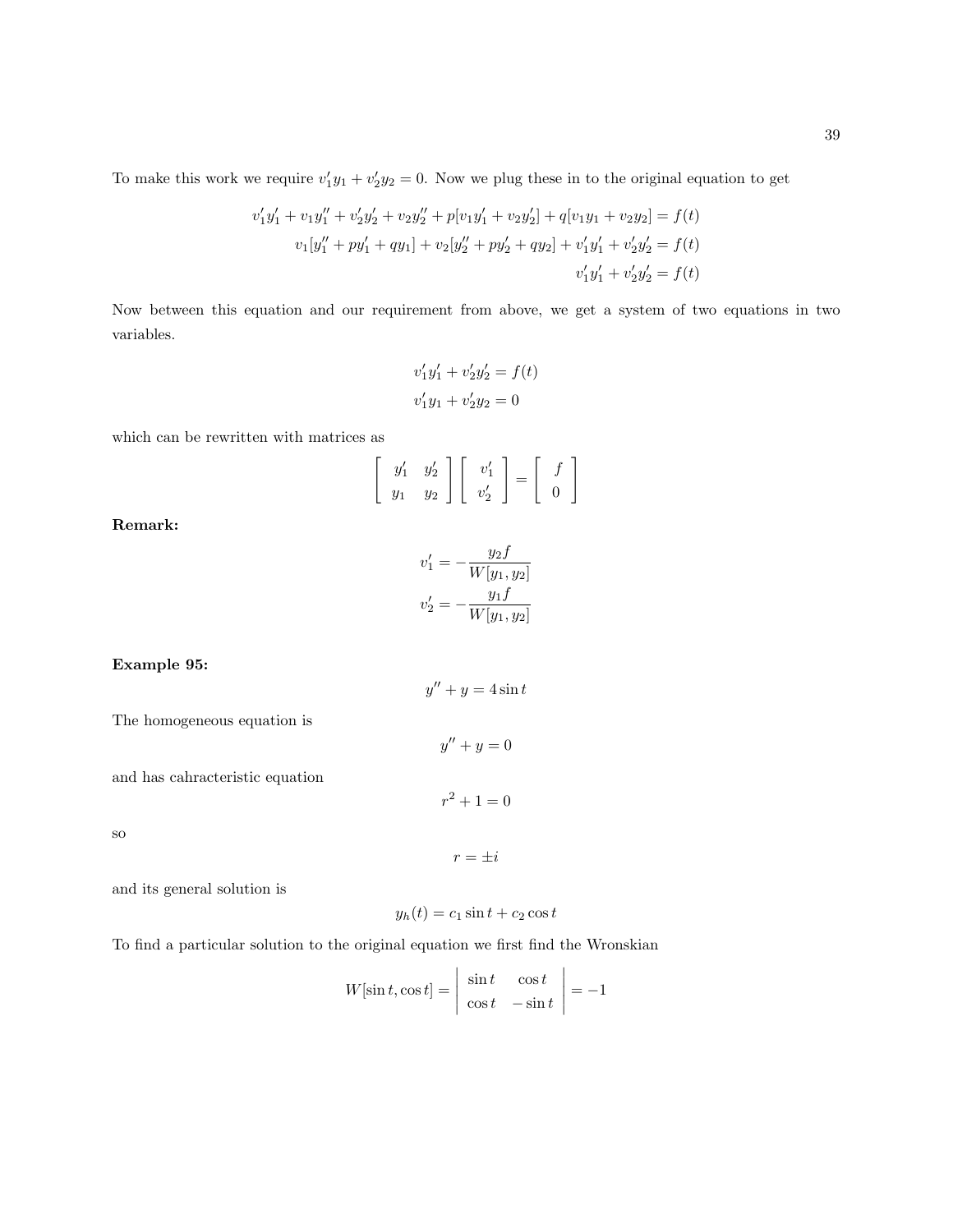Thus

$$
v'_1 = \frac{-\cos t \cdot 4 \sin t}{-1} = 4 \sin t \cos t
$$
  

$$
v'_2 = \frac{4 \sin^2 t}{-1} = -4 \sin^2 t = -4 \frac{1 - \cos 2t}{2} = 2 \cos 2t - 2
$$

and integrating we have

$$
v_1(t) = -2\cos^2 t
$$

$$
v_2(t) = \sin 2t - 2t
$$

# ${\rm Platform} \; 9\frac{3}{4} \; ({\rm Springs})$ :

$$
m\ddot{x} + b\dot{x} + kx = F_0 \cos \omega_f t, x(0) = x_0, \dot{x}(0) = v_0
$$

Assume  $b = 0$ . Then we get

$$
m\ddot{x} + kx = F_0 \cos \omega_f t
$$

The forced equation

$$
m\ddot{x} + kx = 0
$$

$$
\ddot{x} + \frac{k}{m}x = 0
$$

has characteristic equation

$$
r^2 + \frac{k}{m} = 0
$$

so

$$
r=\pm i\sqrt{\frac{k}{m}}
$$

and our general solution is

 $x(t) = c_1 \cos \omega_0 t + c_2 \sin \omega_0 t$ 

where  $\omega_0 := \sqrt{\frac{k}{m}}$ . Now we have two cases.

**Case I:**  $\omega_0 \neq \omega_f$  Since we only have a zeroth and a second derivative, we pick

$$
x_p = A \cos \omega_f t + B \sin \omega_f t
$$
  

$$
\ddot{x}_p = -A \omega_f^2 \cos \omega_f t - B \omega_f^2 \sin \omega_f t
$$

Plugging these in we get

$$
m(-A\omega_f{}^2\cos\omega_f t - B\omega_f{}^2\sin\omega_f t) + k(A\cos\omega_f t + B\sin\omega_f t) = F_0\cos\omega_f t
$$

$$
A(k - m\omega_f{}^2)\cos\omega_f t + B(k - \omega_f{}^2)\sin\omega_f t = F_0\cos\omega_f t
$$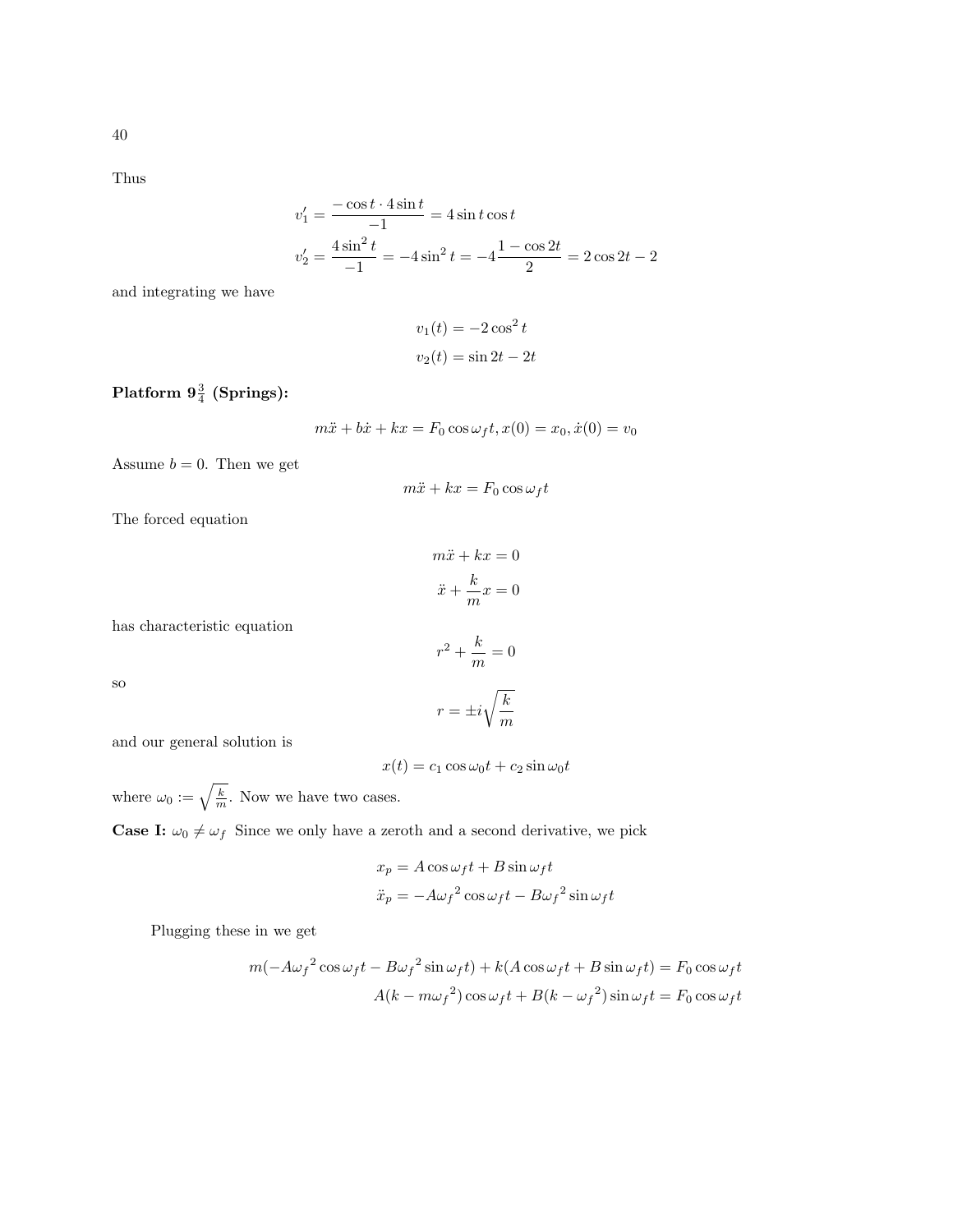$$
B(k - \omega_f{}^2) = 0
$$

so that drops out. Meanwhile

$$
A(k - m\omega_f{}^2) = F_0
$$

$$
A = \frac{F_0}{m(\frac{k}{m} - \omega_f{}^2)} = \frac{F_0}{\omega_0{}^2 - \omega_f{}^2}
$$

And so

$$
x_p(t) = \frac{F_0}{m(\omega_0^2 - \omega_f^2)} \cos \omega_f t
$$

**Case II:**  $\omega_0 = \omega_f$  After a lot of work you end up getting

$$
x_p(t) = \frac{F_0}{2m\omega_0}t\sin\omega_0 t
$$

 ${\rm {\bf Platform}}\,\, {\bf 9}^{\frac{3}{4}} \,\, ({\rm Series\,\, Methods})$ :

$$
a_2(x)y'' + a_1(x)y' + a_0(x)y = 0
$$
  

$$
y'' + \frac{a_1(x)}{a_2(x)}y' + \frac{a_0(x)}{a_2(x)}y = 0
$$
  

$$
y'' + P(x)y' + Q(x)y = 0
$$

where

$$
P(x) := \left(\frac{a_1}{a_2}\right)(x)
$$

$$
Q(x) := \left(\frac{a_0}{a_2}\right)(x)
$$

**Definition 96:** A function is **analytic** at  $x = a$  if it can be represented by a power series centered at  $x = a$ . Definition 97: A point is said to be an ordinary point of

$$
y'' + P(x)y' + Q(x)y = 0
$$

if both  $P(x)$  and  $Q(x)$  are analytic at the point. A point that is not ordinary for

$$
y'' + P(x)y' + Q(x)y = 0
$$

is called a singular point. Example 98:

$$
y'' + y = 0
$$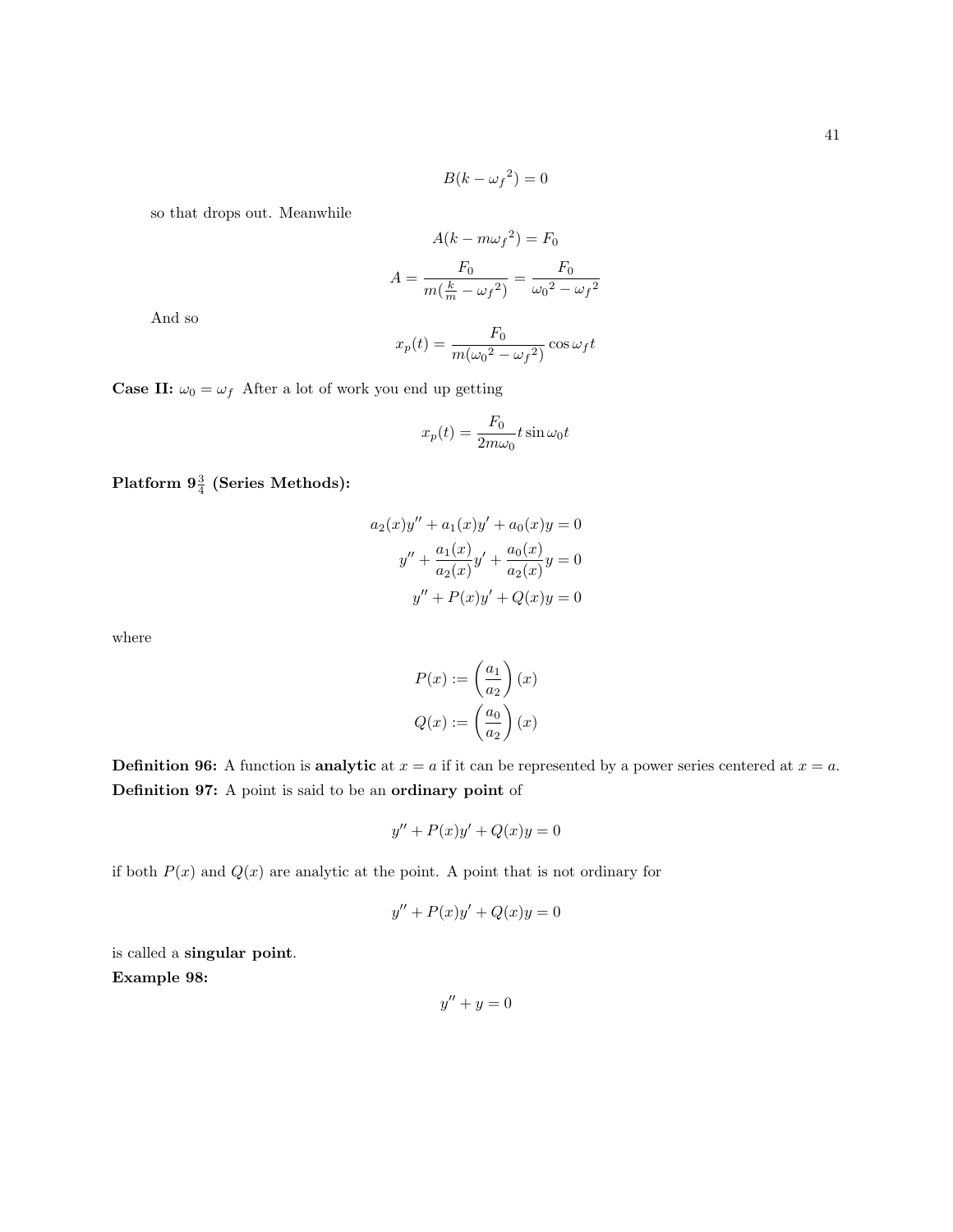42

Let

$$
y = \sum_{n=0}^{\infty} a_n x^n
$$

Then

$$
y' = \sum_{n=1}^{\infty} a_n n x^{n-1}
$$

$$
y'' = \sum_{n=2}^{\infty} a_n n (n-1) x^{n-2}
$$

Plugging these in we get

$$
\sum_{n=2}^{\infty} a_n n(n-1)x^{n-2} + \sum_{n=0}^{\infty} a_n x^n = 0
$$

$$
\sum_{n=0}^{\infty} a_{n+2}(n+2)(n+1)x^n + \sum_{n=0}^{\infty} a_n x^n = 0
$$

$$
\sum_{n=0}^{\infty} x^n [a_{n+2}(n+2)(n+1) + a_n] = 0
$$

And so our recurrence relation is

$$
a_{n+2}(n+2)(n+1) + a_n = 0
$$

Solving for  $a_{n+2}$ , we get

$$
a_{n+2} = -\frac{a_n}{(n+1)(n+2)}, n \ge 0
$$

Assume  $a_0, a_1$  given. Then

$$
a_2 = -\frac{a_0}{(1)(2)} = -\frac{a_0}{2!}
$$
  
\n
$$
a_3 = -\frac{a_1}{(2)(3)} = -\frac{a_1}{3!}
$$
  
\n
$$
a_4 = -\frac{a_2}{(3)(4)} = -\frac{[-\frac{a_0}{2!}]}{(3)(4)} = \frac{a_0}{4!}
$$
  
\n
$$
a_5 = \dots = \frac{a_1}{5!}
$$
  
\n
$$
a_6 = \dots = -\frac{a_0}{6!}
$$
  
\n
$$
1_7 = \dots = -\frac{a_1}{7!}
$$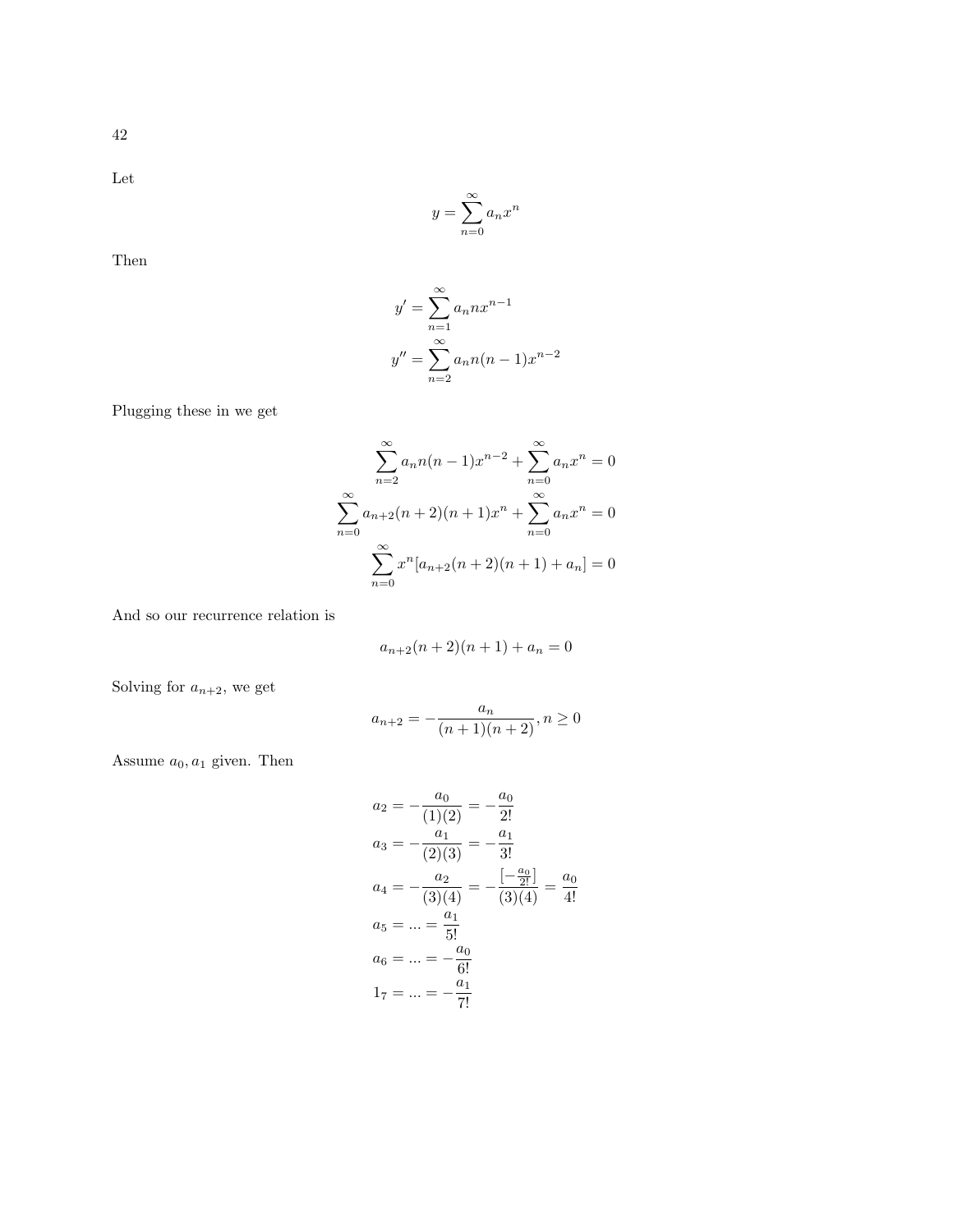and so on. Therefore,

$$
y(x) = \sum_{n=0}^{\infty} a_n x^n
$$
  
=  $a_0 + a_1 x - \frac{a_0}{2!} x^2 - \frac{a_1}{3!} x^3 + \frac{a_0}{4!} x^4 + \frac{a_1}{5!} x^5 + \dots$   
=  $a_0 \left[ a - \frac{x^2}{2!} + \frac{x^4}{4!} - \dots \right] + a_1 \left[ x - \frac{x^3}{3!} + \frac{x^5}{5!} - \dots \right]$   
=  $a_0 \cos x + a_1 \sin x$ 

# Example 99 (Ary's Equation):

$$
y'' - xy = 0
$$

Plugging the generalized power series representations of  $y''$  and y as derived above into this equation, we get

$$
\sum_{n=2}^{\infty} a_n n(n-1)x^{n-2} - \sum_{n=0}^{\infty} a_n x^{n+1} = 0
$$

$$
\sum_{n=2}^{\infty} a_n n(n-1)x^{n-2} - \sum_{n=2}^{\infty} a_{n-1} x^{n-1} = 0
$$

$$
a_2(2)(2-1)x^0 + \sum_{n=2}^{\infty} a_{n+1}(n+1)(n)x^{n-1} - \sum_{n=2}^{\infty} a_{n-1} x^{n-1} = 0
$$

$$
2a_2 + \sum_{n=2}^{\infty} x^{n-1} [a_{n+1} n(n+1) - a_{n-2}] = 0
$$

And so we get that

$$
a_2 = 0
$$
  

$$
a_{n+1}(n)(n+1) - a_{n-2} = 0
$$

Solving the recurrence relation for  $a_{n+1}$ , we get

$$
a_2 = 0
$$

$$
a_{n+1} = \frac{a_{n-2}}{(n)(n+1)}
$$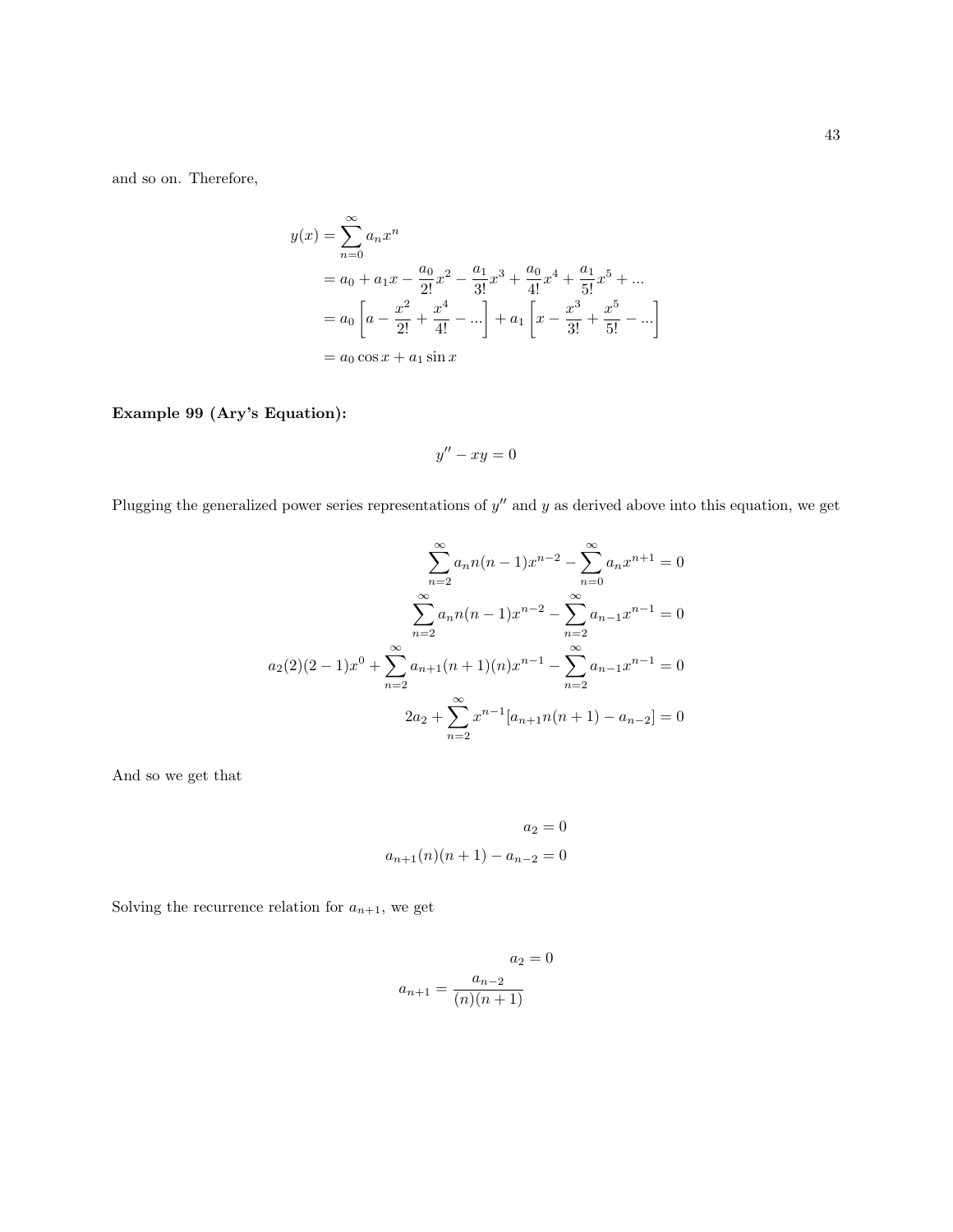Now, with  $a_0, a_1$  given,

$$
a_2 = 0
$$
  
\n
$$
a_3 = \frac{a_0}{(2)(3)}
$$
  
\n
$$
a_4 = \frac{a_1}{(3)(4)}
$$
  
\n
$$
a_5 = 0
$$
  
\n
$$
a_6 = \frac{a_3}{(5)(6)} = \frac{a_0}{(2)(3)(5)(6)}
$$
  
\n
$$
a_7 = \dots = \frac{a_1}{(3)(4)(6)(7)}
$$
  
\n
$$
a_8 = 0
$$

and so on. Therefore,

$$
y(x) = a_0 + a_1 x + \frac{a_0}{(2)(3)} x^3 + \frac{a_1}{(3)(4)} x^4 + \dots
$$
  
=  $a_0 \left[ 1 + \frac{x^3}{6} + \dots \right] + a_1 \left[ a + \frac{x^4}{12} + \dots \right]$ 

**Theorem 100 (Power Series Method):** If  $x = x_0$  is an ordinary point of

$$
y'' + P(x)y' + Q(x)y = 0
$$

then there always exist two LI power series solution centered at  $x_0$ . The series converge at least on the interval  $|x - x_0| < R$ , where R is the distance from  $x_0$  to the nearest singularity point. Example 101:

$$
y'' + y = 0, y(0) = 0, y'(0) = 1
$$

Put

$$
x_1 = y
$$

$$
x_2 = y'
$$

which is the canonical substitution. So

$$
x'_1 = x_2
$$
  

$$
x'_2 = y''
$$

But then

$$
x'_1 = x_2, x_1(0) = 0
$$
  

$$
x'_2 = -x_1, x_2(0) = 1
$$

44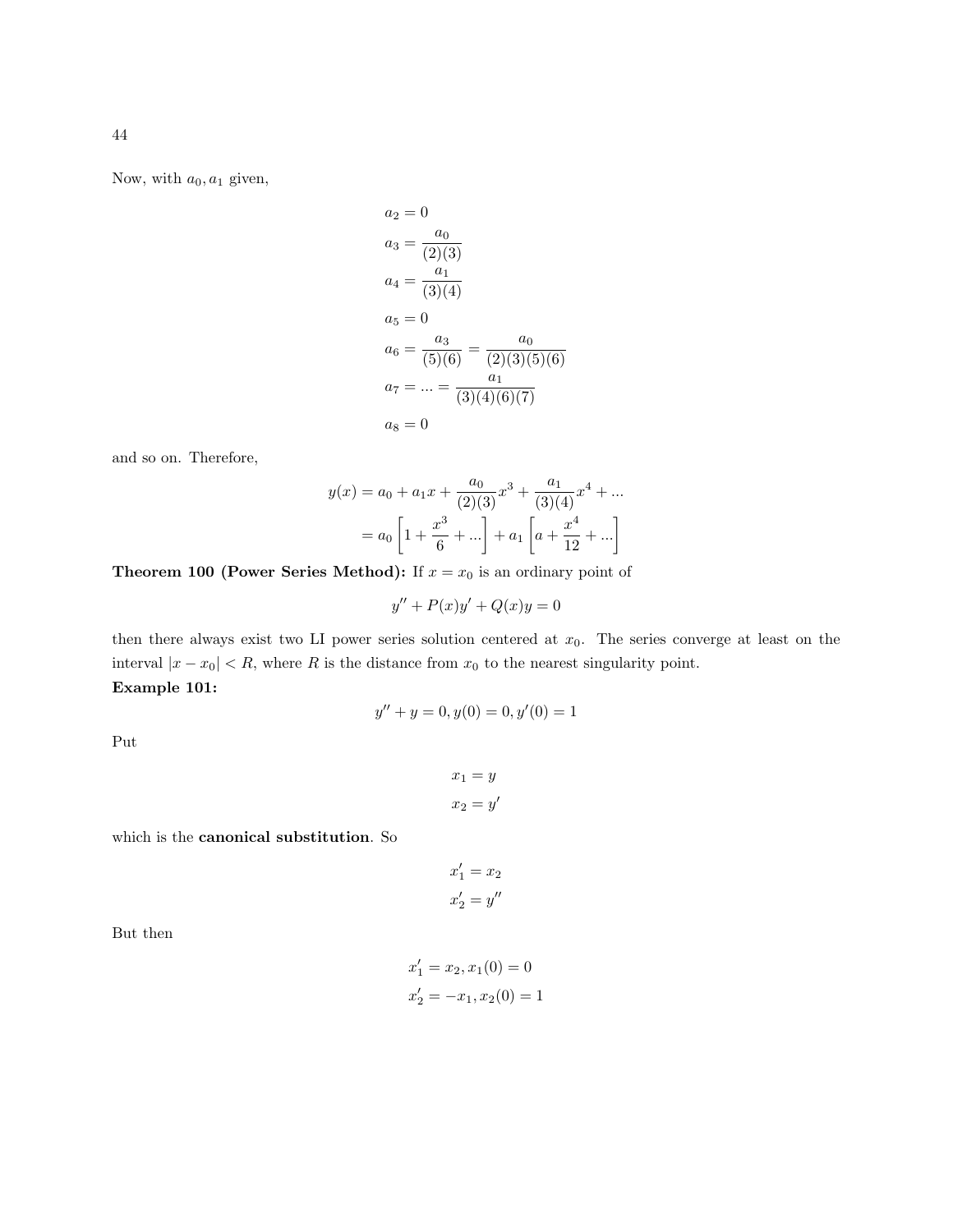45

Platform  $9\frac{3}{4}$ :

$$
y^{(n)} + a_{n-1}y^{(n-1)} + \dots + a_2y'' + a_1y' + a_0y = f(t)
$$

$$
x_1 = y
$$

$$
x_2 = y'
$$

$$
x_3 = y''
$$
  
\n
$$
\vdots = \vdots
$$
  
\n
$$
x_j = y^{(j-1)}
$$
  
\n
$$
\vdots = \vdots
$$
  
\n
$$
x_{n-1} = y^{(n-2)}
$$
  
\n
$$
x_n = y^{(n-1)}
$$

and

 $x'_1 = x_2$  $x'_2 = x_3$  $\vdots = \vdots$  $x'_{n-1} = x_n$ 

and

$$
x'_n = y^{(n)} = f(t) - a_{n-1}y^{(n-1)} - \dots - a_0y
$$

Note that

$$
x'_n = f(t) - \sum_{j=0}^{n-1} a_j x_{j+1}
$$

and you can write all of this in matrix vector form as

$$
\begin{bmatrix} x_1' \\ x_2' \\ \vdots \\ x_{n-1}' \\ x_n' \end{bmatrix} = \begin{bmatrix} 0 & 1 & 0 & \cdots & 0 \\ 0 & 0 & 1 & \cdots & 0 \\ \vdots & \vdots & \vdots & \ddots & \vdots \\ 0 & 0 & 0 & \cdots & 1 \\ -a_0 & -a_1 & -a_2 & \cdots & -a_{n-1} \end{bmatrix} \begin{bmatrix} x_1 \\ x_2 \\ \vdots \\ x_{n-1} \\ x_n \end{bmatrix} + \begin{bmatrix} 0 \\ 0 \\ \vdots \\ 0 \\ f(t) \end{bmatrix}
$$

Example 102:

$$
x'_1 = -2x_1 + x_2
$$
  

$$
x'_2 = x_1 - 2x_2
$$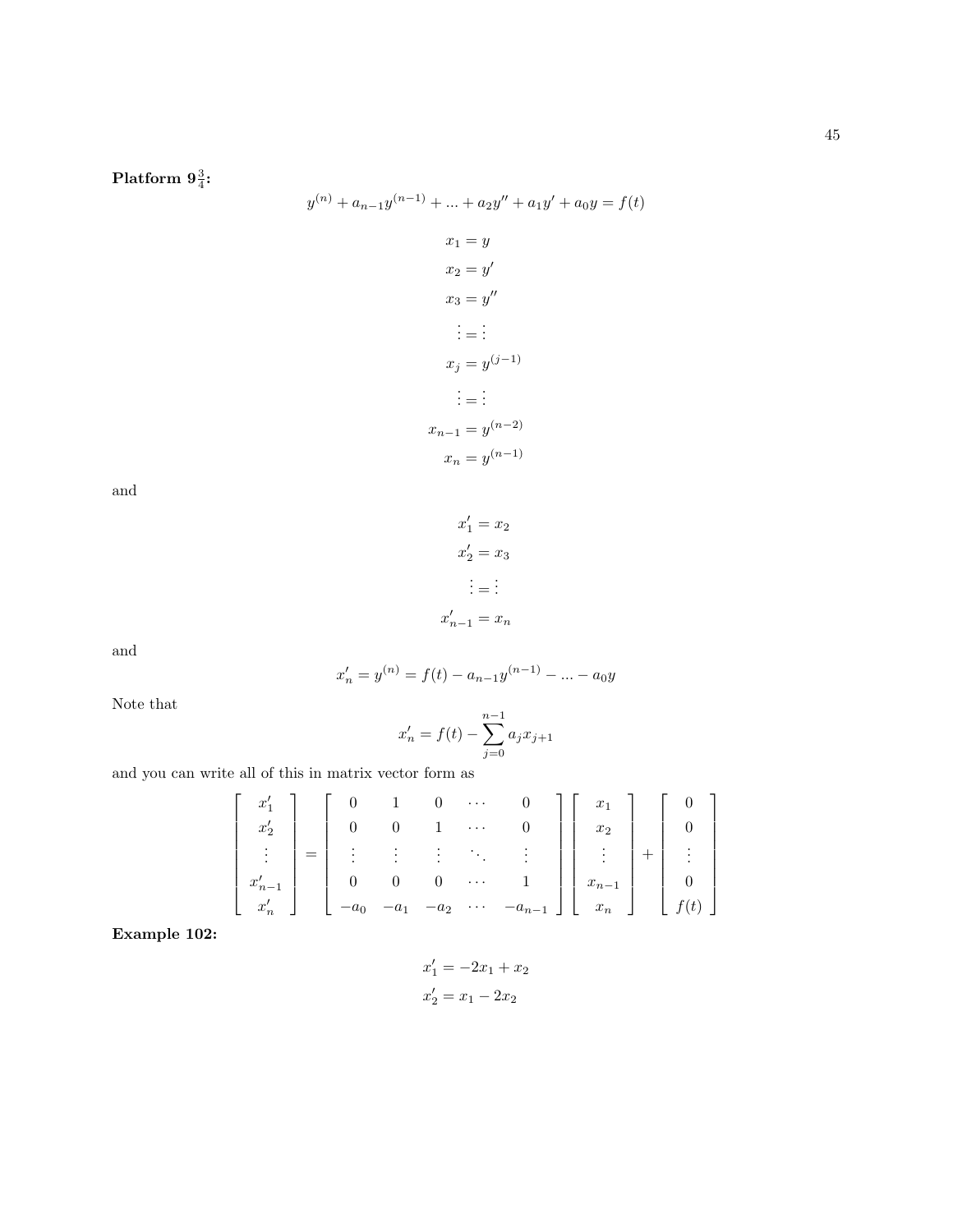or alternately

$$
\left[\begin{array}{c} x_1' \\ x_2' \end{array}\right] = \left[\begin{array}{cc} -2 & 1 \\ 1 & -2 \end{array}\right] \left[\begin{array}{c} x_1 \\ x_2 \end{array}\right]
$$

From the first equation we have

$$
x_2 = x_1' + 2x_1
$$
  

$$
x_2' = x_1'' + 2x_1'
$$

and from the second equation we have

$$
(x''_1 + 2x'_1) = x_1 - 2(x'_1 + 2x_1)
$$
  

$$
x''_1 + 2x'_1 = x_1 - 2x'_1 - 4x_1
$$
  

$$
x''_1 + 4x'_1 + 3x_1 = 0
$$

So our characteristic equation is

 $r^2 + 4r + 3 = 0$ 

and therefore

$$
r_1 = 1
$$

$$
r_2 = 3
$$

and so

$$
x_2 = \frac{d}{dt} (c_1 e^{-3t} + c_2 e^{-t}) + 2 (c_1 e^{-3t} + c_2 e^{-t})
$$
  
=  $-c_1 e^{-3t} + c_2 e^{-t}$ 

$$
x_1(t) = c_1e^{-t} + c_2e^{-3}
$$
  

$$
x_1(t) = c_1e^{-t} - c_2e^{-3}
$$

or, in matrix vector form,

$$
\vec{x}(t) = c_1 \begin{bmatrix} 1 \\ 1 \end{bmatrix} e^{-t} + c_2 \begin{bmatrix} 1 \\ -1 \end{bmatrix} e^{-3t}
$$

**Platform**  $9\frac{3}{4}$  **(Aigen Vectors):** From above, take the matrix

$$
\left[\begin{array}{rr} -2 & 1 \\ 1 & -2 \end{array}\right]
$$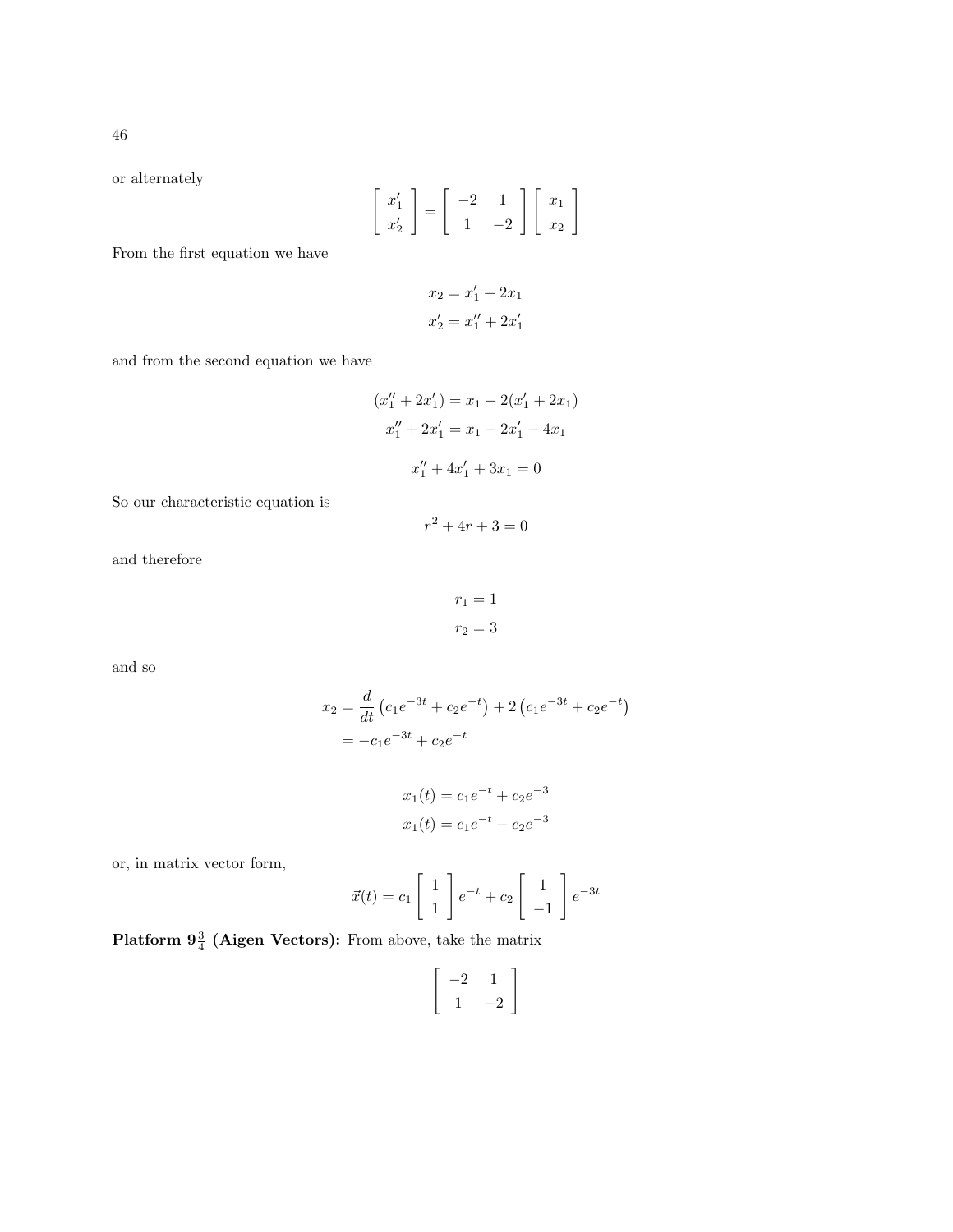$$
T\vec{v} := \left[\begin{array}{cc} -2 & 1\\ 1 & -2 \end{array}\right] \vec{v}
$$

Now, note that

and

$$
T\begin{bmatrix} 1 \\ 1 \end{bmatrix} = \begin{bmatrix} -2 & 1 \\ 1 & -2 \end{bmatrix} \begin{bmatrix} 1 \\ 1 \end{bmatrix} = \begin{bmatrix} -1 \\ -1 \end{bmatrix} = (-1) \begin{bmatrix} 1 \\ 1 \end{bmatrix}
$$

$$
T\begin{bmatrix} 1 \\ -1 \end{bmatrix} = \begin{bmatrix} -2 & 1 \\ 1 & -2 \end{bmatrix} \begin{bmatrix} 1 \\ -1 \end{bmatrix} = \begin{bmatrix} -3 \\ 3 \end{bmatrix} = (-3) \begin{bmatrix} 1 \\ -1 \end{bmatrix}
$$

"

So we see that

 $T\vec{v} = \lambda \vec{v}$ 

for  $\lambda$  taken from the exponents and  $\vec{v}$  is taken from that final matrix vector form of our solution. To prove this note that

$$
\vec{x} = c_1 \vec{v}_1 e^{\lambda_1 t} + c_2 \vec{v}_2 e^{\lambda_2 t}
$$

$$
\vec{x}' = c_1 \vec{v}_1 \lambda_1 e^{\lambda_1 t} + c_2 \vec{v}_2 \lambda_2 e^{\lambda_2 t}
$$

$$
= c_1 A \vec{v}_1 e^{\lambda_1 t} + c_2 A \vec{v}_2 e^{\lambda_2 t}
$$

$$
= A[c_1 \vec{v}_1 e^{\lambda_1 t} + c_2 \vec{v}_2 e^{\lambda_2 t}]
$$

$$
= A \vec{x}
$$

and the random substitution in the middle there is

$$
A\vec{v}_1 = \lambda_1 \vec{v}_1
$$

$$
A\vec{v}_2 = \lambda_2 \vec{v}_2
$$

**Definition 103:** Let V and W be vector spaces over a field F. We call a function  $T: V \to W$  a linear **transformation** from V into W if,  $\forall x, y \in V$  and  $c \in F$ , we have:

- 1.  $T(x + y) = Tx + Ty$
- 2.  $T(cx) = cTx$

**Proposition 104:** Given any linear transformation  $T: V \to W$ , the following hold:

1.  $T\vec{0}_V = \vec{0}_W$ 2.  $T(cx + y) = cTx + ty, \forall x, y \in V, c \in F$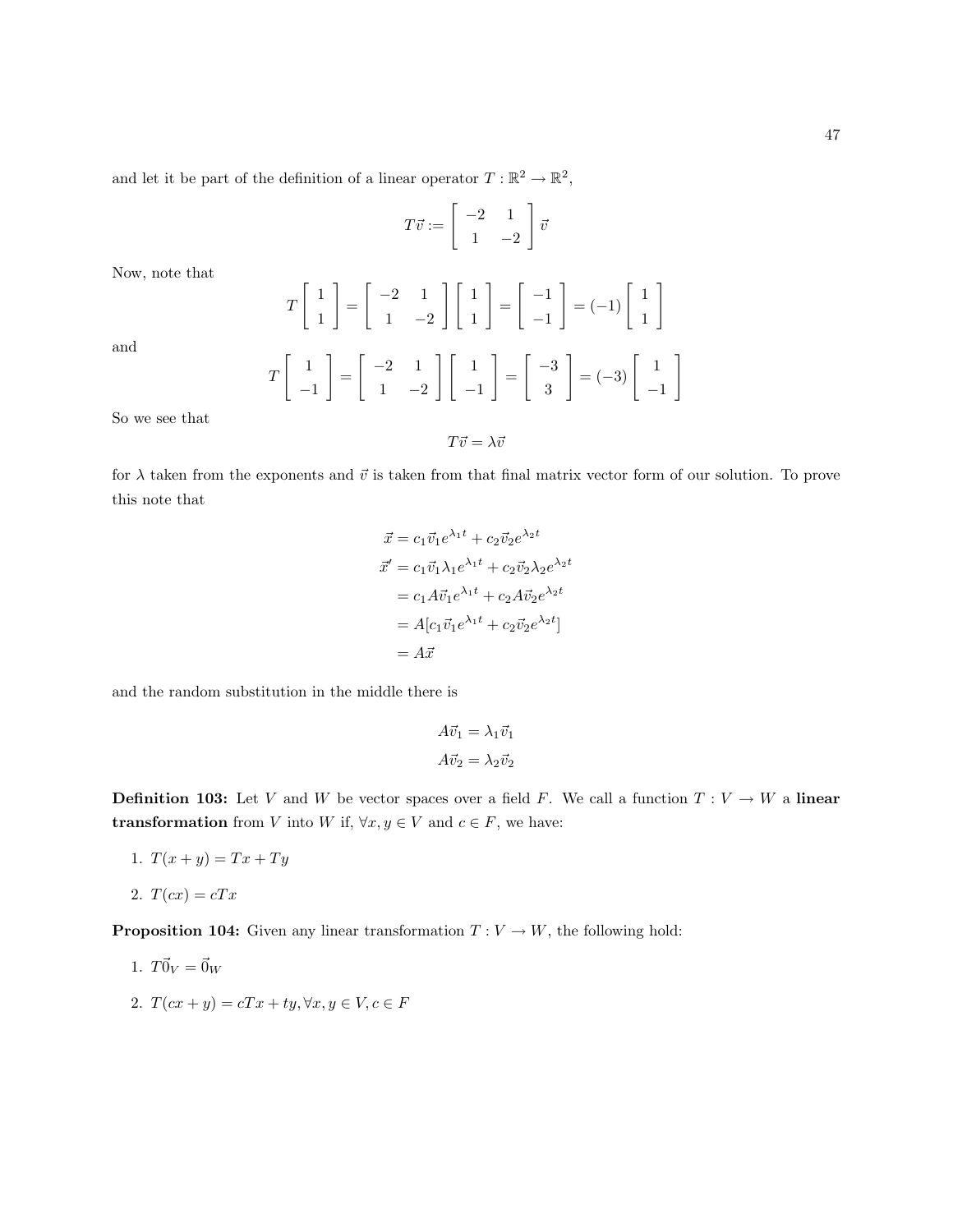3. 
$$
T(x - y) = Tx - Ty, \forall x, y \in V
$$
  
4.  $T(\sum_{i=1}^{n} c_i x_i) = \sum_{i=n}^{n} c_i Tx_i, \{x_i\}_{i=1}^{n} \subseteq V, \{c_i\}_{i=1}^{n} \subseteq F$ 

Proof:

1.

$$
T(0+x) = Tx
$$
  
\n
$$
T(0+x) = T(0) + Tx
$$
  
\n
$$
Tx = T(0) + Tx
$$
  
\n
$$
0 = T(0)
$$

2. If T is linear, then

$$
T(cx + y) = T(cx) + Ty = cTx + Ty
$$

- 3. Just let  $c = -1$  and use Property 2 from Definition 103.
- 4. Use induction.

### Example 105:

By the FTC,

$$
y(t) = \int_{t_0}^t y(s)ds
$$

 $y' = y, y(t) = 0$ 

Define a linear operator

$$
Ty := \int_{t_0}^t y(s)ds
$$

It is really easy to prove that this is linear and I'm too lazy to type it out for you. **Definition 112:** Let V and W be vector spaces. Let  $T: V \to W$  be linear. If  $N(T) = \text{ker}(T)$  and  $R(T)$ are finite-dimensional, then **nullity** $(T) := \dim(N(T))$ , and **rank** $(T) := \dim(R(T))$ . Example 113:

$$
T: \mathbb{P}_2(\mathbb{R}) \to \mathbb{P}_3(\mathbb{R})
$$

$$
T(f(x)) = xf(x) + f'(x)
$$

Note that  $\gamma:=\{1,x,x^2\}$  is a basis for  $\mathbb{P}_2(\mathbb{R})$ .

$$
T(1) = x \cdot 1 + (1)' = x
$$
  
\n
$$
T(x) = x \cdot x + (x)' = x^{2} + 1
$$
  
\n
$$
T(x^{2}) = x \cdot x^{2} + (x^{2})' = x^{3} + 2x
$$

48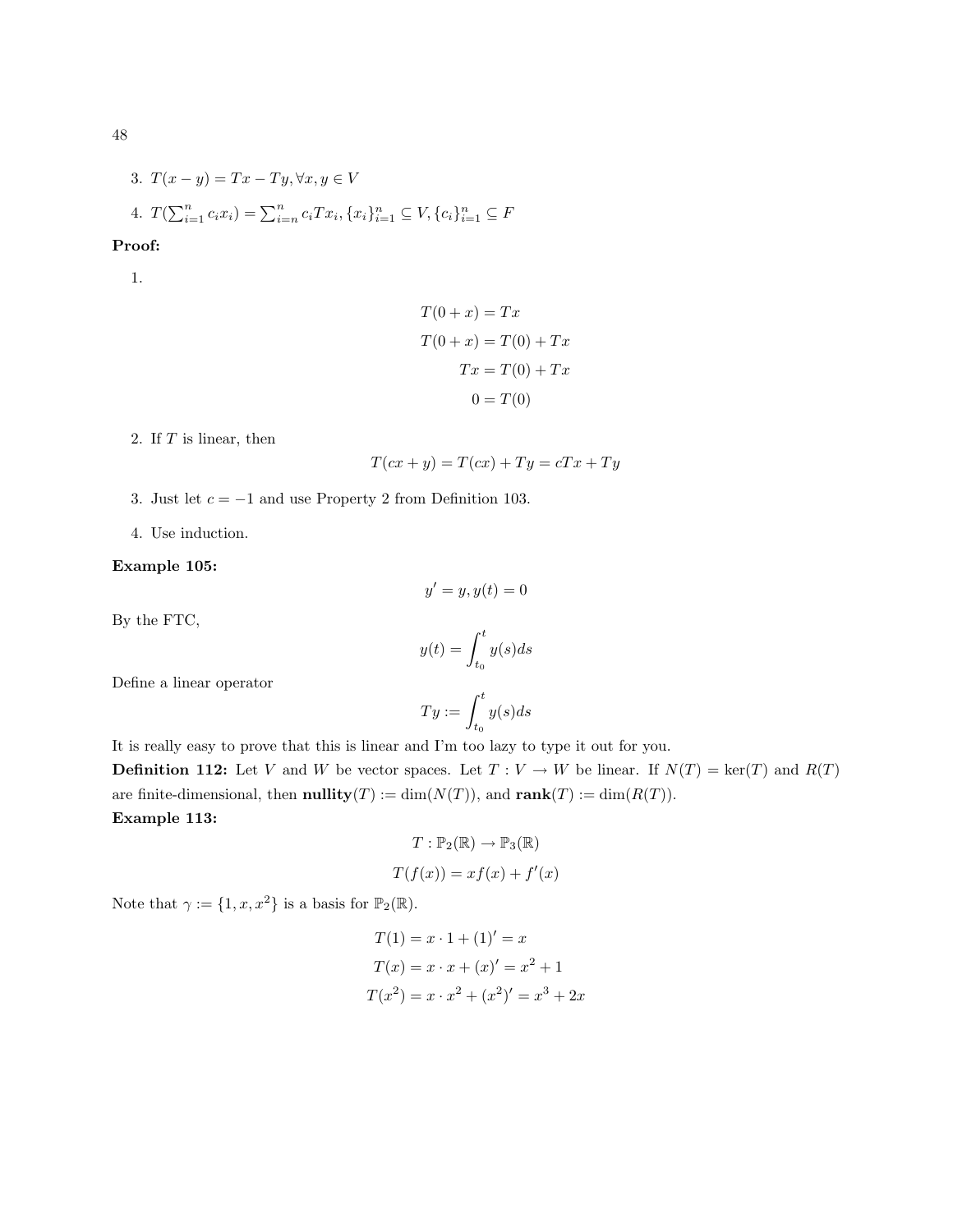By Theorem 111,  $\beta := \{x, x^2 + 1, x^3 + 2x\}$  is a basis for  $R(T)$ .

$$
T(f(x)) = 0 \Leftrightarrow xf + f'(x) = 0 \Leftrightarrow f \equiv 0
$$

Therefore,  $\text{ker}(T) = \{0\}$  and therefore nullity $(T) = 0$ . Also,  $\text{rank}(T) = 3$ .

**Theorem 114:** Let  $T: V \to W$  be linear. Then T is one-to-one if and only if  $N(T) = \{0\}$  (that is, nullity $(T) = 0$ .

**Proof:** In the forward direction: Suppose T is one-to-one and  $x \in N(T)$ . Then  $Tx = 0 = T(0)$ . Thus,  $N(T) \subseteq \{0\}$ . Since T is injectove,  $x = 0$ ; so  $N(T) \supseteq \{0\}$  and so  $N(T) = \{0\}$ . In the reverse direction: Suppose that  $N(T) = \{0\}$ . Say  $Tx = Ty$  for some  $x, y \in V$ . Claim that  $x = y$ . Note then that  $Tx = Ty \Rightarrow$  $Tx - Ty = 0 \Rightarrow T(x - y) = 0 \Rightarrow x - y = 0 \Rightarrow x = y$ 

**Theorem 115 (Dimension Theorem):** Let  $T: V | right arrowW$  be linear. If V is finite-dimensional, then

$$
\text{nullity}(T) + \text{rank}(T) = \dim(V)
$$

Theorem 116:

$$
T: M_{2\times3}(\mathbb{R}) \to M_{2\times2}(\mathbb{R})
$$

$$
T\left(\begin{bmatrix} a_{11} & a_{12} & a_{13} \\ a_{21} & a_{22} & a_{23} \end{bmatrix}\right) = \begin{bmatrix} 2a_{11} - a_{12} & a_{13} + 2a_{12} \\ 0 & 0 \end{bmatrix}
$$

Note that  $\alpha := \{E_{11}, E_{12}, ..., E_{23}\}$  is a basis for  $M_{2\times 3}(\mathbb{R})$  and  $\text{card}(\alpha) = 6$ .

$$
TE_{11} = \begin{bmatrix} 2 & 0 \\ 0 & 0 \end{bmatrix}
$$

$$
TE_{12} = \begin{bmatrix} -1 & 2 \\ 0 & 0 \end{bmatrix}
$$

$$
TE_{13} = \begin{bmatrix} 0 & 1 \\ 0 & 0 \end{bmatrix}
$$

$$
TE_{21} = \begin{bmatrix} 0 & 0 \\ 0 & 0 \end{bmatrix}
$$

$$
TE_{22} = \begin{bmatrix} 0 & 0 \\ 0 & 0 \end{bmatrix}
$$

$$
TE_{23} = \begin{bmatrix} 0 & 0 \\ 0 & 0 \end{bmatrix}
$$

Theorem 111 implies that

$$
R(T) = \text{span}\{TE_{ij}\} = \text{span}\left\{ \begin{bmatrix} 1 & 0 \\ 0 & 0 \end{bmatrix}, \begin{bmatrix} 0 & 1 \\ 0 & 0 \end{bmatrix} \right\}
$$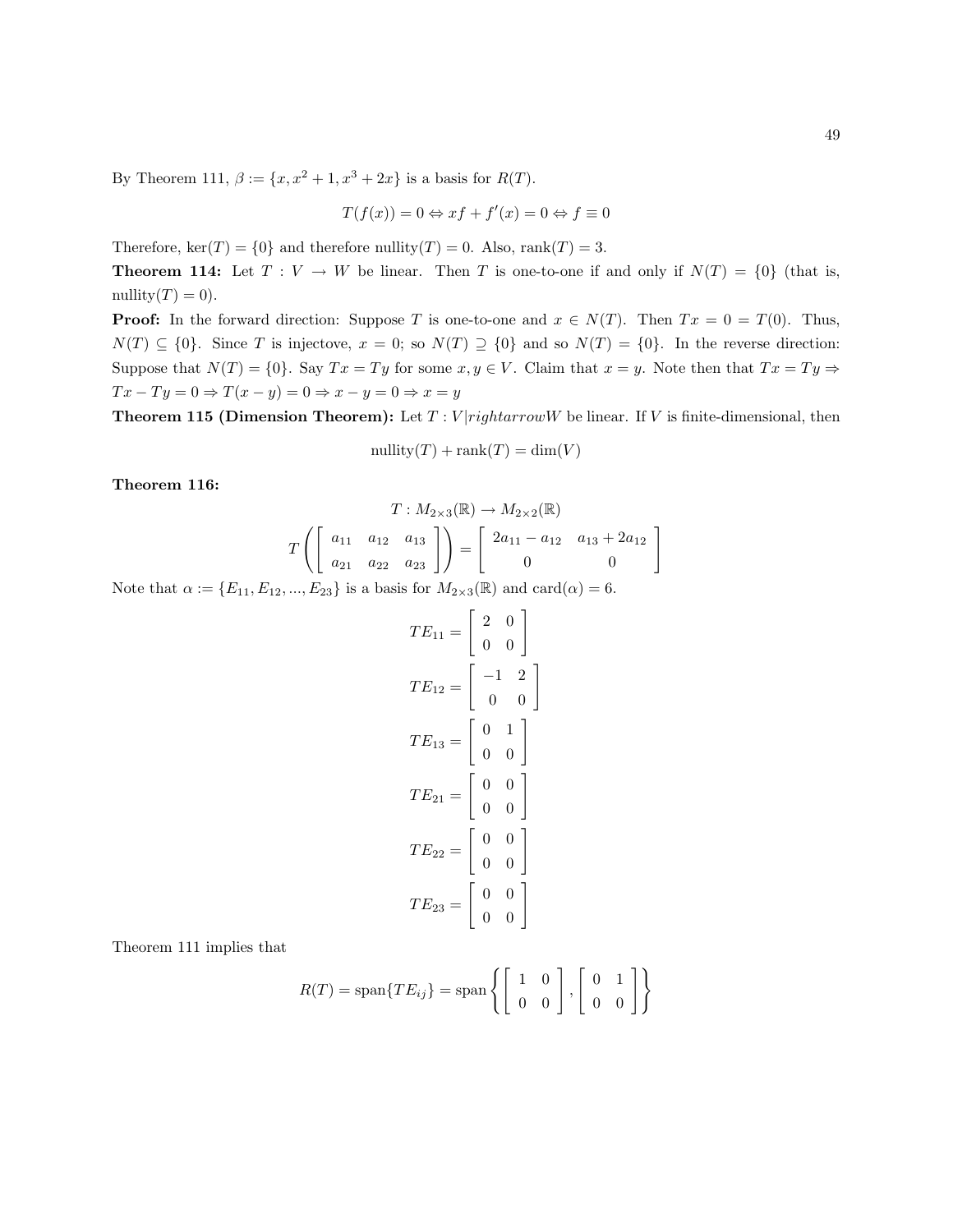Therefore

$$
\beta := \left\{ \begin{bmatrix} 1 & 0 \\ 0 & 0 \end{bmatrix}, \begin{bmatrix} 0 & 1 \\ 0 & 0 \end{bmatrix} \right\}
$$

is a basis for  $R(T)$ .

Platform  $\mathbf{9}_{4}^{3}$  (Finding a Basis for  $N(T)$ ):

$$
2a_{11} - a_{12} = 0
$$

$$
a_{13} + 2a_{12} = 0
$$

$$
a_{11} = -\frac{1}{4}a_{13}
$$

$$
a_{12} = -\frac{1}{2}a_{13}
$$

$$
N(T) = \left\{ \begin{bmatrix} -\frac{1}{4}a & -\frac{1}{2}a & a\\ b & c & d \end{bmatrix} \right\}
$$

Therefore a basis for  $N(T)$  is

$$
\left\{ \left[ \begin{array}{rrr} 0 & 0 & 0 \\ 1 & 0 & 0 \end{array} \right], \left[ \begin{array}{rrr} 0 & 0 & 0 \\ 0 & 1 & 0 \end{array} \right], \left[ \begin{array}{rrr} 0 & 0 & 0 \\ 0 & 0 & 1 \end{array} \right], \left[ \begin{array}{rrr} -\frac{1}{4} & -\frac{1}{2} & 1 \\ 0 & 0 & 0 \end{array} \right] \right\}
$$

**Theorem 117:** Suppose that  $\dim(V) = \dim(W) < \infty$  and  $T: V \to W$  is linear. Then the following are equivalent:

- 1. T is one-to-one
- 2.  $\cal T$  is onto
- 3. rank $(T) = \dim(V)$

Example 118:

$$
T: \mathbb{P}_2(\mathbb{R} \to \mathbb{P}_3(\mathbb{R}))
$$

$$
T(f(x)) = 2f'(x) + \int_0^x 3f(t)dt
$$

$$
T(1) = 2(1)' + \int_0^x 3dt = 3x
$$

$$
T(x) = 2(x)' + \int_0^x 3t dt = 2 + \frac{3}{2}x^2
$$

$$
t(x^2) = 2(x^2)' + \int_0^x 3t^2 dt = 4x + x^3
$$

50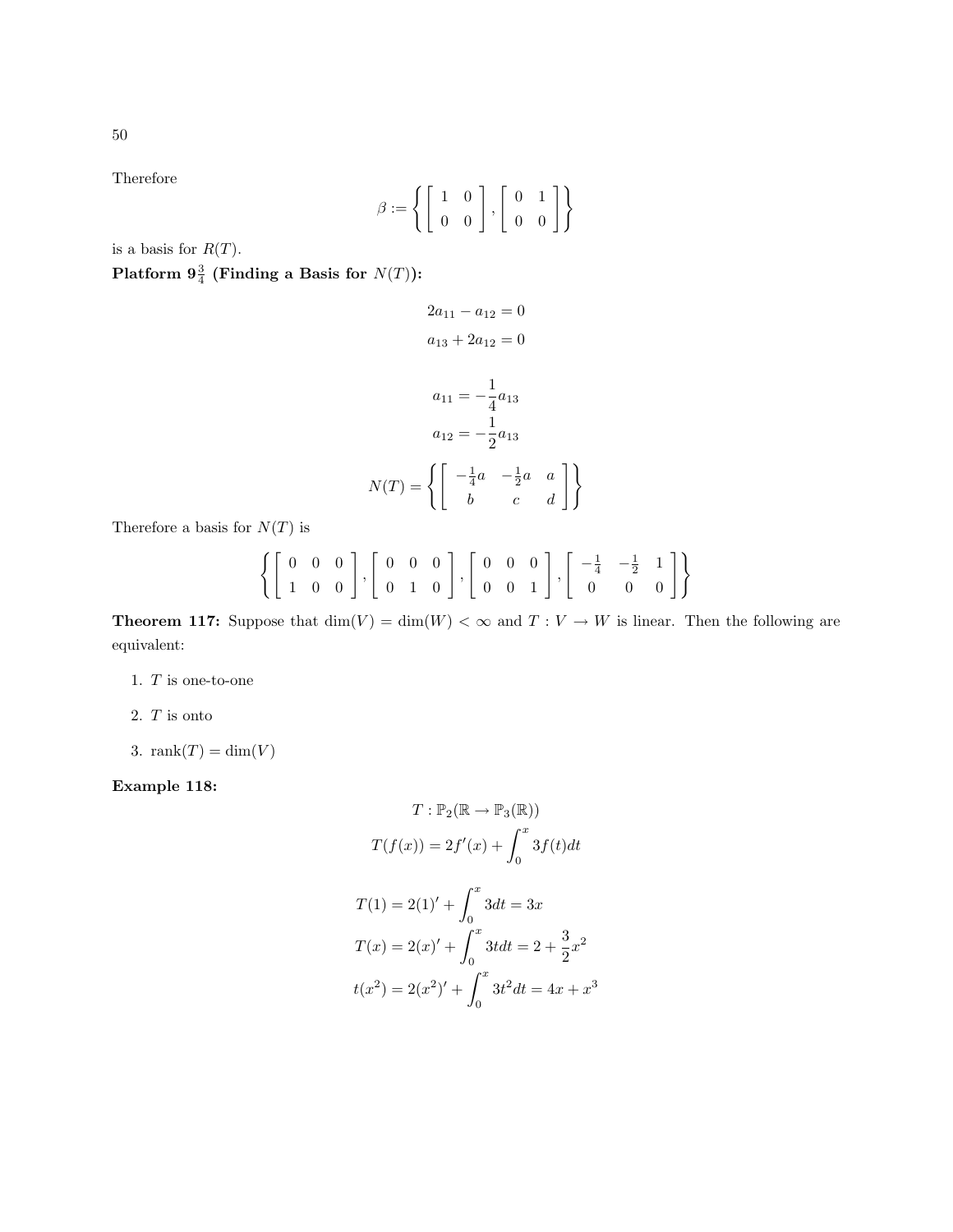Therefore as  $\{T1, Tx, Tx^2\}$  is a L.I. set, by Theorem 111,

$$
\alpha:=\{3x,2+\frac{3}{2}x^2,4x+x^3\}
$$

is a basis for  $R(T)$ . Since nullity(T) = 0 and ker(T) = {0}, by Theorem 115,

$$
\text{nullity}(T) = \dim(\mathbb{P}_2(\mathbb{R})) - \text{rank}(T)
$$

$$
= 3 - 3
$$

$$
= 0
$$

Also, this means that the unique solution to the integrodifferential equation

$$
2y' + \int_0^x 3y(t)dt = 0
$$

is  $y(t) \equiv 0$ .

**Theorem 119:** Suppose  $\{v_1, ..., v_n\}$  is a basis for V. For  $w_1, ..., w_n \in W$ , there does not exist a linear transformation  $T: V \to W \ni Tv_i = w_i$ , for  $1 \leq i \leq n$ .

**Corollary 120:** Suppose V is finite-dimensional with basis  $\{v_1, ..., v_n\}$ . If  $U, T : V \to W$  are linear and  $Uv_i = Tv_i$ , for each i, then  $U \equiv T$ .

**Definition 121:** Let V be finite-dimensional. An **ordered basis** for V is a basis for V equipped with a specific order.

Example 122:

$$
\gamma = \{e_1, e_2, e_3\}
$$

$$
\beta = \{e_1, e_3, e_2\}
$$

Note that  $\gamma \neq \beta$  as ordered bases, but  $\gamma = \beta$  as unordered bases.

**Defnition 123:** Let  $\beta = \{u_1, ..., u_n\}$  be an ordered basis for V. For  $x \in V$ , let  $a_1, ..., a_n$  be the unique scalars such that  $x = \sum_{i=1}^{n}$ . We define the coordinate transform of x relative to  $\beta$ , denoted  $[x]_{\beta}$ , by **Example 124:** Let  $V = \mathbb{P}_4(\mathbb{R})$ .  $\beta = \{1, x, x^2, x^3, x^4\}$  in an ordered basis for V. Then if  $f(x) =$ ...

**Definition 138:** Let  $T: V \to W$  be linear. A function  $U: W \to V$  is an inverse of T if  $TU = I_W$  and  $UT = T_V$ . If T has an inverse, then T is **invertible**. In this case, the inverse is unique and denoted by  $T^{-1}$ . Factoids:

- 1.  $(TU)^{-1} = U^{-1}T^{-1}$
- 2.  $(T^{-1})^{-1} = T$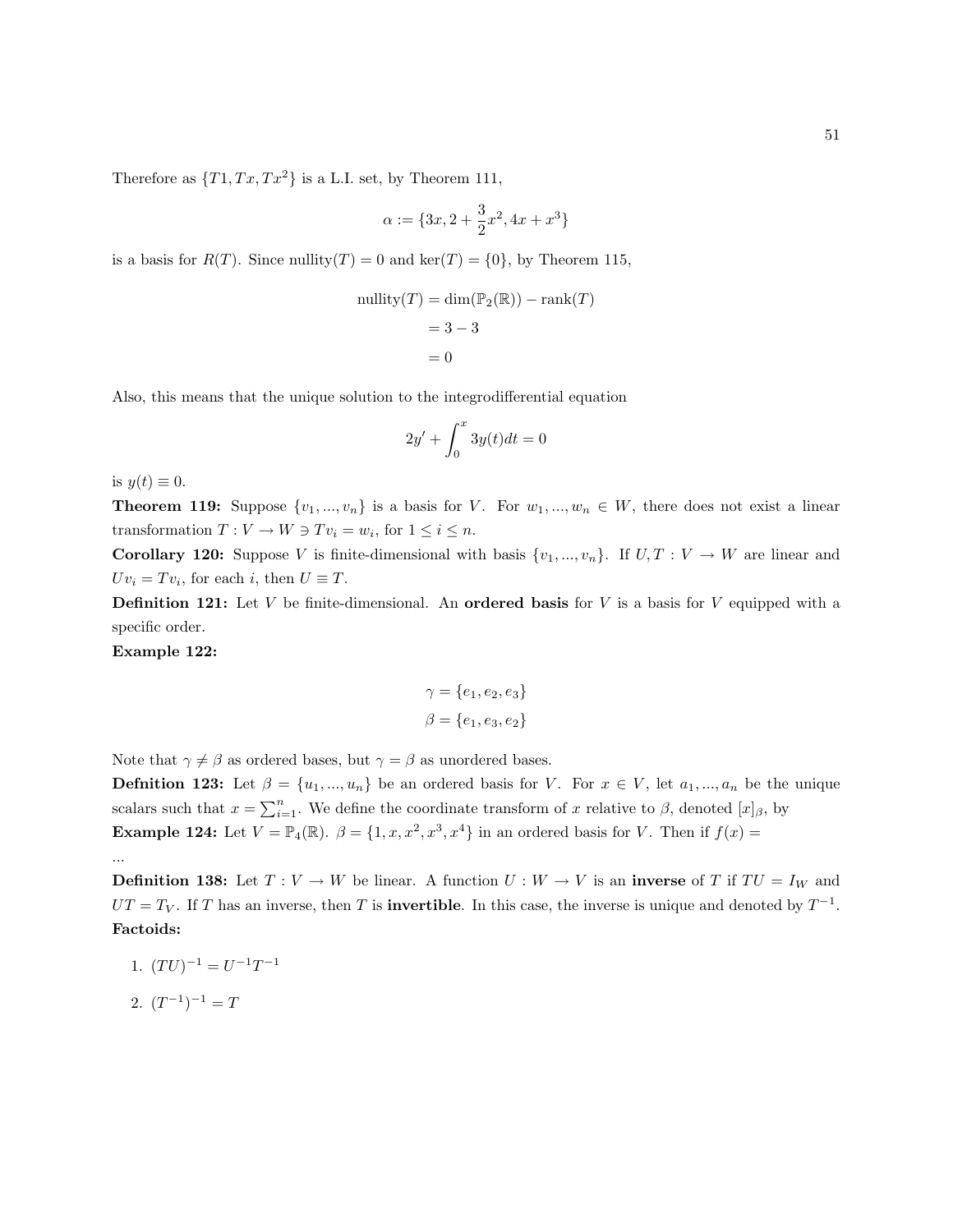52

**Theorem 139:** Let  $T: V \to W$  be linear, where V and W are finite-dimensional vector spaces of equal dimension. Then  $T^{-1}$  exists if and only if  $\text{rank}(T) = \dim(V)$ .

**Theorem 140:** Let V and W be vector spaces and  $T: V \to W$  be linear and invertible. Then  $T^{-1}: W \to V$ is linear.

**Theorem 141:** Let V and W be finite-dimensional vector spaces with ordered bases  $\beta$  and  $\gamma$ , respectively. Let  $T: V \to W$  be linear. Then T is invertible if and only if  $[T]_{\beta}^{\gamma}$  is invertible. In this case,

$$
\left[T^{-1}\right]_{\gamma}^{\beta}=\left(\left[T\right]_{\beta}^{\gamma}\right)^{-1}
$$

Example 142:

$$
T: \mathbb{P}_2(\mathbb{R}) \to \mathbb{P}_2(\mathbb{R})
$$

$$
Tf := f + f' + f''
$$

$$
\beta = \{1, x, x^2\}
$$

$$
[T]_{\beta} = \begin{bmatrix} 1 & 1 & 2 \\ 0 & 1 & 2 \\ 0 & 0 & 1 \end{bmatrix}
$$

$$
([T]_{\beta})^{-1} = \begin{bmatrix} 1 & -1 & 0 \\ 0 & 1 & -2 \\ 0 & 0 & 1 \end{bmatrix}
$$

Corollary to Steinauer's Theorem: Let God exist. Goodrich likes to draw pictures and should have been an algebraist. Recall that Jesus would have been an algebraist. Therefore Goodrich ≡ Jesus.

**Definition 143:** Let V and W be vector spaces. We say that V is **isomorphic** to W, denoted  $V \approx W$ , if there exists a linear transformation T that maps V into W such that T is invertible. Such a linear transformation is called an **isomorphism** from  $V$  onto  $W$ .

**Theorem 144:** Let V and W be finite-dimensional vector spaces over a common field F. Then  $V \approx W$  if and only if  $\dim(V) = \dim(W)$ .

**Theorem 145:** Let V and W be finite-dimensional vector spaces of dimension  $n$  and  $m$ , respectively, and let  $\beta$  and  $\gamma$  be oredered bases for V and W, respectively. Then

$$
\Phi: \mathcal{L}(V, W) : \to \mathbb{M}_{m \times n}(\mathbb{R})
$$

defined by

$$
\Phi(T)=[T]^\gamma_\beta
$$

is an isomorphism.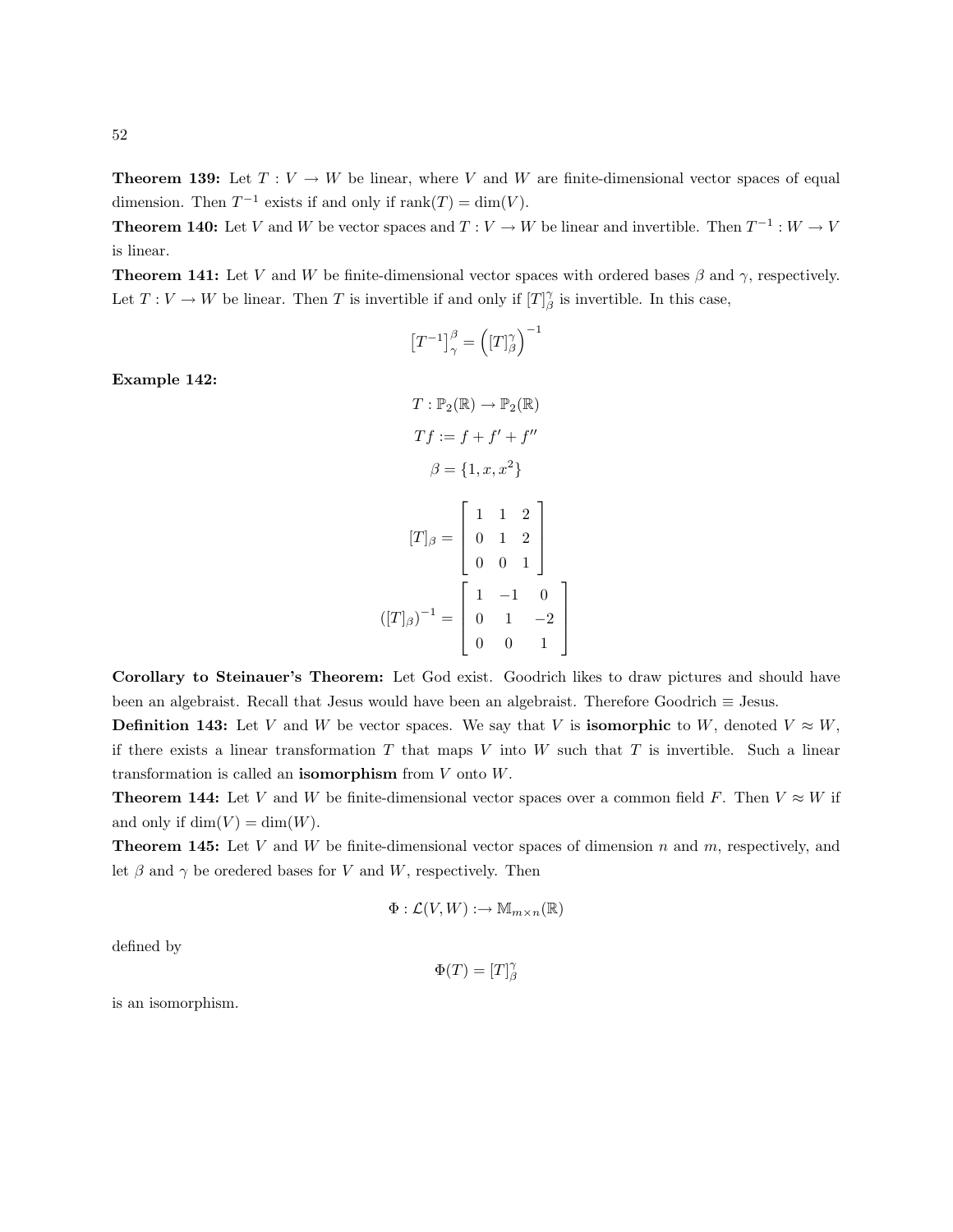# ${\rm Platform} \; 9\frac{3}{4} \; ({\rm Eigenstuff}) \colon$

$$
Ty = \lambda y
$$

y is the eigenvector and  $\lambda$  is the eigenvalue.

**Definition 146:** Let  $T: V \to V$  be linear. A scalar  $\lambda$  is an **eigenvalue** of T if there is a nonzero  $v \in V \ni Tv = \lambda v$ . In this case, v is called the **eigenvector** of T associated to  $\lambda$ , and  $(\lambda, v)$  is an **eigenpair**.

$$
A\vec{v} = \lambda \vec{v}
$$

$$
A\vec{v} - \lambda \vec{v} = 0
$$

$$
A\vec{v} - \lambda I\vec{v} = 0
$$

$$
(A - \lambda I)\vec{v} = 0
$$

and in order for this to have a nontrivial solution, the coefficient matrix  $(A - \lambda I)$  must have a determinant of 0 because if  $\det(A-\lambda I) \neq 0$ , then the equation above has a unique solution (i.e.,  $\vec{v} = \vec{0}$ ). So the characteristic equation of A is

$$
\det(A - \lambda I) = 0
$$

Example 147:

$$
A = \left[ \begin{array}{cc} 1 & 3 \\ 1 & 3 \end{array} \right]
$$

$$
\det(A - \lambda I) = 0
$$
  

$$
\det\left(\begin{bmatrix} 1 & 3 \\ 1 & 3 \end{bmatrix} - \begin{bmatrix} \lambda & 0 \\ 0 & \lambda \end{bmatrix}\right)
$$
  

$$
\begin{vmatrix} 1 - \lambda & 3 \\ 1 & 3 - \lambda \end{vmatrix} = 0
$$
  

$$
3 - 4\lambda + \lambda^2 - 3 = 0
$$
  

$$
\lambda^2 - 4\lambda = 0
$$
  

$$
\lambda(\lambda - 4) = 0
$$
  

$$
\lambda_1 = 0
$$
  

$$
\lambda_2 = 4
$$

Now find an eigenvector for  $\lambda_1 = 0$ :

$$
\left[\begin{array}{cc} 1 & 3 \\ 1 & 3 \end{array}\right] \left[\begin{array}{c} v_1 \\ v_2 \end{array}\right] = \left[\begin{array}{c} 0 \\ 0 \end{array}\right]
$$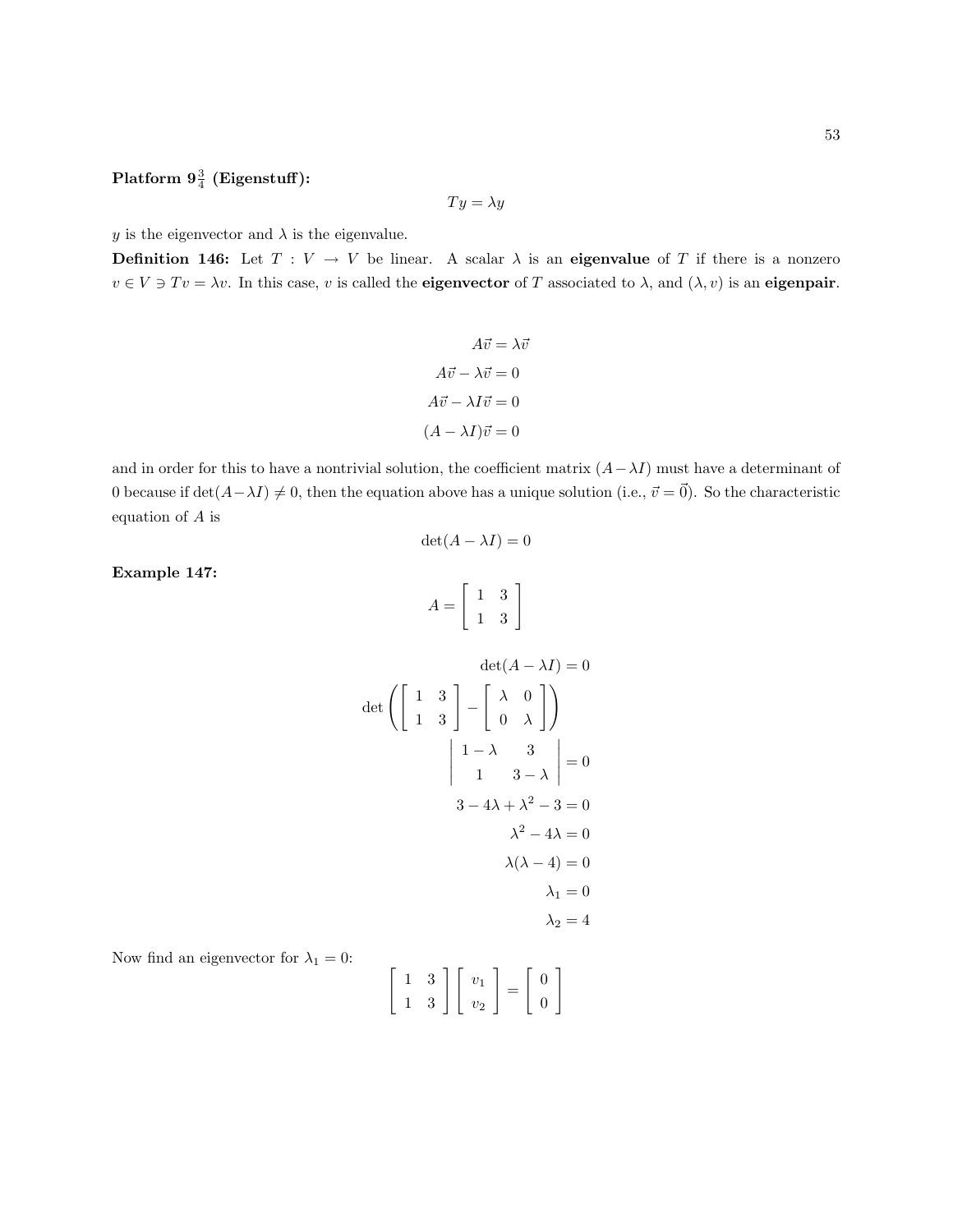$$
v_1 + 3v_2 = 0
$$

$$
v_1 + 3v_2 = 0
$$

$$
v_1 = -3v_2
$$

$$
\begin{bmatrix} -3 \\ 1 \end{bmatrix}
$$

So a possible eigenvector is

and so our eigenpair is

$$
\left(0,\left[\begin{array}{c}-3\\1\end{array}\right]\right)
$$

 $\lceil$ 

Now we find an eigenvector for  $\lambda_2 = 4$ :

$$
(A - 4I)\vec{v} = 0
$$
  
\n
$$
-3 \quad 3 \quad 1 \quad v_1 \quad v_2 \quad = \quad 0
$$
  
\n
$$
-3v_1 + 3v_2 = 0
$$
  
\n
$$
v_1 - v_2 = 0
$$
  
\n
$$
v_1 = v_2
$$
  
\n
$$
\begin{bmatrix} 1 \\ 1 \end{bmatrix}
$$
  
\n
$$
\begin{pmatrix} 1 \\ 4 \end{pmatrix}
$$

1

So a possible eigenvector is

and so our eigenpair is

**Theorem 148 (Eigenspace Theorem):** For each eigenvalue  $\lambda$  of a linear transformation  $T: V \to V$ , the eigenspace

1

$$
\mathbb{E}_{\lambda} := \{ \vec{v} \in V : T\vec{v} = \lambda \vec{v} \}
$$

is a subspace of  $V$ .

**Theorem 149 (Distinct Eigenvalue Theorem):** Let  $A \in M_{m \times n}(\mathbb{R})$ . If  $\lambda_1, ..., \lambda_p$  are distinct eigenvalues with associated eigenvectors  $\vec{v}_1, ..., \vec{v}_n$  ( $p \leq n$ ), then  $\{\vec{v}_1, ..., \vec{v}_n\}$  is a linearly independant set. Proposition 150: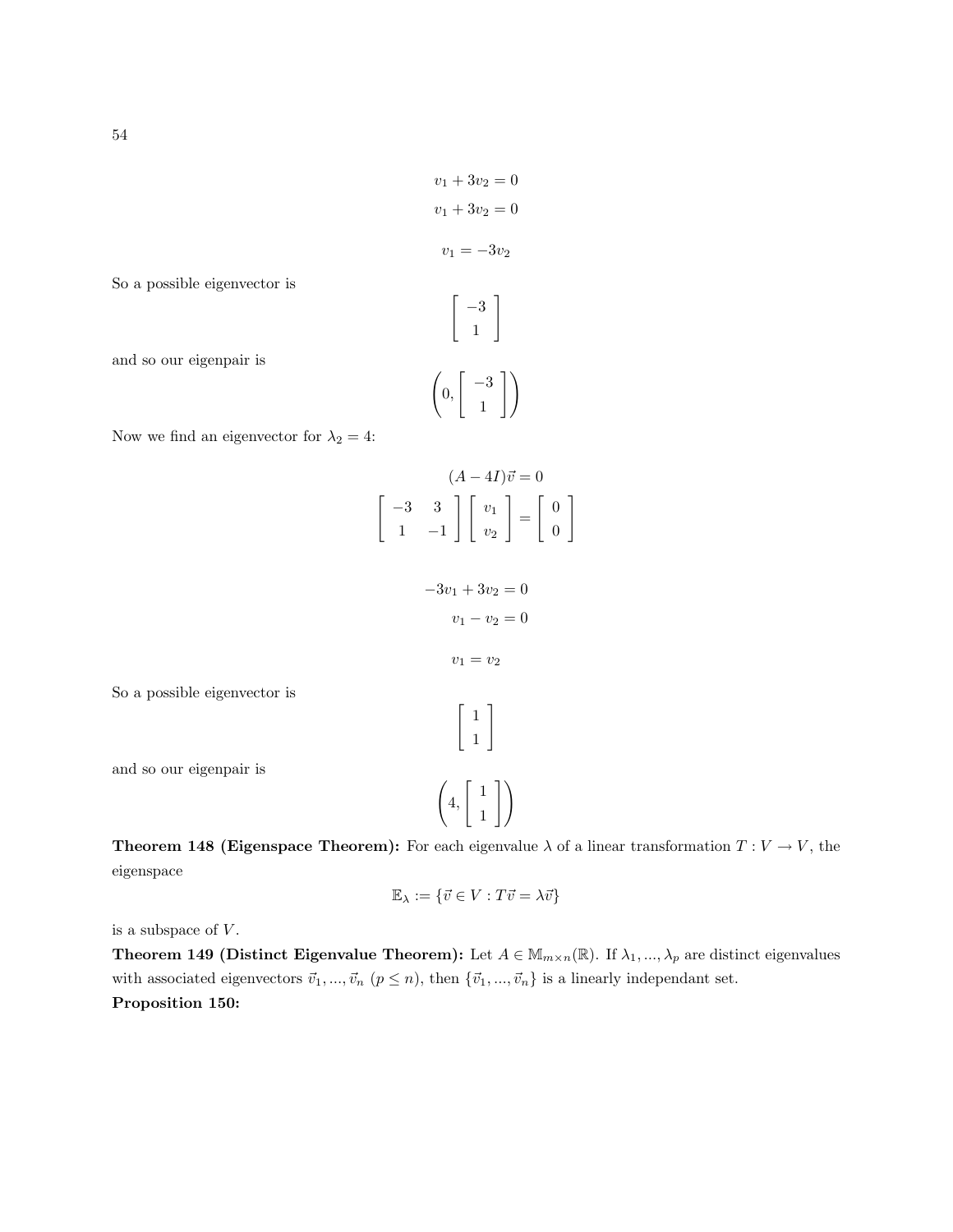- 1. If A is diagonal, then the eigenvalues of A lie along the main diagonal.
- 2. If A is upper or lower triangular, then its eigenvalues are on the main diagonal.
- 3. If  $A\in\mathbb{M}_{2\times2}(\mathbb{R}),$  then the characteristic equation of  $A$  is

$$
\lambda^2 - (\text{Tr}A)\lambda + |A| = 0
$$

Example 151: Consider the two-point BVP

$$
y'' + \lambda y = 0
$$

$$
y'(0) = 0
$$

$$
y(\pi) = 0
$$

Our characteristic equation is

$$
r^2 + \lambda = 0
$$

We must consider this case-by-case. First, consider  $\lambda = 0$ .

$$
r^2 = 0
$$

$$
r = 0
$$

Therefore

$$
y(t) = At + B
$$

 $y'(0) = 0 = A$ 

But

and

 $y(\pi) = 0 = A\pi + B = B$ 

so the only possible  $y(t)$  is

 $y(t) \equiv 0$ 

but this is the trivial solution so we get no eigenvectors from this case. Now consider  $\lambda < 0$ .

$$
r^{2} + \lambda = 0
$$

$$
r^{2} = -\lambda
$$

$$
r = \pm \sqrt{-\lambda} = \pm \mu
$$

Therefore

$$
y(t) = Ae^{\mu t} + Be^{-\mu t}
$$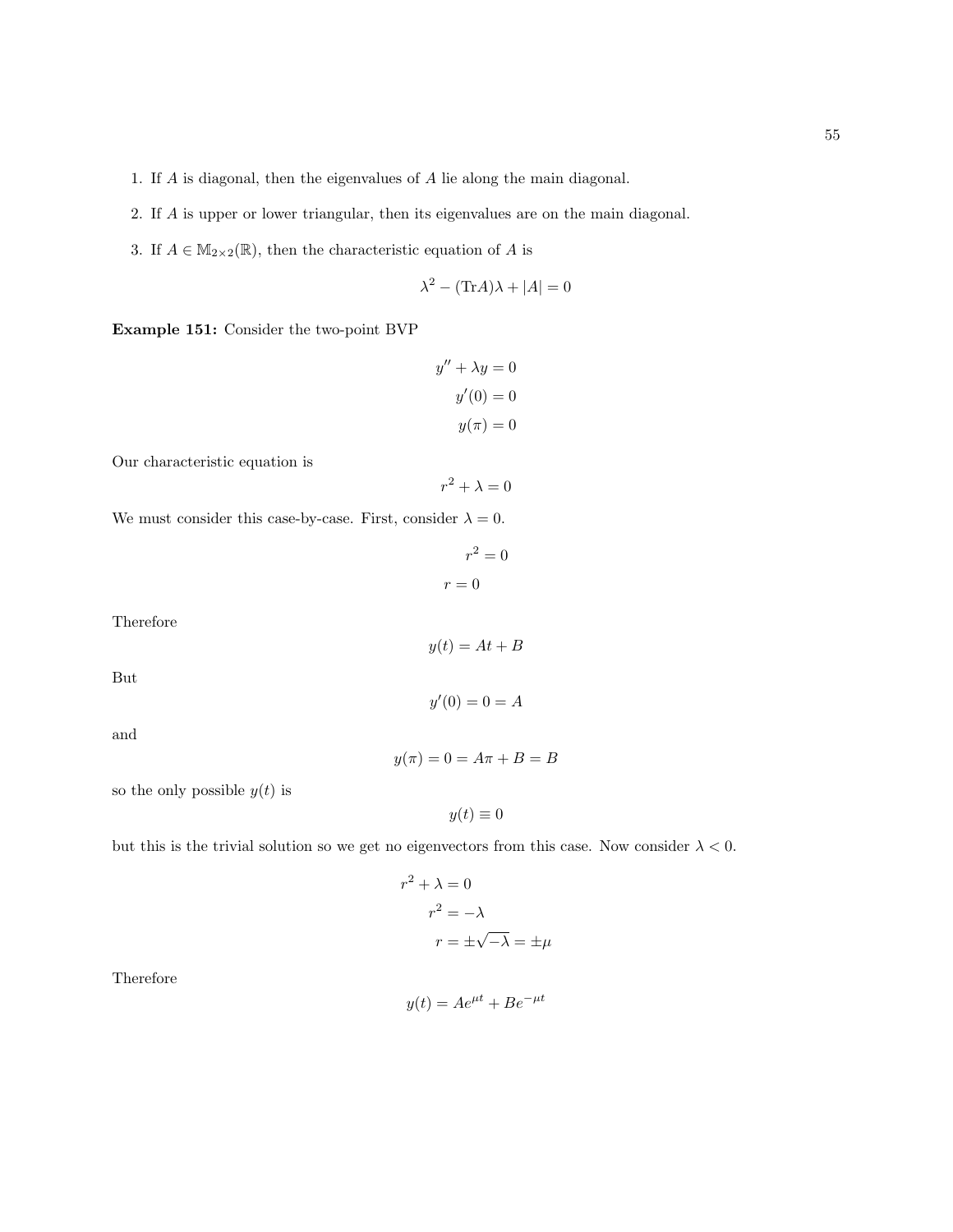but according to Goodrich this doesn't work out either, so we don't get any eigenvectors from this case either. Finally consider  $\lambda > 0$ .

$$
r^{2} + \lambda = 0
$$

$$
r^{2} = -\lambda
$$

$$
r = \pm i\sqrt{\lambda}
$$

$$
r = \pm i\mu
$$

Therefore

$$
y(t) = c_1 \cos(\mu t) + c_2 \sin(\mu t)
$$

and this time it works, because

$$
y'(x) = -c_1\mu\sin(\mu x) + c_2\mu\cos(\mu x)
$$

So, checking the boundary conditions,

$$
y'(0) = 0 = c_2 \mu
$$

and therefore  $c_2 = 0$ . Also,

$$
y(\pi) = 0 = c_1 \cos(\mu \pi)
$$

which is satisfied when

$$
\mu=\mu_n:=\frac{2n-1}{2}, n\in\mathbb{N}
$$

So our eigenvalues are

$$
\lambda_n = \mu_n^2 = \left(\frac{2n-1}{2}\right)^2, n \in \mathbb{N}
$$

and our eigenvectors are

$$
y_n(x) = \cos\left(\frac{2n-1}{2}x\right), n \in \mathbb{N}
$$

Note that there are infinitely many eigenvalues. Also note that this problem has to do with the heat PDE but I didn't write down the details.

 ${\rm Platform} \; 9\frac{3}{4} \; ({\rm Factoring \; Matrices)}$ :

$$
A = \left[ \begin{array}{rr} 1 & 1 \\ 4 & 1 \end{array} \right]
$$

First, find the eigenstuff.

$$
0 = |A - \lambda I| = \begin{vmatrix} 1 - \lambda & 1 \\ 4 & 1 - \lambda \end{vmatrix} = \lambda^2 - 2\lambda - 3 = (\lambda - 3)(\lambda + 1)
$$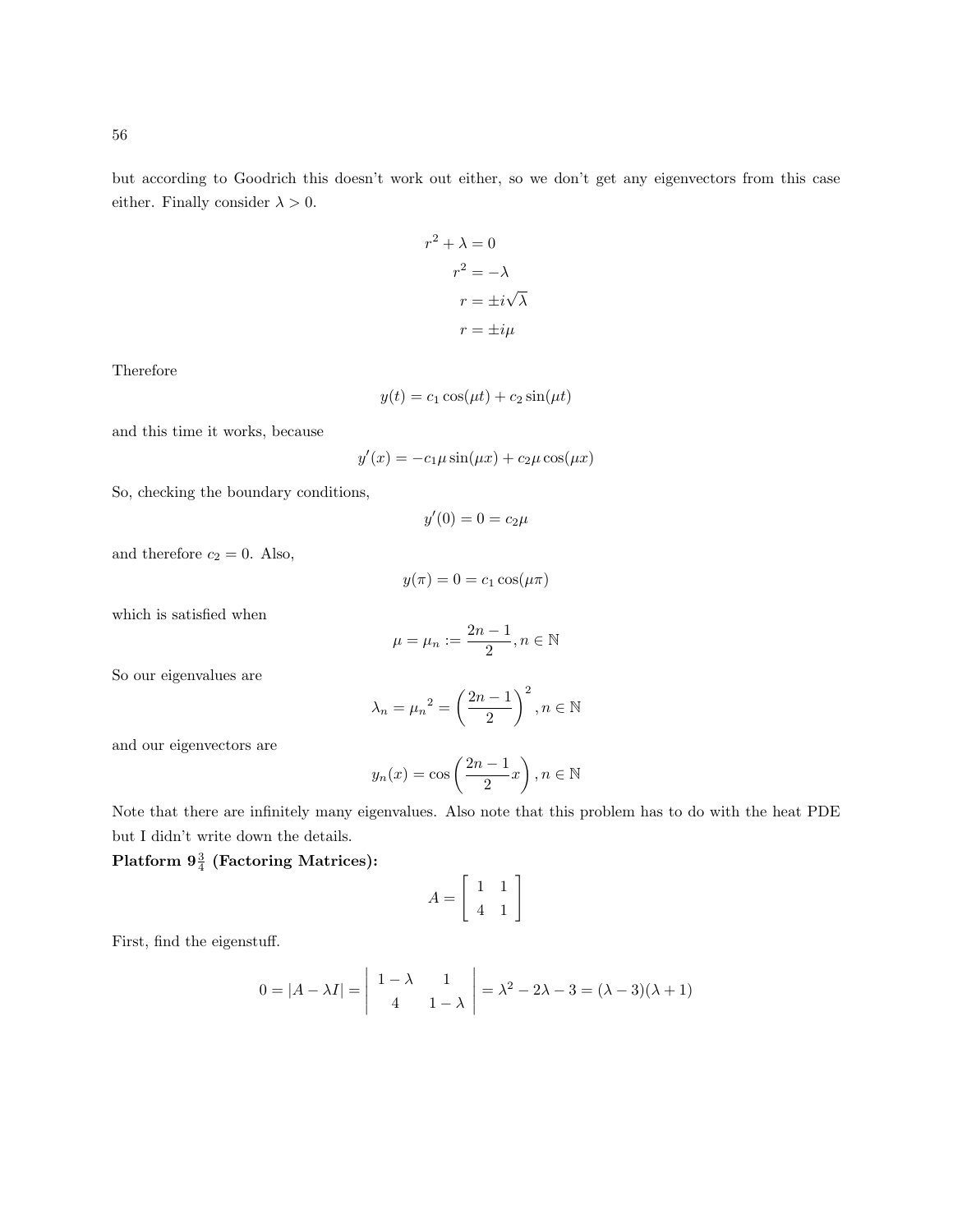So the eigenvalues are

 $\lambda_1=3$  $\lambda_2 = -1$ 

Now we find some eigenpairs. First, for  $\lambda_1$ :

$$
\left[\begin{array}{ccc} -2 & 1 & 0 \\ 4 & -2 & 0 \end{array}\right]
$$

 $-2v_1 + v_2 = 0$ 

 $\lceil 1 \rceil$  $\frac{1}{2}$ 

> $\lceil 1 \rceil$  $\frac{1}{2}$

> > 1

 $\begin{bmatrix} 2 & 1 & 0 \end{bmatrix}$ 4 2 0

 $2v_1 + v_2 = 0$ 

 $\lceil -1 \rceil$ 2

 $v_1 = -\frac{1}{2}v_2$ 

1

 $\sqrt{ }$ 3 ,  $v_1 = \frac{1}{2}v_2$ 

So

So a possible eigenvector is

and the assiciated eigenpair is

Now  $\lambda_2$ :

So

So a possible eigenvector is

and the assiciated eigenpair is

$$
\left(-1,\left\lceil\begin{array}{c}-1\\2\end{array}\right\rceil\right)
$$

Okay now let's take it a step forward. Consider

$$
D:=\text{diag}\{\lambda_1,\lambda_2\}=\left[\begin{array}{cc}3&0\\0&-1\end{array}\right]
$$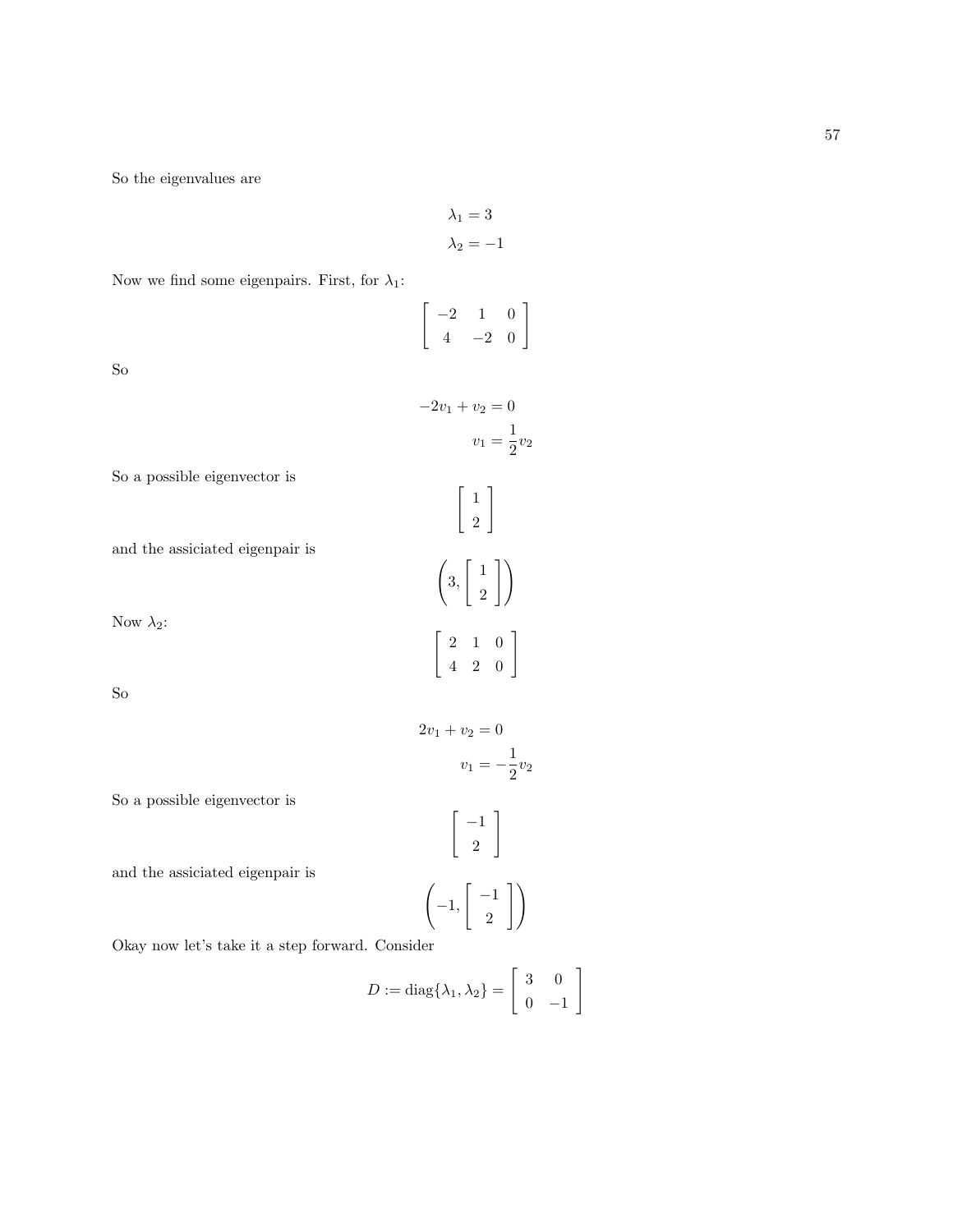and

$$
P := \begin{bmatrix} \vdots & \vdots \\ \vec{v}_1 & \vec{v}_2 \\ \vdots & \vdots \end{bmatrix} = \begin{bmatrix} 1 & -1 \\ 2 & 2 \end{bmatrix}
$$
  
werse  

$$
P^{-1} = \frac{1}{4} \begin{bmatrix} 2 & 1 \\ -2 & 1 \end{bmatrix} = \begin{bmatrix} \frac{1}{2} & \frac{1}{4} \\ -\frac{1}{2} & \frac{1}{4} \end{bmatrix}
$$
  
factored the matrix since

with associated in

Note that we just

 $A = PDP^{-1}$ 

Now let's switch gears entirely and consider the system of differential equations represented by A:

$$
\vec{x}' = A\vec{x}
$$

which can be written as

| $\left[\begin{array}{c} x_1' \\ x_2' \end{array}\right] = \left[\begin{array}{cc} 1 & 1 \\ 4 & 1 \end{array}\right] \left[\begin{array}{c} x_1 \\ x_2 \end{array}\right]$ |  |  |
|---------------------------------------------------------------------------------------------------------------------------------------------------------------------------|--|--|
|                                                                                                                                                                           |  |  |

 $x'_1 = x_1 + x_2$  $x'_2 = 4x_1 + x_2$ 

or

Now do a clever change of variables and put  $\vec{x} = P\vec{u}$ , which is equivalent to  $P^{-1}\vec{x} = \vec{u}$ . This means that

$$
\left[\begin{array}{c} u_1 \\ u_2 \end{array}\right] = \left[\begin{array}{cc} \frac{1}{2} & \frac{1}{4} \\ -\frac{1}{2} & \frac{1}{4} \end{array}\right] \left[\begin{array}{c} x_1 \\ x_2 \end{array}\right]
$$

So

$$
\vec{x}' = A\vec{x}
$$

$$
(P\vec{u})' = A\vec{x}
$$

$$
P\vec{u}' = A\vec{x}
$$

$$
P\vec{u}' = PDP^{-1}\vec{x}
$$

$$
P\vec{u}' = PD\vec{u}
$$

$$
\vec{u}' = P^{-1}PD\vec{u}
$$

$$
\vec{u}' = ID\vec{u}
$$

$$
\vec{u}' = D\vec{u}
$$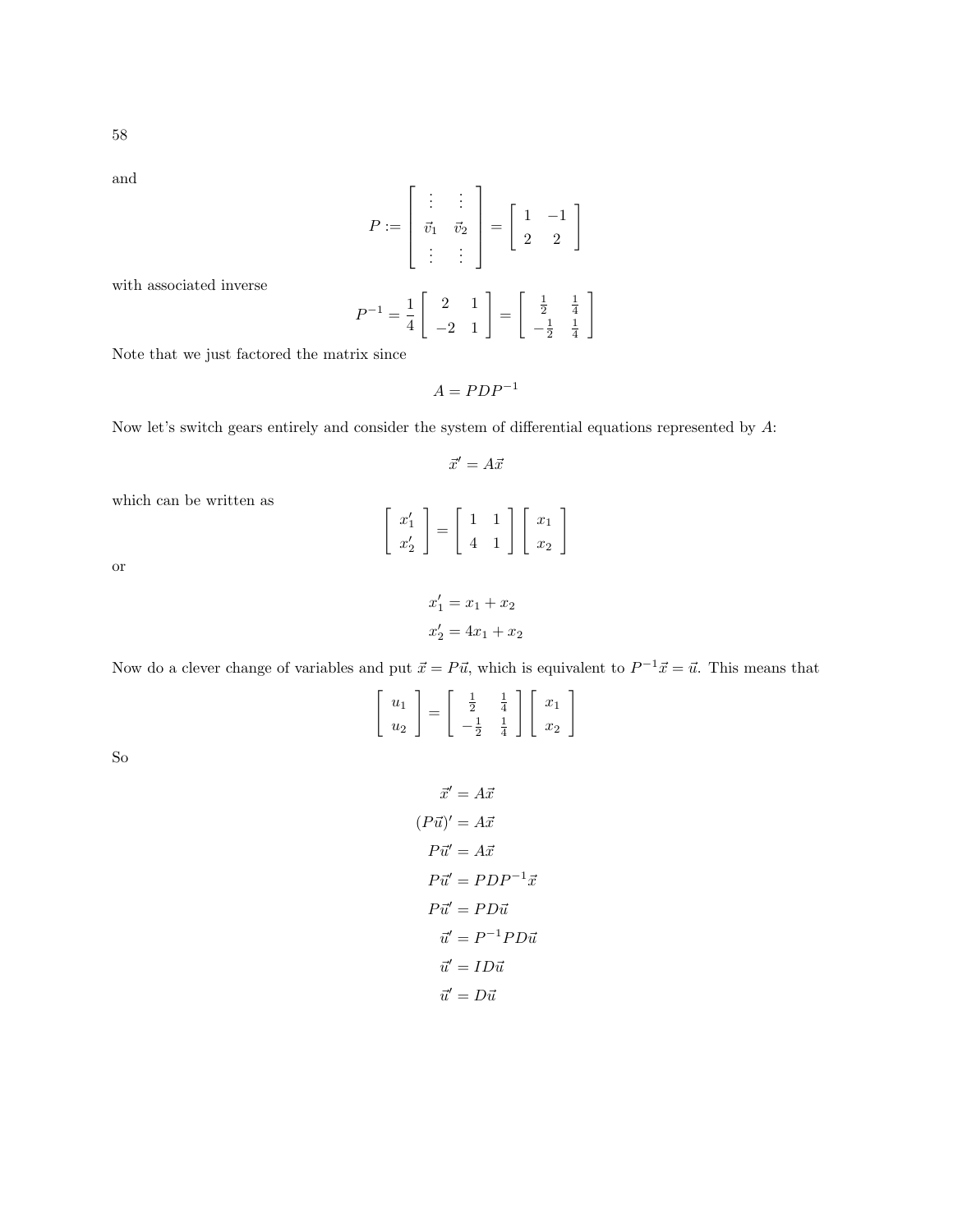which can be written as

$$
\left[\begin{array}{c} u_1' \\ u_2' \end{array}\right] = \left[\begin{array}{cc} 3 & 0 \\ 0 & -1 \end{array}\right] \left[\begin{array}{c} u_1 \\ u_2 \end{array}\right]
$$

 $u'_1 = 3u_1$  $u'_2 = -u_2$ 

and

And see now this system is really easy to solve. Hooray for clever math tricks involving matrices! Now, we can show this in general.

**Theorem 152 (Diagonalization of a Matrix):** Assume that  $A \in M_{n \times m}(\mathbb{R})$  is given and has  $\{\lambda_i\}_{i=1}^n$  as its n (not necessarily distinct) eigenvalues and  ${\{\vec{v}_i\}}_{i=1}^n$  as its n linearly independent associated eigenvectors. Then if and only if we put

$$
P := \left[ \begin{array}{ccc} \vdots & & \vdots \\ \vec{v}_1 & \cdots & \vec{v}_n \\ \vdots & & \vdots \end{array} \right]
$$

and

$$
D := \text{diag}\{\lambda_1, ..., \lambda_n\}
$$

 $AP = PD$ 

 $A = PDP^{-1}$ 

then

i.e.,

**Definition 153:**  $A$  and  $B$  are called similar, denoted

 $\cal B$   $\cal A$ 

if

Theorem 154: For a linear DE

 $\vec{x}' = A\vec{x}$ 

 $B = P^{-1}AF$ 

with diagonizable matrix A, the change of variables  $\vec{x} = P \vec{w}$  transforms the original system into a decoupled system

 $\vec{w}' = D\vec{w}$ 

where  $D = \text{diag}\{\lambda_1, ..., \lambda_n\}$ , where  $\lambda_1, ..., \lambda_n$  are the eigenvalues of A.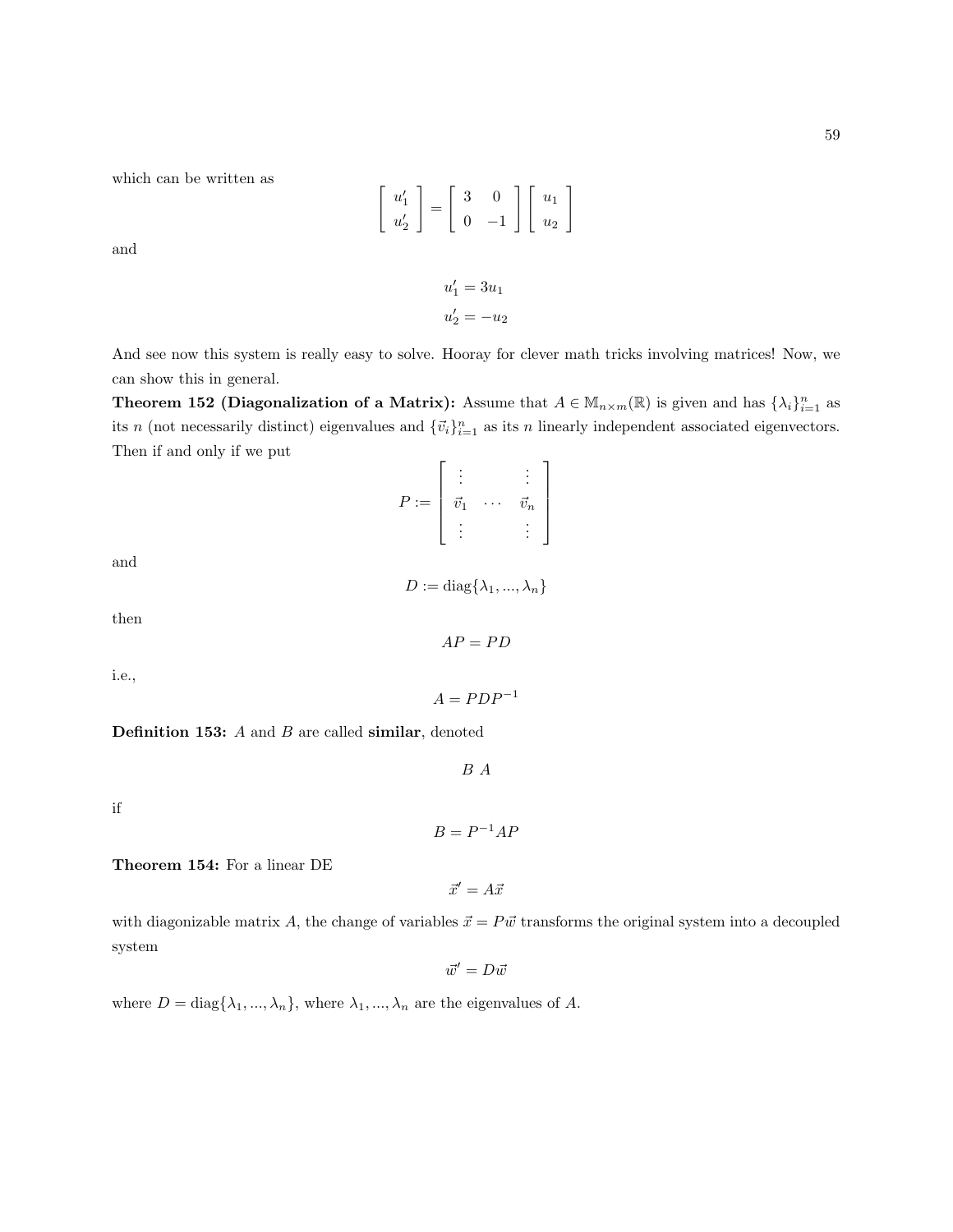Theorem 155: For a linear DE

$$
\vec{x}' = A\vec{x} + f(t)
$$

with diagonizable matrix A, the change of variables  $\vec{x} = P \vec{w}$  transforms the original system into a decoupled system

$$
\vec{w}' = D\vec{w} + P'f
$$

where  $D = \text{diag}\{\lambda_1, ..., \lambda_n\}$ , where  $\lambda_1, ..., \lambda_n$  are the eigenvalues of A. Example 156: .<br>" #

$$
\vec{x}' = \begin{bmatrix} 1 & 1 \\ 1 & 1 \end{bmatrix} \vec{x} + \begin{bmatrix} t \\ 1 \end{bmatrix}
$$

Platform 9frac34 (The Eigenvalue Method):

$$
\vec{x}' = A\vec{x}
$$

A has eigenvalues  $\lambda_1, ..., \lambda_n$  and eigenvectors  $\vec{v}_1, ..., \vec{v}_n$ , we have

$$
\vec{x}(t) = c_1 \vec{v}_1 e^{\lambda_1 t} + \dots + c_n \vec{v}_n e^{\lambda_n t}
$$

and, differentiating,

$$
vecvec{x}'(t) = c_1 \vec{v}_1 \lambda_1 e^{\lambda_1 t} + \dots + c_n \vec{v}_n \lambda_n e^{\lambda_n t}
$$

$$
= c_1 A \vec{v}_1 e^{\lambda_n t} + \dots + c_n A \vec{v}_n e^{\lambda_n t}
$$

$$
= A \left[ c_1 \vec{v}_1 e^{\lambda_n t} + \dots + c_n \vec{v}_n e^{\lambda_n t} \right]
$$

$$
= A \vec{x}
$$

**Theorem 157 (General Existence and Uniqueness):** If  $f(t)$  and  $A(t)$  are continuous on some interval  $I \ni t_0 \in I$ , then the IVP

$$
\vec{x}' = A(t)\vec{x} + f(t), \vec{x}(t_0) = \vec{x}_0
$$

has a unique solution that exists on all of I. Example 158:

$$
x' = -x + 2y, x(0) = 4
$$

$$
y' = 4x + y, y(0) = -3
$$

$$
\vec{x}' = \begin{bmatrix} -1 & 2\\ 4 & 1 \end{bmatrix} \vec{x}, \vec{x}(0) = \begin{bmatrix} 4\\ -3 \end{bmatrix}
$$

1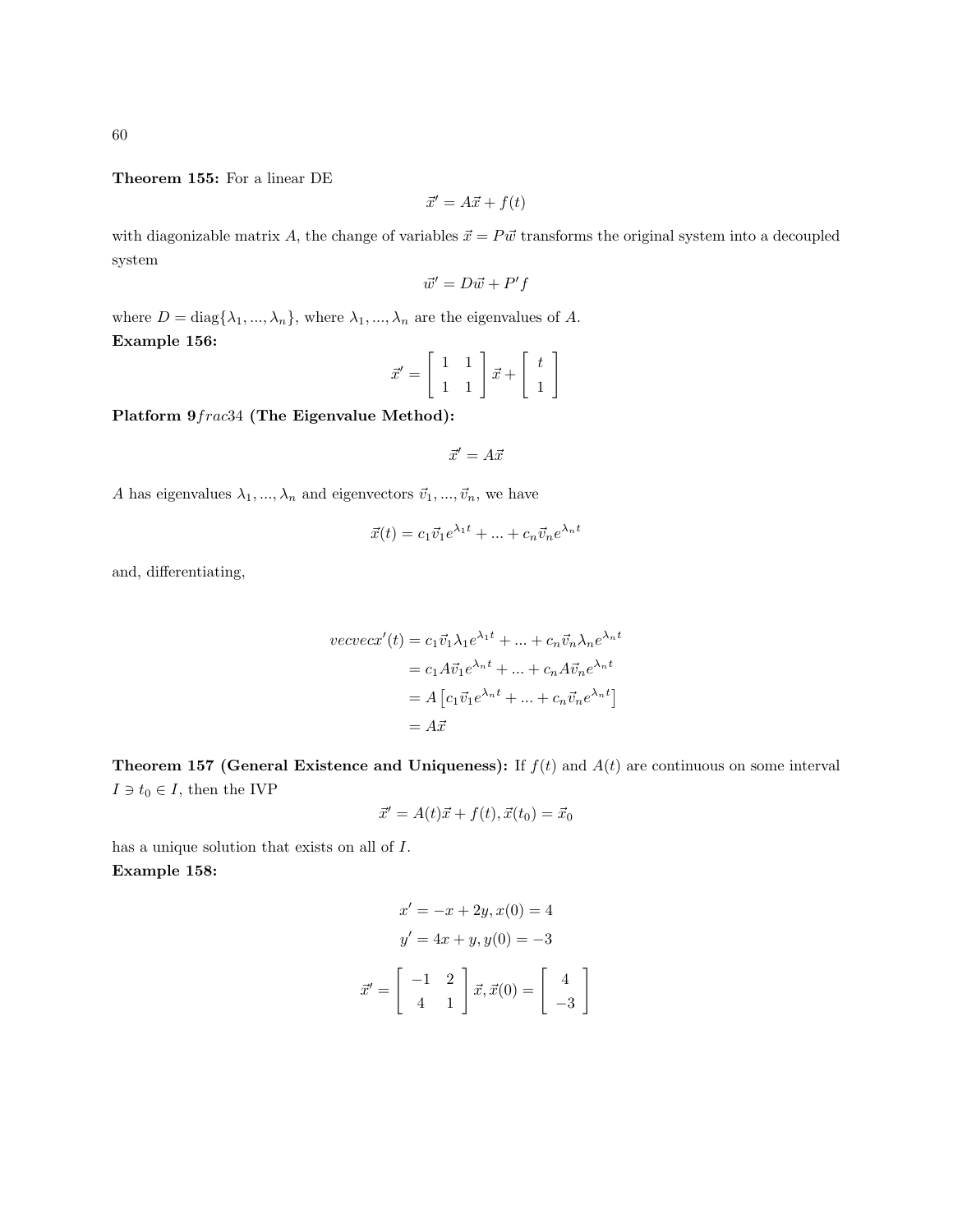Find the eigenstuff:

$$
\left|\begin{array}{cc} -1-\lambda & 2\\ 4 & 1-\lambda \end{array}\right|=0
$$

 $\lambda^2 - 9 = 0$ 

So

and therefore our eigenvalues are 
$$
\lambda_1 = 3
$$
 and  $\lambda_2 = -3$ . For  $\lambda_1$ , note that

$$
v^1_1=\frac{1}{2}v^2_1
$$

 $v_2^1 = -v_2^2$ 

and for  $\lambda_2,$  note that

So we pick

$$
\vec{v}_1 = \left[\begin{array}{c}1\\2\end{array}\right]
$$

 $\begin{bmatrix} 1 \end{bmatrix}$ −1 1

 $\vec{v}_2 =$ 

and

So we have

$$
\vec{x}(t) = c_1 \begin{bmatrix} 1 \\ 2 \end{bmatrix} e^{3t} + c_2 \begin{bmatrix} 1 \\ -1 \end{bmatrix} e^{-3t}
$$

$$
= \begin{bmatrix} c_1 e^{3t} + c_2 e^{-3t} \\ 2c_1 e^{3t} - c_2 e^{-3t} \end{bmatrix}
$$

and, of course, this means that

$$
x(t) = c_1 e^{3t} + c_2 e^{-3t}
$$

$$
y(t) = 2c_1 e^{3t} - c_2 e^{-3t}
$$

Now, we go back and solve for initial conditions:

$$
x(0) = 4 = c_1 + c_2
$$

$$
y(0) = -3 = 2c_1 - c_2
$$

So

$$
c_1=\frac{1}{3}
$$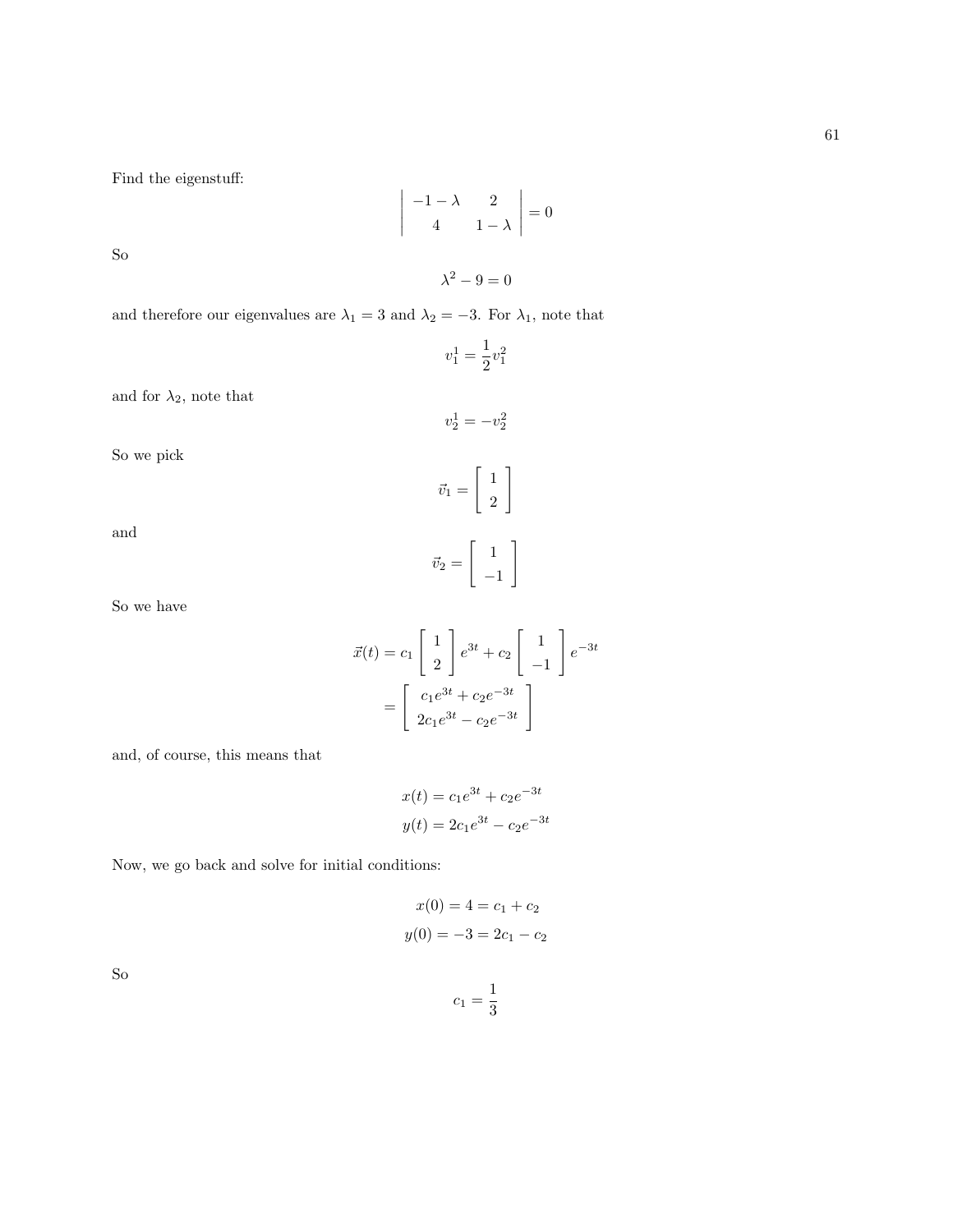and

$$
c_2 = \frac{11}{3}
$$

And then we draw a sweet phase portrait.

Example 159:

$$
x' = -2x + y
$$

$$
y' = 2x - y
$$

$$
\vec{x}' = \begin{bmatrix} -2 & 1\\ 2 & -1 \end{bmatrix} \vec{x}
$$

Find the eigenstuff:

$$
\begin{vmatrix} -2 - \lambda & 1 \\ 2 & -1 - \lambda \end{vmatrix} = 0
$$

So

 $\lambda^2 + 3\lambda = 0$ 

 $v_1^1 = -v_1^2$ 

and therefore our eigenvalues are  $\lambda_1=-3$  and  $\lambda_2=0.$  For  $\lambda_1,$  note that

and for  $\lambda_2,$  note that

So we pick

and

$$
\vec{v}_1 = \begin{bmatrix} 1 \\ -1 \end{bmatrix}
$$

$$
\vec{v}_2 = \begin{bmatrix} 1 \\ 2 \end{bmatrix}
$$

So we have

$$
\vec{x}(t) = c_1 \begin{bmatrix} 1 \\ -1 \end{bmatrix} e^{-3t} + c_2 \begin{bmatrix} 1 \\ 2 \end{bmatrix}
$$

$$
= \begin{bmatrix} c_1 e^{-3t} + c_2 \\ -c_1 e^{-3t} + 2c_2 \end{bmatrix}
$$

$$
v_2^1 = \frac{1}{2}v_2^2
$$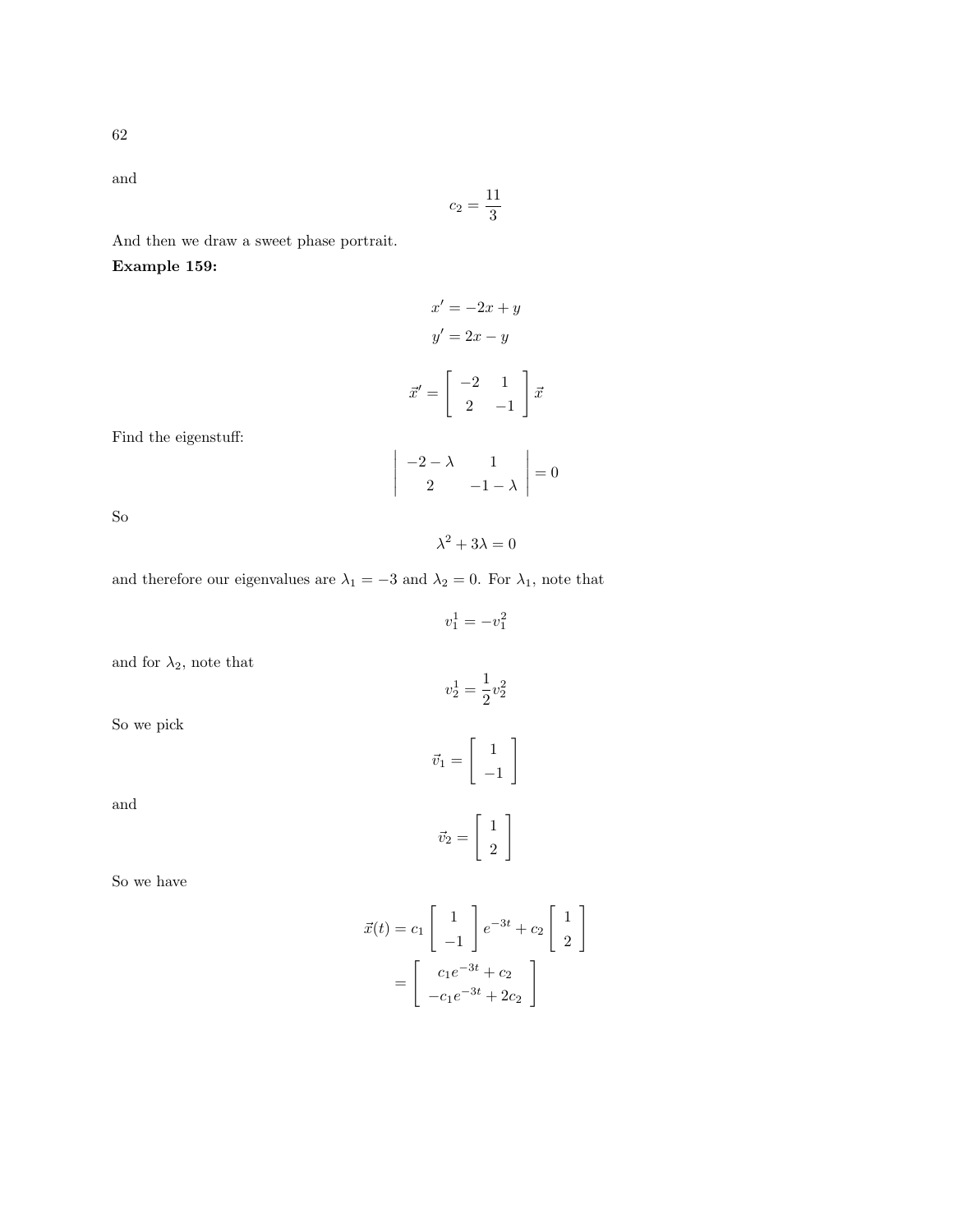and, of course, this means that

$$
x(t) = c_1 e^{-3t} + c_2
$$

$$
y(t) = -c_1 e^{-3t} + 2c_2
$$

And the phase portrait is really cool.

# ${\rm Platform}$   $9\frac{3}{4}$  (Classifications):

 $\lambda_1 > 0 > \lambda_2$ : Saddle point: one line repells solutions from the origin, the other attracts.

- $0 > \lambda_1 > \lambda_2$ :  $\vec{v}_1$  is the slow eigendirection, so solutions get closer to it faster than to  $\vec{v}_2$ , but it still gets to  $(0, 0).$
- $\lambda_1 > \lambda_2 > 0$ : Same thing as above.

 $\lambda_2 < 0 = \lambda_2$ : One line  $(\vec{v}_2)$  is composed entirely of equilibria. The other attracts solutions to the  $\vec{v}_2$  line.

Example 160:

$$
x' = -2x - 3y
$$

$$
y' = 3 - 2
$$

$$
A = \begin{bmatrix} -2 & -3 \\ 3 & -2 \end{bmatrix}
$$

$$
-2 - \lambda \qquad -3 \\ 3 & -2 - \lambda \end{bmatrix} = 0
$$

so

 $4 + 4\lambda + 13 = 0$ 

And you can go quandratic that yourself, I'm definitely not going to. The answers are

 $\overline{\phantom{a}}$  $\overline{\phantom{a}}$  $\overline{\phantom{a}}$  $\overline{\phantom{a}}$  $\vert$ 

$$
\lambda_1 = -2 + 3i
$$

and

$$
\lambda_2 = -2 - 3i
$$

Consider  $\lambda_1 = -2 + 3i$  Our nontrivial solution is

$$
\vec{v}_1 = \left[ \begin{array}{c} 1 \\ -i \end{array} \right]
$$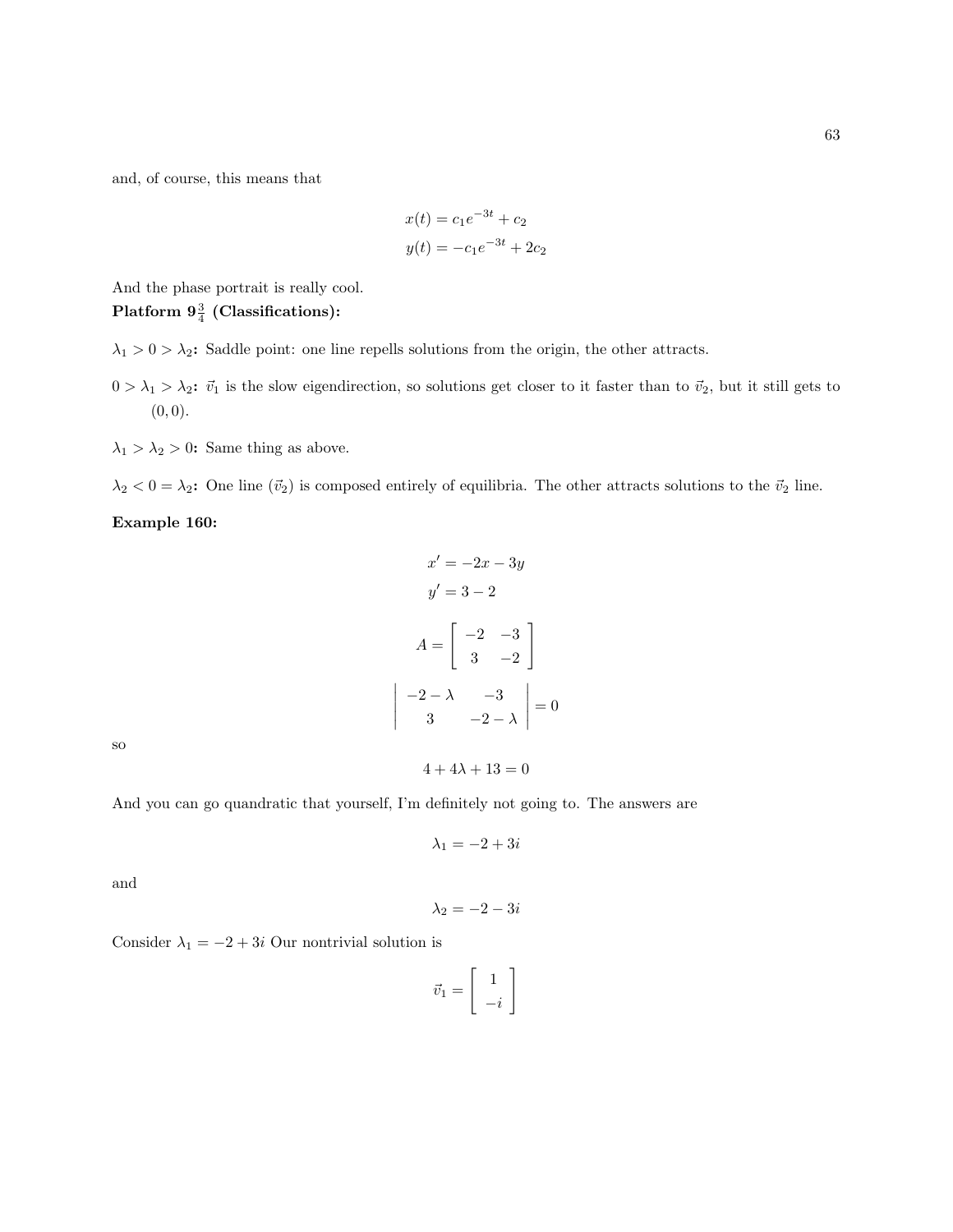Consider  $\lambda_2 = -2 - 3i$  Our nontrivial solution is

$$
\vec{v}_1 = \left[ \begin{array}{c} 1 \\ i \end{array} \right]
$$

So our solution is

$$
\vec{x}(t) = c_1 \begin{bmatrix} 1 \\ -i \end{bmatrix} e^{(-2+3i)} + c_2 \begin{bmatrix} 1 \\ i \end{bmatrix} e^{(-2-3i)}
$$

 ${\rm {\bf Platform}}\,\, \mathbf{9}_{4}^{\,3}\,\, ({\rm Davis's\,\, Theorem}) \colon$ 

Gauss  $\approx$  Jesus

Proof: Just think about it. Example 161:

$$
\vec{x}' = \left[ \begin{array}{rr} 1 & 1 \\ -2 & -1 \end{array} \right]
$$

Eigenvalues:

 $\lambda_1 = i$  $\lambda_2 = -i$ 

Eigenvectors:

$$
\vec{v}_1 = \begin{bmatrix} 1 \\ -1+i \end{bmatrix} = \begin{bmatrix} 1 \\ -1 \end{bmatrix} + i \begin{bmatrix} 0 \\ 1 \end{bmatrix}
$$

$$
\vec{v}_2 = \begin{bmatrix} 1 \\ -1-i \end{bmatrix} = \begin{bmatrix} 1 \\ -1 \end{bmatrix} + \begin{bmatrix} 0 \\ 0 \end{bmatrix}
$$

Solutions:

$$
\vec{x}_1(t) = e^{0t} \cos t \begin{bmatrix} 1 \\ -1 \end{bmatrix} - e^{0t} \sin t \begin{bmatrix} 0 \\ 1 \end{bmatrix} = e^{0-tt} \vec{v}_1
$$

$$
\vec{x}_2(t) = e^{0t} \cos t \begin{bmatrix} 1 \\ -1 \end{bmatrix} + e^{0t} \sin t \begin{bmatrix} 0 \\ 1 \end{bmatrix} = e^{0+tt} \vec{v}_2
$$

General Solution:

$$
\vec{x}(t) = c_1 \vec{x}_1 + c_2 \vec{x}_2 = c_1 \left( \cos t \begin{bmatrix} 1 \\ -1 \end{bmatrix} - \sin t \begin{bmatrix} 0 \\ 1 \end{bmatrix} \right) + c_2 \left( \cos t \begin{bmatrix} 1 \\ -1 \end{bmatrix} + \sin t \begin{bmatrix} 0 \\ 1 \end{bmatrix} \right)
$$

... (Sally has this derivation) ...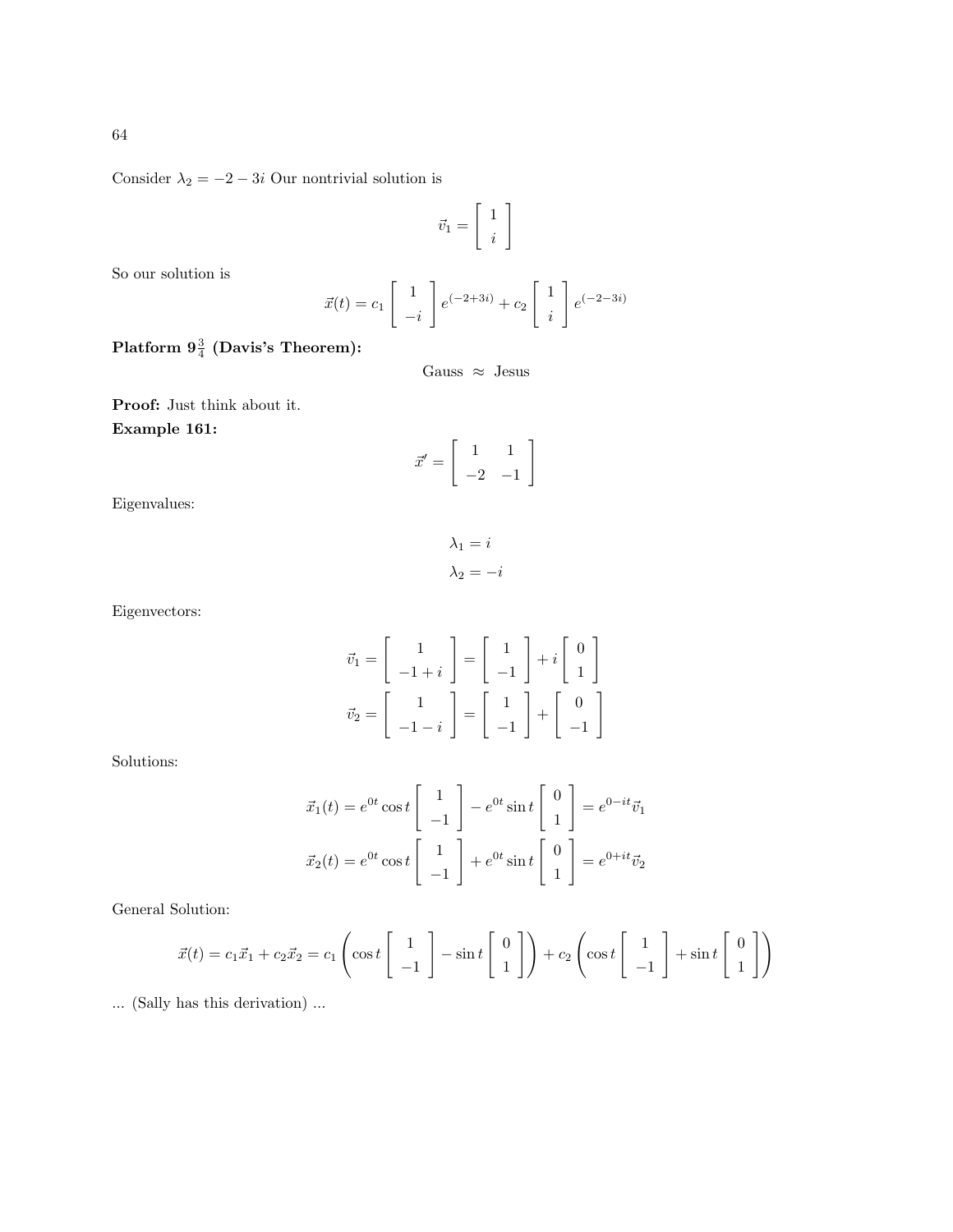${\rm Platform}$   $9\frac{3}{4}$  (Nonlinear Systems):

$$
\dot{x} = \sum_{i+j=0}^{n} a_i j x^i y^j
$$

$$
\dot{y} = \sum_{i+j=0}^{n} b_i j x^i y^j
$$

**Unsolved Problem 162:** What is the maximum number of limit cycle in this equation for each  $n \in \mathbb{N}$ ? Example 163:

$$
x' = x + y - x(x2 + y2)
$$
  

$$
y' = -x + y - y(x2 + y2)
$$

**Theorem 179 (Variation of Constants Formula):** Assume that A is a continuous  $n \times n$  matrix function on an interval I,  $\vec{b}$  is a continuous  $n \times 1$  vector function on I, and  $\Phi$  is a fundamental matrix for  $\vec{x} = A(t)\vec{x}$ . Then the solution to the IVP

$$
\vec{x}' = A(t)\vec{x} + \vec{b}(t), \vec{x}(t_0) = \vec{x}_0
$$

where  $t_0 \in I$  and  $\vec{x}_0 \in \mathbb{R}^n$ , is given by

$$
\vec{x}(t) = \Phi(t)\Phi^{-1}(t_0)x_0 + \Phi(t)\int_{t_0}^t \Phi^{-1}(s)\vec{b}(s)ds
$$

for  $t \in I$ .

...

**Proof:** First find  $\vec{x}'$  and see if it satisfies the IVP:

$$
\vec{x}' = \Phi'(t)\Phi^{-1}(t_0)x_0 + \Phi'(t)\int_{t_0}^t \Phi^{-1}(t)\vec{b}(s)ds + \Phi(t)\Phi^{-1}(t)\vec{b}(t)
$$
  
\n
$$
= \Phi'(t)\Phi^{-1}(t_0)x_0 + A(t)\Phi(t)\int_{t_0}^t \Phi^{-1}(t)\vec{b}(s)ds + \vec{b}(t)
$$
  
\n
$$
= A(t)\Phi(t)\Phi^{-1}(t_0)x_0 + A(t)\Phi(t)\int_{t_0}^t \Phi^{-1}(t)\vec{b}(s)ds + \vec{b}(t)
$$
  
\n
$$
= A(t)[\Phi(t)\Phi^{-1}(t_0)x_0 + \Phi(t)\int_{t_0}^t \Phi^{-1}(t)\vec{b}(s)ds] + \vec{b}(t)
$$
  
\n
$$
= A(t)\vec{x}(t) + \vec{b}(t)
$$

Next check the initial conditions:

$$
\vec{x}(t_0) = \Phi(t_0)\Phi^{-1}(t_0)\vec{x}_0 + \Phi(t)\int_{t_0}^{t_0} \Phi^{-1}(s)\vec{b}(s)ds = \vec{x}_0
$$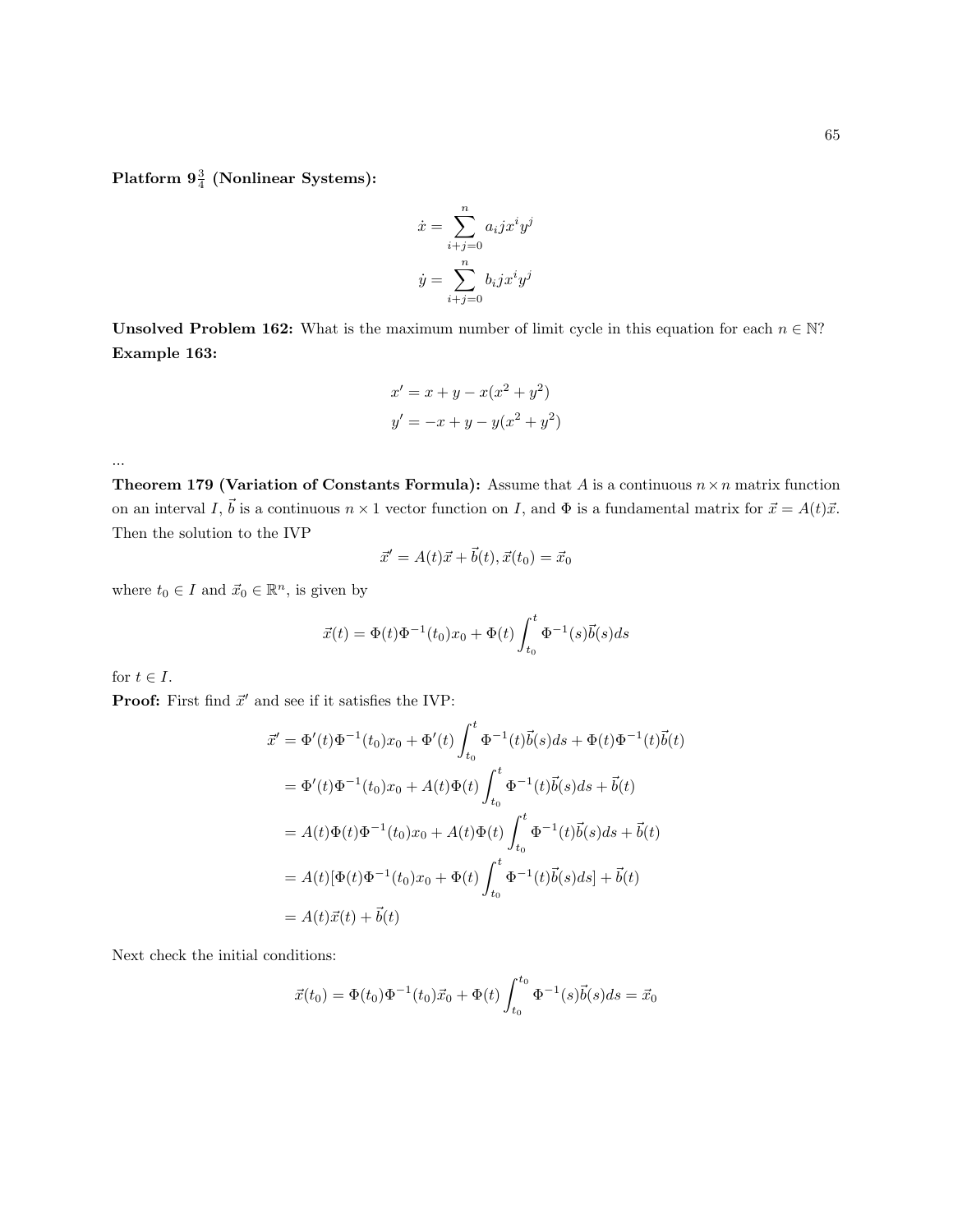66

And we are done.

**Corollary 180:** Assume that A is an  $n \times n$  constant matrix and  $\vec{b}$  is a continuous  $n \times 1$  vector function on an interval I. Then the solution  $\vec{x}(t)$  of the IVP

$$
\vec{x}' = A\vec{x} + \vec{b}(t), \vec{x}(t_0) = \vec{x}_0
$$

where  $t_0 \in I$  and  $\vec{x}_0 \in \mathbb{R}^n$ , is

$$
\vec{x}(t) = e^{A(t-t_0)}\vec{x}_0 + \int_{t_0}^t e^{A(t-s)}\vec{b}(s)ds
$$

for  $t \in I$ .

**Proof:** Put  $\Phi := e^{At}$  in Theorem 179. Then using the fact that  $(e^{At})^{-1} = e^{-At}$ , we find that

$$
\vec{x}(t) = \Phi(t)\Phi^{-1}(t_0)\vec{x}_0 + \Phi(t)\int_{t_0}^t \Phi^{-1}(s)\vec{b}(s)ds
$$

$$
= e^{At}e^{-At_0}\vec{x}_0 + e^{At}\int_{t_0}^t e^{-As}\vec{b}(s)ds
$$

$$
= e^{A(t-t_0)}\vec{x}_0 + \int_{t_0}^t e^{A(t-s)}\vec{b}(s)ds
$$

**Remark:** In case  $t_0 = 0$ :

$$
\vec{x}(t) = e^{At}\vec{x}_0 + \int_0^t e^{A(t-s)}\vec{b}(s)ds
$$

Example 181:

$$
\vec{x}' = \begin{bmatrix} 1 & 1 \\ -1 & 3 \end{bmatrix} \vec{x} + \begin{bmatrix} e^{2t} \\ 2e^{2t} \end{bmatrix}, \vec{x}_0 = \begin{bmatrix} 2 \\ 1 \end{bmatrix}
$$

First find the eigenvalues:

$$
\begin{vmatrix} 1 - \lambda & 1 \\ -1 & 3 - \lambda \end{vmatrix} = 0
$$

$$
3 - 4\lambda + \lambda^2 + 1 = 0
$$

Therefore

$$
\lambda_1 = \lambda_2 = 2
$$

Now we run through some algorithm:

$$
M_0 = \left[ \begin{array}{cc} 1 & 0 \\ 0 & 1 \end{array} \right]
$$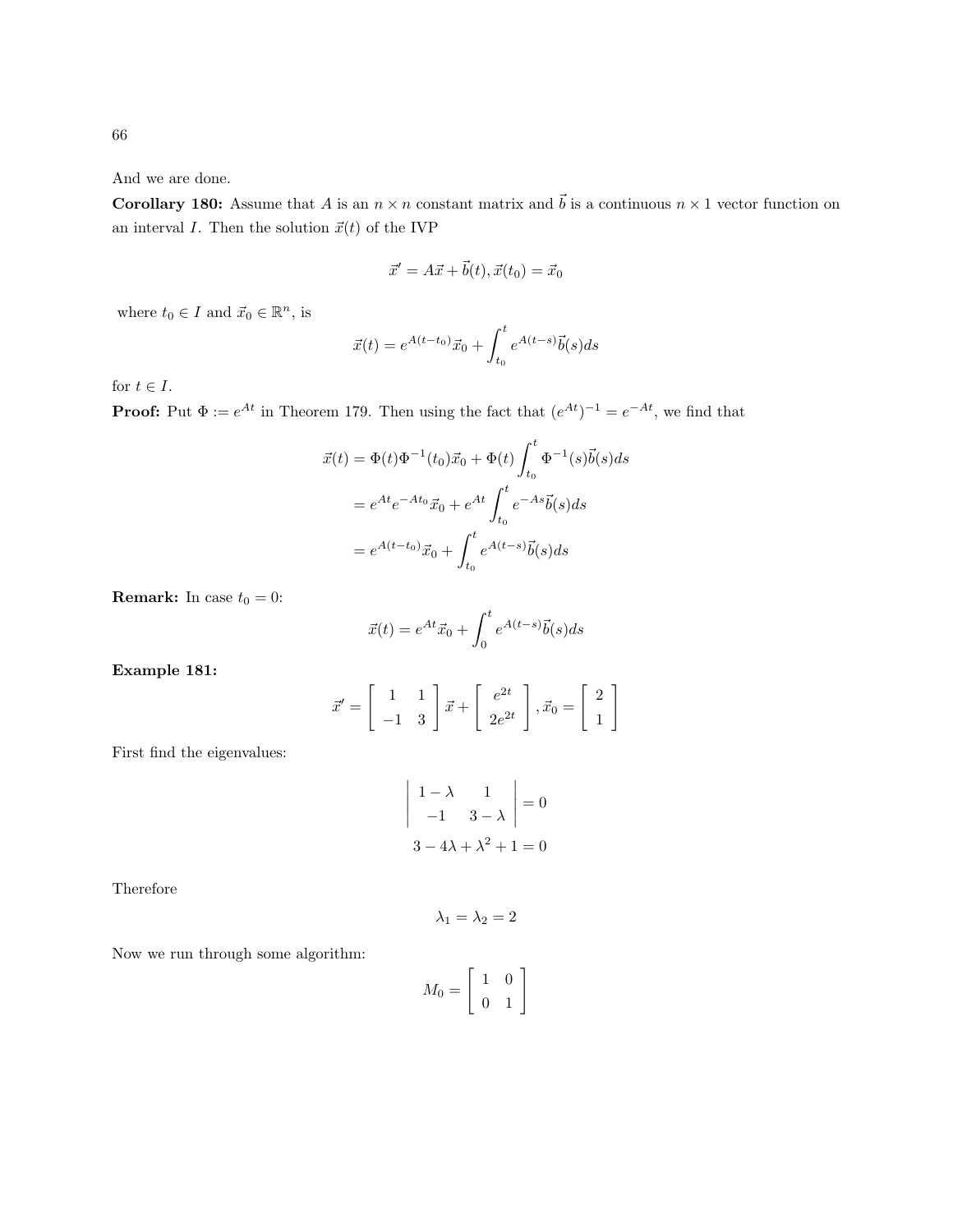and

$$
M_1 = A - \lambda_1 I
$$
  
= 
$$
\begin{bmatrix} 1 & 1 \\ -1 & 3 \end{bmatrix} - \begin{bmatrix} 2 & 0 \\ 0 & 2 \end{bmatrix}
$$
  
= 
$$
\begin{bmatrix} -1 & 1 \\ -1 & 1 \end{bmatrix}
$$
  

$$
p'_1 = 2p_1, p_1(0) = 1
$$
  

$$
p_1(t) = e^{2t}
$$

and

and

so

...

$$
e^{-2t}p_2 = \int e^0 dt = t + C
$$

$$
p_2 = te^{2t} + Ce^{2t}
$$

therefore

so

and therefore

$$
e^{At} = p_1 M_0 + p_2 M_1 = \begin{bmatrix} e^{2t} & 0 \\ 0 & e^{2t} \end{bmatrix} + \begin{bmatrix} -te^{2t} & te^{2t} \\ -te^{2t} & te^{2t} \end{bmatrix} = \begin{bmatrix} e^{2t} - te^{2t} & te^{2t} \\ -te^{2t} & e^{2t} + te^{2t} \end{bmatrix}
$$

$$
\ldots
$$

$$
\vec{x}(t) = e^{2t} \left[ \begin{array}{c} 2 + \frac{1}{2}t^2 - t^3 \\ 1 + t - \frac{1}{2}t^2 - t^3 \end{array} \right]
$$

Example 182: Use variation of constants to solve

$$
\vec{x}' = \begin{bmatrix} 1 & 2 & 0 \\ 0 & 1 & 2 \\ 0 & 0 & 1 \end{bmatrix} \vec{x} + \begin{bmatrix} 2te^t \\ 0 \\ 0 \end{bmatrix}, \vec{x}_0 = \begin{bmatrix} 2 \\ 1 \\ 0 \end{bmatrix}
$$

 $p'_2 = 2p_2 + e^{2t}, p_2(0) = 0$  $p'_2 - 2p_2 = e^{2t}$ 

$$
p_2(t) = te^{2t}
$$

 $\left[\begin{array}{cc} 2 & 0 \ 0 & 2 \end{array}\right]$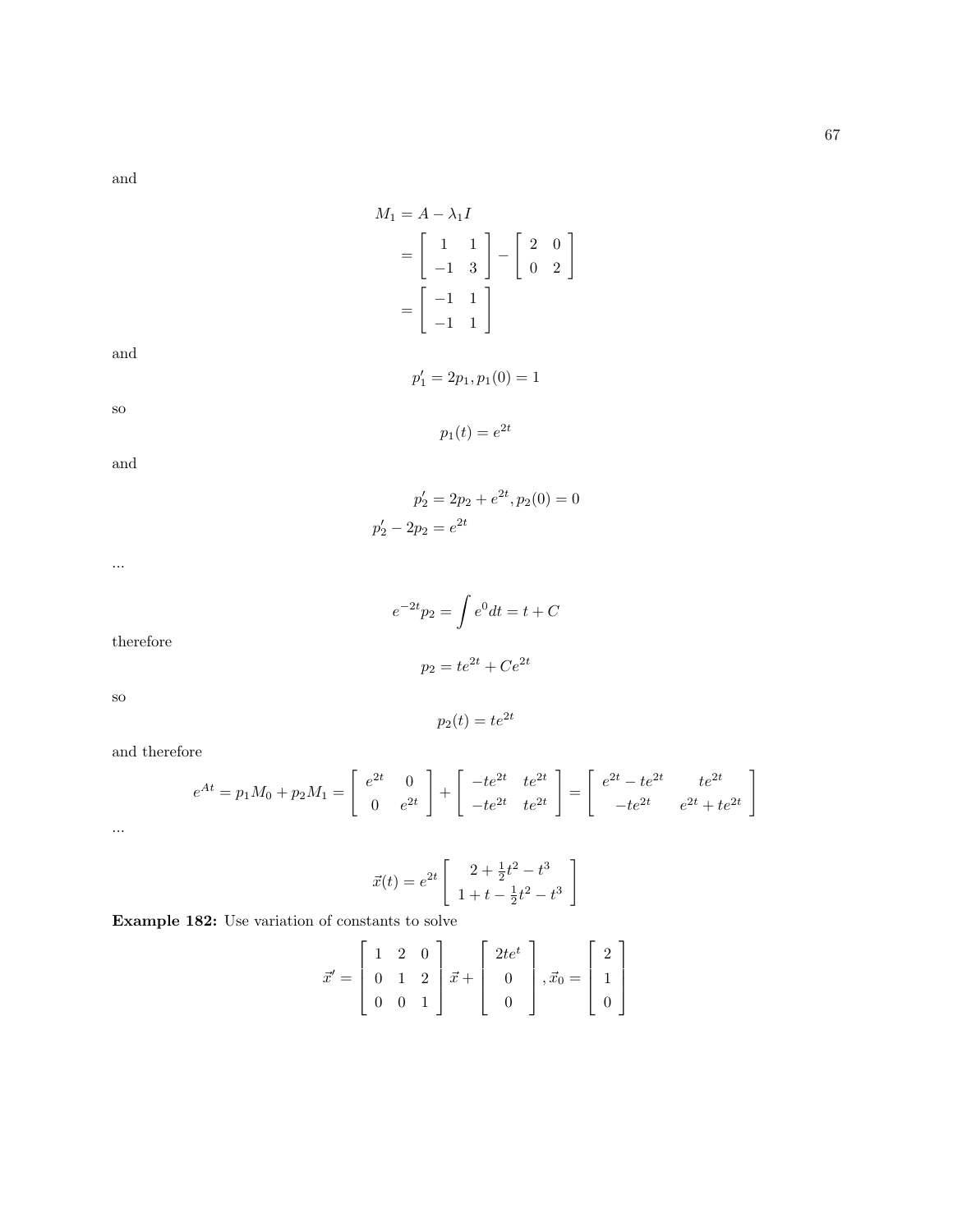Example 183: Consider the system

$$
x' = -y + x(x2 + y2) sin\left(\frac{\pi}{\sqrt{x2 + y2}}\right)
$$

$$
y' = x + y(x2 + y2) sin\left(\frac{\pi}{\sqrt{x2 + y2}}\right)
$$

Recall that

and

$$
r\dot{r} = x\dot{x} + y\dot{y}
$$

$$
\dot{\theta} \sec^2 \theta = \frac{\dot{y}x + \dot{x}y}{x^2}
$$

...

 $\theta' = 1$ 

so the limit cycles move clockwise, and

$$
r' = r^3 \sin\left(\frac{\pi}{r}\right)
$$

so we get limit cycles of radius  $r = \frac{1}{k}$ ,  $k \in \mathbb{N}$ . Note that they are of alternating stability. Platform  $9\frac{3}{4}$  (The Laplace Transform): It's basically Transfirguration. **Definition 184:** Given a nice function  $f(t)$ , we define the **Laplace transform** of  $f(t)$  by

$$
\mathcal{L}\left\{f(t)\right\}(s) := \int_0^\infty e^{-st} f(t) dt =: F(s)
$$

**Remark:**  $\mathcal{L}$  is a linear transformation between suitable infinite dimensional vector spaces. Platform  $9\frac{3}{4}$  (Laplace Trasfrom of Heaviside-Type Functions):

$$
f(t) = \begin{cases} 0, & t < a \\ g(t), & t > a \end{cases} = H(t-a)g(t)
$$

Using the substitution  $\tau = t - a$ ,

$$
\mathcal{L}{f(t)} = \int_0^\infty e^{-st} f(t)dt
$$
  
= 
$$
\int_a^\infty e^{-st} g(t)dt
$$
  
= 
$$
\int_0^\infty e^{-s(\tau+a)} g(\tau+a) d\tau
$$
  
= 
$$
e^{-sa} \int_0^\infty e^{-st} g(\tau+a) d\tau
$$
  
= 
$$
e^{-sa} \mathcal{L}{g(t+a)}
$$

68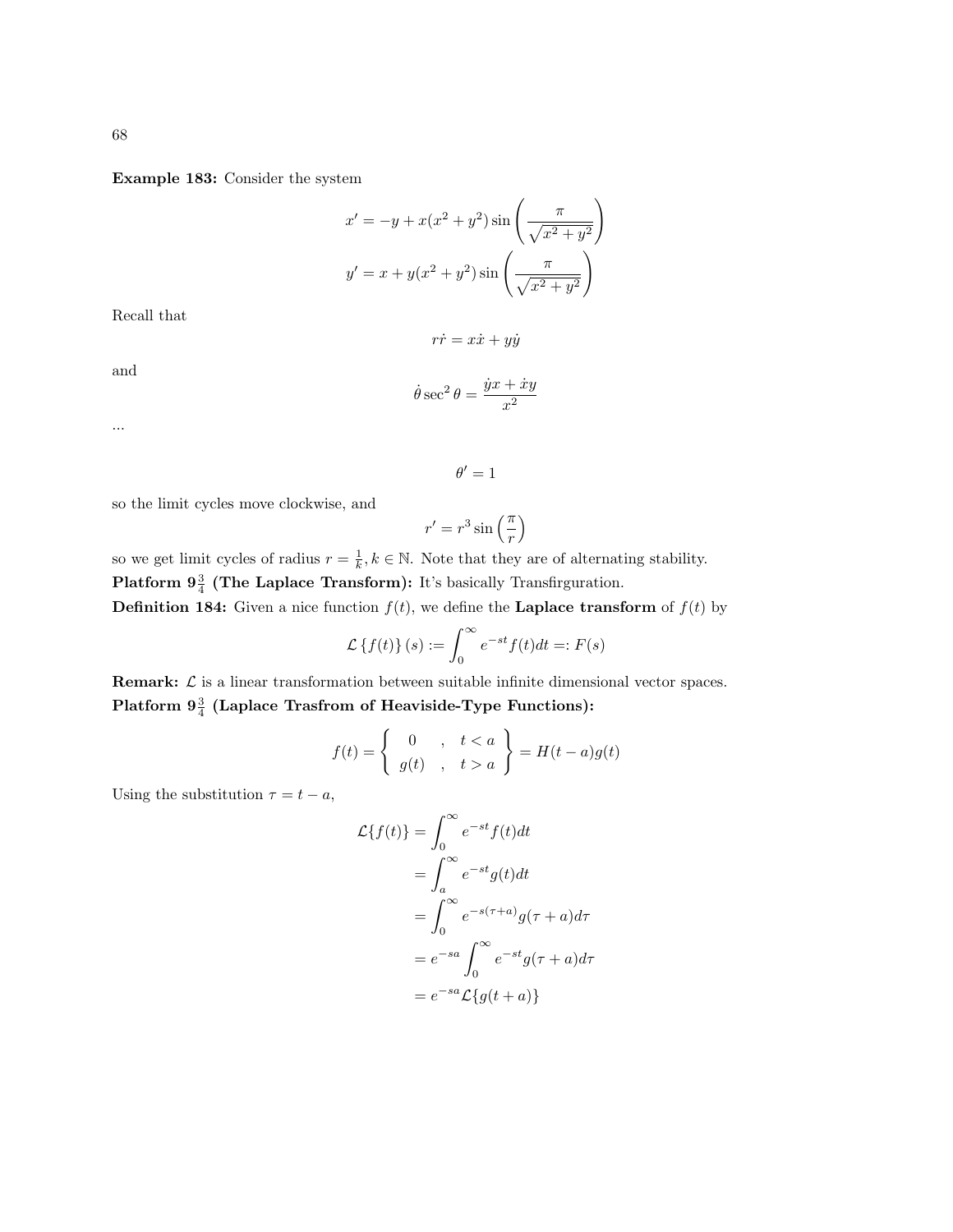**Proposition 185:** Suppose that  $a > 0$  and  $g(t)$  is nice. Then

$$
\mathcal{L}{g(t)H(t-a)} = e^{-sa}\mathcal{L}{g(t+a)}
$$

Platform  $\mathbf{9}_4^3$  (Laplace Transform of  $f'(t)$ ):

$$
\mathcal{L}\lbrace f'(t)\rbrace = \int_0^\infty e^{-st} f'(t)dt
$$

Use integration by parts:

$$
u = e^{-st} \qquad dv = f'(t)
$$

$$
du = -se^{-st} \qquad v = f(t)
$$

Thus we have

$$
\mathcal{L}\lbrace f'(t)\rbrace = \int_0^\infty e^{-st} f'(t)dt
$$
  
\n
$$
= e^{-st} f(t)|_0^\infty + \int_0^\infty s e^{-st} f(t)dt
$$
  
\n
$$
= \left[\lim_{b \to \infty} e^{-sb} f(b)\right] - e^0 f(0) + s \int_0^\infty e^{-st} f(t)dt
$$
  
\n
$$
= 0 - f(0) + s\mathcal{L}\lbrace f(t)\rbrace
$$
  
\n
$$
= s\mathcal{L}\lbrace f(t)\rbrace - f(0)
$$

**Theorem 186:** Assume that f is of exponential order (that is, the limit  $\lim_{b\to\infty}e^{-sb}f(b)$  from above exists). Then

$$
\mathcal{L}\lbrace f'(t)\rbrace = s\mathcal{L}\lbrace f(t)\rbrace - f(0)
$$

Platform  $9\frac{3}{4}$  (Laplace Transform of  $f''(t)$ ):

$$
\mathcal{L}\lbrace f''(t)\rbrace = \int_0^\infty e^{-st} f''(t)dt
$$

Use integration by parts:

$$
u = e^{-st} \qquad dv = f''(t)
$$

$$
du = -se^{-st} \qquad v = f'(t)
$$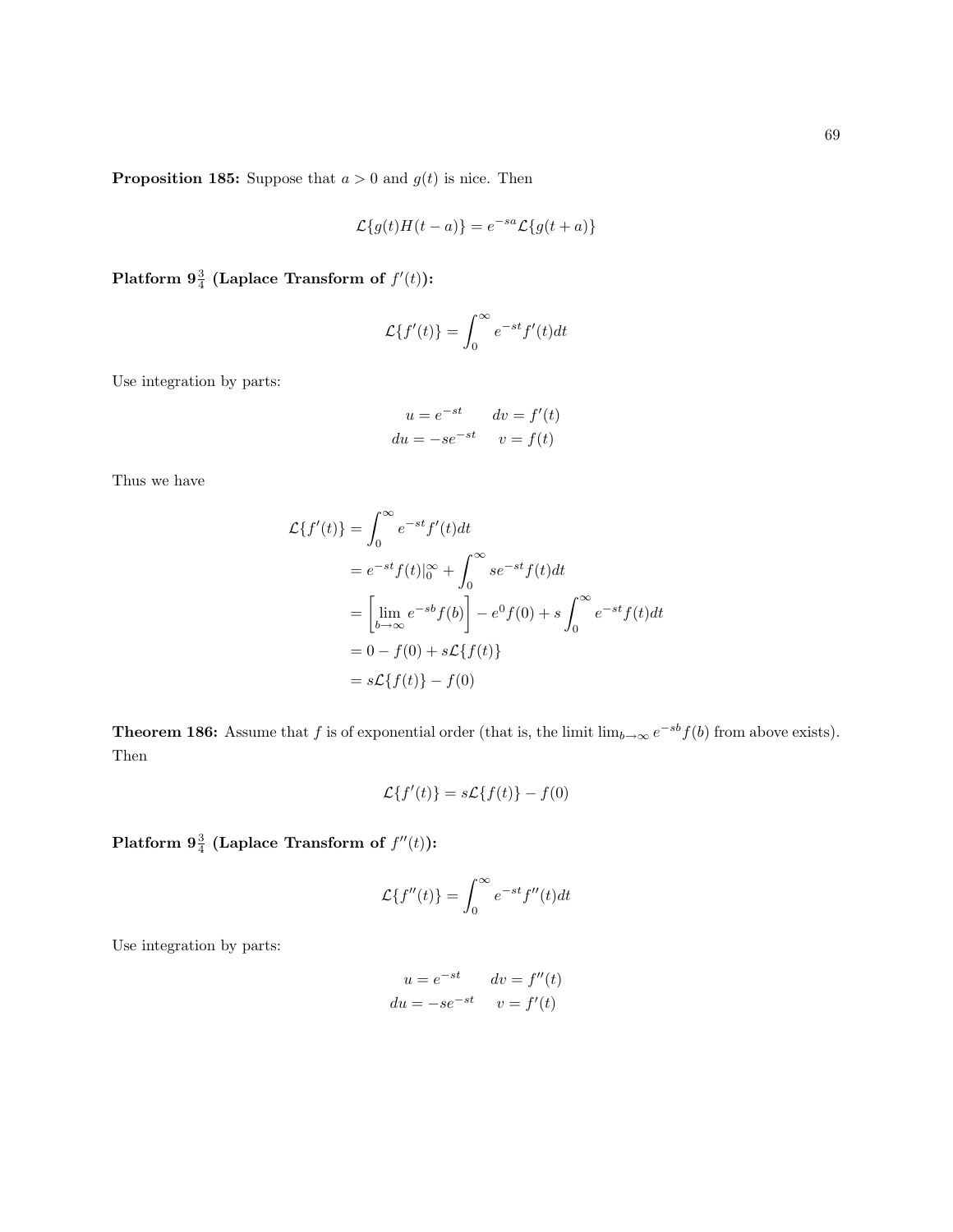Thus we have

$$
\mathcal{L}\lbrace f''(t)\rbrace = \int_0^\infty e^{-st} f''(t)dt
$$
  
=  $e^{-st} f'(t)|_0^\infty + s \int_0^\infty e^{-st} f'(t)dt$   
=  $\left[\lim_{b \to \infty} e^{-sb} f'(b)\right] - e^0 f'(0) + s \int_0^\infty e^{-st} f'(t)dt$   
=  $0 - f'(0) + s \mathcal{L}\lbrace f'(t)\rbrace$   
=  $f'(0) + s [s\mathcal{L}\lbrace f(t)\rbrace - f(0)]$   
=  $s^s \mathcal{L}\lbrace f(t)\rbrace - sf(0) - f'(0)$ 

### Example 187:

$$
y'' - y = 0, y(0) = -1, y'(0) = 3
$$

Using the substitution  $Y(s) = \mathcal{L}\{y\},$ 

$$
\mathcal{L}{y'' - y} = \mathcal{L}{0}
$$

$$
\mathcal{L}{y''} - \dagger = \mathcal{L}{0}
$$

$$
s^{2}Y(s) - sy(0) - y'(0) - Y(s) = 0
$$

$$
s^{2}Y(s) + s - 3 - Y(s) = 0
$$

$$
Y(s) = \frac{3 - s}{s^{2} - 1}
$$

Now we need to invert the Laplace transform. First, use partial fraction decomposition on the fraction to get

$$
Y(s) = \frac{-2}{s+1} + \frac{1}{s-1}
$$

So

$$
y(t) = \mathcal{L}^{-1}\left\{\frac{-2}{s+1}\right\} + \mathcal{L}^{-1}\left\{\frac{1}{s-1}\right\}
$$
  
=  $-2\mathcal{L}^{-1}\left\{\frac{1}{s+1}\right\} + \mathcal{L}^{-1}\left\{\frac{1}{s-1}\right\}$   
=  $-2e^{-t} + e^{t}$ 

Example 188:

$$
f(t) = [1 - H(t - 2)]e^{-t}
$$
  
=  $e^{-t} - e^{-t}H(t - 2)$   
=  $\begin{cases} e^{-t} , & t < 2 \\ 0 , & t > 2 \end{cases}$ 

70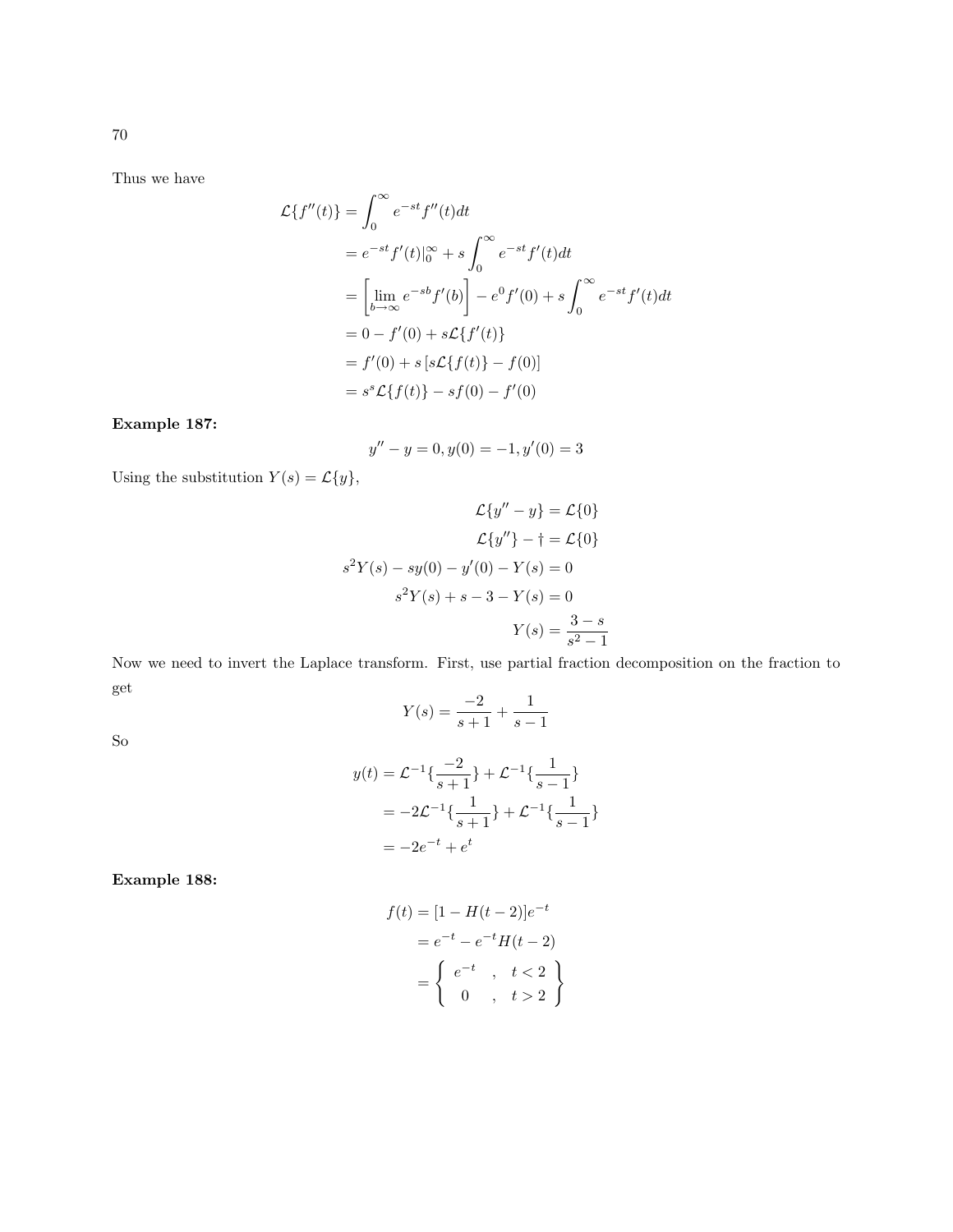$$
\mathcal{L}{f(t)} = \mathcal{L}{e^{-t}} - \mathcal{L}{e^{-t}H(t-2)}
$$
  
=  $\mathcal{L}{e^{-t}} - e^{-2s}\mathcal{L}{e^{-(t+2)}}$   
=  $\mathcal{L}{e^{-t}} - e^{-2s}\mathcal{L}{e^{-t}e^{-2}}$   
=  $\mathcal{L}{e^{-t}} - e^{-2s-2}\mathcal{L}{e^{-t}}$   
=  $[1 - e^{-2s-2}] \mathcal{L}{e^{-t}}$   
=  $\frac{1 - e^{-2s-2}}{s+1}$ 

**Definition 159:** Let f and g be functions on the real line. Then the convolution of f and g, denoted  $f * g$ , is defined by

$$
(f * g)(t) := \int_0^t f(\tau)g(t - \tau)d\tau
$$

Platform  $9\frac{3}{4}$  (Riemann-Lionville Fractional Integral of Order  $\nu > 0$ ):

$$
D^{\nu}y(t) := \frac{1}{\Gamma(\nu)} \int_0^t \frac{y(s)}{(t-s)^{\nu-1}} ds
$$

Observation: Let's find  $t * e^{-t}$ :

$$
t * e^{-t} = \int_0^t \tau e^{-(t-\tau)} d\tau
$$

$$
= \int_0^t \tau e^{\tau - t} dt
$$

$$
= e^{-t} \int_0^t \tau e^{\tau} d\tau
$$

Use integration by parts:

$$
u = \tau \quad dv = e^{\tau}
$$

$$
du = 1 \quad v = e^{\tau}
$$

So we have

$$
t * e^{-t} = e^{-t} \left[ \tau e^{\tau} \Big|_0^t - \int_0^t e^{\tau} d\tau \right]
$$

$$
= e^{-t} \left[ t e^t - (e^t - 1) \right]
$$

$$
= t - 1 + e^{-t}
$$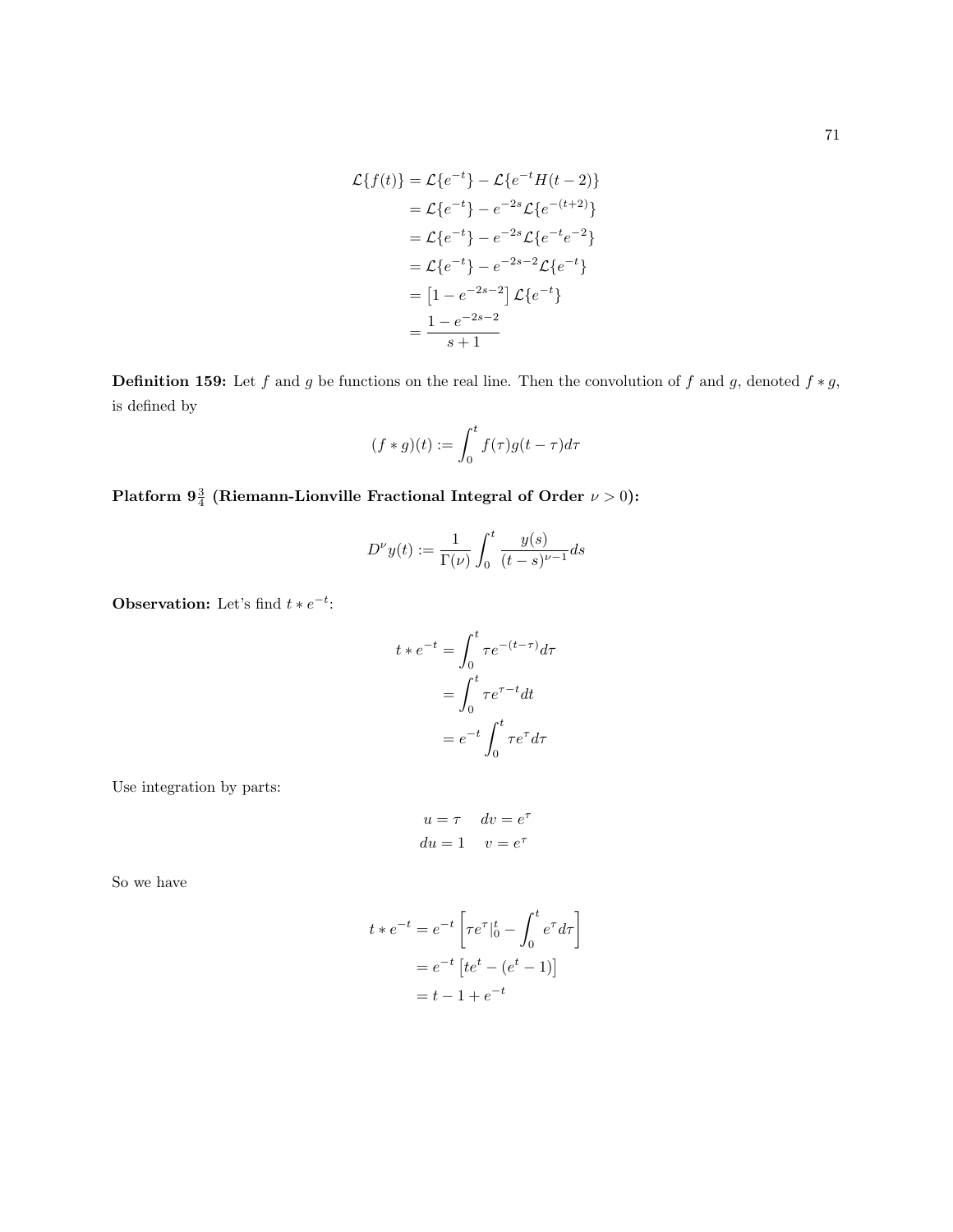Now let's take the Laplace transform of this, given that  $\mathcal{L}\lbrace t \rbrace = \frac{1}{s^2}, \mathcal{L}\lbrace e^{-t} \rbrace = \frac{1}{1+s}$ , and  $\mathcal{L}\lbrace 1 \rbrace = \frac{1}{s}$ .

$$
\mathcal{L}\lbrace t * e^{-t} \rbrace = \mathcal{L}\lbrace t - 1 + e^{-t} \rbrace
$$
  
=  $\mathcal{L}\lbrace t \rbrace - \mathcal{L}\lbrace 1 \rbrace + \mathcal{L}\lbrace e^{-t} \rbrace$   
=  $\frac{1}{s^2} - \frac{1}{s} + \frac{1}{1+s}$   
=  $\frac{1}{s^2(1+s)}$   
=  $\mathcal{L}\lbrace t \rbrace \mathcal{L}\lbrace e^{-t} \rbrace$ 

Theorem 190 (Convolution Theorem):

$$
\mathcal{L}{f*g} = \mathcal{L}{f}\mathcal{L}{g}
$$

supposing that everything exists.

Example 191:

$$
b(t) = f(t)e^{-\mu t} + \int_0^t f(x)b(t - x)e^{-\mu x}dx
$$

Editor's Note: This is the first instance of  $f(x)$  since Example 124. Letting  $k(t) = f(t)e^{-\mu t}$ ,

$$
b(t) = f(t)e^{-\mu t} + (b*k)(t)
$$

So, letting  $\mathcal{L}{b(t)} = B(s)$  and  $\mathcal{L}{k(t)} =$ 

$$
\mathcal{L}{b(t)} = \mathcal{L}{K} + \mathcal{L}{(b*k)(t)}
$$

$$
B(s) = K(s) + B(s)K(s)
$$

$$
B(s) = \frac{K(s)}{1 - K(s)}
$$

So the solution is

...

$$
b(s) = \mathcal{L}^{-1}\left\{\frac{K(s)}{1 - K(s)}\right\}
$$

Editor's Note: Integrals with variable upper limits are called Volterra type integrals, while integrals with constant limits are called something else that I can't remember.

 ${\rm Platform}$   $9\frac{3}{4}$  (Sturm-Lionville Problems):

Definition 192: A Sturm-Lionville Problem has the form:

$$
(p(t)x')' + q(t)x + \lambda r(t)x = 0
$$

$$
\alpha x(a) - \beta x'(a) = 0
$$

$$
\gamma x(b) - \delta x'(b) = 0
$$

72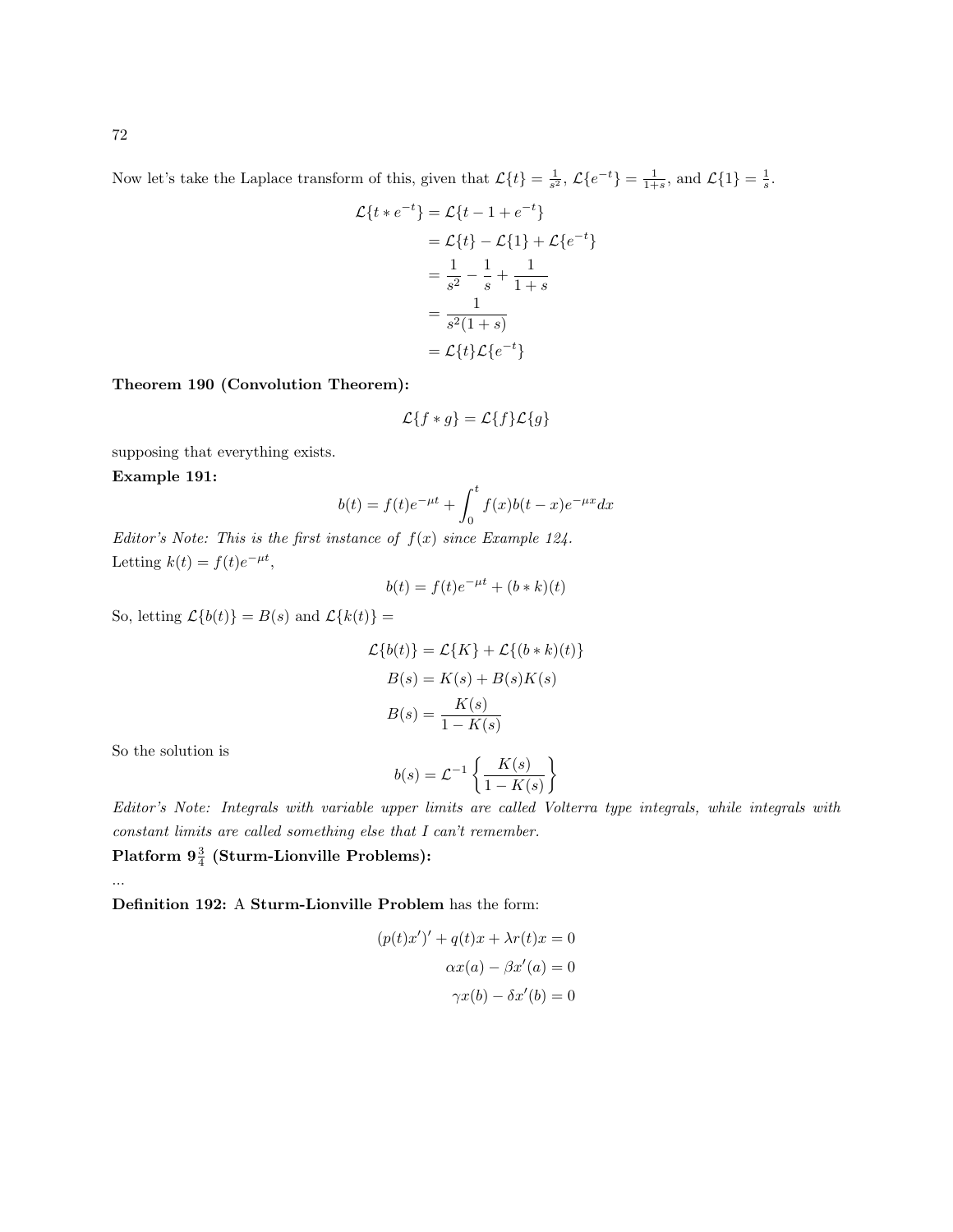$\alpha^2 + \beta^2 > 0$ ,  $\gamma^2 + \delta^2 > 0$  And if you define

$$
Lx := (p(t)x')' + q(t)x
$$

 $L: C^2(\mathbb{R}) \to C^2(\mathbb{R})$  then this becomes

$$
Lx = -\lambda r(t)x
$$

$$
\alpha x(a) - \beta x'(a) = 0
$$

$$
\gamma x(b) - \delta x'(b) = 0
$$

And the boundary conditions have special names that I didn't write down.

 $\,<$ 

**Definition 195:** Assume that  $r : [a, b] \to \mathbb{R}$  is continuous, and  $r(t) \geq 0$  but not identically zero on [a, b]. The inner product with respect to the weight function  $r$  of the continuous functions  $x$  and  $y$  on  $[a, b]$ is

$$
\langle x, y \rangle_r = \int_a^b x(t)y(t)r(t)dt
$$

**Definition 196:** If  $\langle x, y \rangle_{r} = 0$ , then x and y are orthogonal with respect to the weight function  $r(t)$  on  $[a, b]$ .

Example 197: Let

$$
x(t) = t2
$$
  
\n
$$
y(t) = 4 - 5t
$$
  
\n
$$
r(t) = t
$$
  
\n
$$
[a, b] = [0, 1]
$$
  
\n
$$
x, y >_r = \int_0^1 t^2 (4 - 5t) t dt
$$
  
\n
$$
= \int_0^1 4t^3 - 5t^4 dt
$$
  
\n
$$
= [t^4 - t^5]_0^1
$$
  
\n
$$
= 0 - 0
$$

Therefore x and y are orthogonal.

Theorem 198: All eigenvalues of SLPs are real and simple. Corresponding to each eigenvalue there is a real-valued eigenfunction. Eigenfunctions corresponding to distinct eigenvaules of SLPs are orthogonal with respect to the weight function  $r(t)$  on [a, b].

 $\,=0$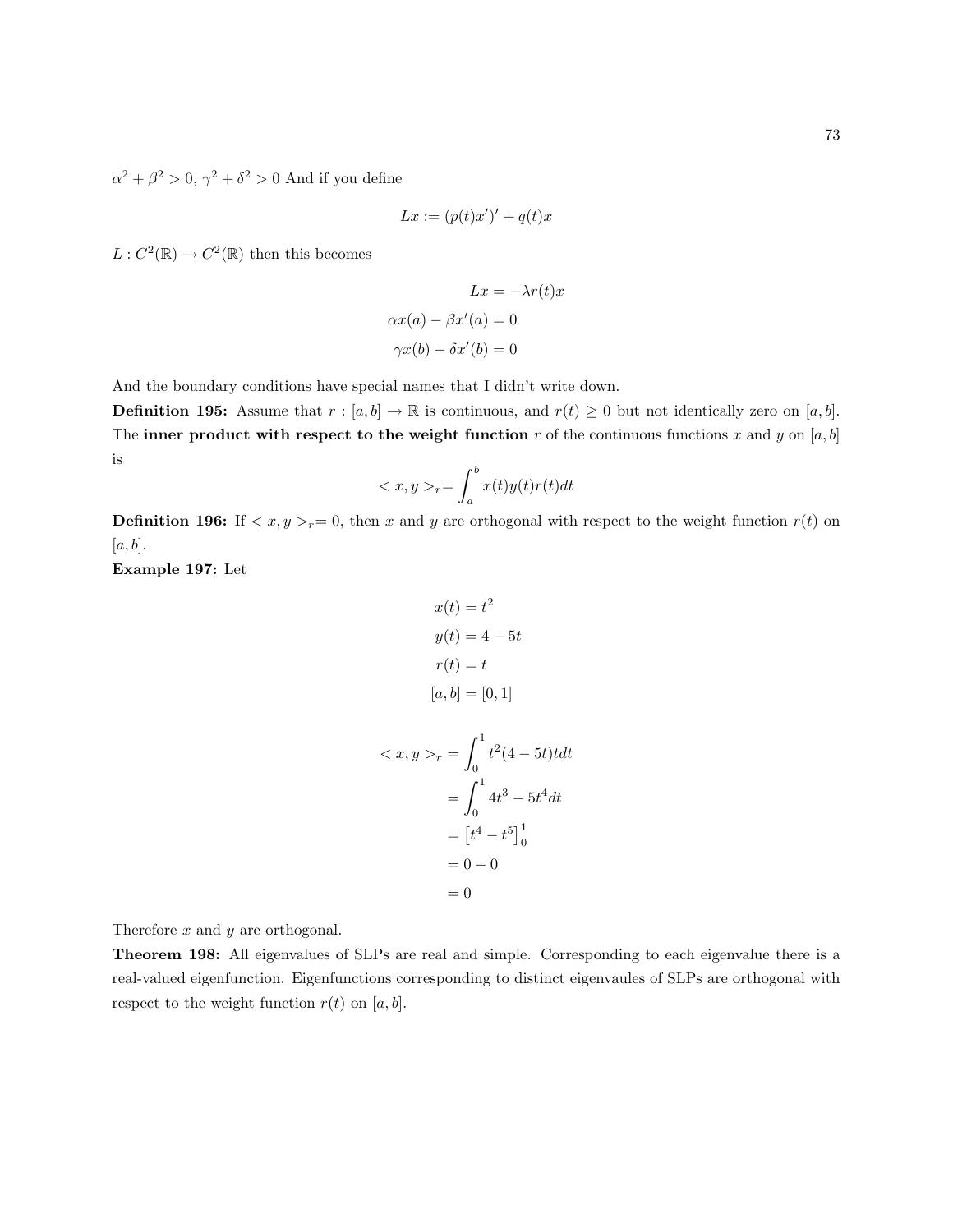Lemma 199 (Lagrange Identity): Assume  $x$  and  $y$  are sufficiently differentiable. Then

$$
y(t)Lx(t) - x(t)Ly(t) = [p(t)W[y(t), x(t)]]'
$$
  

$$
=:\{y(t), x(t)\}'
$$

Proof:

$$
[p(t)W[y(t), x(t)]]' = [p(t)[y(t)x'(t) - x(t)y'(t)]]'
$$
  
\n
$$
= [p(t)y(t)x'(t) - p(t)x(t)y'(t)]'
$$
  
\n
$$
= y(t) (p(t)x'(t))' + y'(t)p(t)x'(t) - x(t) (p(t)y'(t))' - x'(t)p(t)y'(t)
$$
  
\n
$$
= y(t) [(p(t)x'(t))' + q(t)x(t)] - x(t) [(p(t)y'(t))' + q(t)y(t)]
$$
  
\n
$$
= yLx - xLy
$$

Now assume that  $(\lambda_1, x_1)$  and  $(\lambda_2, x_2)$  are eigenpairs for a SLP. By Lemma 199:

$$
x_1 L x_2 - x_2 L x_1 = [p(t)W[x_1, x_2]]'
$$

for  $t \in [a, b]$ . So,

$$
(\lambda_1 - \lambda_2)r(t)x_1(t)x_2(t) = [p(t)W[x_1, x_2]]'
$$

for  $t \in [a, b]$ . By FTC, we get that

$$
(\lambda_1 - \lambda_2) < x_1, x_2 >_r = \{p(t)W[x_1, x_2]\}_a^b = p(b)W[x_1, x_2](b) - p(a)W[x_1, x_2](a) = 0
$$

Now to show that this last step is true, apply the initial conditions after expanding the Wronskians to get

$$
p(a)W[x_1, x_2](a) = p(a)[x_1(a)x'_2(a) - x_2(a)x'_1(a)]
$$
  
=  $p(a)[x_1(a)\frac{\alpha}{\beta}x_2(a) - x_2(a)\frac{\alpha}{\beta}x_1(a)]$   
= 0

given  $\beta \neq 0$ . If  $\beta = 0$  then actually this is trivially true. The point is it's true. Therefore provided  $\lambda_1 \neq \lambda_2$ ,  $x_1(t)$  and  $x_2(t)$  are orthogonal with respect to  $r(t)$  on  $[a, b]$ .

Now assume that  $(\lambda_0, x_0)$  is an eigenpair for the SLP. It turns out that  $(\bar{\lambda}_0, \bar{x}_0)$  is also an eigen pair. So, It follows from above that

$$
(\lambda_0 - \bar{\lambda}_0) < x_0, \bar{x}_0 >_{r} = 0
$$

Thus,  $\lambda_0 = \bar{\lambda}_0 \Leftrightarrow \lambda_0 \in \mathbb{R}$ , because  $\langle x_0, \bar{x}_0 \rangle_r$  is not going to be zero unless  $x_0 \equiv 0$ .

74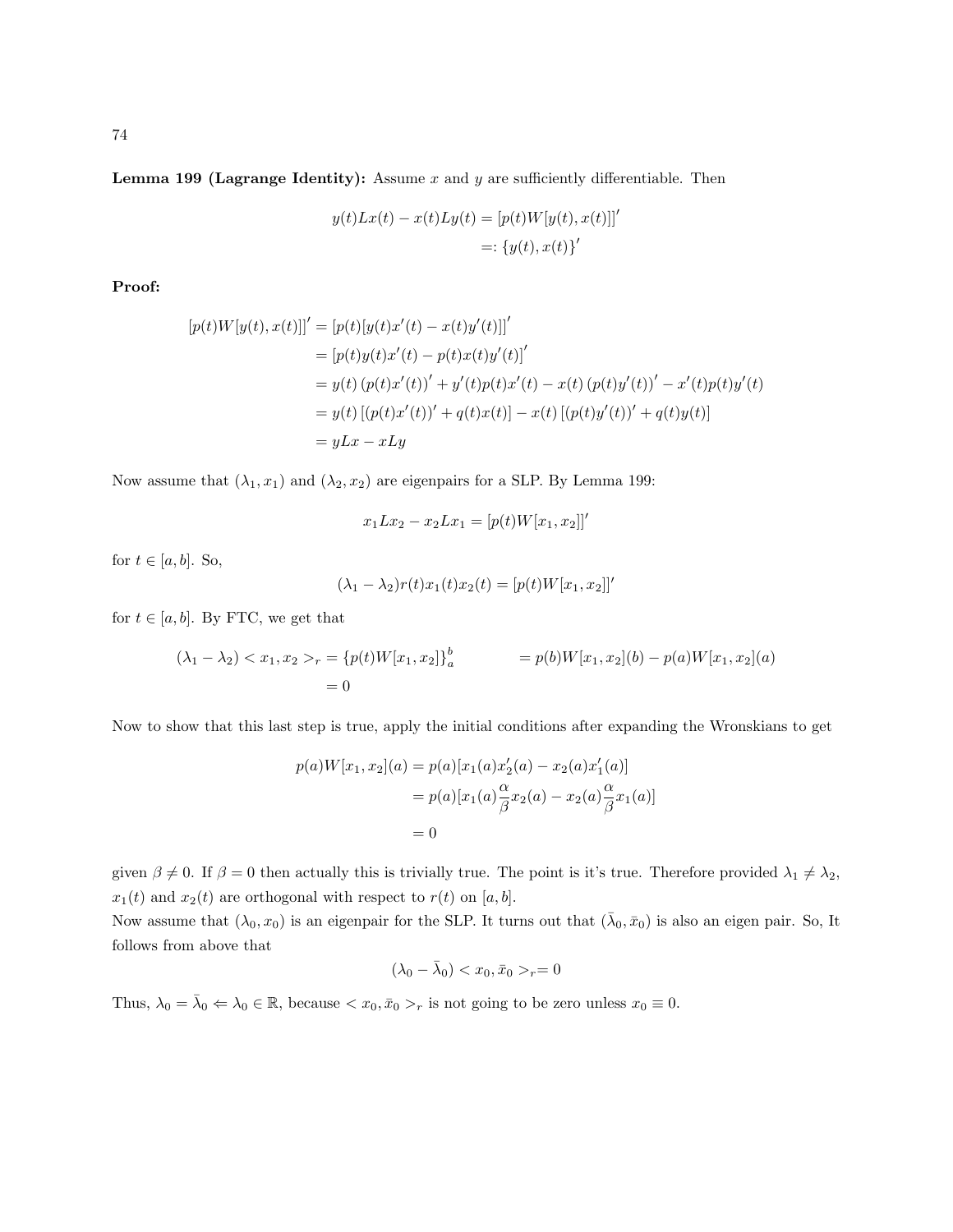Next, assume that  $\lambda_0$  is an eigenvalue for the SLP and that  $x_1, x_2$  are associated eigenfuntions. Note that as  $x_1, x_2$  satisfy the boundary conditions it follows that

$$
W[x_1, x_2](a) = 0
$$

We also know that  $x_1, x_2$  satisfy the same DE, namely  $Lx = \lambda_0 r(t)x$ . But then  $x_1, x_2$  are LD on [a, b]. Therefore  $\lambda_0$  is simple.

**Theorem 200:** If  $q(t) \leq 0$  on [a, b],  $\alpha\beta \geq 0$ , and  $\gamma\delta \geq 0$ , then al;l eigenvalues of the SLP are nonnegative. **Proof:** Assume that  $\lambda_0$  is an eigenvalue of the SLP. By Theorem 198,  $\exists$  a real-valued eigenfunction  $x_0$ associated to  $\lambda_0$ . Then

$$
(p(t)x'_0(t))' + (\lambda_0 r(t) + q(t))x_0(t) = 0
$$

for  $t \in [a, b]$ . Multiplying through by  $x_0(t)$ , we get

$$
x_0(t)(p(t)x'_0(t))' + (\lambda_0 r(t) + q(t))x_0^2(t) = 0
$$
  

$$
\int_a^b x_0 (px'_0)'dt + \int_a^b \lambda_0 rx_0 dt + \int_a^b qx_0^2 dt = 0
$$
  

$$
\lambda_0 \int_a^b rx_0 dt = -\int_a^b x_0 (px'_0)'dt - \int_a^b qx_0^2 dt
$$
  

$$
\ge -\int_a^b x_0 (px'_0)'dt
$$

Example 208:

$$
x' = y
$$
  

$$
y' = -y + x - x3
$$

Note that  $(0,0)$  is an equilibrium point. For  $x \ll 1$ ,  $x^3 \ll 1$ . So, we will analyze the linearized system

$$
x' = y
$$

$$
y' = -y + x
$$

which we can recast as

$$
\vec{x}' = \left[ \begin{array}{cc} 0 & 1 \\ 1 & -1 \end{array} \right]
$$

Looking at the determinant

$$
\begin{vmatrix} 0 - \lambda & 1 \\ 1 & -1 - \lambda \end{vmatrix} = 0
$$

$$
\lambda + \lambda^2 - 1 = 0
$$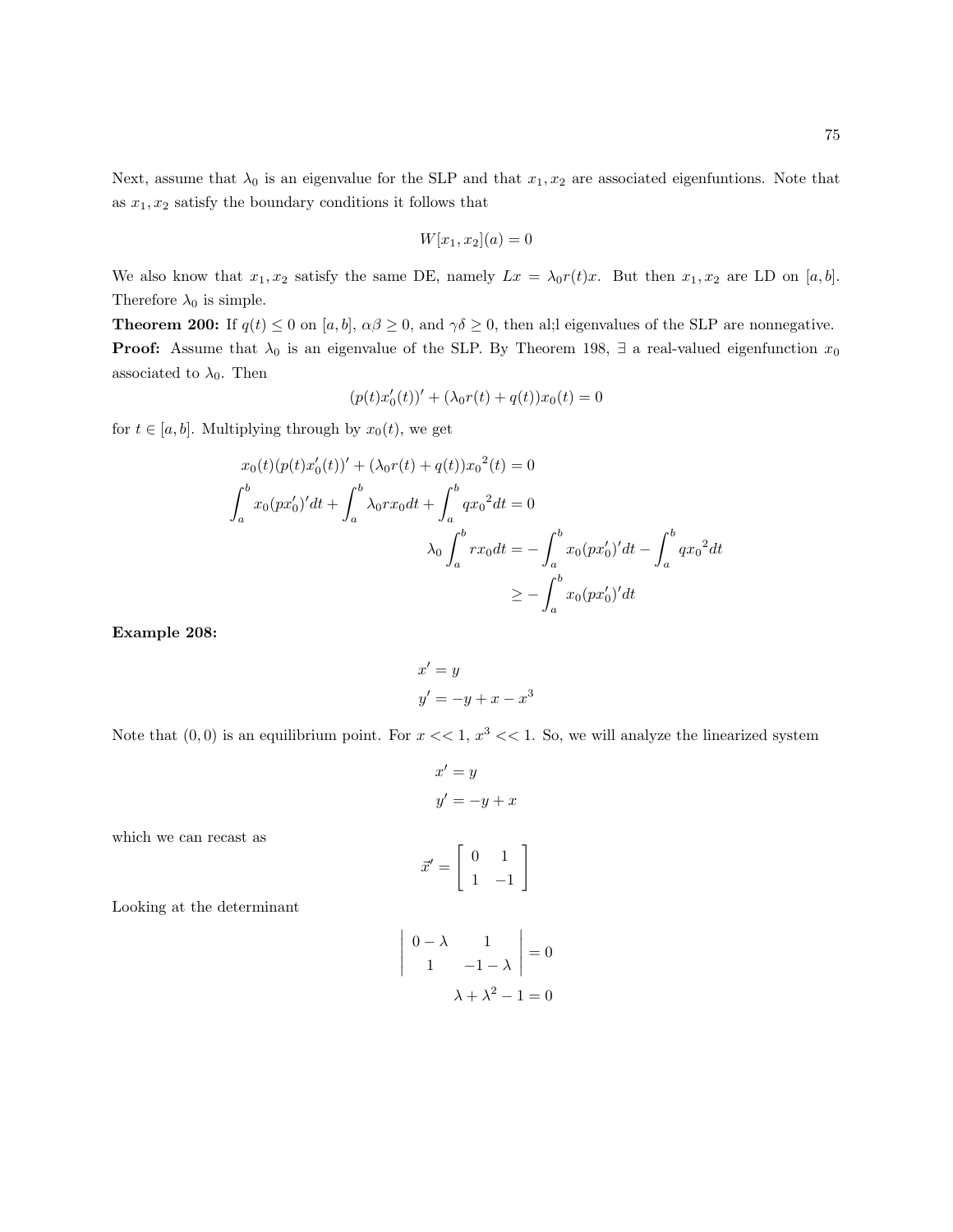76

So our eigenvalues are  $-\frac{1}{2} \pm \frac{\sqrt{5}}{2}$ . Therfore this equilibrium is a saddle point. Another equilibrium is  $(1,0)$ . Put

$$
u := x - 1
$$

$$
v := y
$$

 $u' = x'$  $v' = y'$ 

Then

Then

$$
u' = v
$$
  

$$
v' = -2u - v - 3u^2 - u^3
$$

which is approximately equivalent to

$$
u' = v
$$

$$
v' = -2u - v
$$

close to the equilibrium. Our eigenvalues here are  $-\frac{1}{2} \pm \frac{i\sqrt{7}}{2}$ , so we have a stable spiral. The final equilibrium at  $(-1, 0)$  is a stable spiral by similar analysis.

 ${\rm Platform} \; 9\frac{3}{4} \; ({\rm Formal \; Linearization})$ :

$$
x' = f(x, y)
$$

$$
y' = g(x, y)
$$

Suppose that  $\vec{x}_e$  is an equilibrium point for the system. Let's put  $(u, v) := (x - x_e, y - y_e)$ . Then

$$
u' = f(u + x_e, v + y_e)
$$
  

$$
v' = g(u + x_e, v + y_e)
$$

Assuming that  $f$  and  $g$  are nice, we get the following first-order Taylor polynomials:

$$
f(x, y) = f(\vec{x}_e) + (x - x_e)f_x(\vec{x}_e) + (y - y_e)f_y(\vec{x}_e) + R_1(x, y)
$$

and

$$
g(x,y) = f(\vec{x}_e) + (x - x_e)g_x(\vec{x}_e) + (y - y_e)g_y(\vec{x}_e) + R_1(x,y)
$$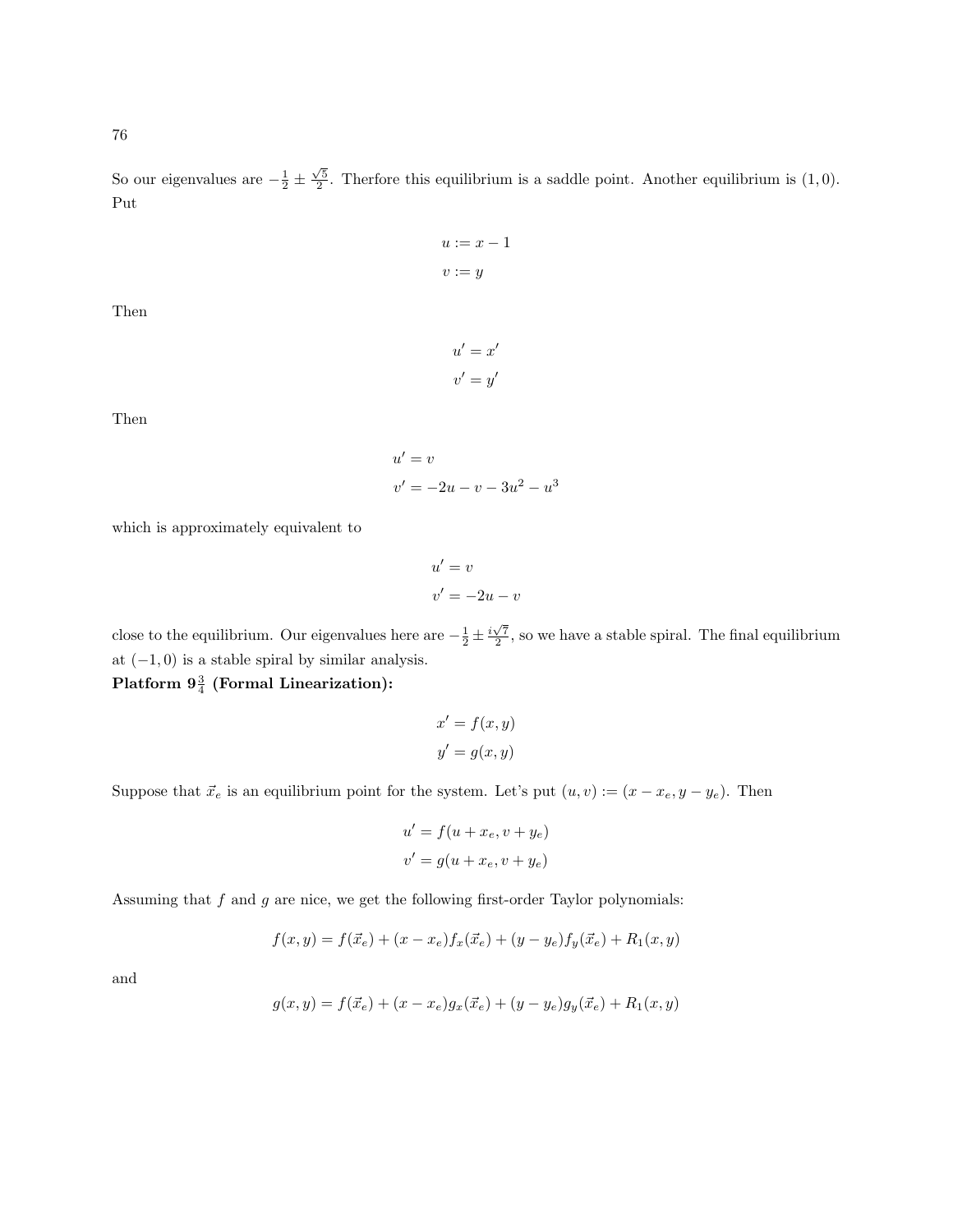It must be the caese (c.f. Colley, Section 4.1) that

$$
\lim_{\vec{x}\rightarrow\vec{x}_e}\frac{R_1(\vec{x})}{||\vec{x}||},\frac{R_2(\vec{x})}{||\vec{x}||}=0
$$

Thus

$$
u' = u f_x(\vec{x}_e) + v f_y(\vec{x}_e)
$$
  

$$
v' = u g_x(\vec{x}_e) + v g_y(\vec{x}_e)
$$

which is actually

$$
\vec{u}' = J(\vec{x}_e)\vec{u}
$$

$$
= D\vec{f}(\vec{x}_e)\vec{u}
$$

Example 209:

$$
x' = y
$$
  

$$
y' = x(x - 4)
$$

The only equilibrium points are  $\vec{x}_{e}^{1} = (0,0)$  and  $\vec{x}_{e}^{2} = (4,0)$ . Note that the Jacobian here is

| $J(x,y) = \begin{bmatrix} 0 & x \\ 0 & -4 \end{bmatrix}$ |  |  |
|----------------------------------------------------------|--|--|
|                                                          |  |  |

and therefore

$$
J(\vec{x}_e^i) = \left[ \begin{array}{cc} 0 & 1 \\ 2x_e^i - 4 & 0 \end{array} \right]
$$

So

$$
J(\vec{x}_e^1) = \begin{bmatrix} 0 & 1\\ -4 & 0 \end{bmatrix} \Rightarrow \lambda_{1,2}^1 = \pm 2i
$$

and

$$
J(\vec{x}_e^2) = \begin{bmatrix} 0 & 1\\ 4 & 0 \end{bmatrix} \Rightarrow \lambda_{1,2}^2 = \pm 2
$$

For  $\vec{x}_e^1$ , it is guaranteed that the equilibrium is a neutrally stable center. For  $\vec{x}_e^2$ , it is uncertain that we will get an unstable saddle but we do, as shown by a picture.

Example 210:

$$
x' = y - x||\vec{x}|| = y - x\sqrt{x^2 + y^2}
$$
  

$$
y' = -x - y||\vec{x}|| = -x - y\sqrt{x^2 - y^2}
$$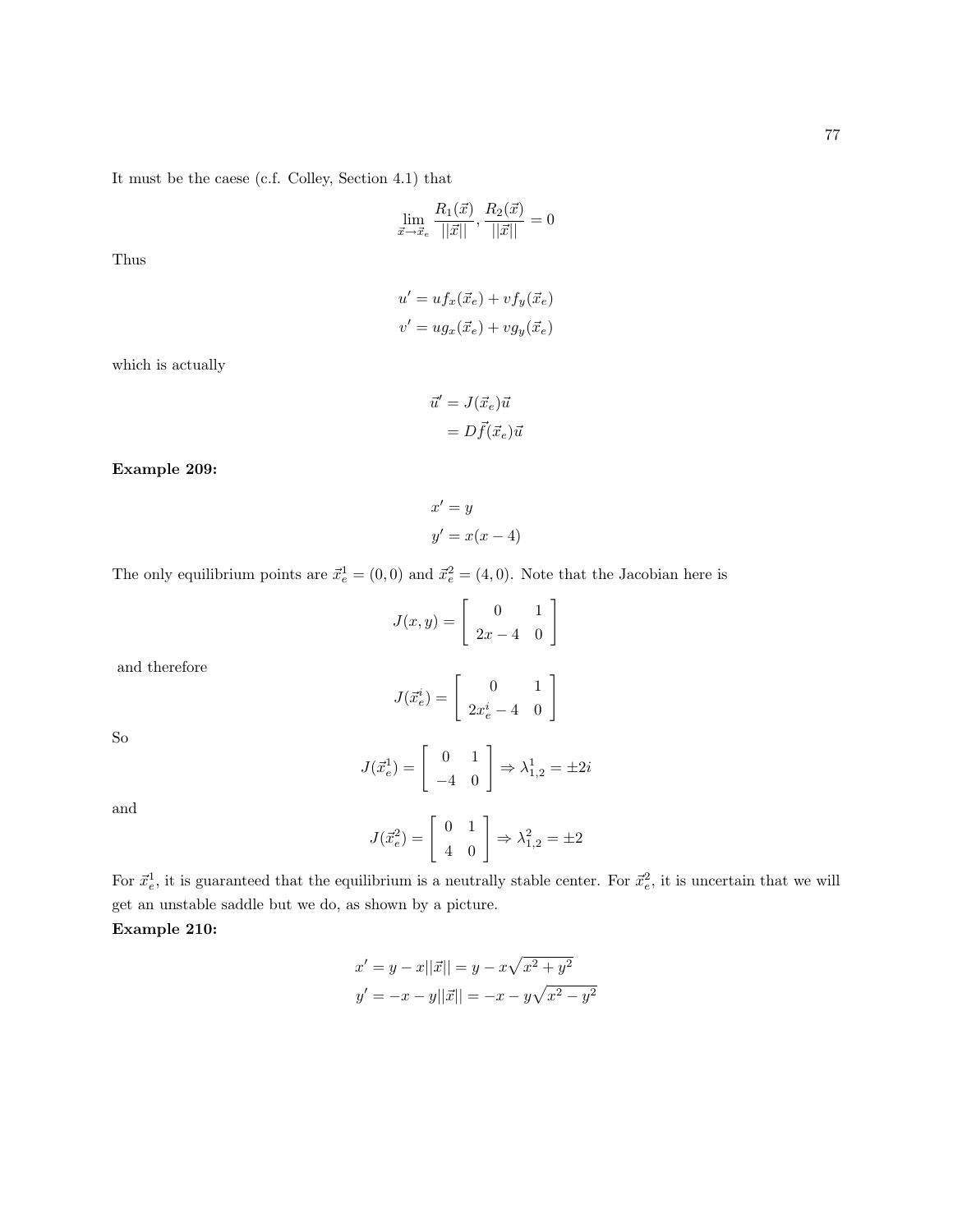There is an equilibrium at  $(0, 0)$ .

$$
J(0,0)=\left[\begin{array}{cc} 0 & 1 \\ -1 & 0 \end{array}\right]
$$

So our eigenvalues are  $\lambda_{1,2} = \pm i$ . Since these are pure imaginary, we can't tell if it will spiral in or out. Think about it and split the vector field into two separate vector fields across the addition.

## Platform  $9\frac{3}{4}$  (Floquet Theory):

**Theorem 211 (Jordan Canonical Form):** If A is a constant  $n \times n$  real matrix with eigenvalues  $\lambda_1, ..., \lambda_n$ , then there is a nonsingular constant matrix  $P \ni A = PJP^{-1}$ , where J has the block diagonal form

$$
J := \left[ \begin{array}{ccc} J_1 & \cdots & 0 \\ \vdots & \ddots & \vdots \\ 0 & \cdots & J_k \end{array} \right]
$$

and  $J_i$  is either the  $1 \times 1$  matrix  $[\lambda_i]$  or

$$
J_i = \begin{bmatrix} \lambda_i & 1 & 0 & \cdots & 0 \\ 0 & \lambda_i & 1 & \cdots & 0 \\ 0 & 0 & \lambda_i & \cdots & 0 \\ \vdots & \vdots & \vdots & \ddots & \vdots \\ 0 & 0 & 0 & \cdots & \lambda_i \end{bmatrix}, 1 \leq i \leq k
$$

**Theorem 212 (Logarithm of a Matrix):** If C is an  $n \times n$  nonsingular matrix, then there exaists a matrix B such that

$$
e^B = C
$$

**Theorem 213 (Floquet's Theorem):** If  $\Phi$  is a fundamental matrix for the Floquet system

$$
\vec{x}' = A(t)\vec{x}
$$

where A is continuous on  $\mathbb R$  and  $\omega$ -periodic, then

$$
\Psi(t) := \Phi(t + \omega)
$$

is also a fundamental matrix,  $\forall t \in \mathbb{R}$ . Further, there is a nonsingular, continuously differentiable matrix function  $P(t)$ , where P is  $\omega$ -periodic, and an  $n \times n$  constant matrix B (possibly complex) such that

$$
\Psi(t) = P(t)e^{Bt}, \forall t \in \mathbb{R}
$$

**Proof:** Assume that  $\Phi$  is a fundamental matrix for the Floquet system. Put

$$
\Psi(t) := \Psi(t + \omega)
$$

Note that: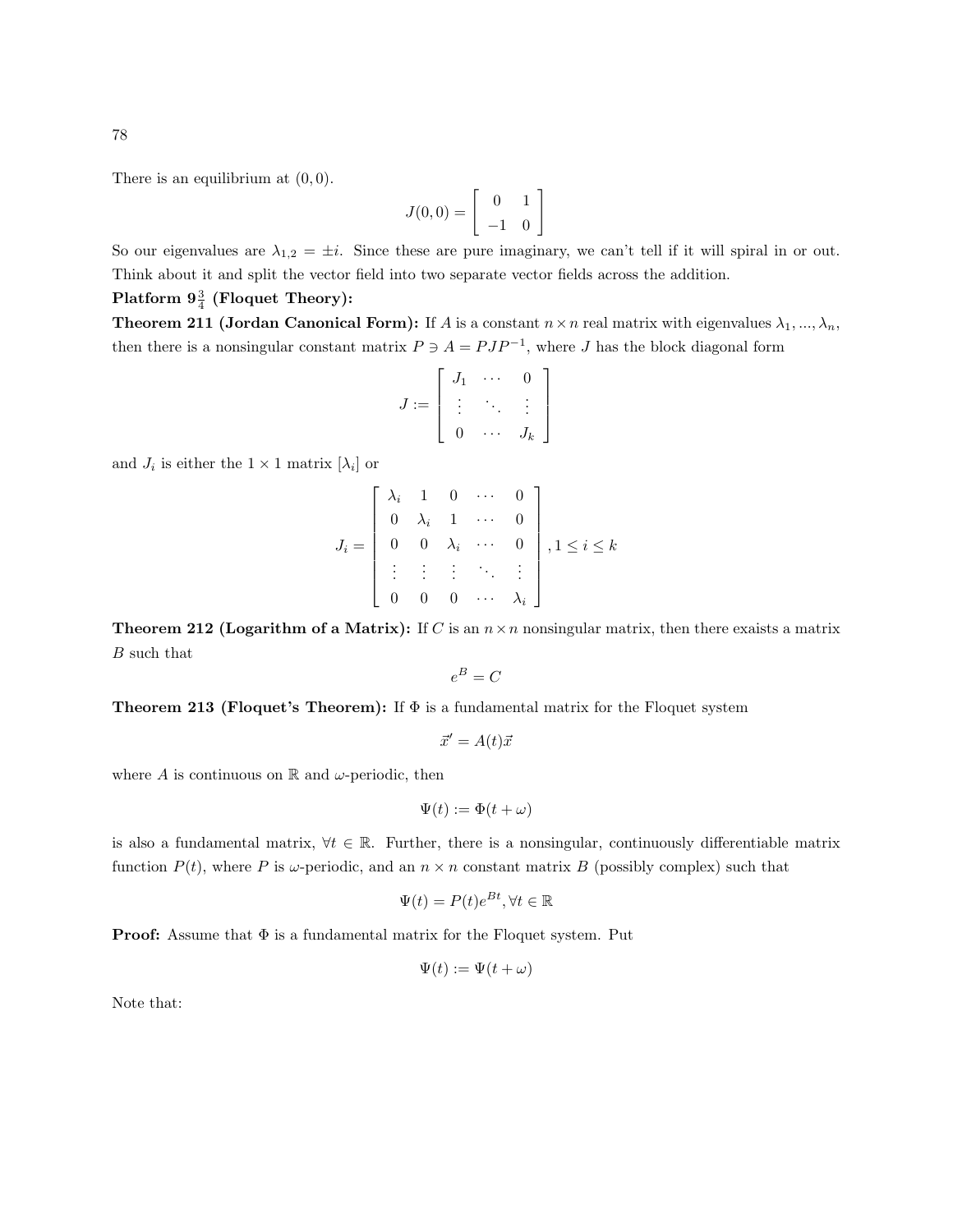1. det  $\Psi(t) = \det \Phi(t + \omega) \neq 0, \forall t \in \mathbb{R}$ 

2. 
$$
\Psi'(t) = \Phi'(t + \omega) = A(t + \omega)\Phi(t + \omega) = A(t)\Psi(t)
$$

whence  $\Psi(t)$  is also a fundamental matrix. Moreover, since  $\Phi$  and  $\Psi$  are fundamental matrices for the same system, it can be shown that there exists a nonsingular constant  $n \times n$  matrix  $C \ni \Psi(t) = \Phi(t + \omega)$  $\Phi(t)C, \forall t \in \mathbb{R}$ . By Theorem 212,  $\exists B \ni e^{B\omega} = C$ . Put

$$
P(t) := \Phi(t)e^{-Bt}
$$

Clearly,  $P \in C^1(\mathbb{R}, \mathbb{R}^{n \times n})$ . Also:

$$
P(t + \omega) = \Phi(t + \omega)e^{-Bt - B\omega} = \Phi(t)Ce^{-B\omega}e^{-Bt}
$$

$$
= \Phi(t)e^{-Bt}
$$

$$
= P(t)
$$

 $\forall t \in \mathbb{R}$  and

$$
P(t)e^{Bt} = \Phi(t)
$$

**Definition 214:** Let  $\Phi$  be a fundamental matrix for a Floquet system  $\vec{x}' = A(t)\vec{x}$ . Then the eigenvalues of  $C : \Phi^{-1}(0)\Phi(\omega)$  are called the **Floquet multipliers** for the Floquet system.

Proposition 215: Floquet multipliers are well-defined.

**Proof:** Let  $\Phi$  and  $\Psi$  be two different fundamental amatrices for the Floquet system. Put

$$
C := \Phi^{-1}(0)\Phi(\omega)
$$
  

$$
D := \Psi^{-1}(0)\Psi(\omega)
$$

Firstly, there exists a constant, nonsingular  $n \times n$  matrix such that

$$
\Psi(t) = \Phi(t)M, \forall t \in \mathbb{R}
$$

But then

$$
D = \Psi^{-1}(0)\Psi(\omega)
$$
  
=  $[\Phi(0)M]^{-1}[\Phi(\omega)M]$   
=  $M^{-1}\Phi^{-1}(0)\Phi(\omega)M$   
=  $M^{-1}CM$ 

So  $C$  is similar to  $D$ . Since similar matrices have the same eigenvalues,  $C$  and  $D$  have the same eigenvalues and Floquet multipliers are well-defined.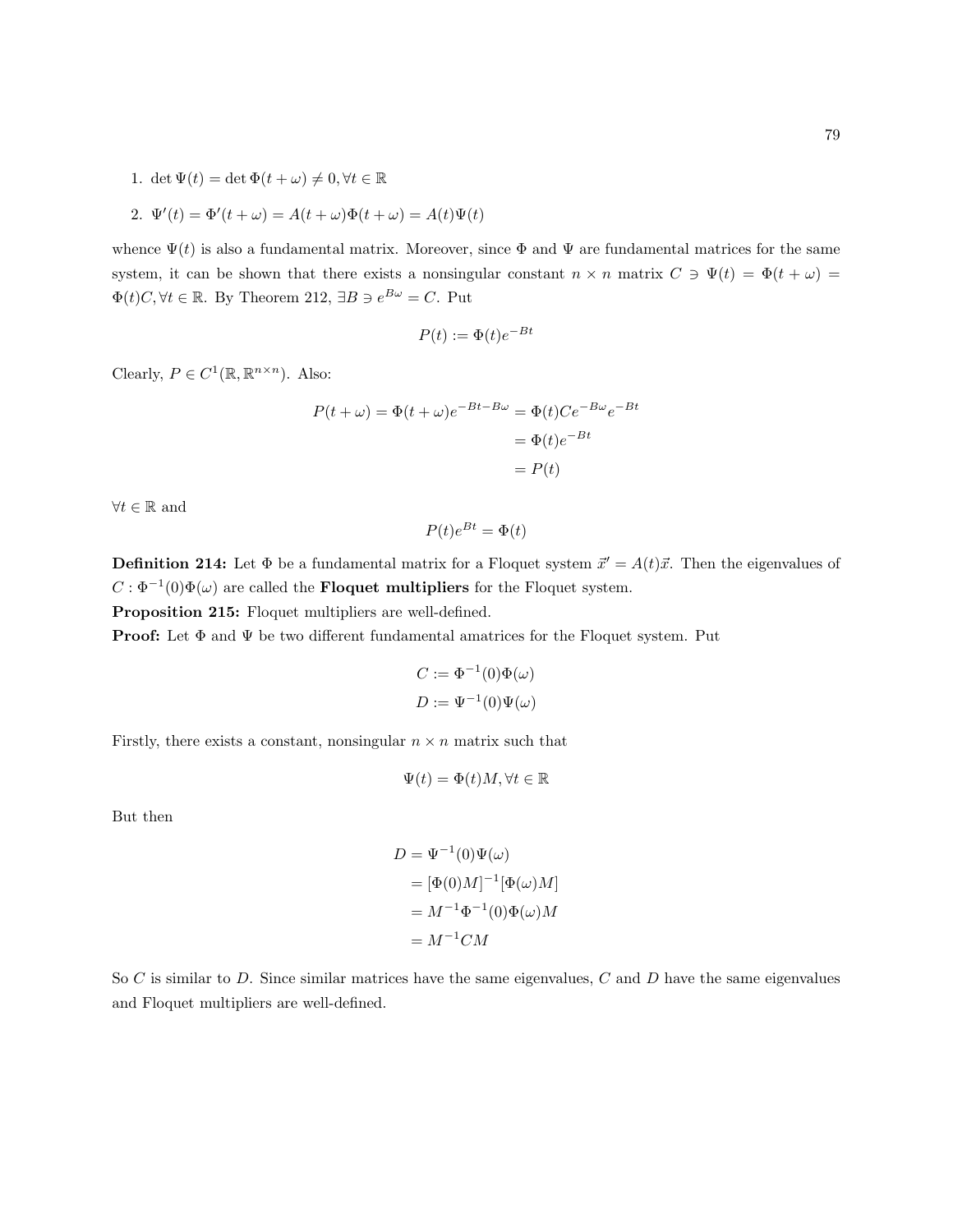Example 216:

$$
\vec{x}' = \begin{bmatrix} 1 & 1 \\ 0 & \frac{\cos t + \sin t}{2 + \sin t - \cos t} \end{bmatrix} \vec{x}
$$

$$
x'_1 = x_1 + x_2
$$

$$
x'_2 = \left(\frac{\cos t + \sin t}{2 + \sin t - \cos t}\right) x_2
$$

We can solve this by seperation of variables.

$$
\int \frac{1}{x_1} = \int \frac{\cos t + \sin t}{2 + \sin t - \cos t} dt
$$

$$
\ln |x_2| = \ln |2 + \sin t - \cos t|
$$

$$
x_2 = \beta (2 + \sin t - \cos t)
$$

By IFM,

$$
x_1 = \alpha e^t - \beta(2 + \sin t)
$$

So our fundamental matrix is

$$
\Phi(t) = \begin{bmatrix} -2 - \sin t & e^t \\ 2 + \sin t - \cos t & 0 \end{bmatrix}
$$

So

$$
\Phi^{-1} = \frac{1}{-e^t(2 + \sin t - \cos t)} \begin{bmatrix} 0 & -e^t \\ -2 - \sin t + \cos t & -2 - \sin t \end{bmatrix}
$$

and at  $t = 0$ , it is

$$
\left[\begin{array}{cc} 0 & 1 \\ 1 & 2 \end{array}\right]
$$

Note that 
$$
\omega = 2\pi
$$
, so

$$
\Phi(\omega) = \Phi(2\pi) = \begin{bmatrix} -2 & e^{2\pi} \\ 1 & 0 \end{bmatrix}
$$

So

$$
\Phi^{-1}(0)\Phi(2\pi) = \begin{bmatrix} 0 & 1 \\ 1 & 2 \end{bmatrix} \begin{bmatrix} -2 & e^{2\pi} \\ 1 & 0 \end{bmatrix}
$$

$$
= \begin{bmatrix} 1 & 0 \\ 0 & e^{2\pi} \end{bmatrix}
$$

So our Floquet multipliers are 1 and  $e^{2\pi}$ .

80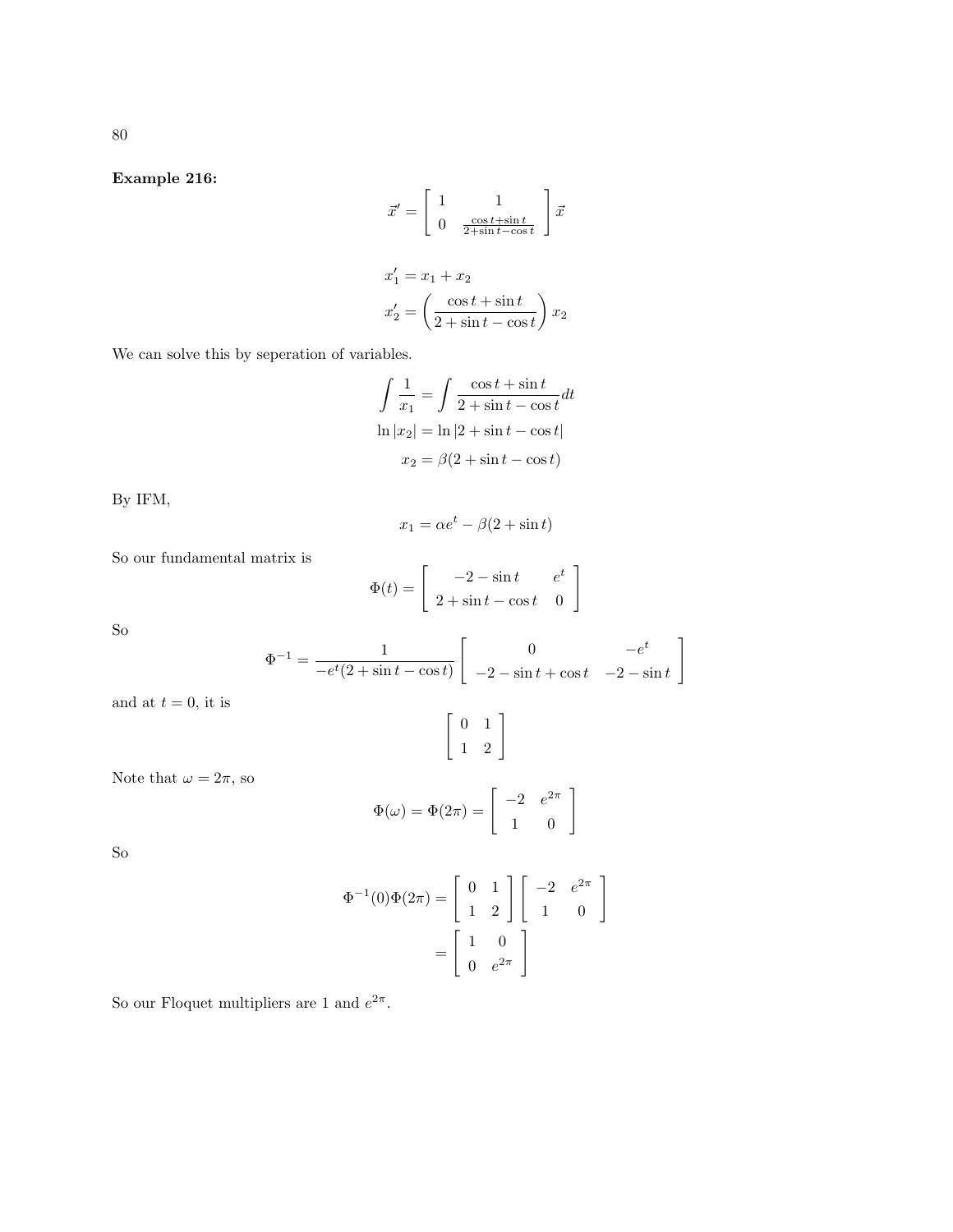**Theorem 217:** Let  $\Phi(t) := P(t)e^{Bt}$  be as in Floquet's Theorem. Then  $\vec{x}$  is a solution of the Floquet system if and only if the vector  $\vec{y}$  defined by

$$
\vec{y}(t) := P^{-1}(t)\vec{x}(t), t \in \mathbb{R}
$$

solves  $\vec{y}' = B\vec{y}$ .

**Proof:** Assume that  $\vec{x}$  solves the Floquet system. Then  $\vec{x}(t) = \Phi(t)\vec{x}_0$ , where  $\vec{x}_0 \in \mathbb{R}^n$  is fixed. Put

$$
\vec{y}(t) := P^{-1}(t)\vec{x}(t)
$$

Thus,

$$
\vec{y}(t) = P^{-1}(t)\vec{x}(t)
$$

$$
= P^{-1}(t)\Phi(t)\vec{x}_0
$$

$$
= e^{Bt}\vec{x}_0
$$

which proves the claim in the forward direction. Conversely, assume that  $\vec{y}$  solves  $\vec{y}' = B\vec{y}$ . Put

$$
\vec{x}(t) := P(t)\vec{y}(t)
$$

Also, since  $\vec{y}$  solves  $\vec{y}' = B\vec{y}$ ,  $\vec{y} = e^{Bt}\vec{y}_0$  for some fixed  $\vec{y}_0 \in \mathbb{R}^n$ . But then

$$
\vec{x}(t) = P(t)\vec{y}(t)
$$

$$
= P(t)e^{Bt}\vec{y}_0
$$

$$
= \Phi(t)\vec{y}_0
$$

which proves the claim.

**Theorem 218:** Let  $\mu_1, ..., \mu_n$  be the Floquet multipliers for the Floquet system  $\vec{x}' = A(t)\vec{x}$ . Then the trivial solution is:

- 1. asymptotically stable on  $[0, \infty)$  if and only if  $|\mu_i| < 1, \forall i$
- 2. atable on  $[0, \infty)$  provided that  $|\mu_i| \leq 1, \forall i$ , and whenever  $|\mu_i| = 1$ ,  $\mu_i$  is a simple eigenvalue
- 3. unstable on  $[0, \infty)$  provided that there is an index  $i_0, 1 \le i_0 \le n$ , such that  $|\mu_i| > 1$ .

**Theorem 219:** Assume  $\mu_1, ..., \mu_n$  are the Floquet multipliers for the Floquet system  $\vec{x}' = A(t)\vec{x}$ . Then:

$$
\prod_{i=1}^{n} \mu_i = e^{\int_0^{\infty} \text{tr}[A(t)]dt}
$$

**Theorem 220:** The number  $\mu_0$  is a Floquet multiplier of the Floquet system for the Floquet system  $\vec{x}' = A(t)\vec{x}$  if and only if there exists a nontrivial solution  $\vec{x}$  such that  $\vec{x}(t+\omega) = \mu_0\vec{x}(t), \forall t \in \mathbb{R}$ . Consequently, the Floquet system admits a periodic solution of period  $\omega$  if and only if  $\mu_0 = 1$  is a Floquet multiplier.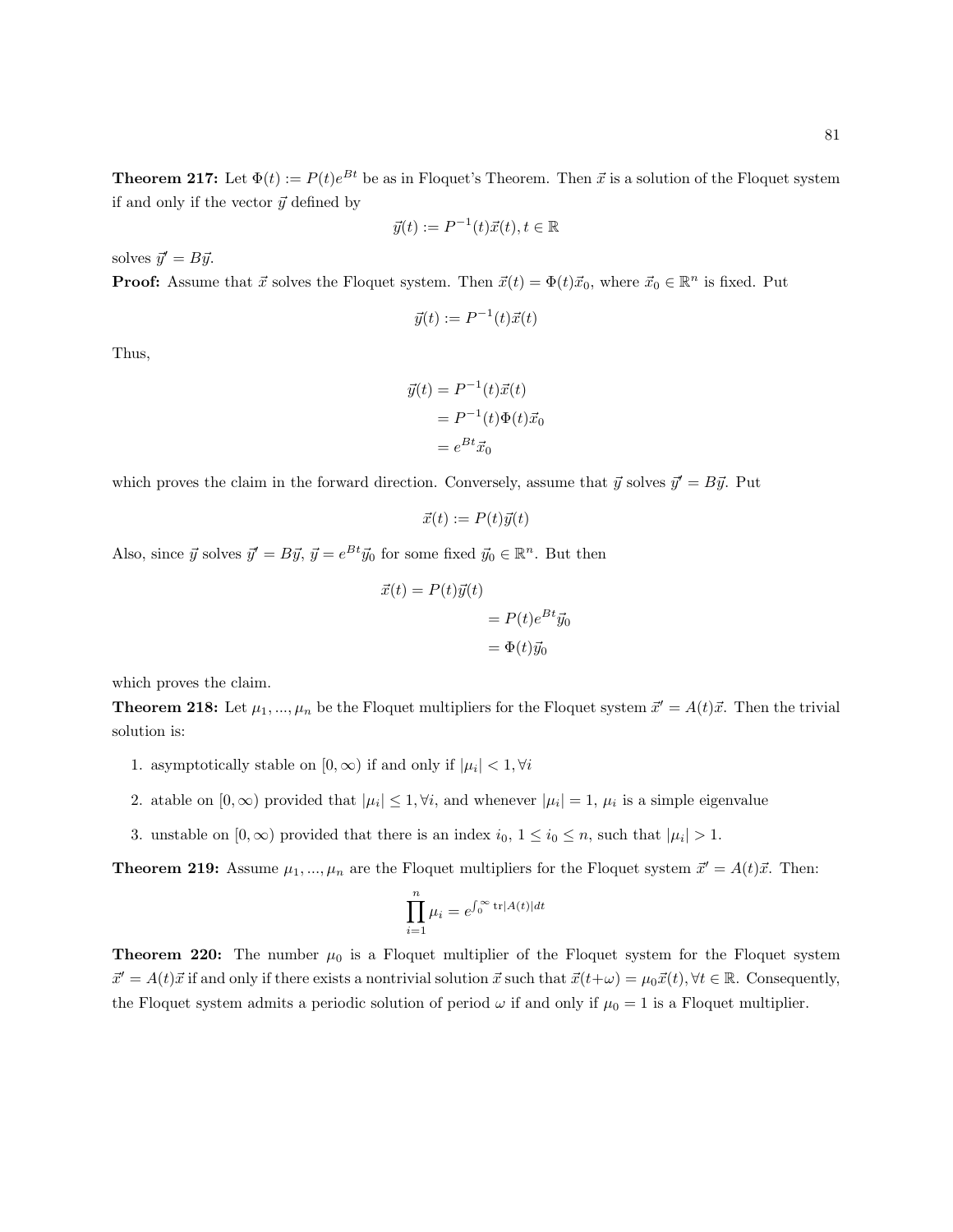Example 221 (Hill's Equation): Consider the scalar differential equation

$$
y'' + q(t)y = 0
$$

where q is continuous and  $\omega$ -periodic on R.

$$
\vec{x}' = \begin{bmatrix} 0 & 1 \\ -q(t) & 0 \end{bmatrix} \vec{x}
$$

$$
\mu_1 \mu_2 = \prod_{i=1}^2 \mu_i = e^{\int_0^\infty 0 dt} = e^0 = 1
$$

Example 222 (Mathieu's Equation):

$$
y'' + (\alpha + \beta \cos t)y = 0
$$

We get from Example 221 that

$$
\mu_1(\alpha,\beta)\mu_2(\alpha,\beta)=1
$$

Let  $\gamma(\alpha, \beta) := \mu_1(\alpha, \beta) + \mu_2(\alpha, \beta)$ . Then

$$
\mu^2 - \gamma(\alpha, \beta)\mu + 1 = 0
$$

So

$$
\mu_{1,2} = \frac{\gamma \pm \sqrt{\gamma^2 - 4}}{2}
$$

And you can analyze this case by case.

## Example 223:

- 1. Show that if  $\mu_0 = -1$  is a multiplier if the Floquet system  $\vec{x}' = A(t)\vec{x}$ , then there is a nontrivial solution of period  $2\omega$ .
- 2. Show that

$$
\vec{x}(t) = \begin{bmatrix} -e^{t/2} & \cos t \\ e^{t/2} & \sin t \end{bmatrix}
$$

is a solution of the Floquet system

$$
\vec{x}' = \begin{bmatrix} -1 + \frac{3}{2}\cos^2 t & 1 - \frac{3}{2}\cos t \sin t \\ -1 - \frac{3}{2}\sin t \cos t & -1 + \frac{3}{2}\sin^2 t \end{bmatrix}
$$

Find a Floquet multiplier for this system, find the other one, and analyze the stability of  $\vec{x} = \vec{0}$ . Then show that for each  $t$ , the coefficient matrix has eigenvalues with a negative real part.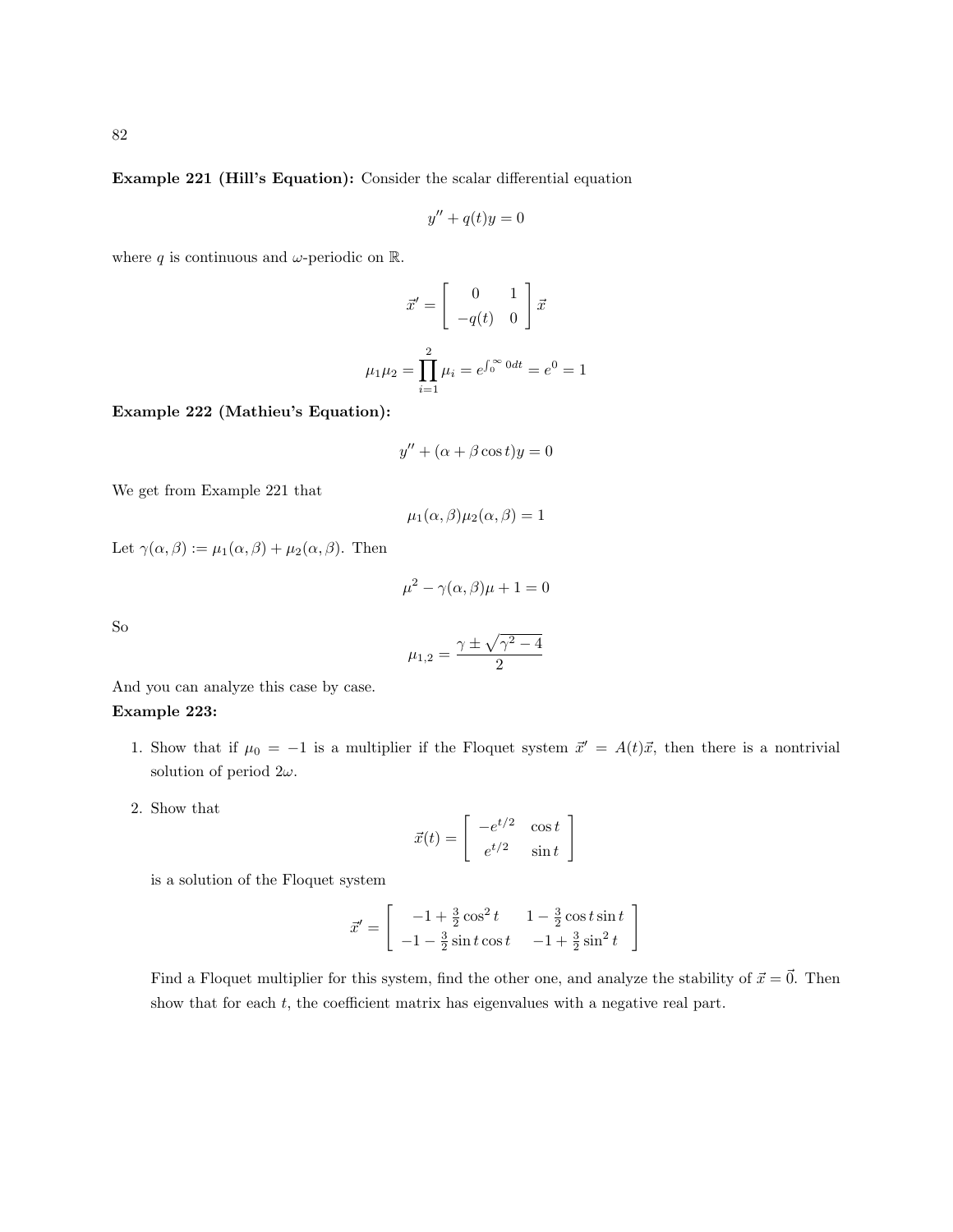3. Show that if  $\mu_0$  is a Floquet multiplier for the Floquet system

$$
\vec{x}' = A(t)\vec{x}
$$

then there is a umber  $p_0$  (called a Floquet exponent) such that there is a nontrivial solution  $\vec{x}_0(t)$  of the original system such that

$$
\vec{x}_0(t) = e^{p_0 t} p_0(t)
$$

where  $p_0 \in C^1(\mathbb{R}, \mathbb{R}^{\not \succeq})$  and is  $\omega$ -periodic.

**Proof of Theorem 220:** For the forward direction, assume that  $\mu_0$  is a Floquet multiplier for the Floquet system. Then  $\mu_0$  is an eigenvalue of the matrix  $C := \Phi^{-1}(0)\Phi(\omega)$ , where  $\Phi$  is a fundamental matrix for the Floquet system. Let  $\vec{x}_0$  be the eigenvector associated to  $\mu_0$  and put

$$
\vec{x}(t) := \Phi(t)\vec{x}_0, \forall t \in \mathbb{R}
$$

It follows that  $\vec{x}$  is nontrivial,  $\vec{x}$  solves  $\vec{x}' = A(t)\vec{x}$ , and

$$
\vec{x}(t + \omega) = \Phi(t + \omega)\vec{x}_0
$$

$$
= \Phi(t)C\vec{x}_0
$$

$$
= \Phi(t)\mu_0\vec{x}_0
$$

$$
= \mu_0\vec{x}(t), \forall t \in \mathbb{R}
$$

as desired. Conversely, assume that  $\exists$  a nontrivial solution  $\vec{x}(t)$  such that

$$
\vec{x}(t+\omega) = \mu_0 \vec{x}(t), \forall t \in \mathbb{R}
$$

Let  $\Psi(t)$  be a fundamental matrix for the Floquet system. Then  $\vec{x} = \Psi(t)\vec{y}_0, \forall t \in \mathbb{R}, \vec{y}_0 \in \mathbb{R}^n \setminus {\{\vec{0}\}}$ . By Floquet's Theorem,  $\Psi(t + \omega)$  is also a fundamental matrix for each  $t \in \mathbb{R}$ . So, it follows that

$$
\vec{x}(t+\omega) = \mu_0 \vec{x}(t)
$$

$$
\Psi(t+\omega)\vec{y}_0 = \mu_0 \Psi(t)\vec{y}_0
$$

$$
\Psi(t)D\vec{y}_0 = \Psi(t)\mu_0 \vec{y}_0
$$

whence, by definition, is a Floquet multiplier, as claimed.

**Theorem 224:** If  $\Phi$  is a fundamental matrix for  $\vec{x} = A\vec{x}$ , then  $\Psi = \Phi C$ , where C is an arbitrary  $n \times n$ constant nonsingular matrix, is a general fundamental matrix of  $\vec{x}' = A\vec{x}$ .

**Proof:** Assume that  $\Phi$  and  $\Psi$  are as given in the statement of the theorem. Then

1. det  $\Psi = \det[\Phi C] = \det \Phi \det C, \forall t \in \mathbb{R}$